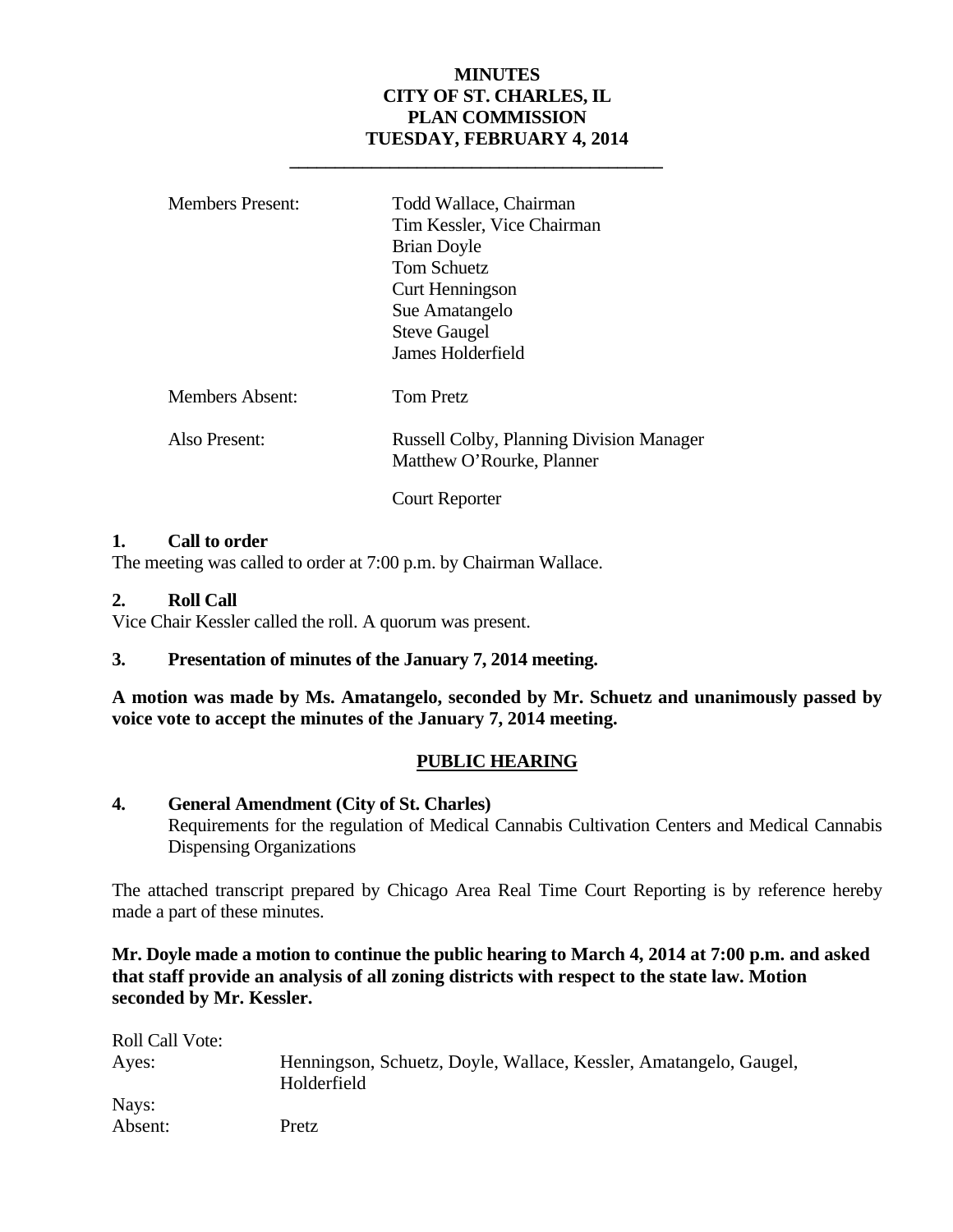**Minutes – St. Charles Plan Commission Tuesday, February 4, 2013 Page 2**

Motion carried: 8-0

#### **MEETING**

#### **5. General Amendment (City of St. Charles)**

Requirements for the regulation of Medical Cannabis Cultivation Centers and Medical Cannabis Dispensing Organizations.

No action was taken on this item.

**6. 2701 E. Main St. - Drive-Through Stacking Reduction Request (Kolbrook Design)**  Stuart's Crossing PUD- Proposed Dunkin Donuts.

The attached transcript prepared by Chicago Area Real Time Court Reporting is by reference hereby made a part of these minutes.

**Mr. Kessler made a motion to continue the item to a future date when the applicant and staff are prepared to respond to the Commission's comments. Motion seconded by Mr. Schuetz.** 

Roll Call Vote: Ayes: Henningson, Schuetz, Doyle, Wallace, Kessler, Amatangelo, Gaugel, Holderfield Nays: Absent: Pretz Motion carried: 8-0

#### **7. Meeting Announcements**

 Tuesday, February 18, 2014 at 7:00pm Century Station Tuesday, March 4, 2014 at 7:00pm Council Chambers Tuesday, March 18, 2014 at 7:00pm Council Chambers

#### **8. Additional Business from Plan Commission Members, Staff, or Citizens.-None.**

**9. Adjournment at 9:00PM**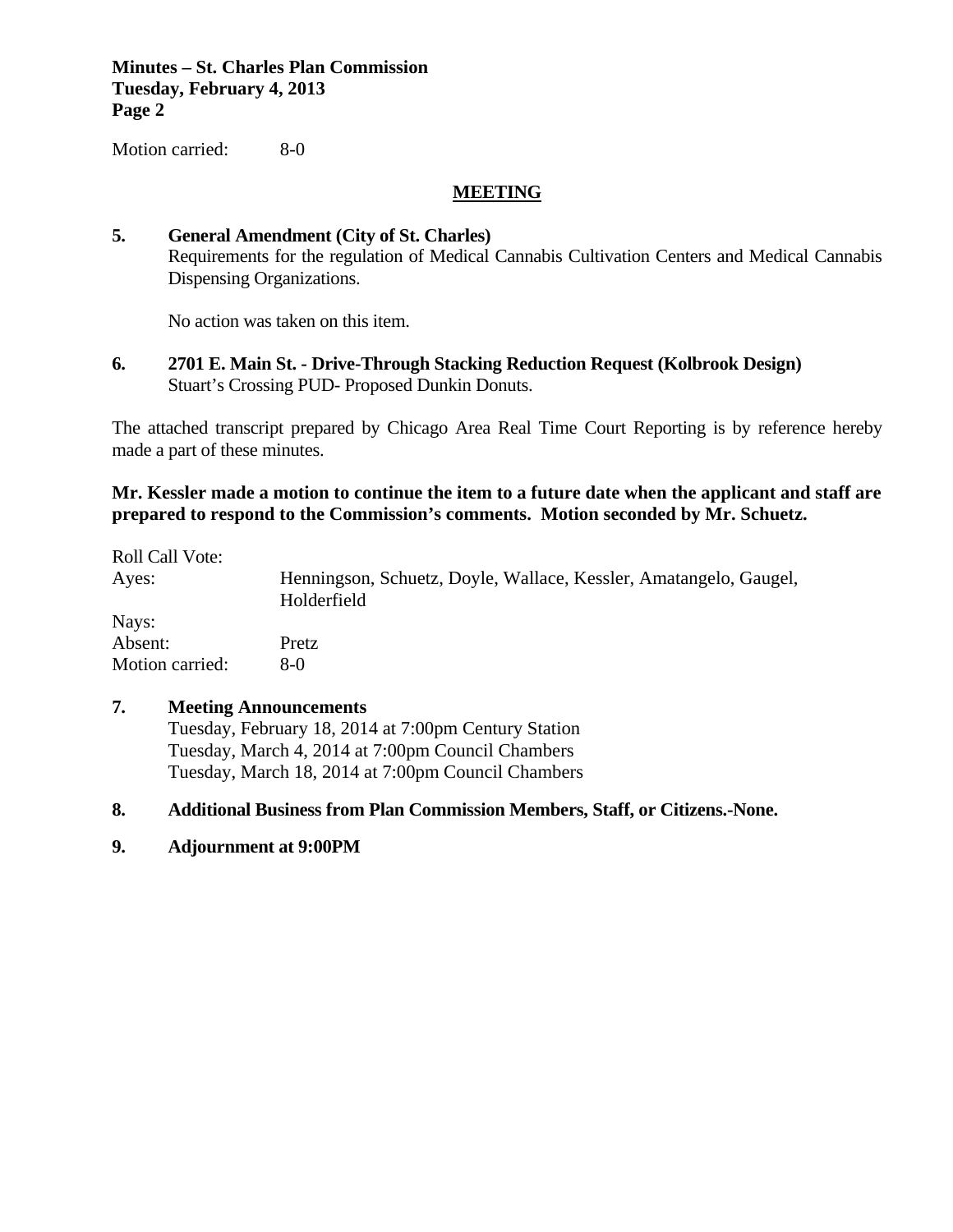S63422 STATE OF ILLINOIS )  $\sum$  SS. COUNTY OF K A N E ) BEFORE THE PLAN COMMISSION OF THE CITY OF ST. CHARLES In Re the Matter of: ) ) and the state of  $\overline{\phantom{a}}$  Public Hearing on General Amendment; Regular Meeting, 2701 East Main Street. REPORT OF PROCEEDINGS St. Charles City Hall 2 East Main Street St. Charles, Illinois 60174 February 4, 2014 7:00 p.m. 23 Reported by: Melanie L. Humphrey-Sonntag, CSR, RDR, CRR, CCP, FAPR Notary Public, Kane County, Illinois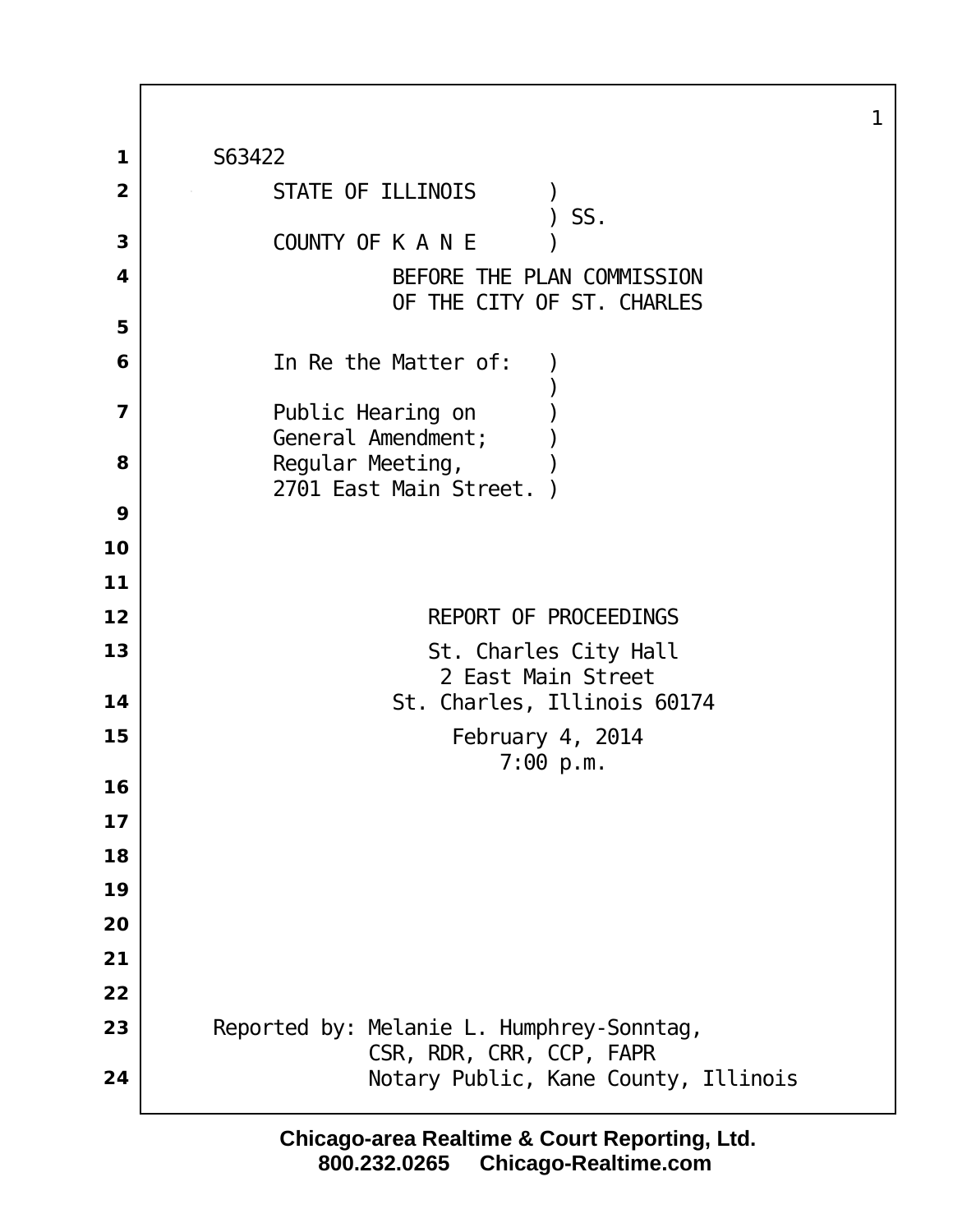|                         |                                                    | 2 |
|-------------------------|----------------------------------------------------|---|
| 1                       | PRESENT:                                           |   |
| $\overline{\mathbf{2}}$ | MR. TODD WALLACE, Chairman;                        |   |
| 3                       | MR. TIM KESSLER, Vice Chairman;                    |   |
| 4                       | MS. SUE AMATANGELO, Member;                        |   |
| 5                       | MR. BRIAN DOYLE, Member;                           |   |
| 6                       | MR. STEVE GAUGEL, Member;                          |   |
| $\overline{7}$          | MR. CURT HENNINGSON, Member;                       |   |
| 8                       | MR. JIM HOLDERFIELD, Member; and                   |   |
| 9                       | MR. TOM SCHUETZ, Member.                           |   |
| 10                      | ALSO PRESENT:                                      |   |
| 11                      | MR. RUSSELL COLBY, PI anning Division Manager; and |   |
| 12                      | MR. MATTHEW O'ROURKE, Planner.                     |   |
| 13                      |                                                    |   |
| 14                      |                                                    |   |
| 15                      |                                                    |   |
| 16                      |                                                    |   |
| 17                      |                                                    |   |
| 18                      |                                                    |   |
| 19                      |                                                    |   |
| 20                      |                                                    |   |
| 21                      |                                                    |   |
| 22                      |                                                    |   |
| 23                      |                                                    |   |
| 24                      |                                                    |   |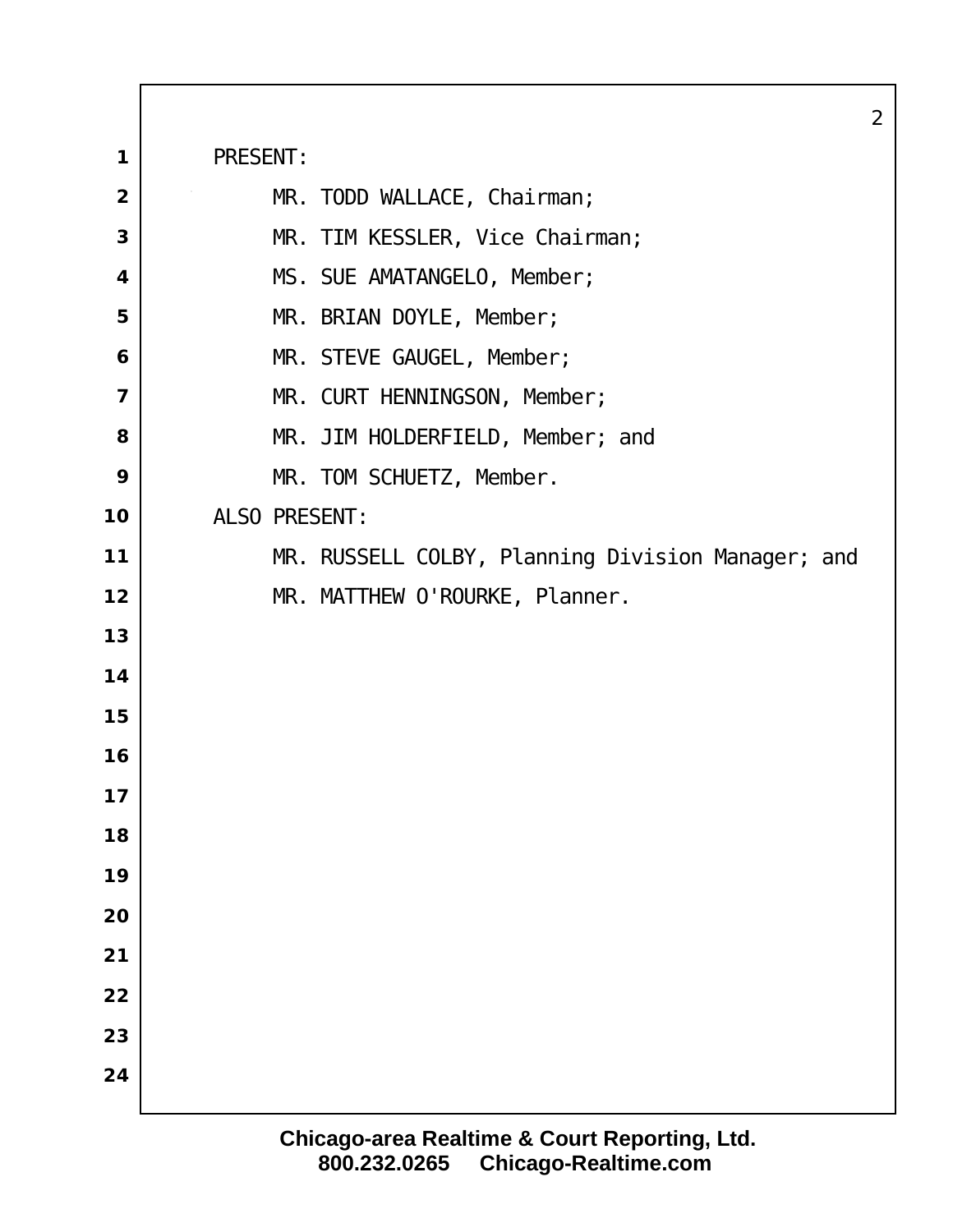|                         |                                                          | $\mathfrak{S}$ |
|-------------------------|----------------------------------------------------------|----------------|
| 1                       | INDEX                                                    |                |
| $\overline{\mathbf{2}}$ |                                                          |                |
| $\mathbf{3}$            | Public Hearing on General Amendment,<br>Medical Cannabis | $\overline{7}$ |
| $\boldsymbol{4}$        | Drive-Through Stacking Reduction Request,                | 71             |
| 5                       | 2701 East Main Street                                    |                |
| 6                       |                                                          |                |
| $\overline{\mathbf{z}}$ |                                                          |                |
| 8                       |                                                          |                |
| 9                       |                                                          |                |
| 10                      |                                                          |                |
| $11$                    |                                                          |                |
| 12                      |                                                          |                |
| 13                      |                                                          |                |
| 14                      |                                                          |                |
| 15                      |                                                          |                |
| 16                      |                                                          |                |
| 17                      |                                                          |                |
| 18                      |                                                          |                |
| 19                      |                                                          |                |
| 20                      |                                                          |                |
| 21                      |                                                          |                |
| 22                      |                                                          |                |
| 23                      |                                                          |                |
| 24                      |                                                          |                |
|                         |                                                          |                |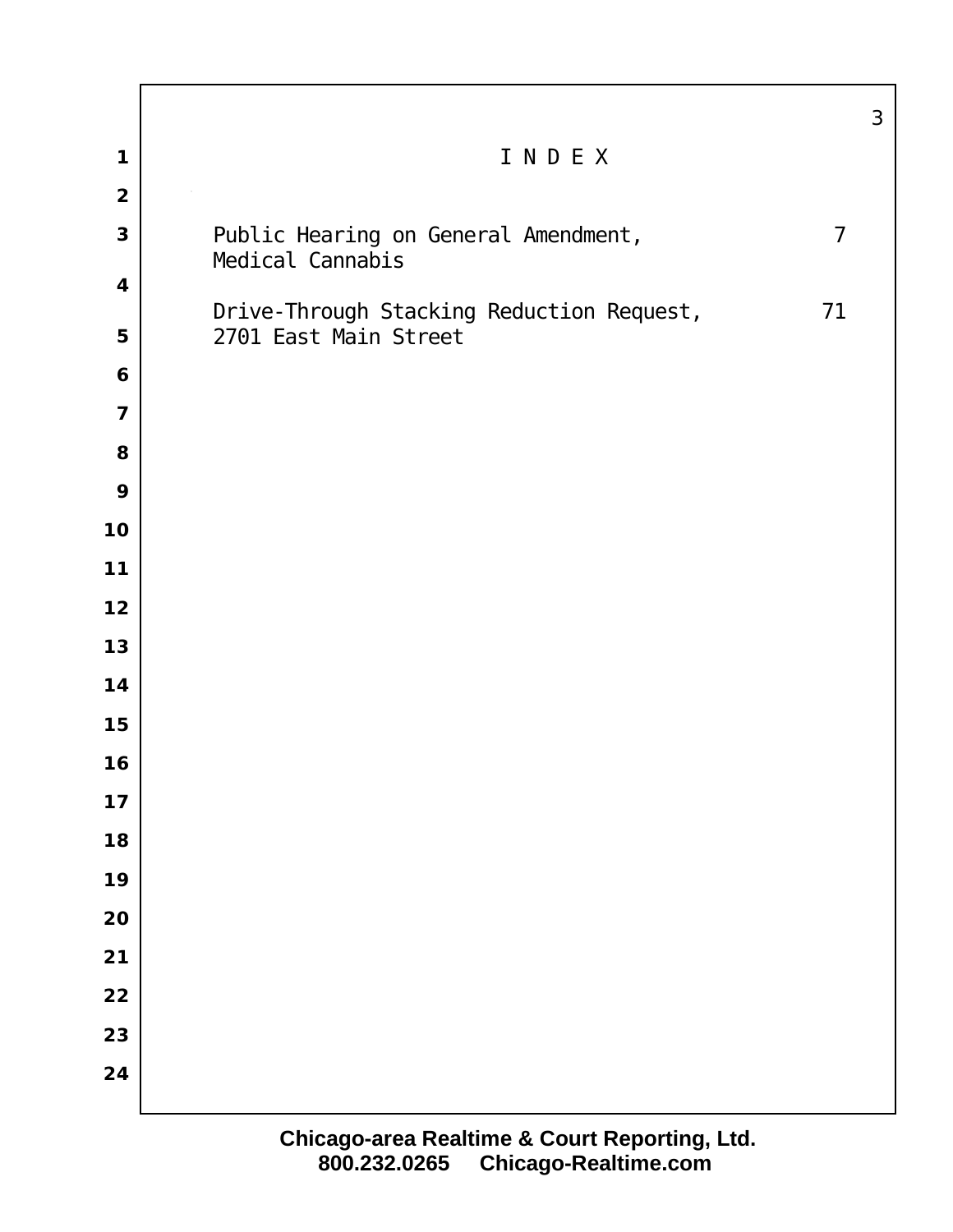# **REPORT OF PROCEEDINGS -- 02/04/2014**

|                | $\overline{4}$                                      |
|----------------|-----------------------------------------------------|
| 1              | CHAIRMAN WALLACE: This meeting of the               |
| $\overline{2}$ | St. Charles Planning Commission will come to order. |
| 3              | Tim, roll call.                                     |
| 4              | VICE CHAIRMAN KESSLER: Holderfield.                 |
| 5              | MEMBER HOLDERFIELD: Here.                           |
| 6              | VICE CHAIRMAN KESSLER: Amatangelo.                  |
| $\overline{7}$ | MEMBER AMATANGELO: Here.                            |
| 8              | VICE CHAIRMAN KESSLER: Schuetz.                     |
| 9              | MEMBER SCHUETZ: Here.                               |
| 10             | VICE CHAIRMAN KESSLER:<br>Doyle.                    |
| 11             | MEMBER DOYLE: Here.                                 |
| 12             | VICE CHAIRMAN KESSLER: Gaugel.                      |
| 13             | MEMBER GAUGEL: Here.                                |
| 14             | VICE CHAIRMAN KESSLER: Henningson.                  |
| 15             | MEMBER HENNINGSON: Here.                            |
| 16             | VICE CHAIRMAN KESSLER: Wallace.                     |
| 17             | CHAIRMAN WALLACE: Here.                             |
| 18             | VICE CHAIRMAN KESSLER: Kessler, here.               |
| 19             | CHAIRMAN WALLACE: All right.                        |
| 20             | And first thing -- are you tired from so many       |
| 21             | people?                                             |
| 22             | VICE CHAIRMAN KESSLER: Yeah.<br>Ful I               |
| 23             | house.                                              |
| 24             | CHAIRMAN WALLACE: First thing, I'd like             |
|                |                                                     |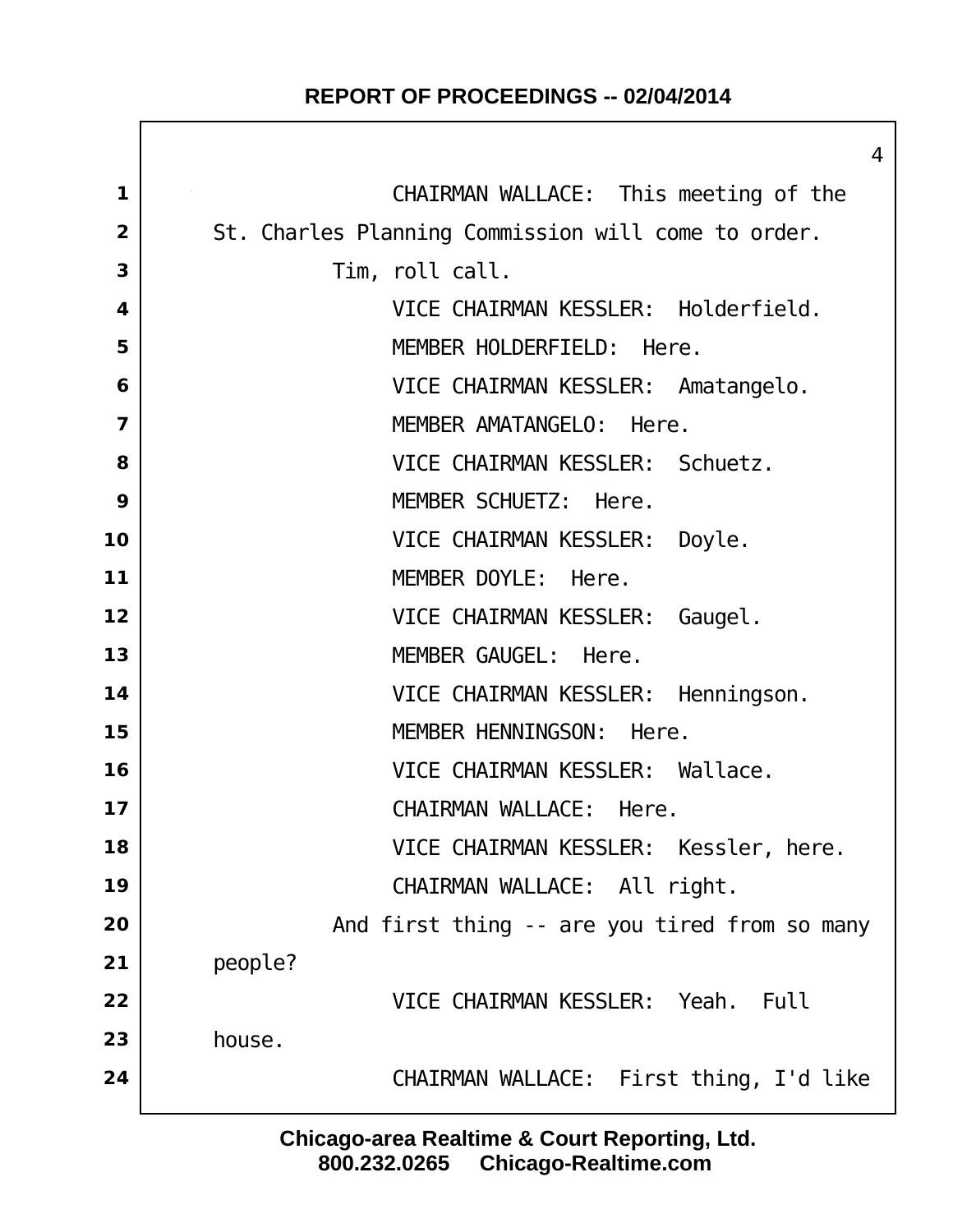## **REPORT OF PROCEEDINGS -- 02/04/2014**

1 to welcome our two new members, Mr. Holderfield and Mr. Gaugel. Welcome to Plan Commission. and I think that there was a -- was there something on the City Web site, a little write-up about the background? I don't want to put you on the spot and make you say what your background is. I think that there -- MEMBER HOLDERFIELD: Well, there was something but -- CHAIRMAN WALLACE: Would you mind just introducing yourself and just giving a couple of words? MEMBER HOLDERFIELD: Sure. I was a high school teacher at St. Charles East High School for 35 years. I taught architectural drafting, product design. I was over the building trades program and supervised the building of 12 homes here in the city.  $\vert$  **And so that's basically what I bring to this**  Commission, and I'm eager to work for it and be an active part. CHAIRMAN WALLACE: Okay. Great. MEMBER GAUGEL: Steve Gaugel. I'm **pretty much a lifelong resident of St. Charles with the** exception of my college years at the University of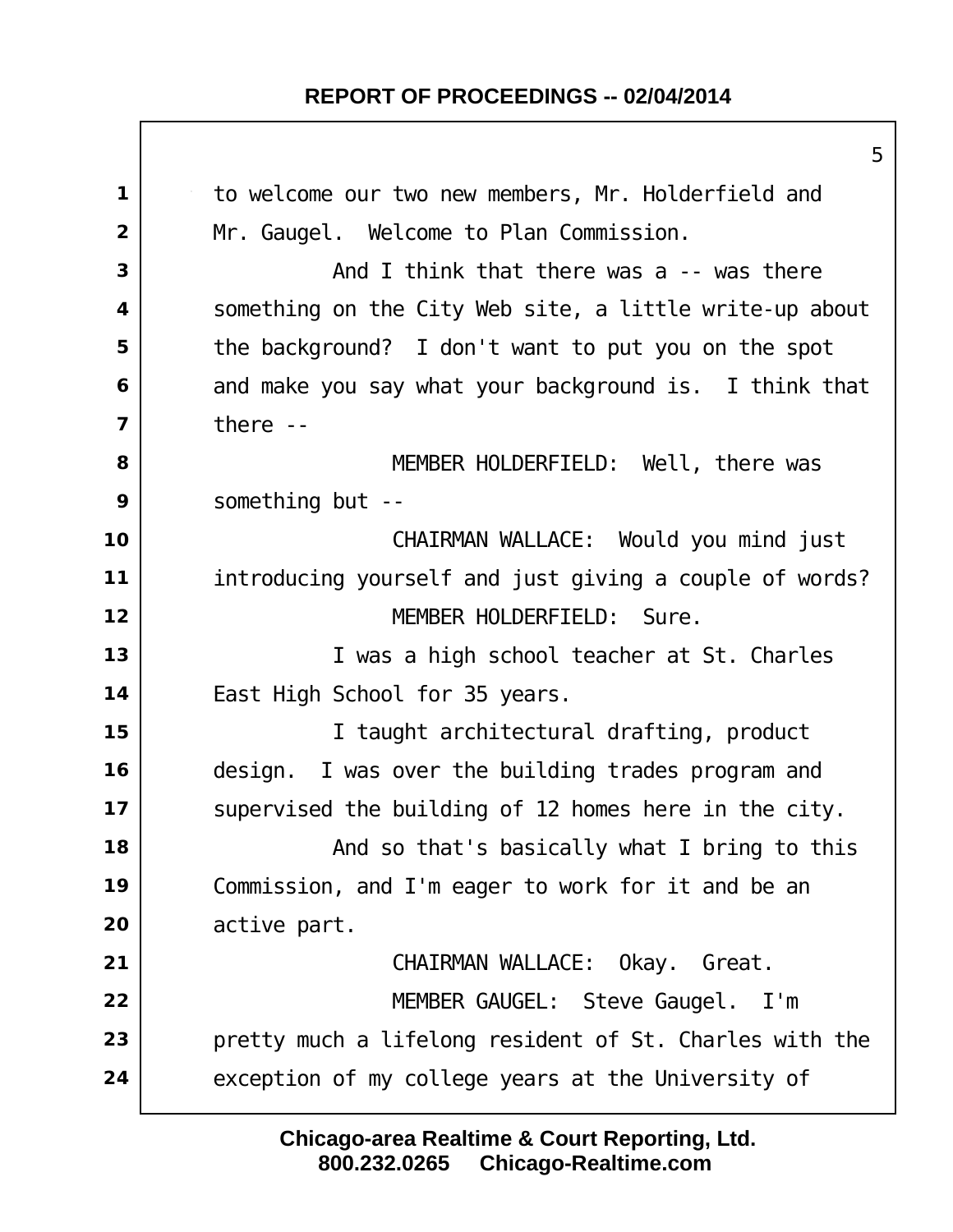Illinois.

 I went to Davis School, Thompson Middle School, and St. Charles High School, which is now East. I work for Fermilab. I'm in the procurement office and a senior procurement administrator. I have the government contracts over there for purchasing, construction, fabrication, among other things. and I ran for Alderman against Tim Martin a couple years back, and I was on the comprehensive plan task force just recently. That was a project that came before this Commission as well as the City Council. I'm happy to be here. CHAIRMAN WALLACE: All right. Thank you very much and welcome. | MEMBER HOLDERFIELD: Thank you. CHAIRMAN WALLACE: All right. Presentation of minutes of the January 7th, 2014, meeting. Is there a motion to approve? MEMBER AMATANGELO: So moved. MEMBER SCHUETZ: Second. CHAIRMAN WALLACE: It's been moved and seconded. All in favor?

> **800.232.0265 Chicago-Realtime.com Chicago-area Realtime & Court Reporting, Ltd.**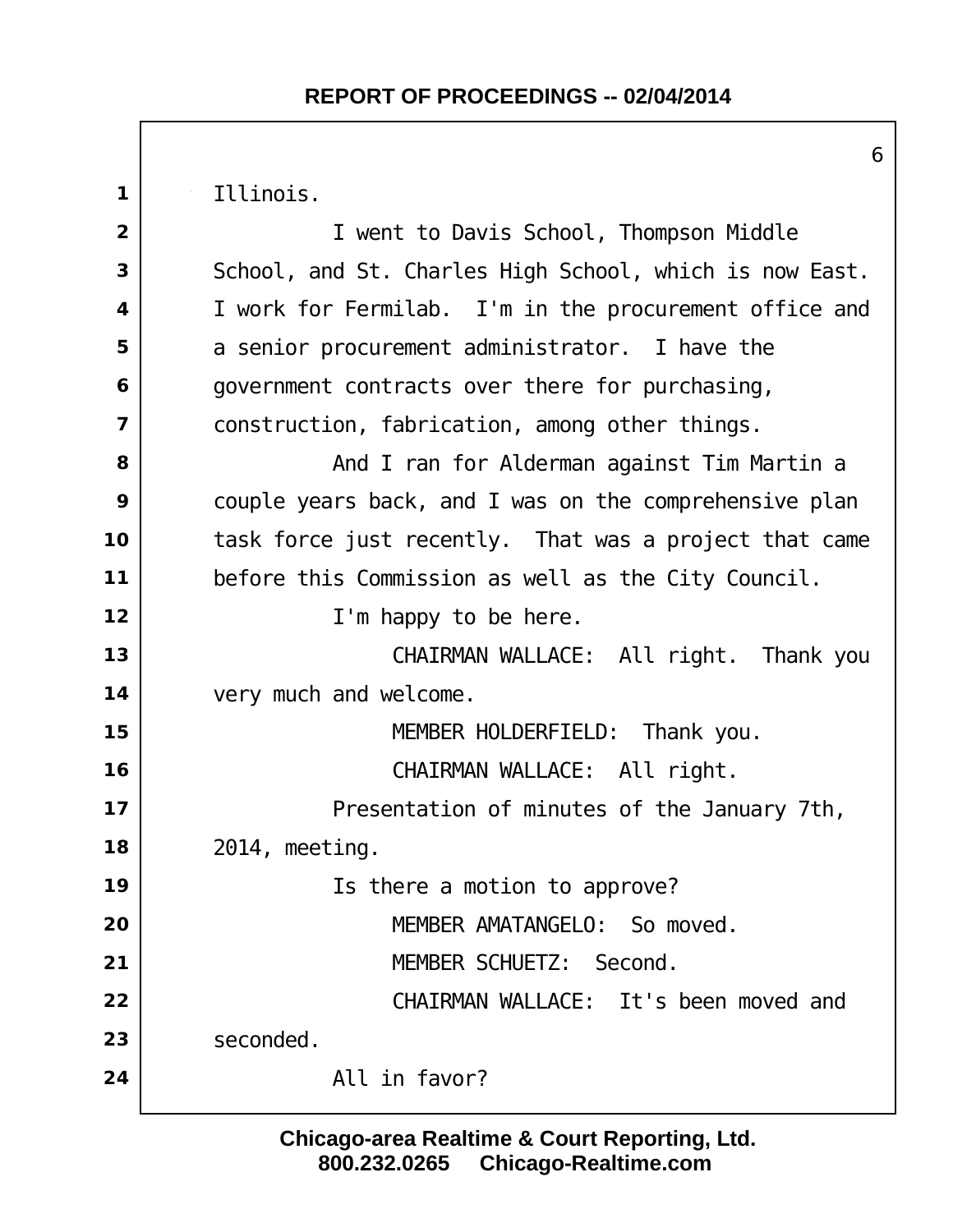Г

|                | $\overline{7}$                                          |
|----------------|---------------------------------------------------------|
| 1              | (Ayes heard.)                                           |
| $\overline{2}$ | CHAIRMAN WALLACE: Opposed?                              |
| 3              | (No response.)                                          |
| 4              | CHAIRMAN WALLACE: Motion passes                         |
| 5              | unani mously.                                           |
| 6              | I tem 4 on your agenda is a general amendment,          |
| 7              | City of St. Charles, requirements for the regulation of |
| 8              | medical cannabis cultivation centers and medical        |
| 9              | cannabis dispensing organizations.                      |
| 10             | This is the public hearing portion of our               |
| $11$           | meeting, and the Plan Commission has the role of        |
| 12             | conducting public hearings for the City Council.        |
| 13             | When applications for certain things come               |
| 14             | before the City, the Planning Commission conducts the   |
| 15             | public hearing as a means of gathering facts and        |
| 16             | testimony, both for and against an application, and     |
| 17             | that's what we're doing here tonight.                   |
| 18             | This particular application's actually                  |
| 19             | brought by the City of St. Charles, and we'll get into  |
| 20             | the whys of that as we start to listen to the           |
| 21             | testimony.                                              |
| 22             | But the Applicant will present the                      |
| 23             | application, and anyone who has any questions of the    |
| 24             | Applicant and the evidence that he presents may ask     |
|                |                                                         |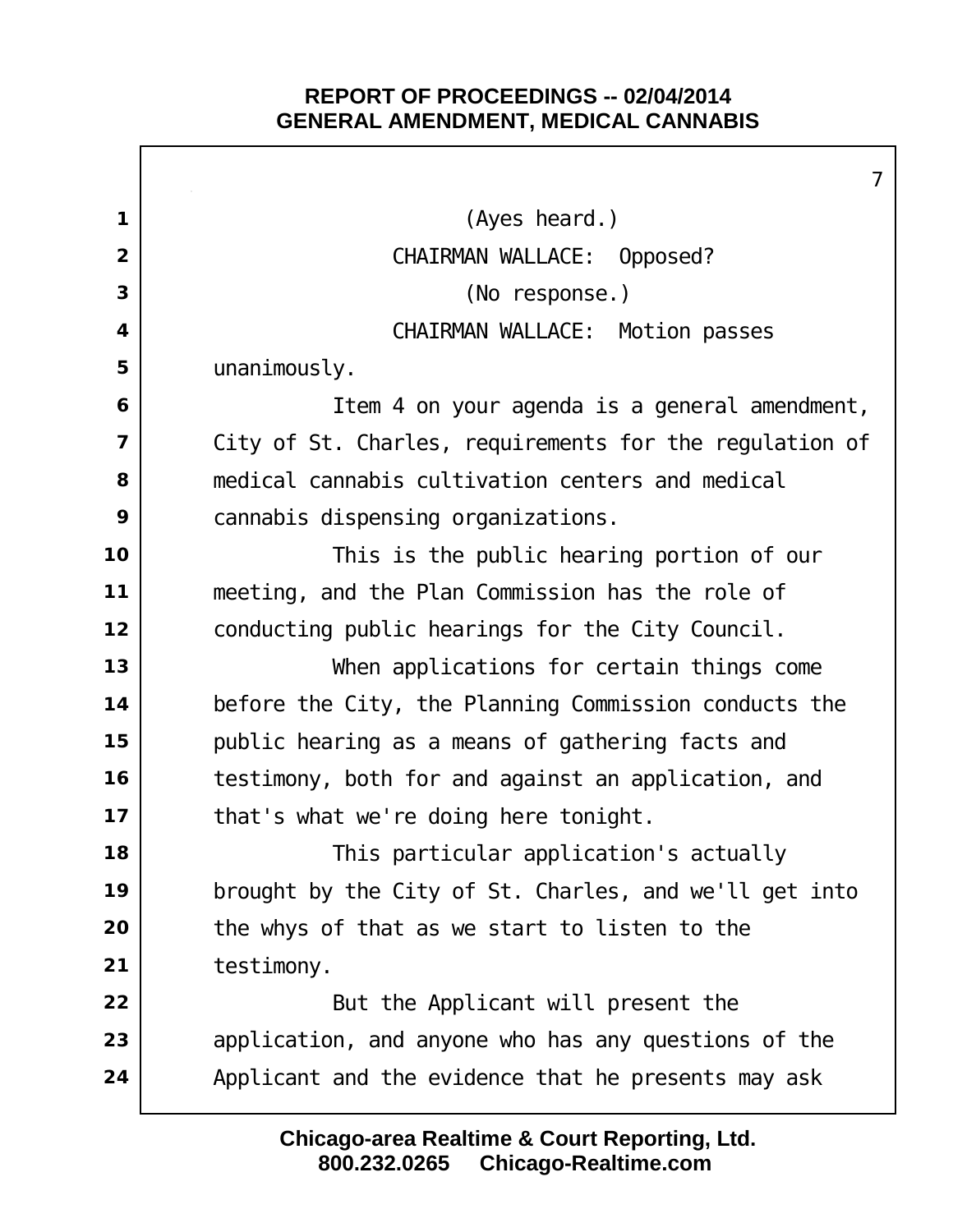Г

|                | 8                                                       |
|----------------|---------------------------------------------------------|
| $\mathbf 1$    | those.                                                  |
| $\overline{2}$ | After the Applicant presents testimony,                 |
| 3              | anyone else who wishes to present testimony either in   |
| 4              | favor of or opposing the application may do so at that  |
| 5              | time.                                                   |
| 6              | And the Applicant will end by providing any             |
| 7              | rebuttal testimony.                                     |
| 8              | I will -- because we are on the public                  |
| 9              | record, there is a court reporter here in the room.     |
| 10             | I will recognize those who speak, and I would ask that  |
| 11             | no person speak if they are not specifically recognized |
| 12             | by me.                                                  |
| 13             | It is a public record, and so whoever speaks            |
| 14             | must state their name, spell their last name, and also  |
| 15             | state their address. And anyone who speaks needs to     |
| 16             | come up to the lectern to do so.                        |
| 17             | Any questions regarding that procedure?                 |
| 18             | (No response.)                                          |
| 19             | CHAIRMAN WALLACE: Any questions                         |
| 20             | regarding the procedure?                                |
| 21             | (No response.)                                          |
| 22             | CHAIRMAN WALLACE: Okay.                                 |
| 23             | Then in that case, anyone who wishes to offer           |
| 24             | testimony on this particular item, including asking     |
|                |                                                         |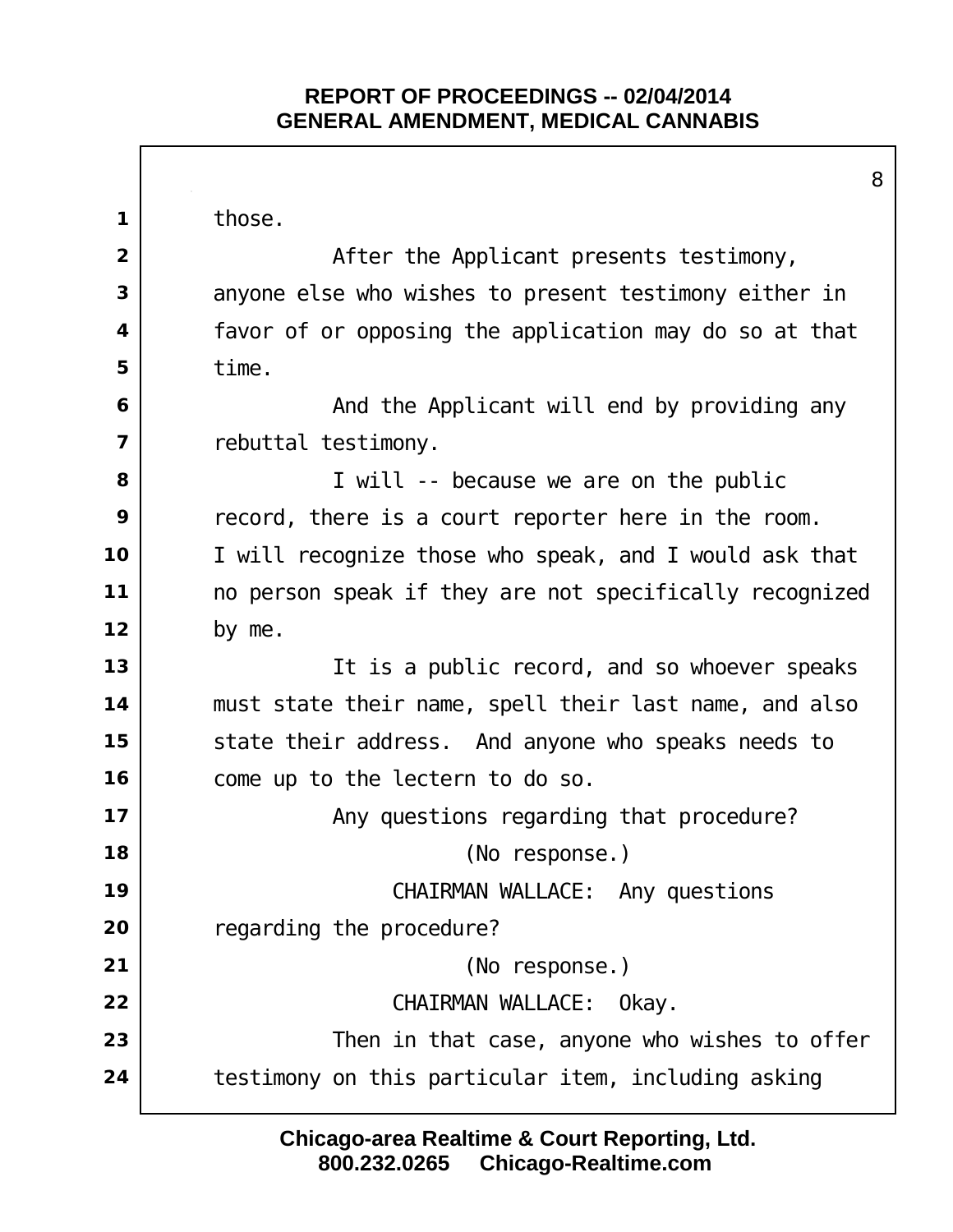|                         | 9                                                       |
|-------------------------|---------------------------------------------------------|
| 1                       | questions or making comments, I would ask that you now  |
| $\overline{2}$          | be sworn in. Please raise your right hand.              |
| 3                       | (One witness duly sworn.)                               |
| $\overline{\mathbf{4}}$ | CHAIRMAN WALLACE: All right. And                        |
| 5                       | before we start, do we have anything -- we don't have   |
| 6                       | any exhibits on this one, do we?                        |
| $\overline{7}$          | MR. O'ROURKE: No, just the staff                        |
| 8                       | materials.                                              |
| 9                       | CHAIRMAN WALLACE: Okay. Which were a                    |
| 10                      | part of the --                                          |
| 11                      | MR. O'ROURKE: They were part of the                     |
| 12                      | packet items that were submitted on the Internet.       |
| 13                      | CHAIRMAN WALLACE: All right.                            |
| 14                      | Anything else before we start?                          |
| 15                      | MR. O'ROURKE: (Mr. O'Rourke shook his                   |
| 16                      | head from side to side.)                                |
| 17                      | CHAIRMAN WALLACE: Go ahead.                             |
| 18                      | MR. O'ROURKE: All right. Thank you.                     |
| 19                      | Staff is presenting a general amendment                 |
| 20                      | application for the Planning Commission tonight for     |
| 21                      | review.                                                 |
| 22                      | Essentially, we're looking at medical                   |
| 23                      | marijuana, slash, cannabis-related uses; in particular, |
| 24                      | cul tivation centers and dispensing organizations.      |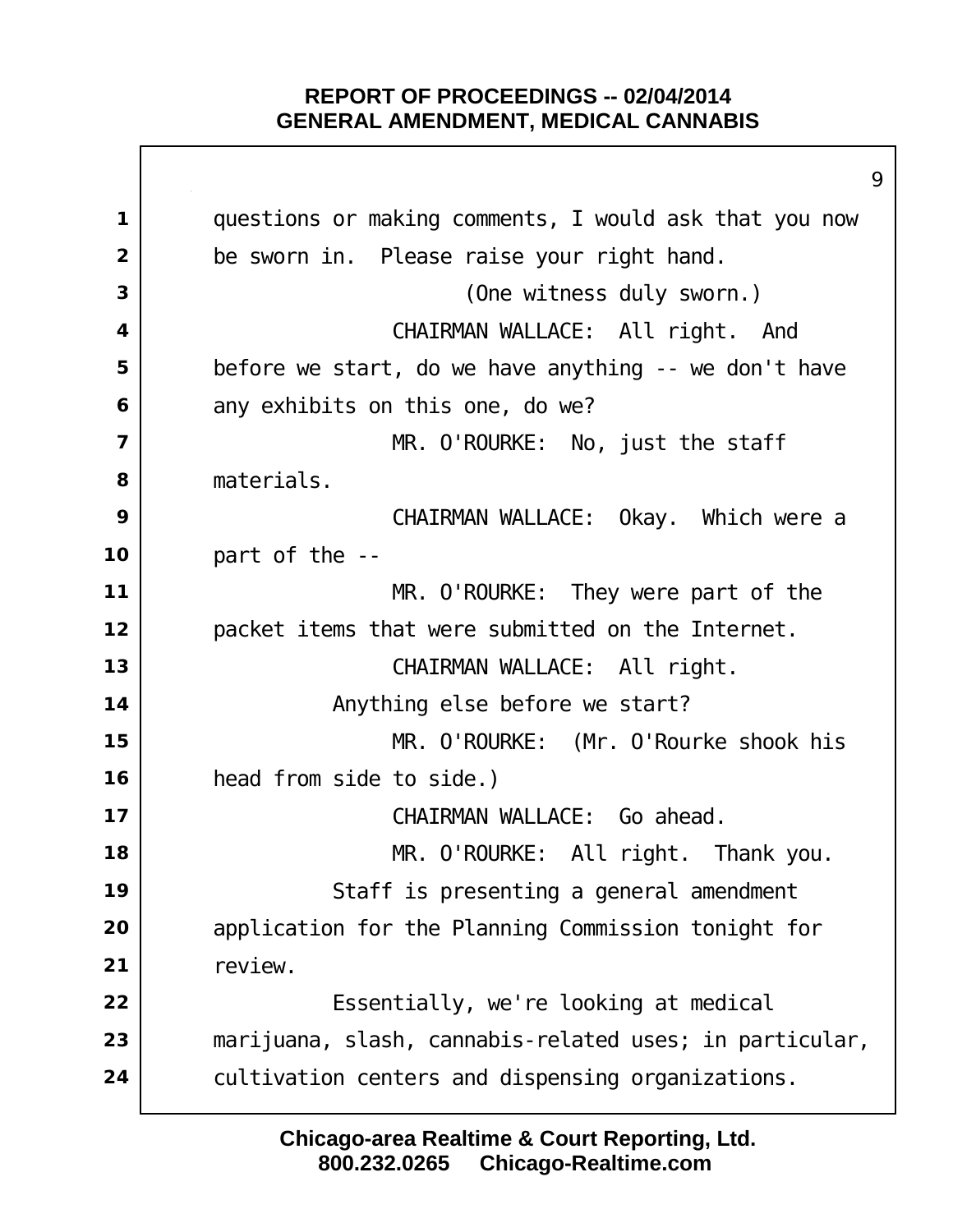In August of 2013 the State of Illinois passed a law that made such uses legal here in the state of Illinois, and staff has reviewed that law and looked at it and basically wanted to create a staff **c** review process that would allow us to react and review these proposals should one come forward to the City of St. Charles. Rather than sit back and wait for maybe one to come in, we felt it would be a little bit better to be proactive and at least get something into the Zoning Ordinance that would allow us to react to it instead of just kind of in that mode of "Let's wait and see what happens." So what you see before you is -- essentially, it's a hundred-plus-page law that goes into every kind of detail with medical cannabis that you can think of, and there are very few specifics related to how this is a part of the zoning process. In particular, there's some guidelines for 19 | where these things could be located within cities. There's specific provisions for cannabis cultivation centers that state it cannot be located within 2500 feet of any day care, residentially zoned property, nursing homes, and a few other uses.  $\vert$  **And then there's a very similar provision for** 

> **800.232.0265 Chicago-Realtime.com Chicago-area Realtime & Court Reporting, Ltd.**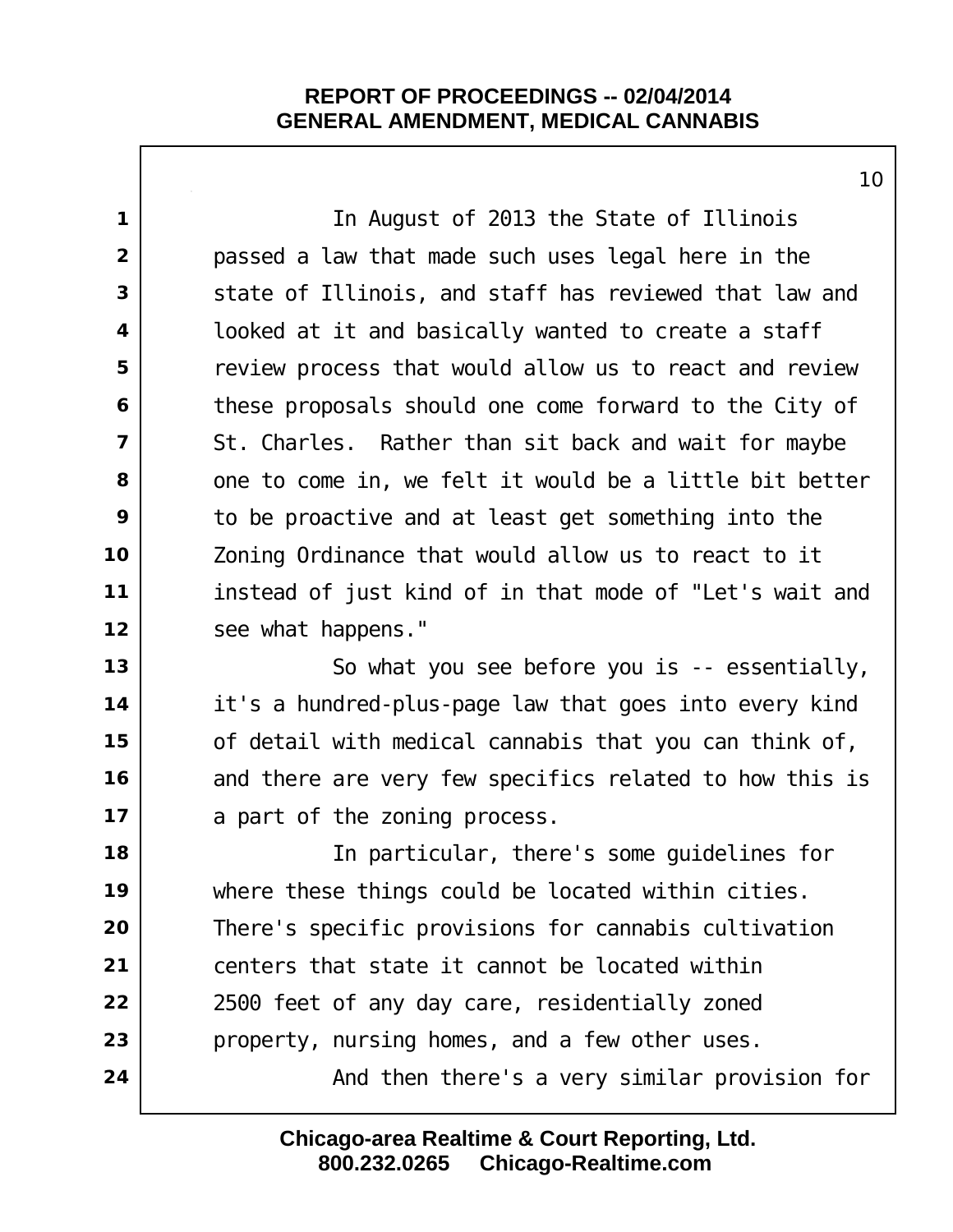| $\mathbf 1$             | the dispensing organizations except that requirement is |
|-------------------------|---------------------------------------------------------|
| $\overline{2}$          | reduced to 1,000 feet, and there's also not -- it can   |
| 3                       | be permitted closer to residential areas. It basically  |
| $\overline{\mathbf{4}}$ | just says stick within the day cares, nursing homes, a  |
| 5                       | thousand feet away from some of those uses.             |
| 6                       | And I have a visual aid to help us here.                |
| $\overline{\mathbf{z}}$ | So when staff looked at this and looked at              |
| 8                       | what provisions are relevant to zoning and siting of    |
| 9                       | these types of organization, we asked the GIS           |
| 10                      | department to devel op some mapping.                    |
| 11                      | What you see here is a buffer analysis.                 |
| 12                      | Basically, everything with this kind of lighter yellow  |
| 13                      | shade over it -- anything within this light color is    |
| 14                      | within 2500 foot of either a residentially zoned        |
| 15                      | property, a school, day care, nursing home, et cetera.  |
| 16                      | And what this shows staff is that, basically,           |
| 17                      | very few properties are out of the buffer zones.        |
| 18                      | You'll see this is one small area here in the -- in the |
| 19                      | M-2 zoning district, and this doesn't even count.       |
| 20                      | There's a few more residential properties down in this  |
| 21                      | area, so this would -- logically -- we didn't have that |
| 22                      | information to put it on the map, but, logically, this  |
| 23                      | would probably be something like this.                  |
| 24                      | Very similar is the -- this is the map                  |
|                         |                                                         |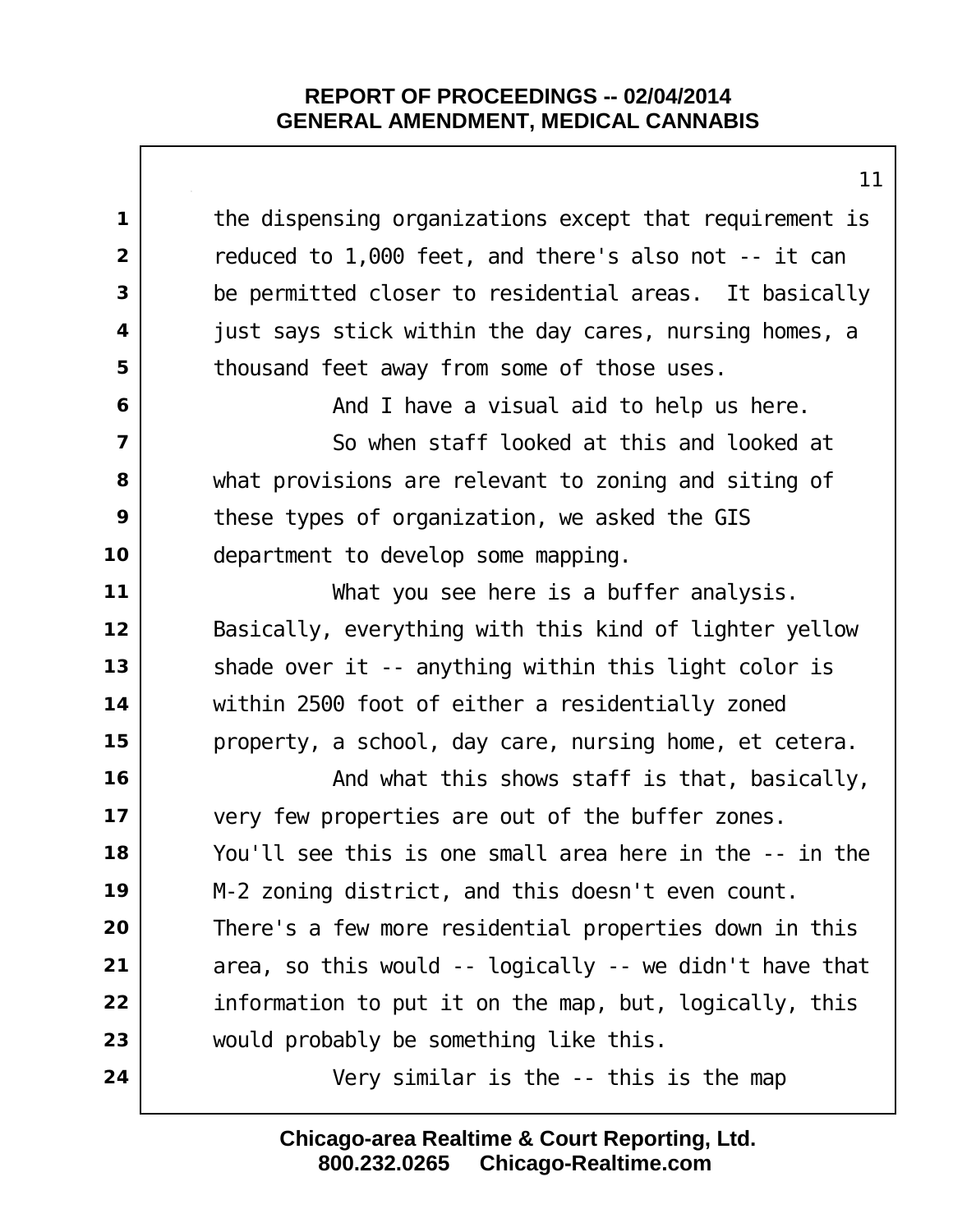|                | 12                                                      |
|----------------|---------------------------------------------------------|
| 1              | prepared for everything within a thousand feet.         |
| $\overline{2}$ | What this does not show is buffers from                 |
| 3              | downtown. Downtown, since it's mixed use and does       |
| 4              | permit residential uses, would be considered a          |
| 5              | residential use in such that the State law says you     |
| 6              | cannot have this on a property that is residential, but |
| $\overline{7}$ | there's no buffer requirement.                          |
| 8              | So, basically, you could not have a                     |
| 9              | dispensing organization in any of these downtown zoning |
| 10             | districts because there are residential uses permitted  |
| 11             | on those properties.                                    |
| 12             | So what is left in the city is basically more           |
| 13             | of the manufacturing area on the east side of town,     |
| 14             | some more of the commercial areas, and the corners.     |
| 15             | So what staff did is we took this                       |
| 16             | information --                                          |
| 17             | VICE CHAIRMAN KESSLER: I don't mean to                  |
| 18             | interrupt you but -- you just showed us two different   |
| 19             | maps. And they're two different things, aren't they?    |
| 20             | MR. O'ROURKE: They absolutely are.                      |
| 21             | VICE CHAIRMAN KESSLER: Would you                        |
| 22             | explain that.                                           |
| 23             | MR. O'ROURKE: Certainly.                                |
| 24             | This is for cultivation centers, this first             |
|                |                                                         |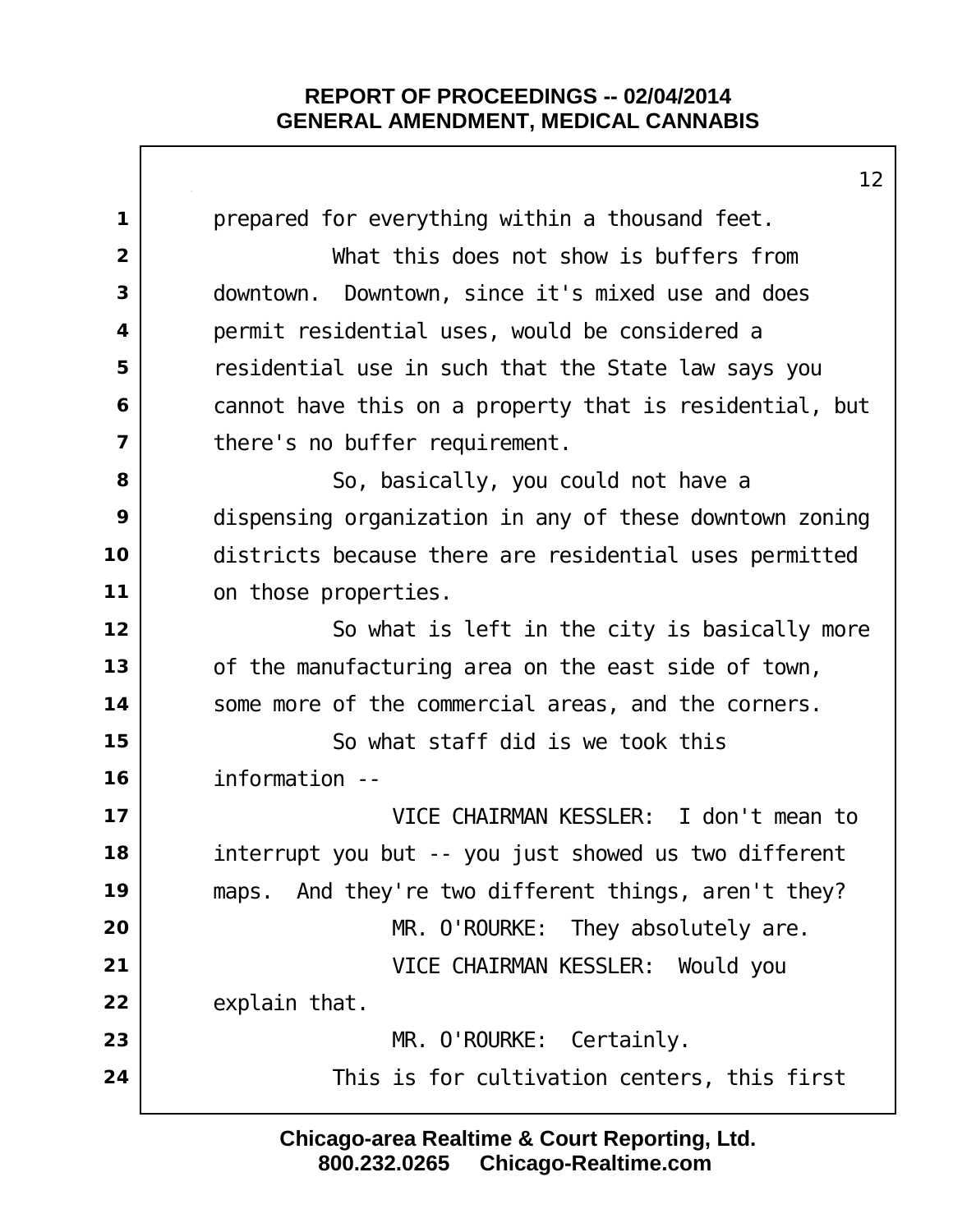|                         | 13                                                      |
|-------------------------|---------------------------------------------------------|
| 1                       | map. These are all the properties that are              |
| $\overline{2}$          | basically -- what this shows you, these buffer areas    |
| 3                       | are 2500 feet out from any property that's zoned        |
| 4                       | residential or school or day care or, basically, any    |
| 5                       | use identified in the State act that has to be -- the   |
| 6                       | cultivation center has to be 2500 feet away from.       |
| $\overline{\mathbf{z}}$ | So the only properties in St. Charles that              |
| 8                       | meet those requirements are the ones where you don't    |
| 9                       | see this kind of yellow shade over it. So,              |
| 10                      | essentially, it's this area here.                       |
| 11                      | The difference between this map and the                 |
| 12                      | second map is this is for dispensing organizations, and |
| 13                      | this shows properties that are a thousand feet away     |
| 14                      | from the uses called out in the State act; particularly |
| 15                      | the schools, nursing homes, day care centers,           |
| 16                      | et cetera.                                              |
| 17                      | It does not have the same requirement that it           |
| 18                      | has to be buffered from residentially zoned properties, |
| 19                      | but what I -- I think what I was stating is that, if a  |
| 20                      | property is residential, it cannot contain a dispensing |
| 21                      | organi zati on.                                         |
| 22                      | So the dispensing organization does not have            |
| 23                      | to be a thousand feet away from them.                   |
| 24                      | Is that more clear?                                     |
|                         |                                                         |

 $\overline{1}$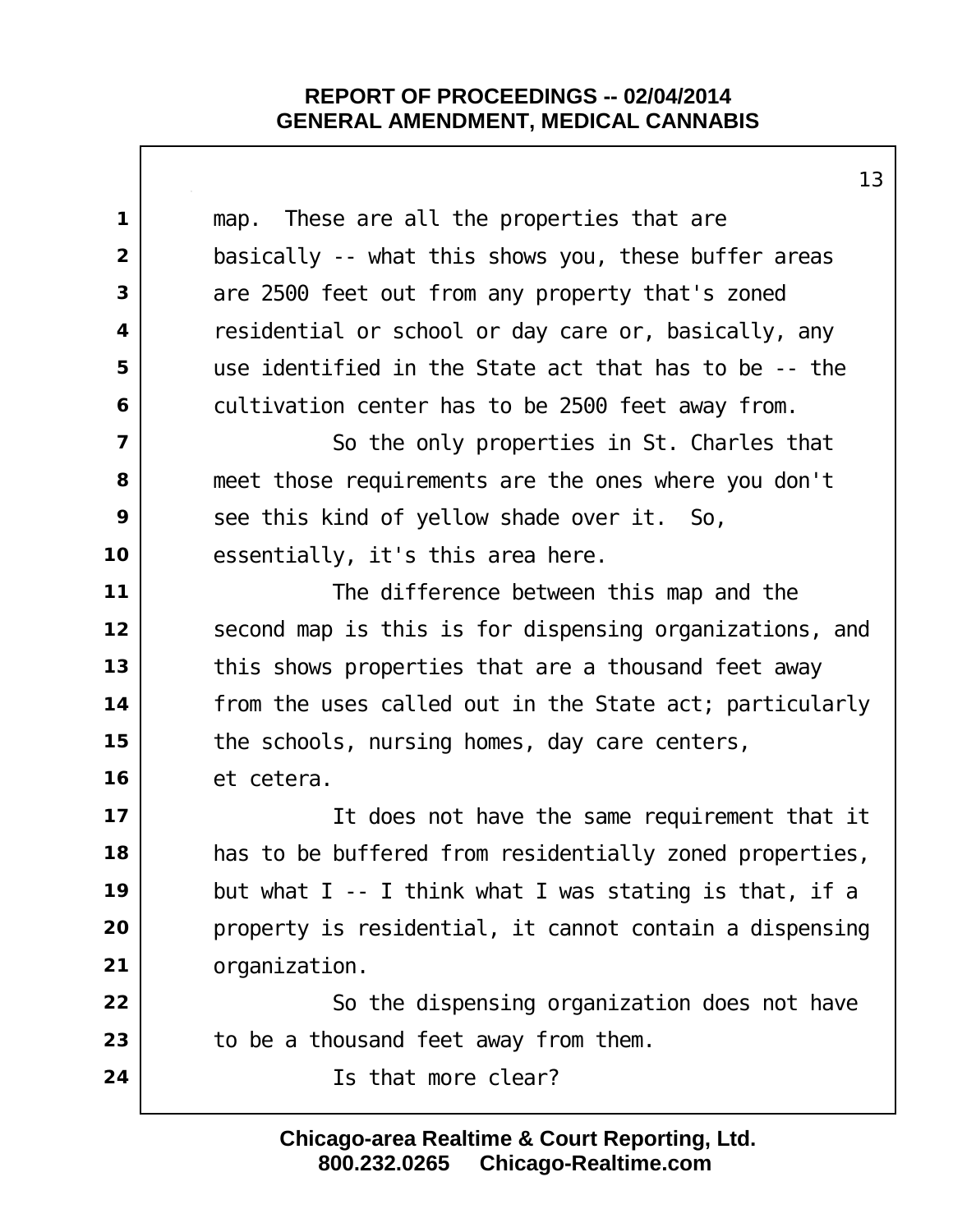|                         | 14                                                      |
|-------------------------|---------------------------------------------------------|
| $\mathbf 1$             | VICE CHAIRMAN KESSLER: Thank you.                       |
| $\overline{2}$          | MR. O'ROURKE: So based on these                         |
| 3                       | I ocation criteria established in the State law and a   |
| $\overline{\mathbf{4}}$ | few other items that staff looked at, what staff is     |
| 5                       | proposing here tonight is an ordinance that would       |
| 6                       | basically mirror the standards that are in the State    |
| $\overline{7}$          | law and go a little further in terms of location.       |
| 8                       | What staff is proposing is that these uses              |
| 9                       | basically be permitted uses in the M-2 zoning district, |
| 10                      | which is all here on the east side of town. This fits   |
| 11                      | more with what you see here on this map, which is for   |
| 12                      | the cultivation centers and the 2500-foot buffer        |
| 13                      | requirement.                                            |
| 14                      | Staff essentially thought, from an                      |
| 15                      | enforcement issue and especially while this is in this  |
| 16                      | pilot program phase, it would just be an issue for the  |
| 17                      | staff that deals with this on a day-to-day basis to     |
| 18                      | keep this in a consistent zoning district.              |
| 19                      | It would just make the enforcement of any               |
| 20                      | related -- as long as we're getting used to these laws, |
| 21                      | it just makes it easier for us to be able to do this    |
| 22                      | properly and not make any mistakes on the review side   |
| 23                      | should a proposal come into town.                       |
| 24                      | It should also be noted that the State law              |
|                         |                                                         |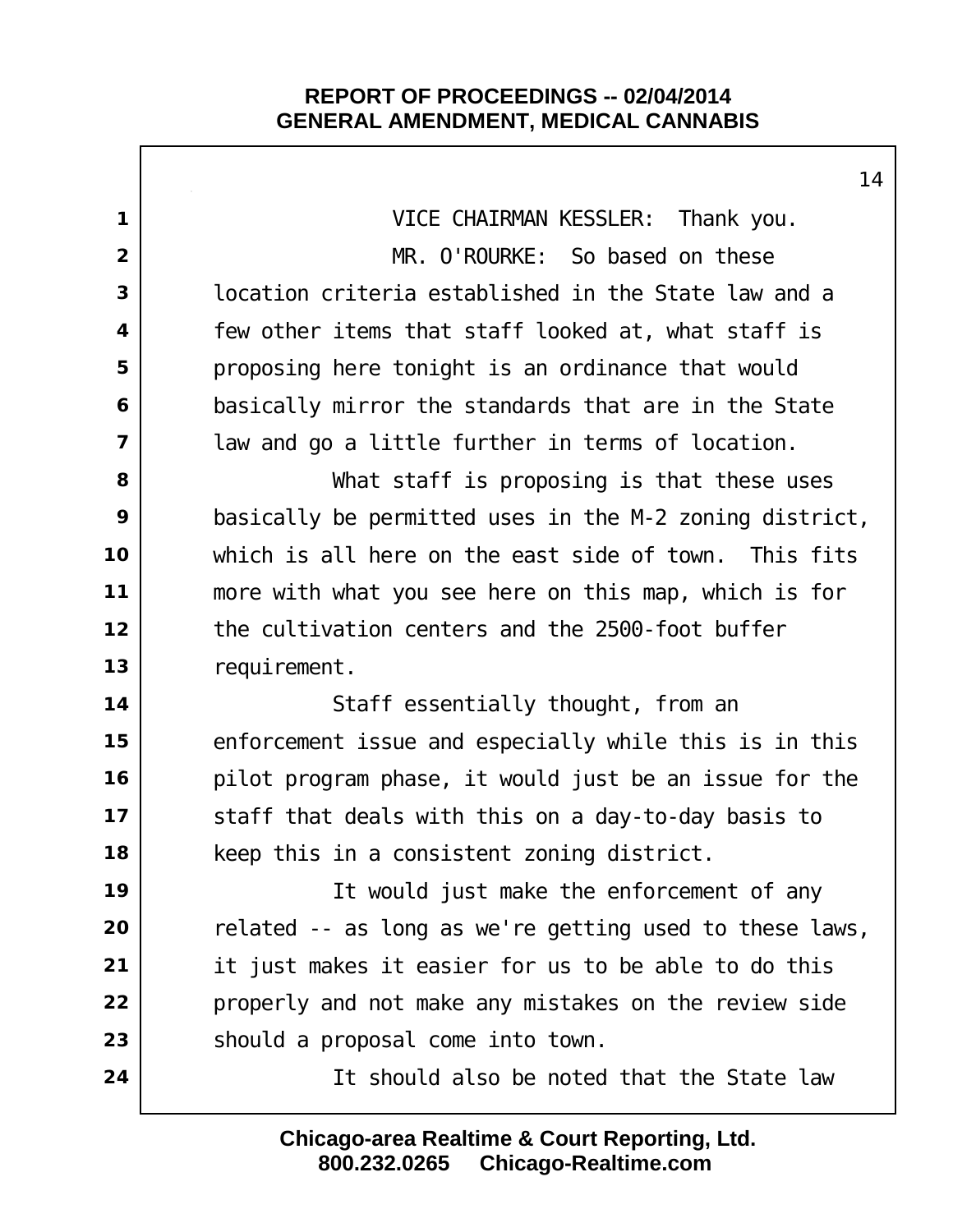says only one cultivation center can be located per policing district. We -- our policing district is fairly large. | Excuse me. I put a map in here. So you'll see we're part of No. 2. So only one cultivation center can be seen in anything you see in this large area here, so McHenry, Lake, Kane -- I don't believe DuPage is in that -- and DeKalb. Also, there will only be 60 licenses issued by the State for the dispensing organizations. It does not have this same police district requirement, but there will only be 60 statewide. So the number of these uses that will be out there are fairly limited, as well. To go along with this, staff is proposing Some use standards. It's a different chapter of the Zoning Ordinance, basically, that mirrors what was contained in the State act. Staff has also proposed Some parking standards and, also, some definitions in the "Definitions" chapter just to define these uses. It's -- basically, all the amendments proposed in the staff materials are for these uses. It's just a few chapters had to be amended to make sure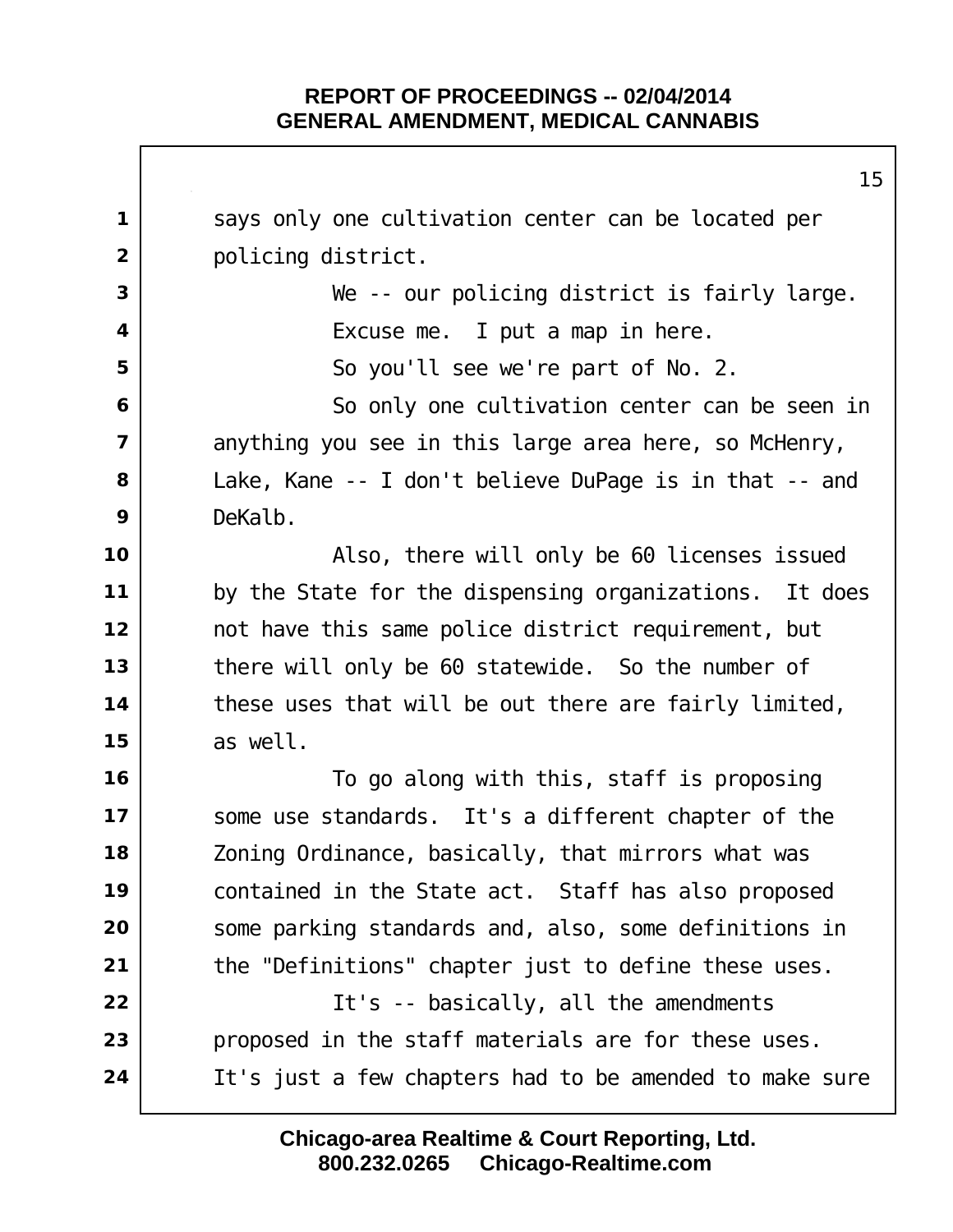$\mathbf{I}$ 

|                         | 16                                                     |
|-------------------------|--------------------------------------------------------|
| $\mathbf 1$             | everything was incorporated in there and all the kind  |
| $\overline{2}$          | of t's were crossed, i's were dotted, that sort of     |
| 3                       | thi ng.                                                |
| $\overline{\mathbf{4}}$ | With that, I'll conclude my staff formal               |
| 5                       | comments and open the floor to any questions you might |
| 6                       | have.                                                  |
| $\overline{\mathbf{z}}$ | CHAIRMAN WALLACE: Okay. Thank you.                     |
| 8                       | Questions from Plan Commissioners?                     |
| 9                       | Yes.                                                   |
| 10                      | MEMBER AMATANGELO: I would just like to                |
| 11                      | clarify the difference between cultivation center and  |
| 12                      | dispensing center. Could you just elaborate on that a  |
| 13                      | little bit?                                            |
| 14                      | MR. O'ROURKE: Yeah. I probably should                  |
| 15                      | have reiterated that.                                  |
| 16                      | A cultivation center as defined by the State           |
| 17                      | law is where these -- where it will grow, where you'll |
| 18                      | grow cannabis. So it has to be enclosed inside a       |
| 19                      | facility, but it will be where you actually grow the   |
| 20                      | material, product.                                     |
| 21                      | The dispensing organization is where                   |
| 22                      | designated caregivers and/or patients would go to pick |
| 23                      | up the actual processed and ready-to-be-used product   |
| 24                      | that comes from the cultivation center.                |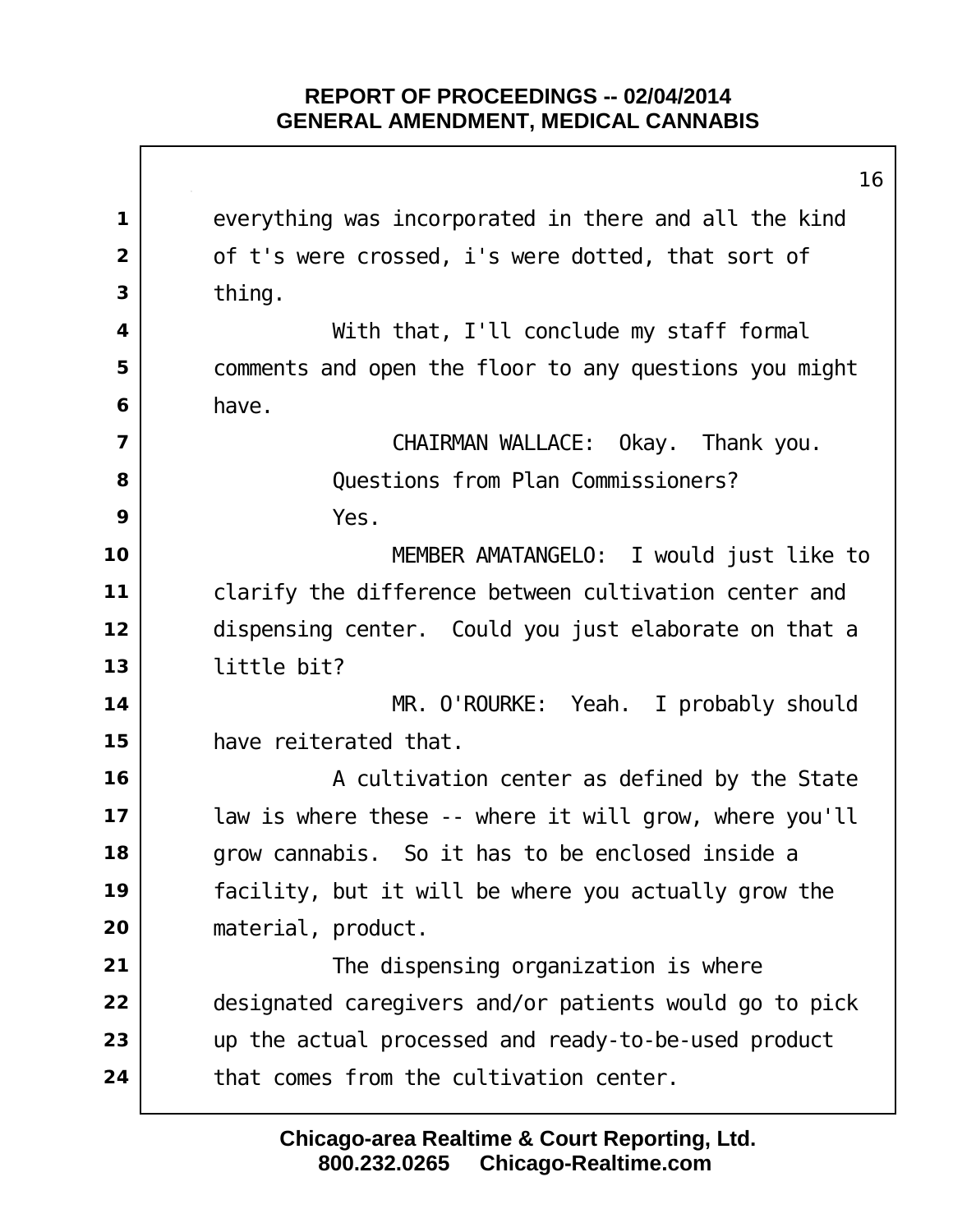|                         | 17                                                      |
|-------------------------|---------------------------------------------------------|
| 1                       | MEMBER AMATANGELO: Thank you.                           |
| $\overline{2}$          | MR. O'ROURKE: Sorry. I should have                      |
| 3                       | mentioned that.                                         |
| $\overline{\mathbf{4}}$ | MEMBER SCHUETZ: So, Matt, when you're                   |
| 5                       | looking at -- which -- cultivation or dispensing, which |
| 6                       | one allows one in the district?                         |
| $\overline{\mathbf{z}}$ | MR. O'ROURKE: That's a cultivation                      |
| 8                       | center. So that's where they're grown.                  |
| 9                       | MEMBER SCHUETZ: Okay. So dispensing,                    |
| 10                      | how many are allowed?                                   |
| 11                      | MR. O'ROURKE: 60 statewide. There is                    |
| 12                      | no restriction on how many would be in one policing     |
| 13                      | district in the state, though.                          |
| 14                      | So they just didn't -- that wasn't included             |
| 15                      | as part of the State law.                               |
| 16                      | MEMBER SCHUETZ: But we could?                           |
| 17                      | MR. O'ROURKE: Could we limit it to one?                 |
| 18                      | MEMBER SCHUETZ: Or whatever.                            |
| 19                      | MR. O'ROURKE: Not through zoning. That                  |
| 20                      | would be more of a business license-type -- you could   |
| 21                      | limit it like liquor licenses are, but I think if you   |
| 22                      | do that, the Zoning Ordinance, it would be a little     |
| 23                      | There might be -- you have to limit it by<br>sticky.    |
| 24                      | district or districts, you know; it has to be based on  |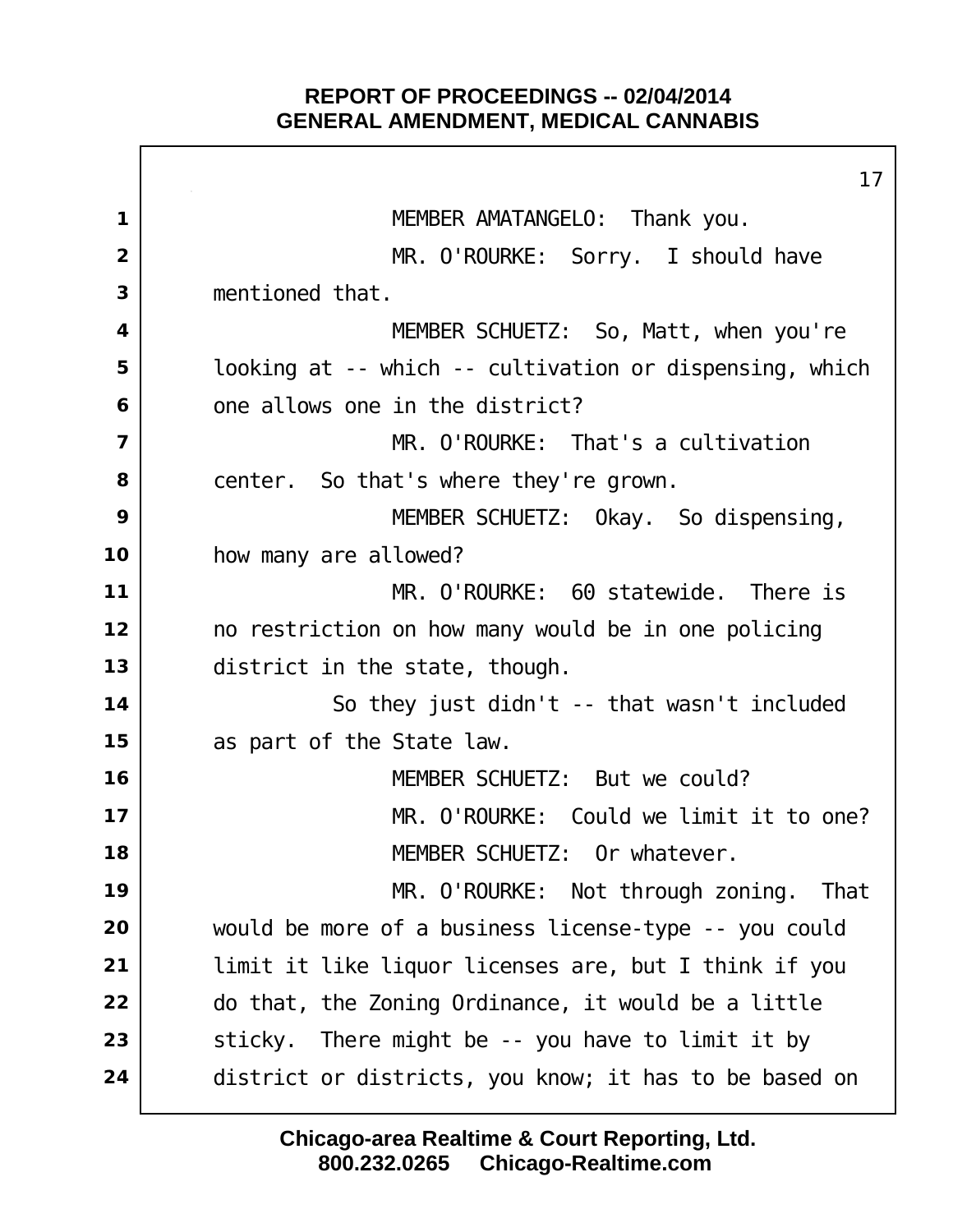the zoning. It can't really be just one business, that's it. MEMBER SCHUETZ: And have you had an opportunity to check with any other cities in the area to see what they're doing as far as zoning ordinances and how they're handling it? MR. O'ROURKE: There has been a little bit of publicity out there. I know Naperville in particular has had a lot of articles written about what they're doing. They're doing something similar. I -- the cultivation centers, their ordinance is very similar. They are allowing dispensing organizations in more zoning districts, some of their commercial districts, for instance.  $\vert$  **But there's nobody that we** -- this is so new, there's nobody -- there's not a lot of these on the books yet. MEMBER SCHUETZ: Is there any in Kane County? MR. O'ROURKE: Not that's come to my attention. The two that I found were Naperville and Lemont. I don't think Naperville is part of Kane County -- I don't think any part of it is.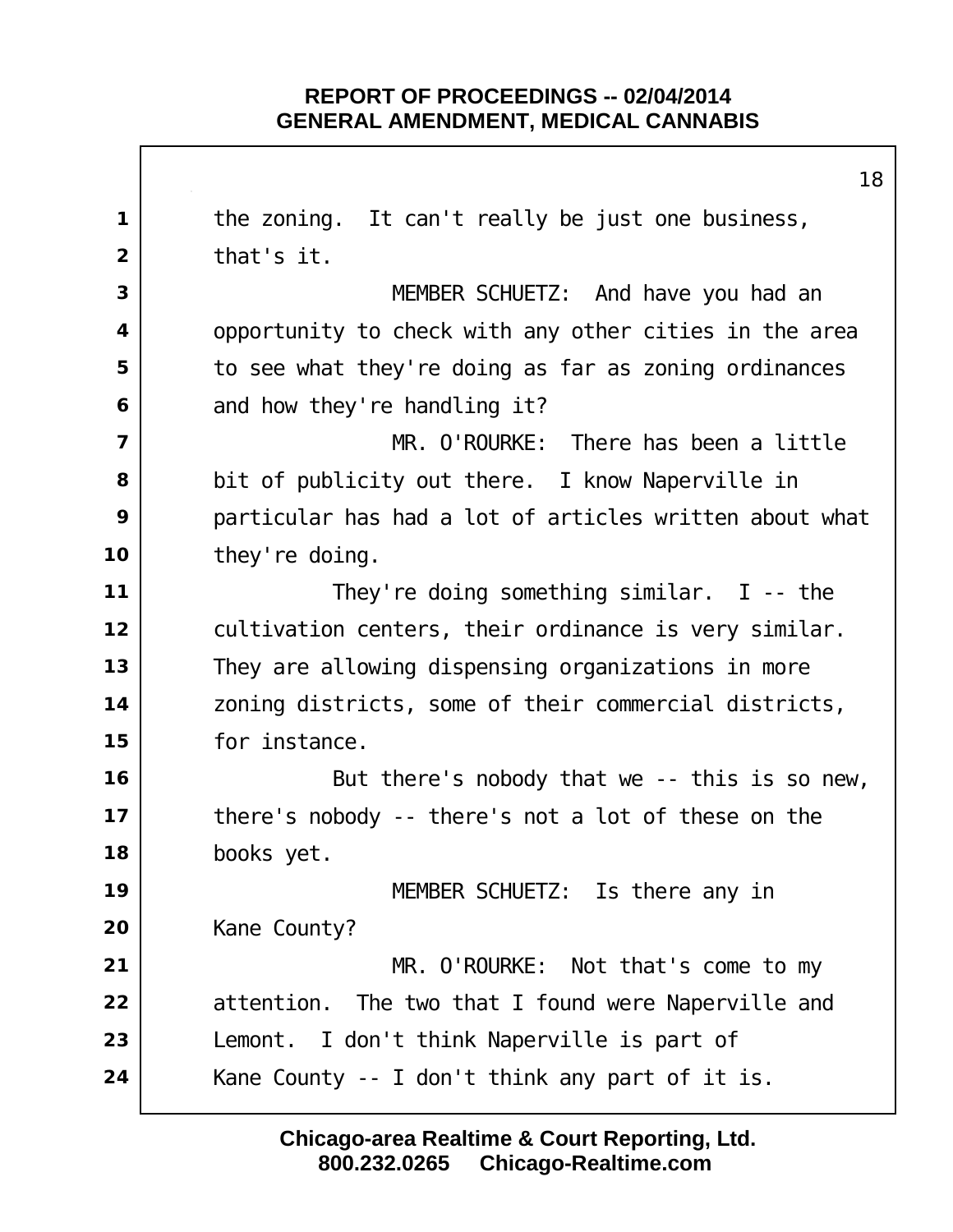I'm not sure. MEMBER SCHUETZ: No, they wouldn't be. Thanks. CHAIRMAN WALLACE: Okay. Other questions? Steve. MEMBER GAUGEL: The map for the dispensing centers, there was the thousand feet for dispensing centers and 2500 feet for the cultivation centers. Is the map that you showed for the dispensing centers just where -- does it just include the thousand-foot border around, or are we limiting it even more than that? MR. O'ROURKE: Yeah. What this map shows is a thousand-foot buffer from all schools, day care centers, nursing homes, things that are identified in the State act, but the staff proposal is limiting this more by just letting it -- or proposing it as permitted in the M-2 of the zoning districts. Now, this doesn't account for everything because they wouldn't -- all this white space you see are residentially zoned properties, which they would not be allowed there, either.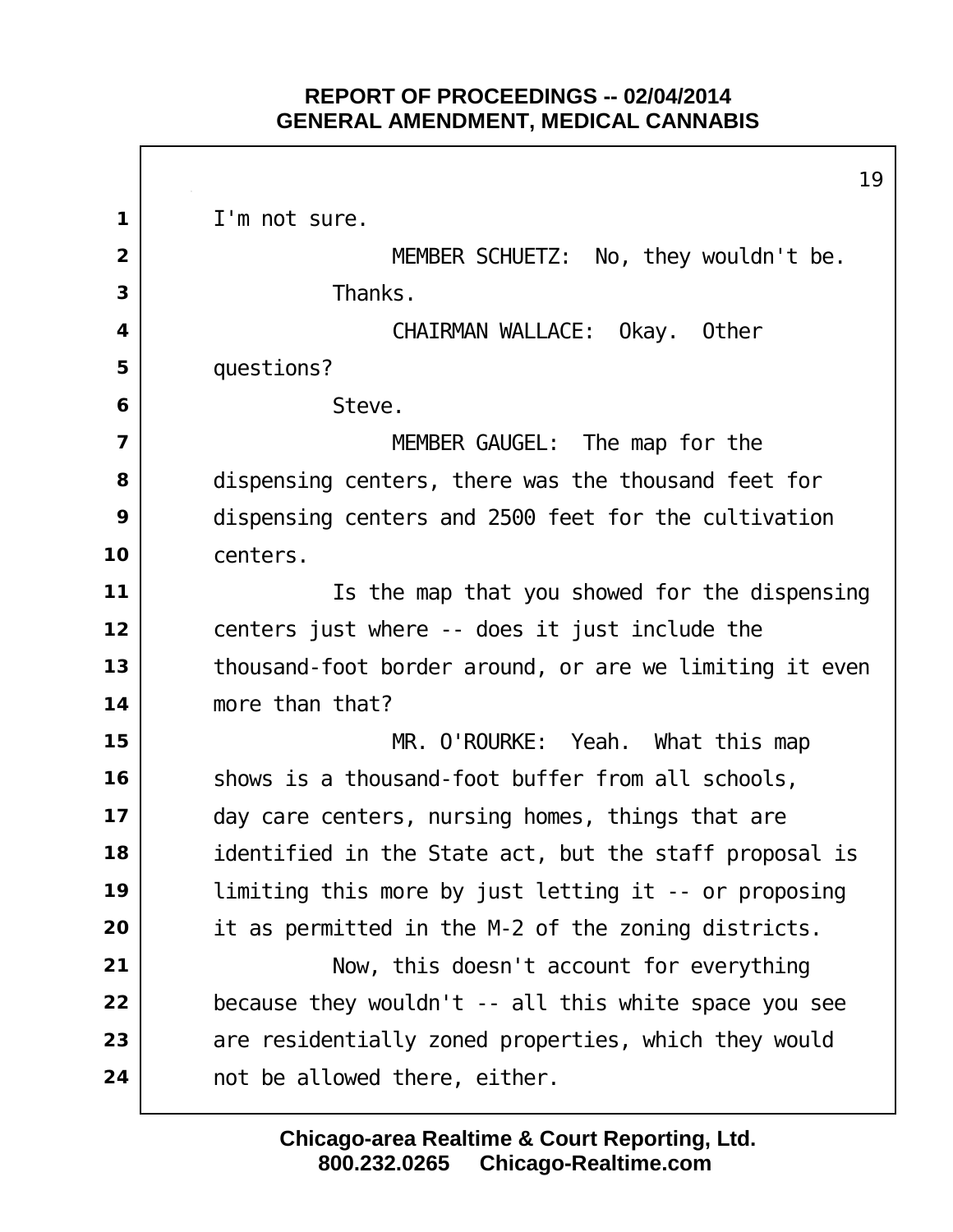$\Gamma$ 

|    | 20                                                     |
|----|--------------------------------------------------------|
| 1  | MEMBER GAUGEL: Right.                                  |
| 2  | MR. O'ROURKE: Or the downtown. So it's                 |
| 3  | really more here.                                      |
| 4  | This is just the thousand-foot buffer that             |
| 5  | you see.                                               |
| 6  | MEMBER HENNINGSON: So there's -- the                   |
| 7  | only opportunity for dispensing would be on the east   |
| 8  | side of the river in the M-2 zone?                     |
| 9  | MR. O'ROURKE: That's correct, as                       |
| 10 | proposed.                                              |
| 11 | CHAIRMAN WALLACE: Okay. Brian.                         |
| 12 | MEMBER DOYLE: Matt, what is the staff's                |
| 13 | concern with what led to duplications in terms of      |
| 14 | procedure, in terms of regulation, et cetera, of       |
| 15 | allowing dispensing centers to be located in           |
| 16 | office/research zoning areas?                          |
| 17 | MR. O'ROURKE: It has a lot to do with                  |
| 18 | the requirements that are in the State law itself.     |
| 19 | Essentially, there's requirements that only designated |
| 20 | patients can be in these facilities and/or the people  |
| 21 | that work there.                                       |
| 22 | There's not supposed to be any loitering               |
| 23 | outside. People shouldn't really be parked there if    |
| 24 | they're not just going to pick up their prescription.  |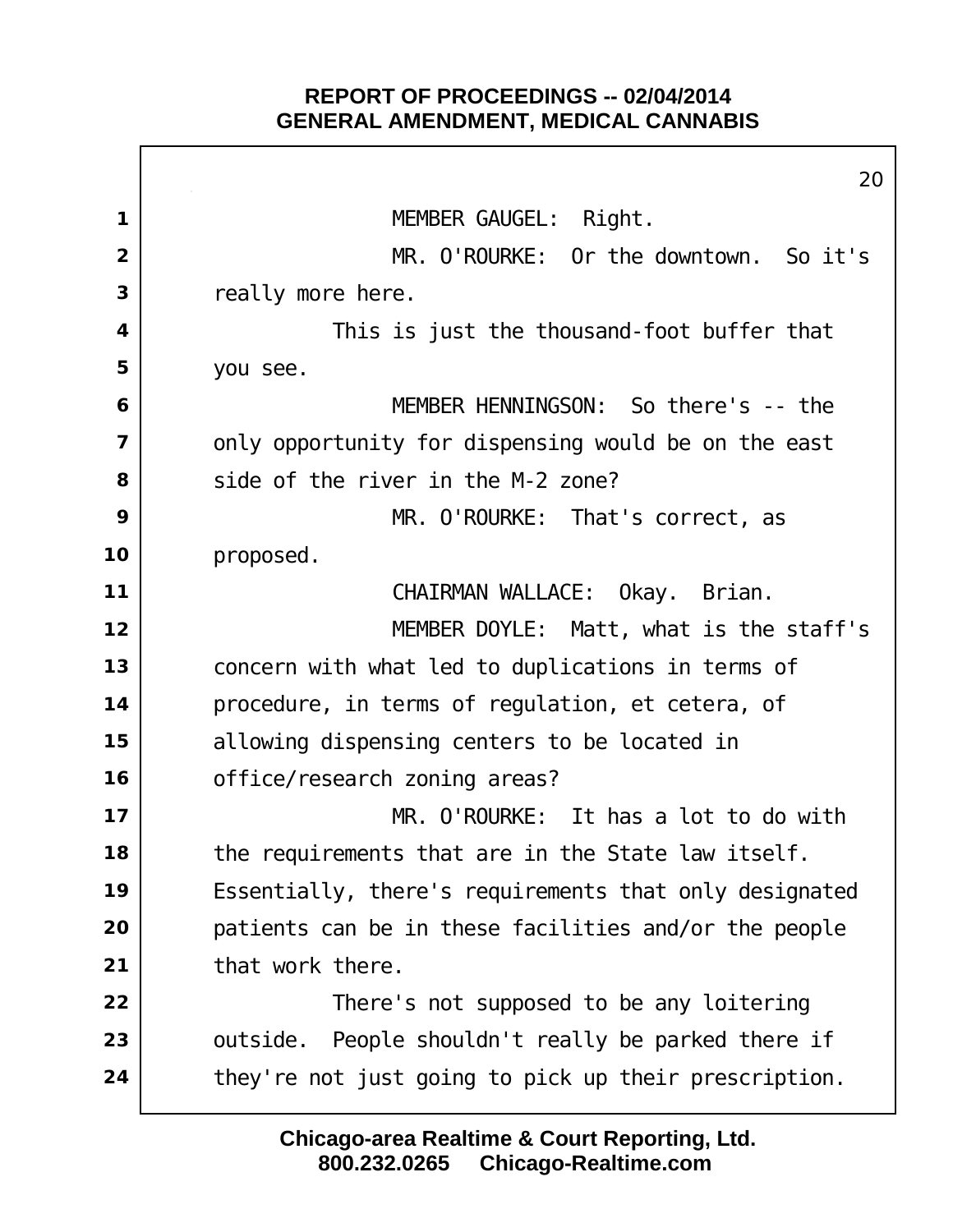|                | ∠ ।                                                       |
|----------------|-----------------------------------------------------------|
| 1              | So it was kind of the enforcement of all                  |
| $\overline{2}$ | these things that staff was looking at when we            |
| 3              | basically determined this would be the best way to        |
| 4              | proceed.                                                  |
| 5              | MEMBER DOYLE: Is that zoning                              |
| 6              | enforcement or law enforcement?                           |
| $\overline{7}$ | MR. O'ROURKE: Really, it's enforcement                    |
| 8              | through the State law. It's unclear yet as how that       |
| 9              | will trickle down to municipalities. It might be          |
| 10             | somewhat of a policing function. It might be somewhat     |
| 11             | of a code enforcement function. It wouldn't be zoning     |
| 12             | particularly.                                             |
| 13             | It's in the State law but --                              |
| 14             | MEMBER DOYLE: So that brings up another                   |
| 15             | question about -- and I'm sorry. You know, the            |
| 16             | Internet connection is not functioning. We can't bring    |
| 17             | up the packet on our computers.                           |
| 18             | MR. O'ROURKE: Oh.                                         |
| 19             | MR. COLBY: Yeah. If anyone needs                          |
| 20             | copies of anything, I'll get them.                        |
| 21             | MR. O'ROURKE: Sorry.                                      |
| 22             | MEMBER DOYLE: I perused the State law,                    |
| 23             | and I noticed that employees of dispensing centers have   |
| 24             | to be licensed.<br>The dispensing center itself has to be |
|                |                                                           |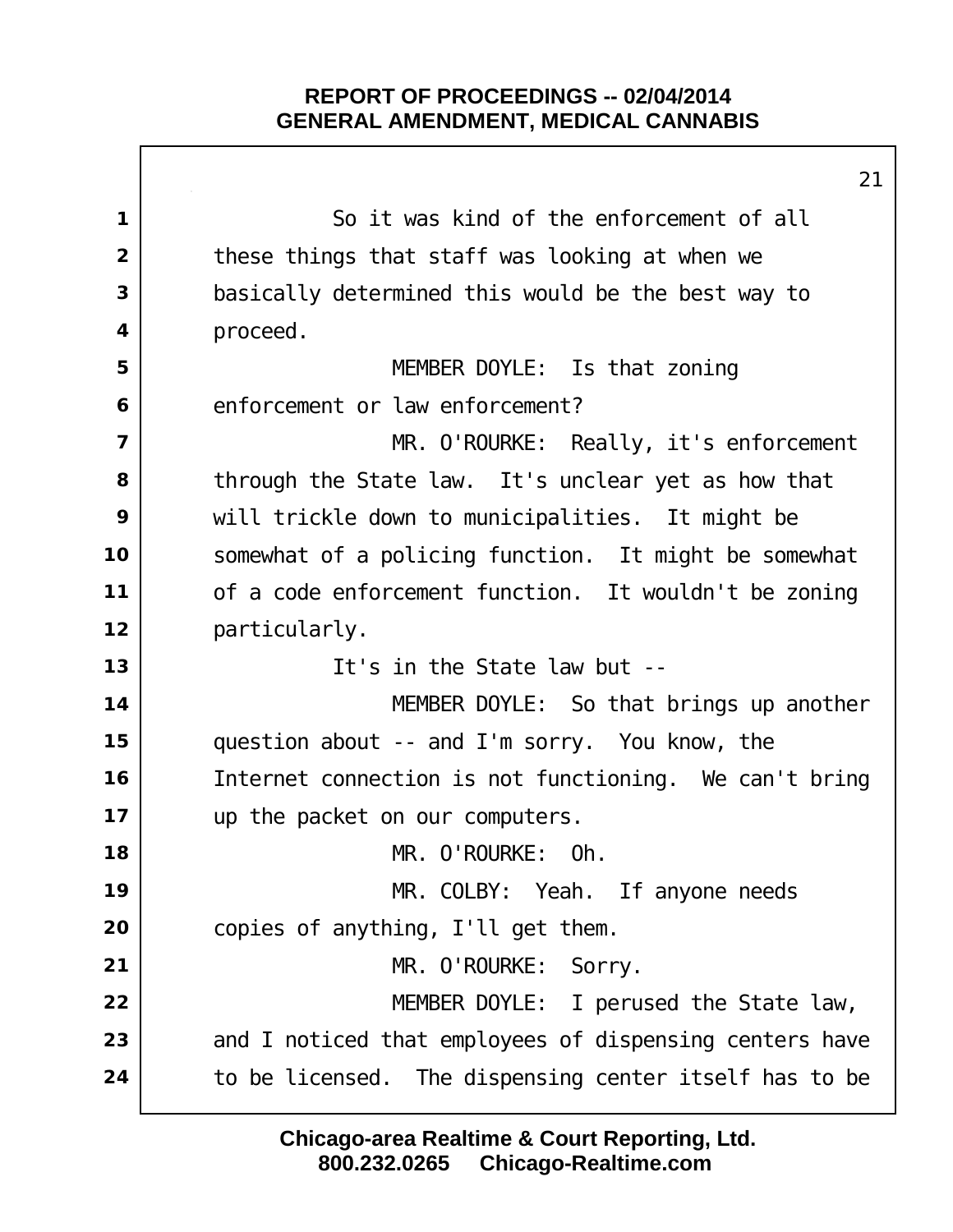licensed -- I MR. O'ROURKE: Uh-huh. MEMBER DOYLE: -- and to purchase medical care cannabis, you have to have a State ID card. MR. O'ROURKE: Right. MEMBER DOYLE: So I didn't see anything that indicated that -- that actually being on the premises of a dispensing center -- to even enter the center you had to have a State ID card as a patient because it does say that family and relatives can pick up medical cannabis for patients without an ID card. MR. O'ROURKE: Right. That's the designated caregiver, but they, as well, would have to have a State license -- ID card -- of some kind, I believe, that would designate them as caregiver. I MEMBER DOYLE: In order to enter? MR. O'ROURKE: Yeah, in order to get to the facility. MEMBER DOYLE: Okay. So that -- so in no way can -- is the facility open or accessible to people who do not have one of these licenses, either a license to be an employee there or a State identification card to purchase medical cannabis for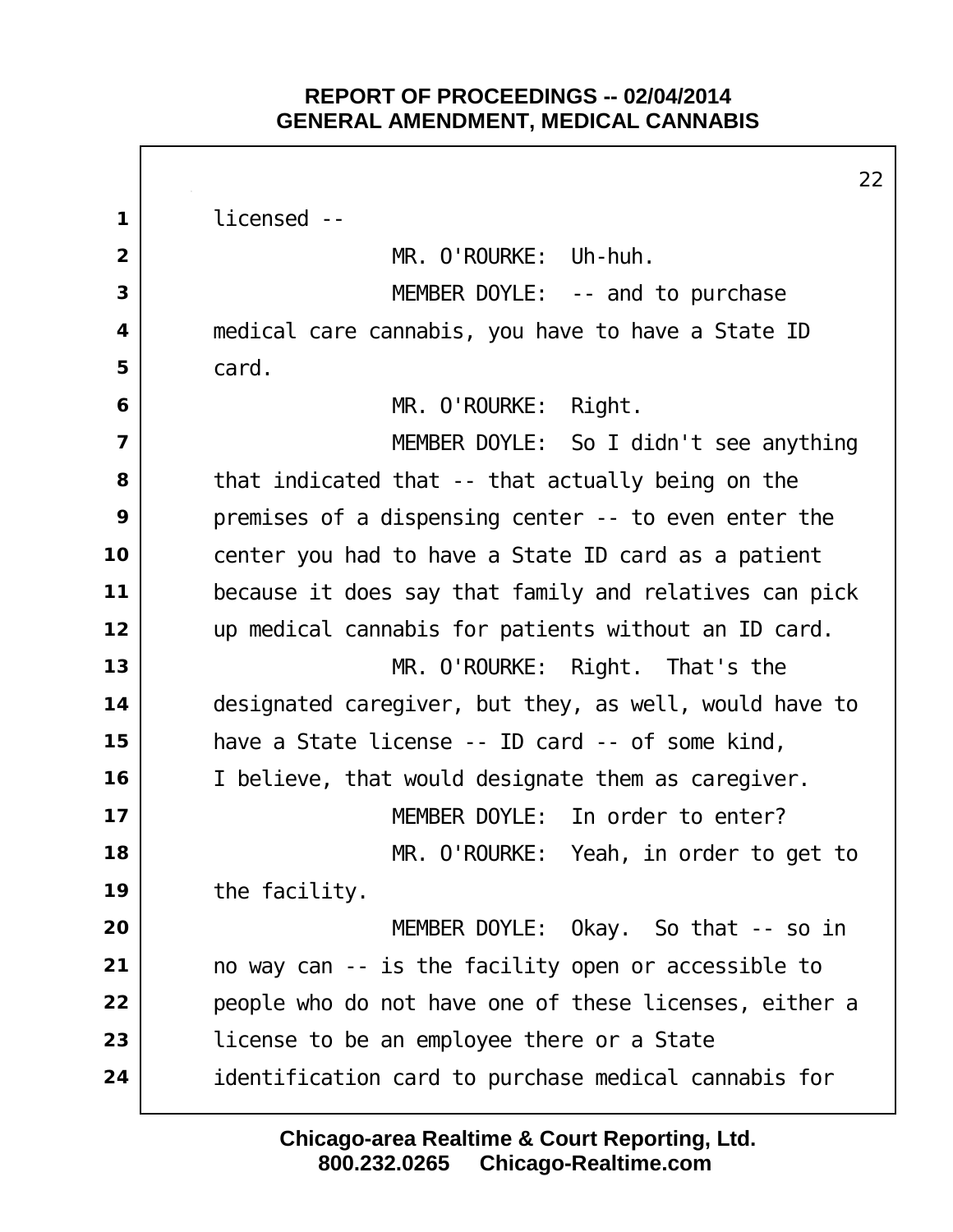either themselves or for a relative? MR. O'ROURKE: Right. As staff has read the State law, that's what we understand, yes. MEMBER DOYLE: And is the issue that you're not certain yet -- I also noticed the -- in the letter from City Council, he advised -- I can't Temember the gentleman's name -- he advised that | there -- the number of -- many other municipalities are waiting for the final rules and regulations to be released in April -- I think it is -- MR. O'ROURKE: Right. | **MEMBER DOYLE:** -- before they make any policy decisions about how they're going to zone and regulate these kind of businesses. So are you -- are there aspects of the rules and regulations that are still not clear to you that are influencing you to go -- to proscribe this or prescribe this, you know, limit it away from the office/research? MR. O'ROURKE: That was part of the thought process. In particular, the State doesn't know how it's going to issue the licenses yet and how it's going to be checking that these businesses would be meeting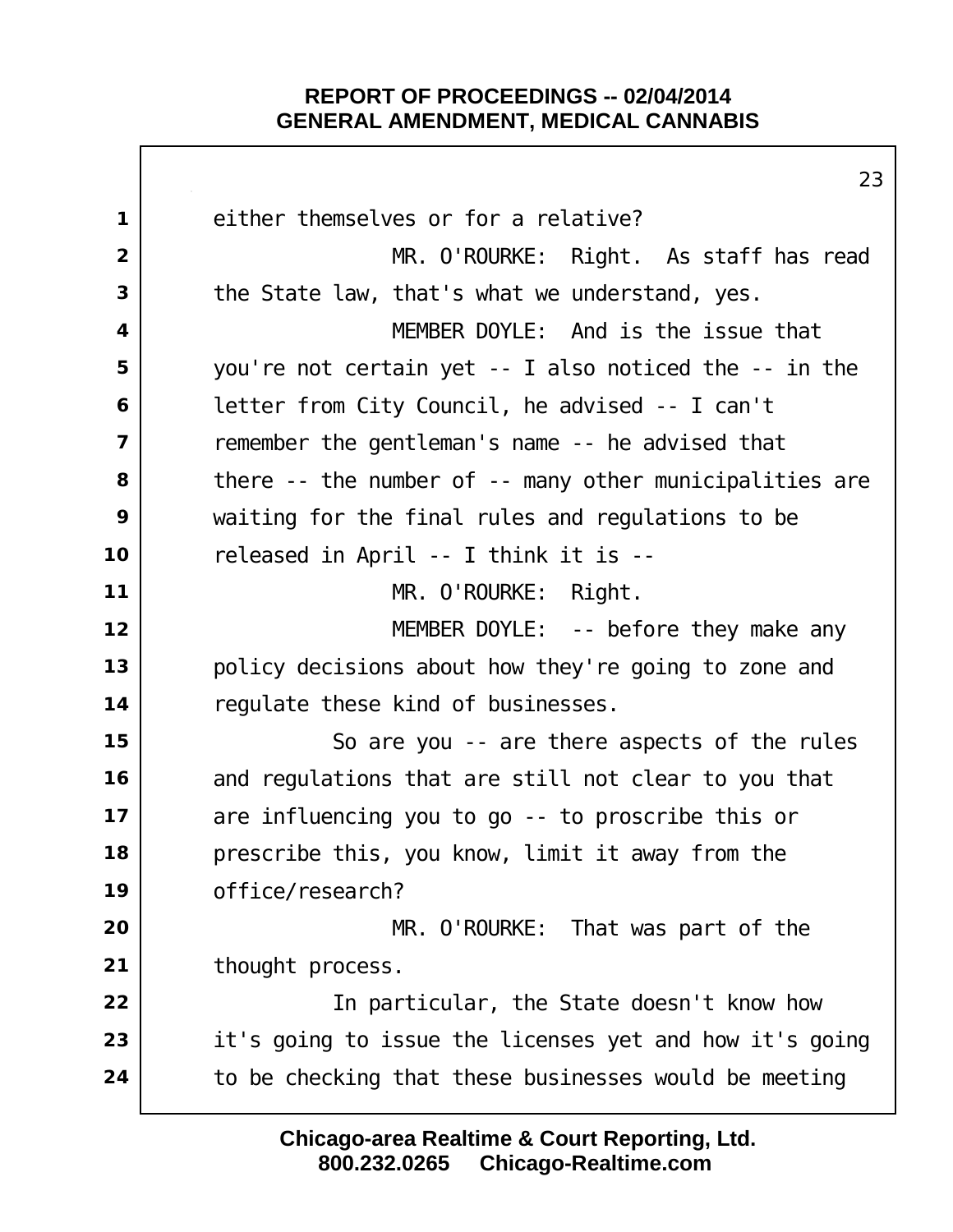|                         | 24                                                        |
|-------------------------|-----------------------------------------------------------|
| $\mathbf 1$             | the criteria established in the State law. So             |
| $\overline{2}$          | that's -- that led into part of our thinking.             |
| 3                       | I mean, that's part of what the -- that                   |
| $\overline{\mathbf{4}}$ | April date, that's what -- they're trying to figure all   |
| 5                       | that stuff out, the various State departments such as     |
| 6                       | agriculture and -- finance, I think, was the other one.   |
| $\overline{\mathbf{z}}$ | MEMBER DOYLE: So if an Applicant came                     |
| 8                       | to us next month, before these rules and regulations      |
| 9                       | were in place, and they said, "I would like to open a     |
| 10                      | dispensary in office/research up in the Valley -- you     |
| 11                      | know -- the Valley View area," $\sin t$ -- is that on the |
| 12                      | map here? Is that office/research?                        |
| 13                      | MR. O'ROURKE: This here?                                  |
| 14                      | MEMBER DOYLE: Yeah.                                       |
| 15                      | MR. $0'$ ROURKE: Yeah, that's $-$ that's                  |
| 16                      | the Q Center.                                             |
| 17                      | MEMBER DOYLE: That's the Q Center.                        |
| 18                      | MR. O'ROURKE:<br>Yes.                                     |
| 19                      | MEMBER DOYLE: Right now they would                        |
| 20                      | be able -- they would -- that application would be able   |
| 21                      | to go forward and be able to be considered?               |
| 22                      | Or is there -- can we not consider any                    |
| 23                      | applications until the regulation is done?                |
| 24                      | MR. O'ROURKE: You know, I'm not sure if                   |
|                         |                                                           |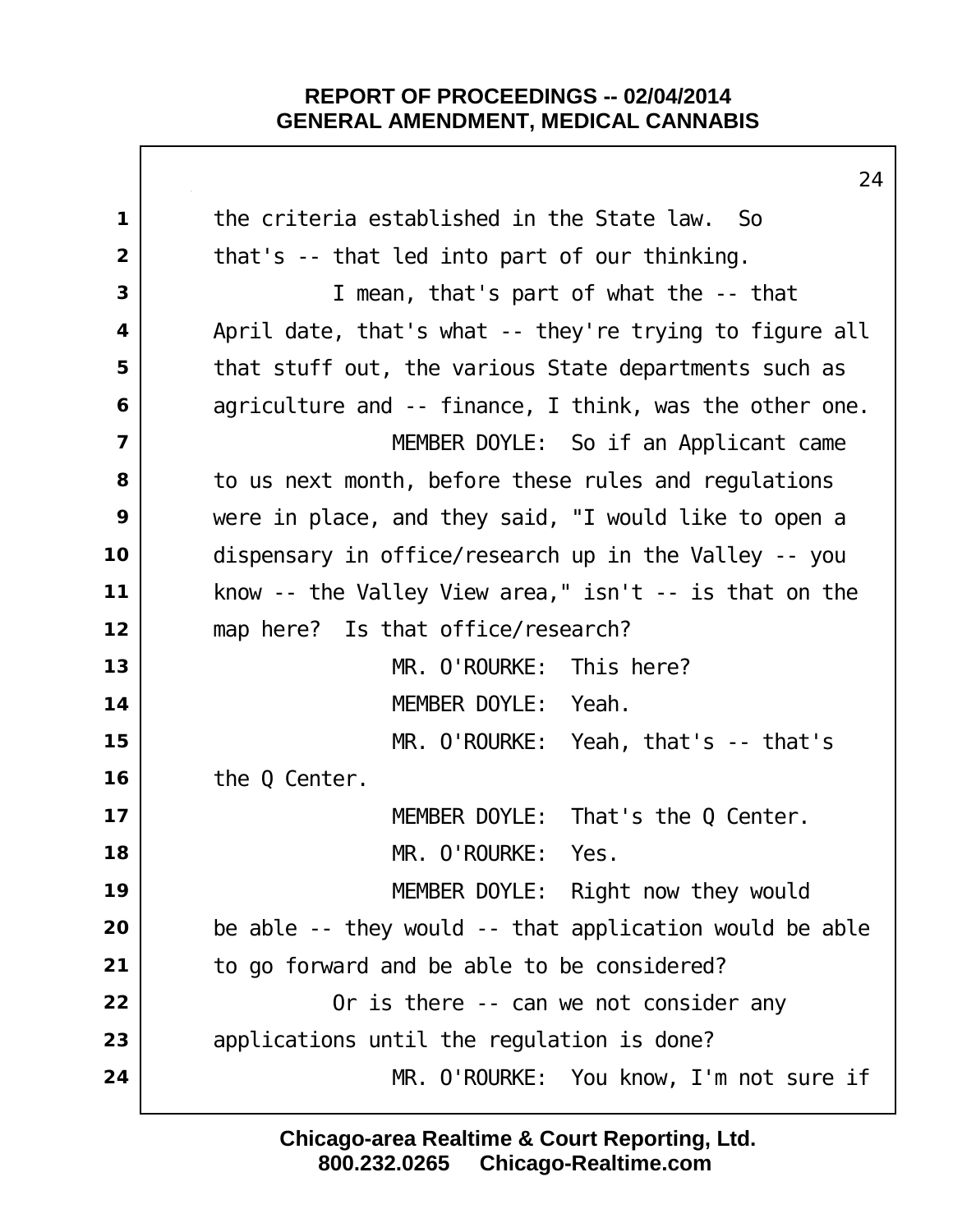I have a great answer to that. I know we have the City counsel here, John McGuirk, who wrote the letter here. He might be able to answer that a little better than I could. I think it would be one of those situations where we'd have to react to it at that time if it came in. I'm not sure if -- because the State law is So uncertain -- if it would be possible for them to apply to the City or just to go there or not. I -- to be honest with you, I'm not a hundred percent sure. MEMBER DOYLE: Yeah. I guess the real thing that I -- the crux of what I want to know is, is the proposed additional restriction -- because there is a part of the law that also says that communities, even home-rule communities, cannot attempt, through -- to -- to limit or restrict the placement of these facilities in their community except through reasonable zoning, that they can't try to circumvent the law through zoning. MR. O'ROURKE: Right. MEMBER DOYLE: So is that word "reasonable" in there?

> **800.232.0265 Chicago-Realtime.com Chicago-area Realtime & Court Reporting, Ltd.**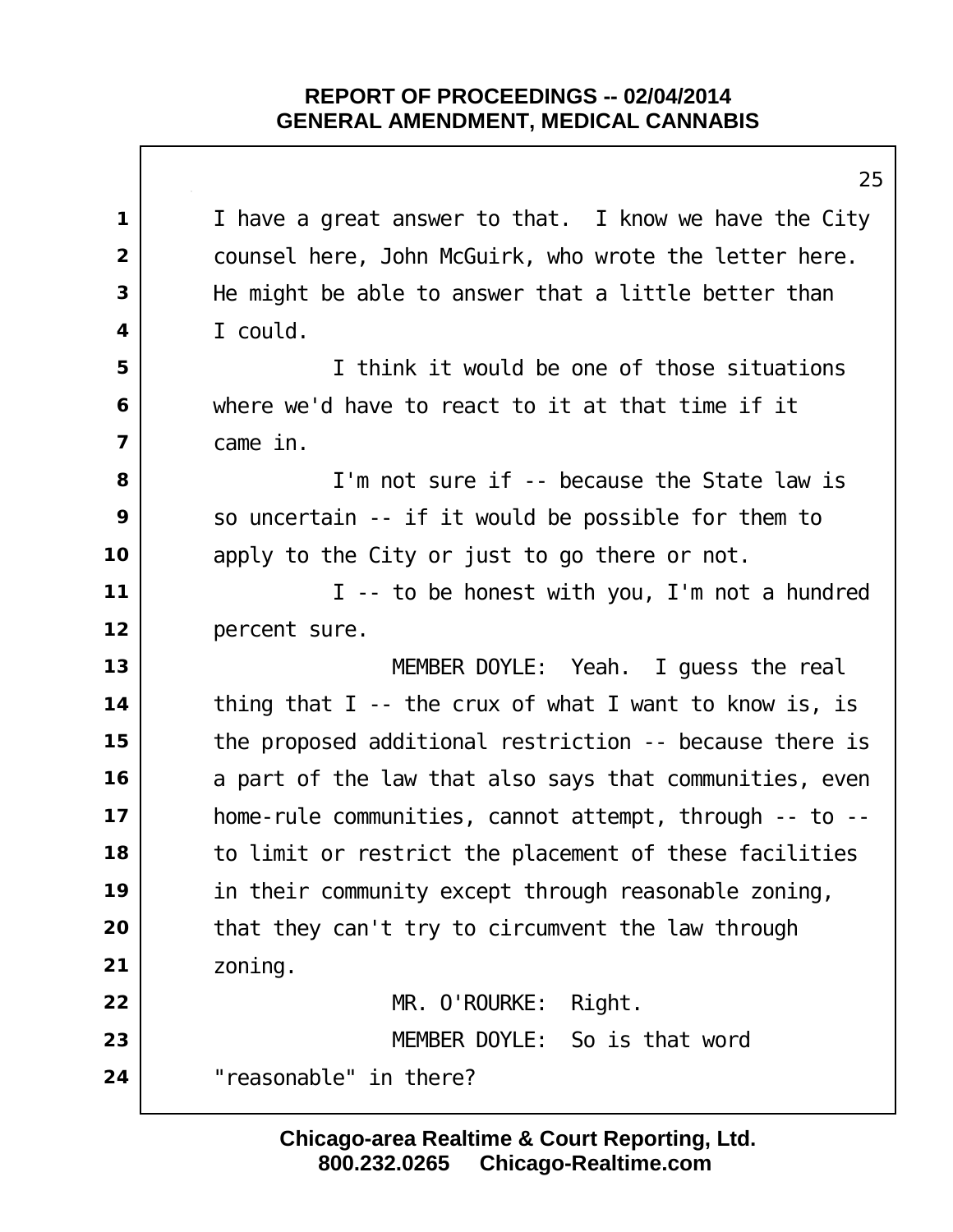|                         | ∠c                                                      |
|-------------------------|---------------------------------------------------------|
| $\mathbf 1$             | So is the proposed restriction that would --            |
| $\overline{2}$          | cannot be in OR for the convenience of City staff, or   |
| 3                       | is it really serving a public welfare issue in terms    |
| $\overline{\mathbf{4}}$ | of, you know -- I mean, is there some sort of risk to   |
| 5                       | public welfare of having such a facility in an          |
| 6                       | office/research area?                                   |
| $\overline{7}$          | MR. O'ROURKE: I think you -- you can                    |
| 8                       | look at it as the character of these type of            |
| 9                       | businesses. When somebody -- you know, in a retail- or  |
| 10                      | an office-oriented area, you'd expect people to kind of |
| 11                      | be coming in and out all day; it would be more of a     |
| 12                      | traffic flow situation. In particular, retail you want  |
| 13                      | to see kind of that constant activity. That's what      |
| 14                      | retail's for.                                           |
| 15                      | I think, due to the limited nature of who and           |
| 16                      | how -- people that would be going to these              |
| 17                      | organizations, you just wouldn't have that. So it       |
| 18                      | wouldn't fit into the character of those developments   |
| 19                      | as such.                                                |
| 20                      | But to be more specific to your question, we            |
| 21                      | did have legal counsel review this proposal in          |
| 22                      | particular against that provision, and they have        |
| 23                      | determined that what's being proposed meets the         |
| 24                      | definition of "reasonable zoning."                      |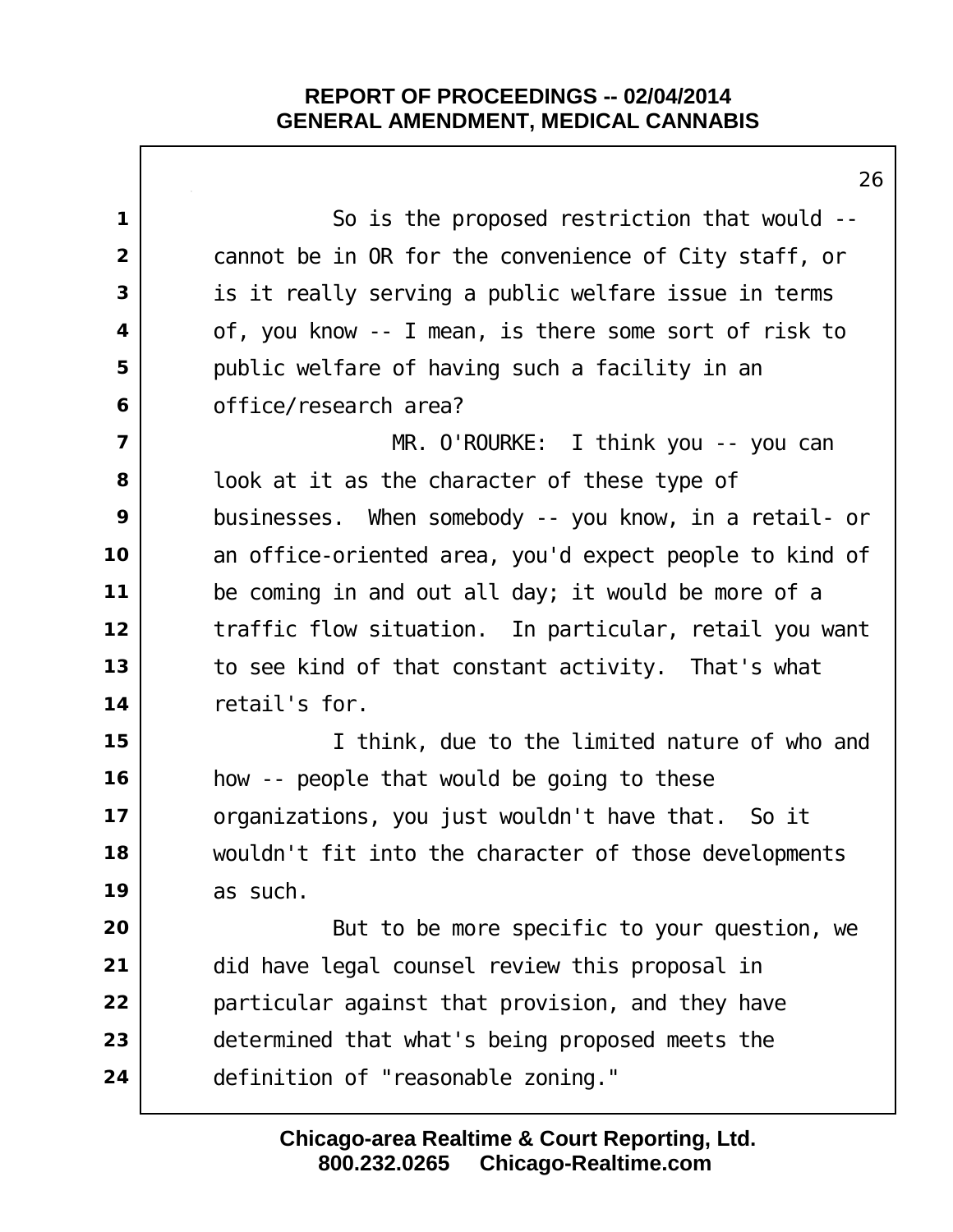MEMBER DOYLE: Okay. Office/research is for office uses and -- and not just retail uses. So does -- it includes as a -- as a standard use other kinds of low-traffic uses; correct? You don't have to . . . MR. O'ROURKE: I think, yeah, you reasonably could have office uses where all the employees show up in the morning and then leave, you | know, for lunch and/or when they go home at night. MEMBER DOYLE: Okay. CHAIRMAN WALLACE: Yeah. VICE CHAIRMAN KESSLER: Could you spend a little more time on the parking restriction? How are you reading that, the parking restriction? MR. O'ROURKE: Essentially, staff looked at that and said, you know, what uses would be most -- in terms of a parking count sort of comparison, since there's really no research on this. There's no good way to say, you know, "Other states and other cities have zoned it this way and here's what their parking 21 | requirements are." Staff looked at what was most comparable based on the type of use that we saw, and that's what we came up with.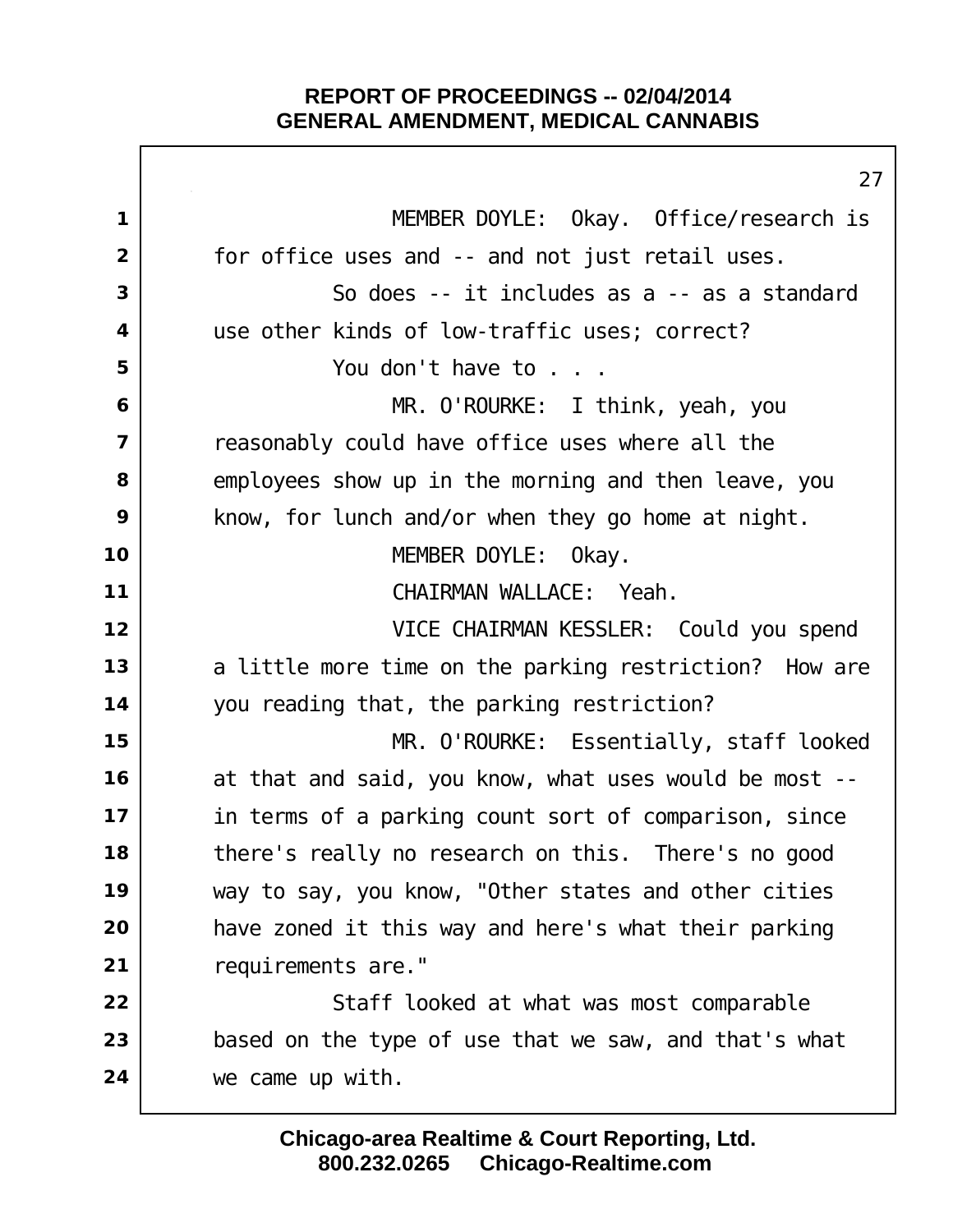|                | 28                                                      |
|----------------|---------------------------------------------------------|
| $\mathbf 1$    | So for a cultivation center it's similar to a           |
| $\overline{2}$ | warehouse, slash, manufacturing-type use, so staff went |
| 3              | with that for those.                                    |
| 4              | In terms of the dispensing organizations, you           |
| 5              | know, you might have multiple patients showing up at    |
| 6              | once, like similar to a retail situation, so we used    |
| $\overline{7}$ | that parking requirement for that.                      |
| 8              | It was -- it was really just based on which             |
| 9              | use is existing in our Zoning Ordinance and those       |
| 10             | requirements that seemed most analogous to what's being |
| 11             | proposed.                                               |
| 12             | VICE CHAIRMAN KESSLER: And in the State                 |
| 13             | statute how does it describe the parking?               |
| 14             | You said earlier that it --                             |
| 15             | MR. O'ROURKE: It doesn't talk about it.                 |
| 16             | VICE CHAIRMAN KESSLER: But you said                     |
| 17             | earlier that people aren't really allowed to even be in |
| 18             | the parking lot.                                        |
| 19             | MR. O'ROURKE: It says that people are                   |
| 20             | not allowed to loiter, is the word that the State law   |
| 21             | uses.                                                   |
| 22             | VICE CHAIRMAN KESSLER: Do we have                       |
| 23             | ordinances against loitering in St. Charles? Is that    |
| 24             | right?                                                  |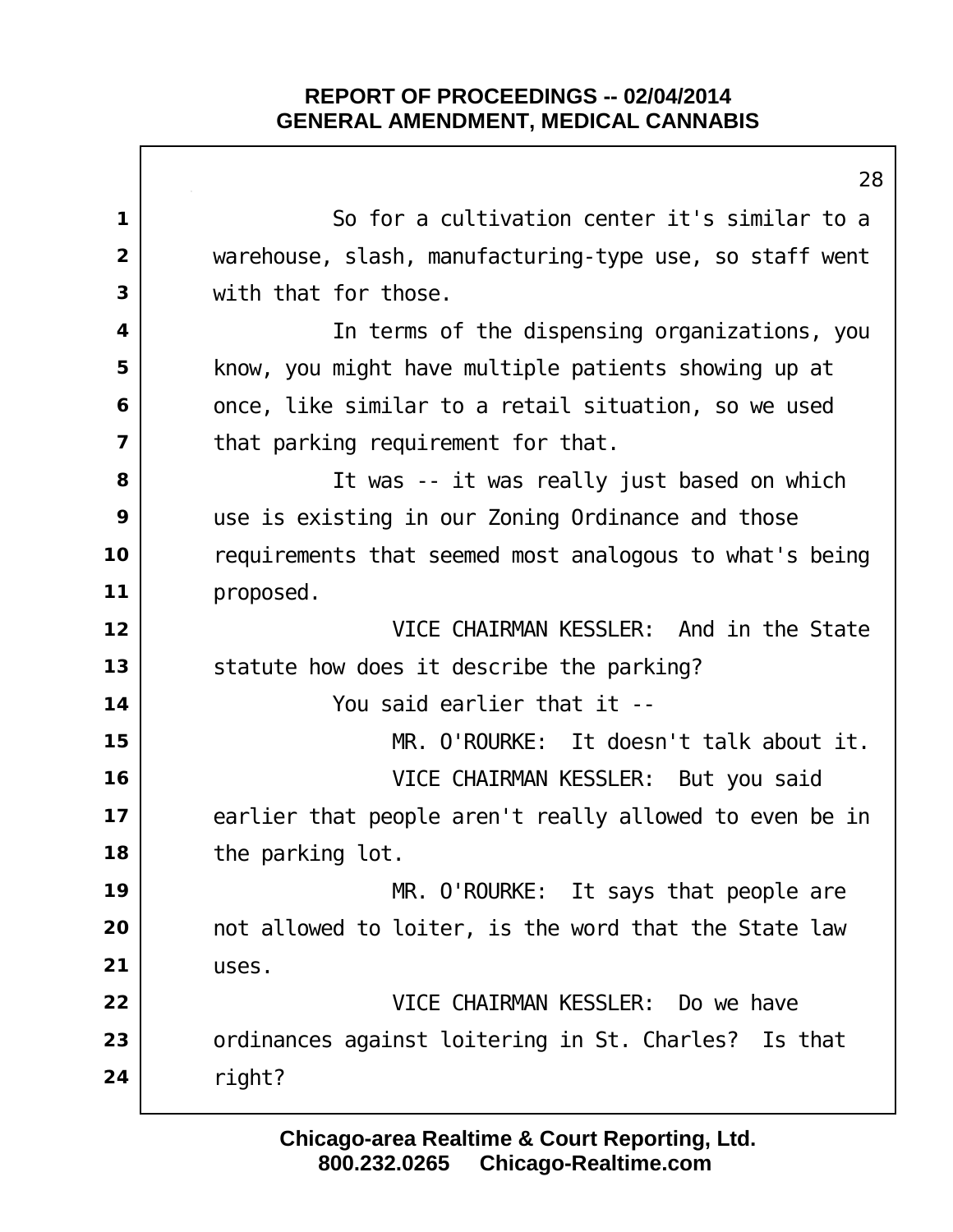MR. O'ROURKE: I'd have to defer to either the police department or somebody else. I don't really know. VICE CHAIRMAN KESSLER: (Indicating.) DEPUTY CHIEF KINTZ: I'd have to check the statutes specifically. I think -- CHAIRMAN WALLACE: Wait. Hold on. Hold on one second. DEPUTY CHIEF KINTZ: Sorry. CHAIRMAN WALLACE: If you could raise your right hand. (One witness duly sworn.) CHAIRMAN WALLACE: Thank you. DEPUTY CHIEF KINTZ: Deputy Chief David Kintz, K-i-n-t-z, St. Charles Police Department. I do believe we have a statute that's on the book for loitering, but it's very, very specific. It's been a while since I've had to pull that one out. I'd have to go in and research that. VICE CHAIRMAN KESSLER: All right. Thank you. **And then** -- okay. So the parking, there really is -- there are restrictions against loitering, which we'd probably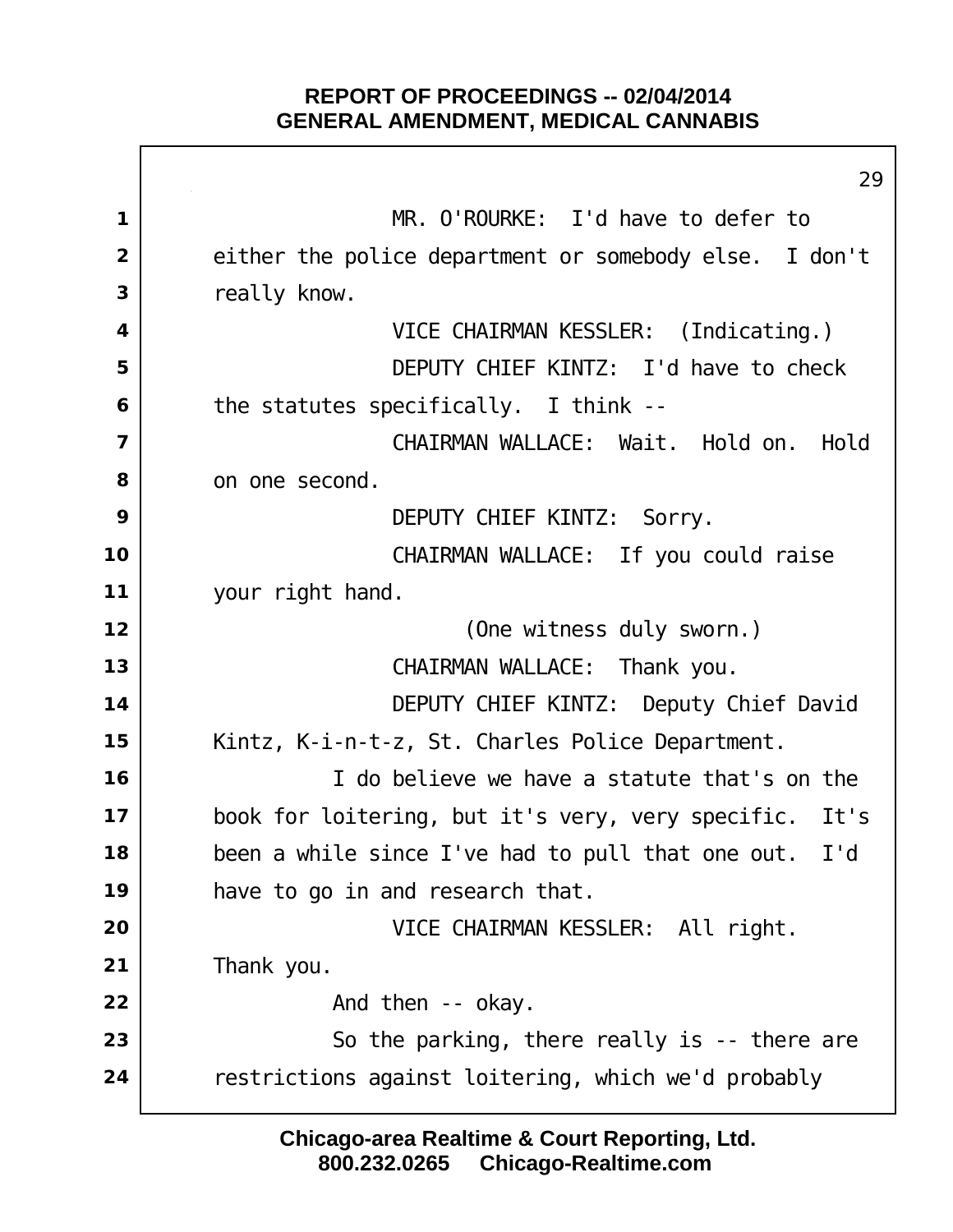have ordinances for or they could be looked at to see if they cover this. But then you just said something else about, you know, you're looking at the types of uses and that this is the type of use that will have very little traffic. I think we just had a few incidents -- or a Few applications come before us when we were talking about uses in the CBD-2 downtown district, that we were going to allow some less retail-type, you know, traffic in there that wouldn't have the kind of retail traffic, so that's probably not that big an issue. Is there another reason why you wouldn't allow -- because I think there's a big difference 15 | between a dispensing center and a cultivation center. MEMBER HENNINGSON: Sure. MEMBER AMATANGELO: Sure. VICE CHAIRMAN KESSLER: They're two different things.  $\vert$  **And I'm just -- is there -- I understand why**  you might want to put them in a place that is -- you | know, can be easily controlled, is the way I'm hearing you say this. But is there a reason why you wouldn't put them in another place, why you wouldn't allow them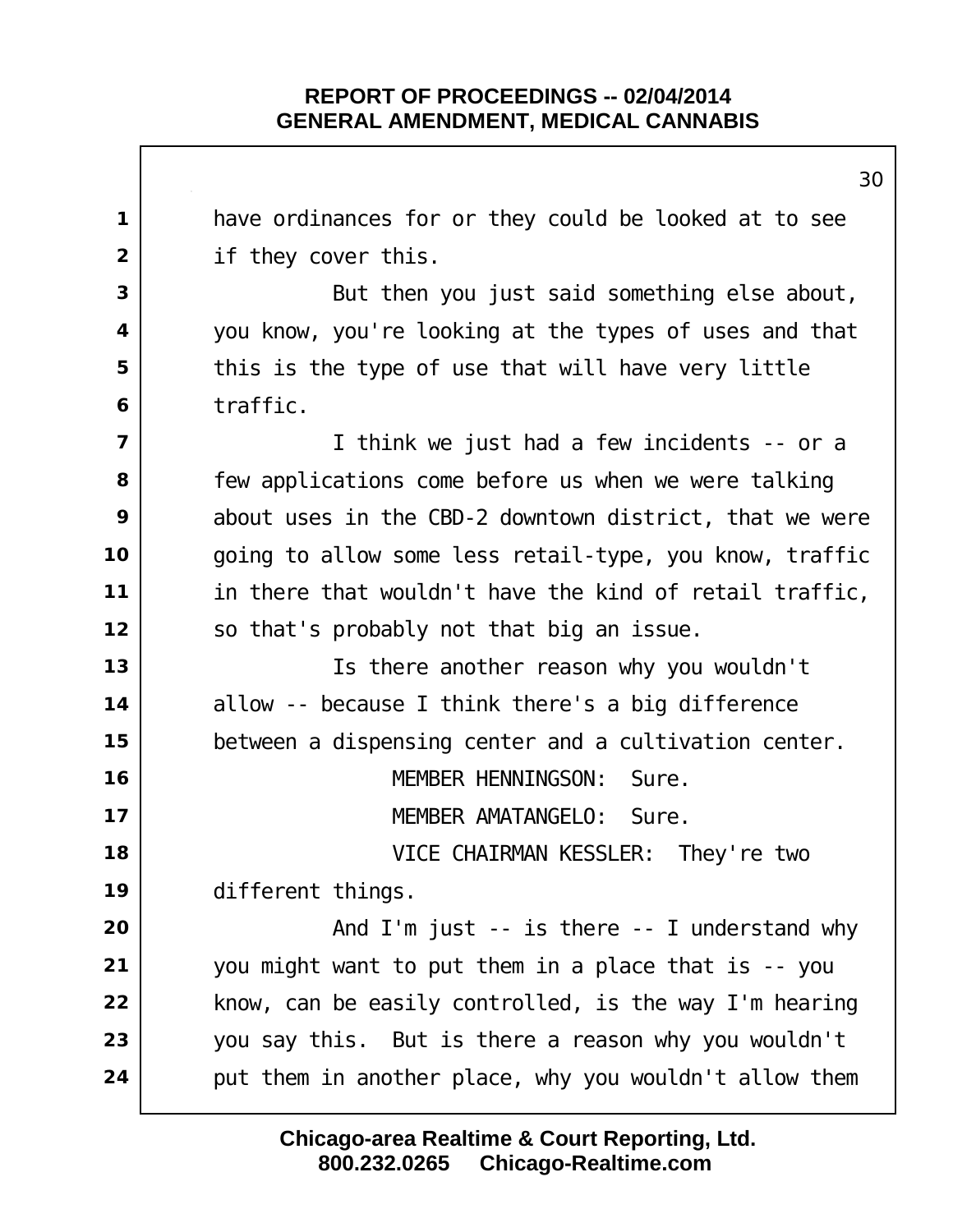|                | ا ت                                                     |
|----------------|---------------------------------------------------------|
| 1              | in places that meet the law that says they can be       |
| $\overline{2}$ | anywhere except within a thousand feet of a nursing     |
| 3              | home, school, day care center?                          |
| 4              | Why wouldn't you put them there?                        |
| 5              | $MR.$ O'ROURKE: Essentially, that was --                |
| 6              | staff looked at it, presented it in-house.              |
| 7              | I think other than what staff has represented           |
| 8              | al ready, there's no other -- that was staff's          |
| 9              | rationale.                                              |
| 10             | VICE CHAIRMAN KESSLER: Okay. It's for                   |
| 11             | control, so you know where they are?                    |
| 12             | MR. O'ROURKE: Right. This is a new                      |
| 13             | thing, a new entity. Staff felt it best, from an        |
| 14             | enforcement and administrative standpoint, to really    |
| 15             | look at it in terms of somewhere where we know these    |
| 16             | things can go and we know where they are at least for   |
| 17             | the -- for as long as this is a newer concept, and so   |
| 18             | we -- we don't know how this is going to work.          |
| 19             | So it was really on the staff trying to make            |
| 20             | sure we had a really good feel for this before it       |
| 21             | became, you know, permitted in more zoning districts    |
| 22             | that -- if Council would like to see it be permitted in |
| 23             | more zoning districts in the future -- this was staff's |
| 24             | best guess at, you know, weighing all the               |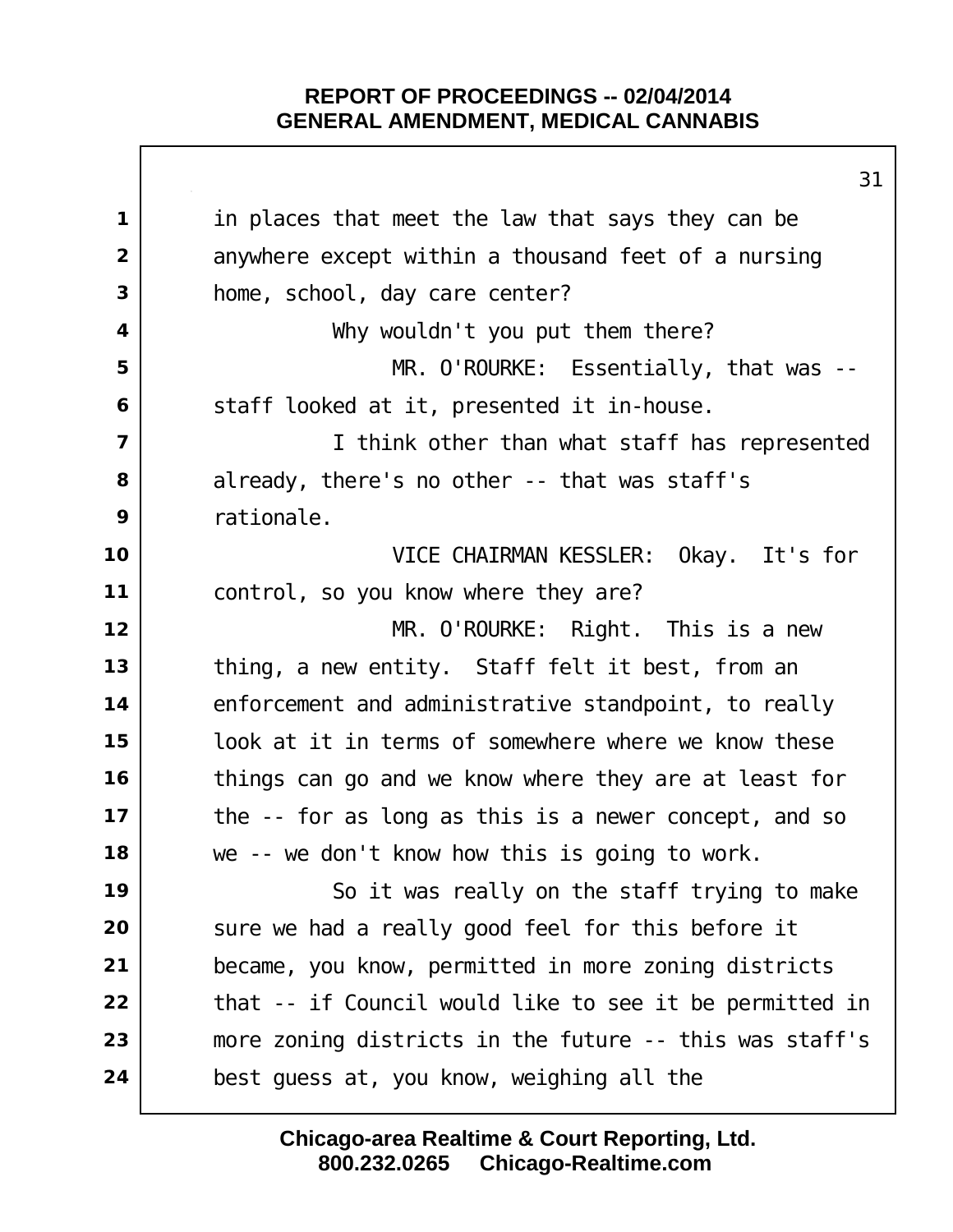|                | 32                                                  |
|----------------|-----------------------------------------------------|
| $\mathbf 1$    | considerations where we don't want to make -- staff |
| $\overline{2}$ | didn't look at this to say "Let's make it so        |
| 3              | restrictive that these can't go anywhere in town."  |
| 4              | And, you know -- but we didn't think -- we          |
| 5              | thought, from an administrative standpoint, it      |
| 6              | shouldn't be everywhere, either.                    |
| $\overline{7}$ | VICE CHAIRMAN KESSLER: Okay.                        |
| 8              | CHAIRMAN WALLACE: Sue.                              |
| 9              | MEMBER AMATANGELO: So if I understand               |
| 10             | this correctly, we're going to have some more       |
| 11             | information coming down the pike here in the        |
| 12             | April time frame. Correct?                          |
| 13             | About these facilities and so on and so             |
| 14             | forth.                                              |
| 15             | MR. O'ROURKE: It depends. I think part              |
| 16             | of what's being discussed would not relate to this. |
| 17             | It's how the tax is going to be collected --        |
| 18             | MEMBER AMATANGELO:<br>0kay.                         |
| 19             | MR. O'ROURKE: -- some of those other                |
| 20             | things that aren't really zoning related.           |
| 21             | MEMBER AMATANGELO: Will any of it deal              |
| 22             | with the facilities themselves, like security and   |
| 23             | information of that -- of that sort? Size           |
| 24             | MR. O'ROURKE: There are specific                    |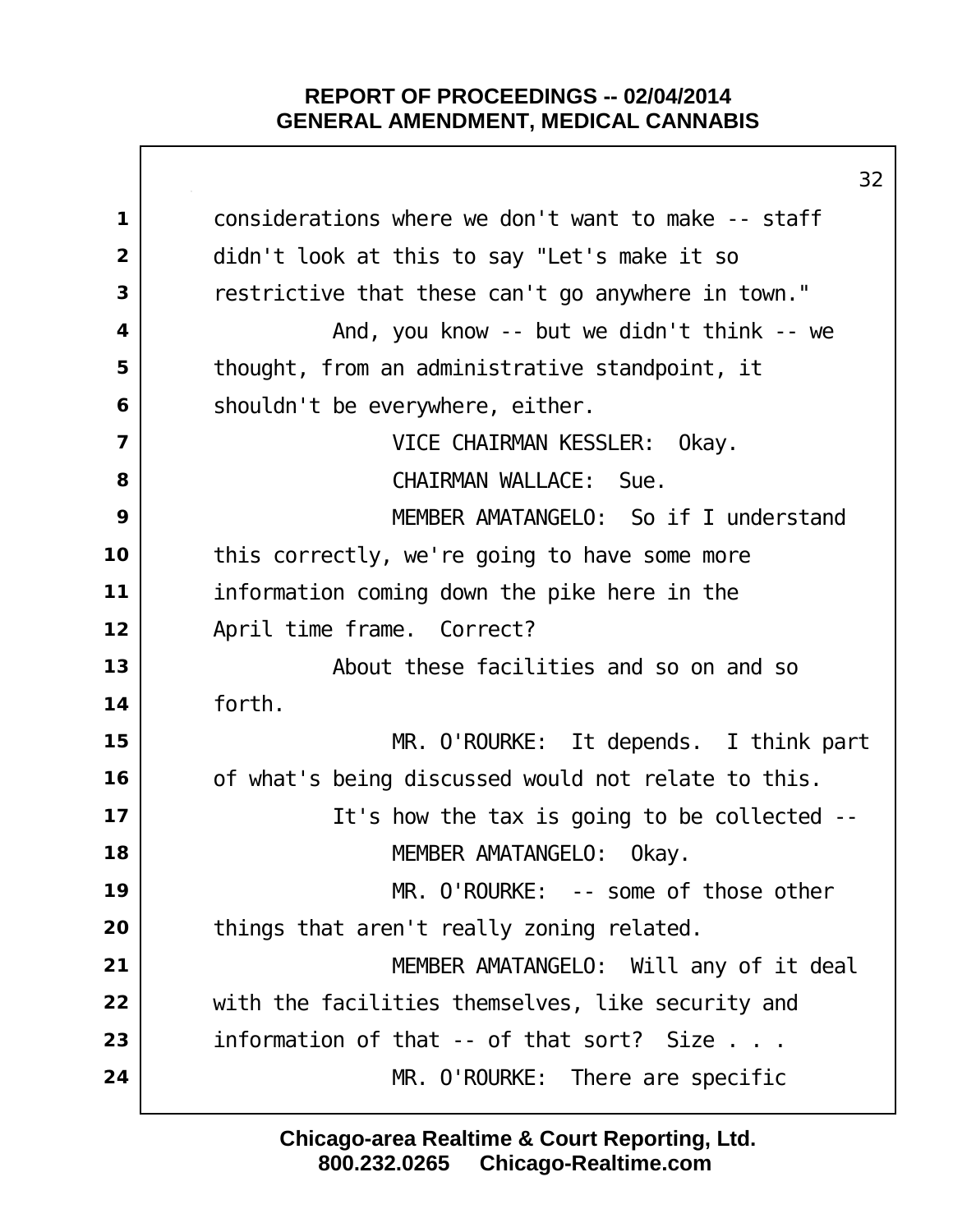|                | 33                                                      |
|----------------|---------------------------------------------------------|
| $\mathbf 1$    | provisions in the State law about that: They have       |
| $\overline{2}$ | security systems; the product needs to be in like       |
| 3              | locked box areas or locked rooms with all kinds of      |
| 4              | security measures. That's all built into there.         |
| 5              | I think what they're looking at more now is             |
| 6              | how do they go about reviewing these proposals and      |
| $\overline{7}$ | licensing them.                                         |
| 8              | MEMBER AMATANGELO: So is there anything                 |
| 9              | that we will be getting that's forthcoming that could   |
| 10             | actually change our thoughts about the number of        |
| 11             | parking spaces or the location of this?                 |
| 12             | MR. O'ROURKE: I don't know for certain.                 |
| 13             | I would say most of what is being reviewed would not    |
| 14             | relate to the zoning provisions proposed here tonight.  |
| 15             | MEMBER AMATANGELO: Okay. Thank you.                     |
| 16             | CHAIRMAN WALLACE: Go ahead, Tom.                        |
| 17             | MEMBER SCHUETZ: Maybe I'm out in left                   |
| 18             | field here but just food for thought: Has there -- say  |
| 19             | an area or an existing business such as a nursery -- we |
| 20             | have a few of them in town. If they meet the criteria,  |
| 21             | would they be able legally to be a cultivation center   |
| 22             | and, therefore, also provide nursery plants at the same |
| 23             | location?                                               |
| 24             | MR. O'ROURKE: That I don't have an                      |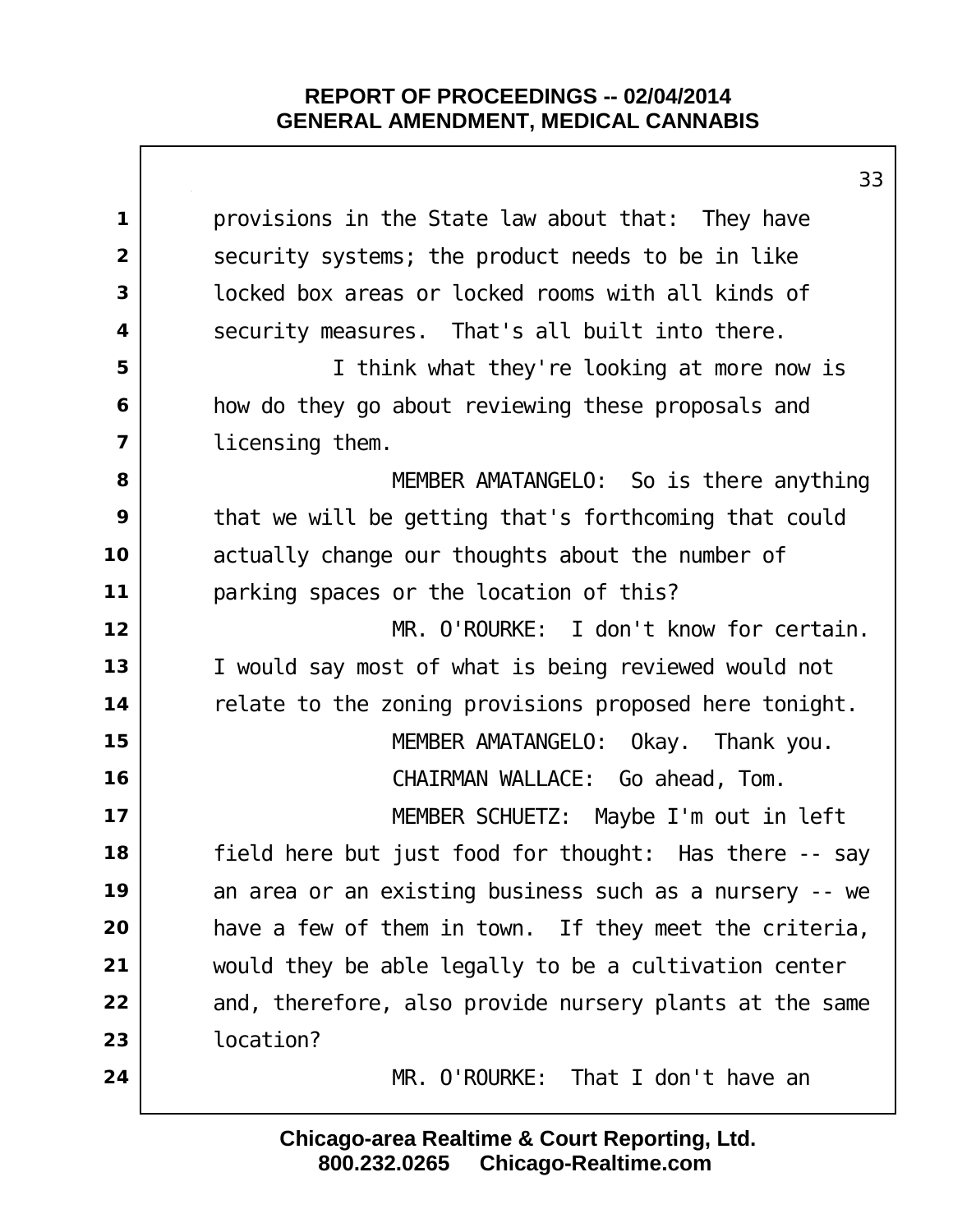| ٥4                                                      |
|---------------------------------------------------------|
| answer for specifically except most nurseries are not   |
| enclosed and all the growing is not done inside a       |
| building, which a cultivation center has to be. It's    |
| the only thing in the State law, that it has to be      |
| inside.                                                 |
| MEMBER SCHUETZ: Well, greenhouses.                      |
| MR. O'ROURKE: No, I think it has to be                  |
| an actual building, based on State law.                 |
| MEMBER SCHUETZ: Just food for thought,                  |
| something to think about.                               |
| MR. O'ROURKE: But I mean, most --                       |
| I don't know of any nurseries in the manufacturing area |
| that I can think of in M-2 specifically.                |
| MEMBER SCHUETZ: No, I don't think there                 |
| is. Heinz might fit but what about -- what about --     |
| MR. O'ROURKE: I see what you're saying.                 |
| MEMBER SCHUETZ: -- what about -- help                   |
| me -- Midwest -- Midwest Groundcovers?                  |
| MR. O'ROURKE: I don't think Heinz, for                  |
| instance, would ever meet that 2500-foot criteria.      |
| MEMBER SCHUETZ: I don't think so,                       |
| either, but just something to think about. They might   |
| need to subsidize.                                      |
|                                                         |
|                                                         |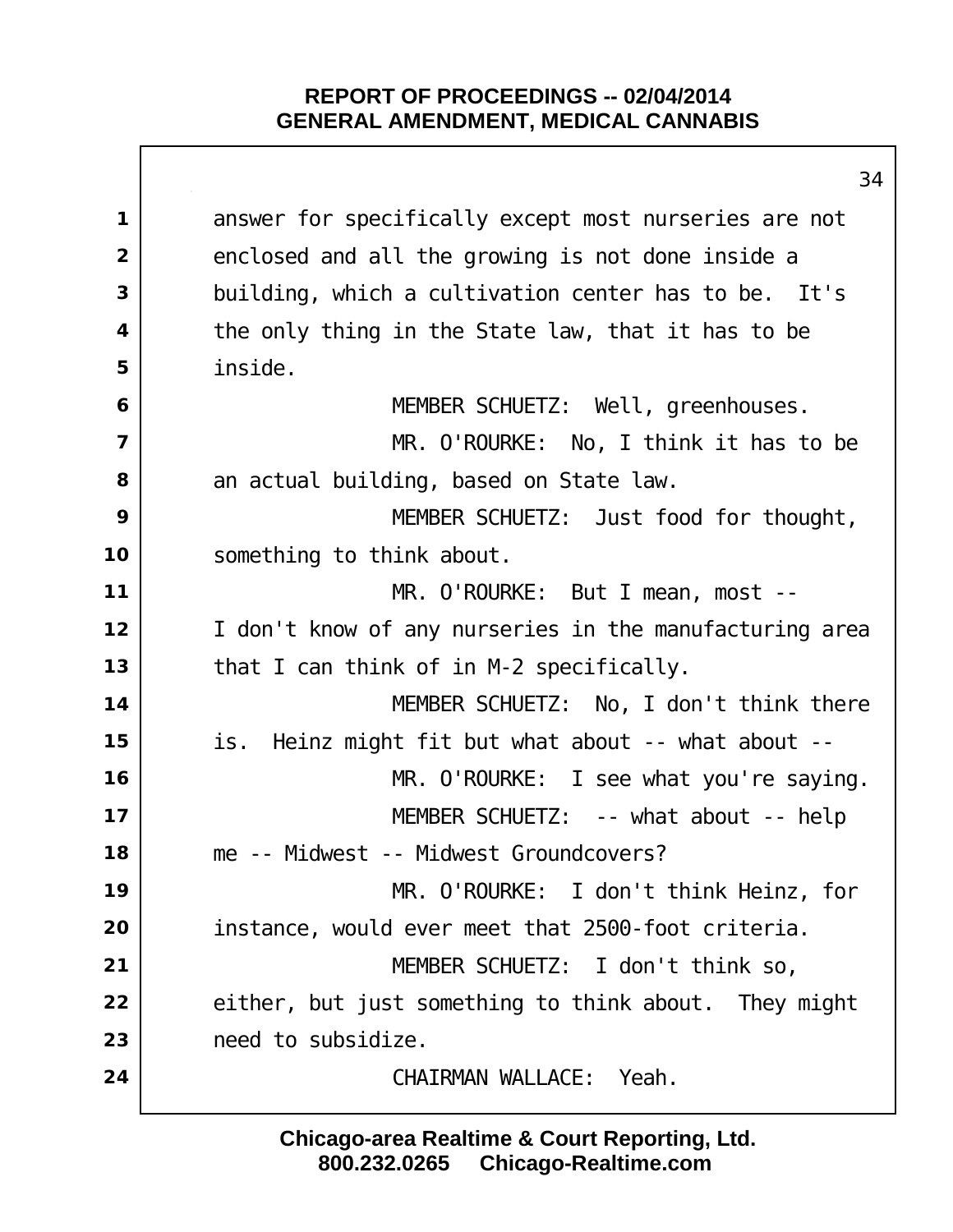Г

|                         | 35                                                     |
|-------------------------|--------------------------------------------------------|
| 1                       | MEMBER HENNINGSON: Matt --                             |
| $\overline{2}$          | MR. O'ROURKE: Yes, sir.                                |
| 3                       | MEMBER HENNINGSON: How many cultivation                |
| $\overline{\mathbf{4}}$ | centers in the state?                                  |
| 5                       | MR. O'ROURKE: There will be a total of                 |
| 6                       | 22, based on the police districts.                     |
| $\overline{\mathbf{z}}$ | MEMBER HENNINGSON: 22. And how many                    |
| 8                       | distributions? 60?                                     |
| 9                       | MR. O'ROURKE: Correct.                                 |
| 10                      | MEMBER HENNINGSON: Okay. And those                     |
| 11                      | aren't limited to any of the districts, the            |
| 12                      | 22 districts?                                          |
| 13                      | MR. O'ROURKE: That's my understanding.                 |
| 14                      | MEMBER HENNINGSON: Okay. I would think                 |
| 15                      | that, if St. Charles wanted to proceed with getting a  |
| 16                      | distribution center, that it should be located on the  |
| 17                      | west side of the river.                                |
| 18                      | And the reason I say that is because of                |
| 19                      | Cadence and their new presence on the cancer center in |
| 20                      | Geneva. It's one of the top cancer centers in the      |
| 21                      | state right now.                                       |
| 22                      | So I would think, if you're going to have --           |
| 23                      | if you want a distribution center, you put it on the   |
| 24                      | west side of the river, along Randall Road.            |
|                         |                                                        |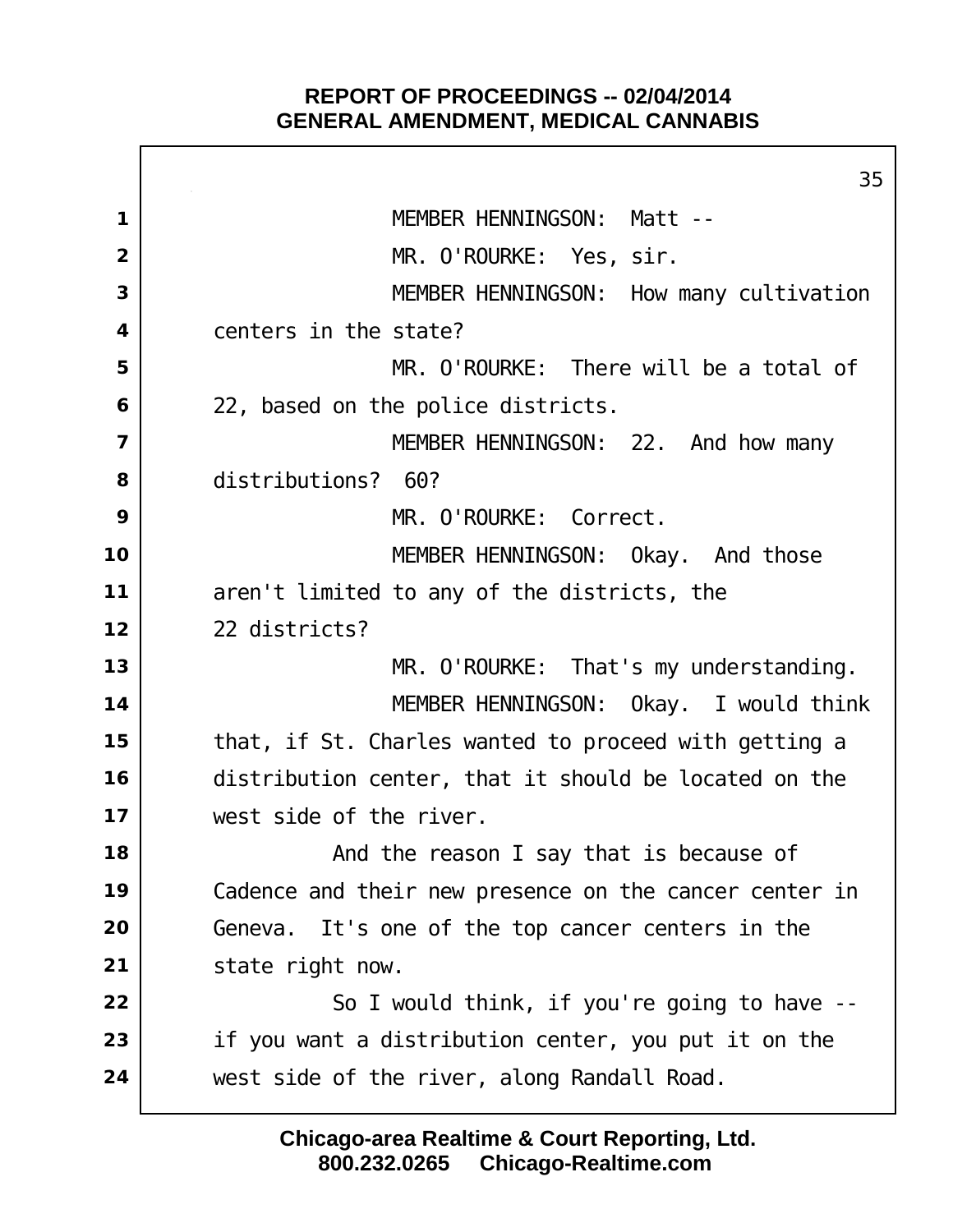Г

|                         | 36                                                     |
|-------------------------|--------------------------------------------------------|
| 1                       | MEMBER SCHUETZ: Why?                                   |
| $\overline{2}$          | MR. O'ROURKE: When you say                             |
| 3                       | "distribution center," you mean dispensing             |
| $\overline{\mathbf{4}}$ | organi zati on?                                        |
| 5                       | MEMBER HENNINGSON: Yeah, dispensing.                   |
| 6                       | MR. O'ROURKE: Sorry. I just wanted to                  |
| $\overline{\mathbf{z}}$ | make sure.                                             |
| 8                       | MEMBER HENNINGSON: If you want to have                 |
| 9                       | a di spensing --                                       |
| 10                      | MEMBER SCHUETZ: Because you're saying                  |
| 11                      | patients are going to be coming from there?            |
| 12                      | MEMBER HENNINGSON: Yes.                                |
| 13                      | MEMBER SCHUETZ: Okay.                                  |
| 14                      | MEMBER HENNINGSON: And it's easier.                    |
| 15                      | Randall Road has become the Main Street of Northern    |
| 16                      | Illinois. If want to do business, that's the place you |
| 17                      | do business.                                           |
| 18                      | . I mean, I think it's more a decision<br>So           |
| 19                      | of whether or not the City wants to approach it.       |
| 20                      | If you're going to put it out at -- you know,          |
| 21                      | where it is now on the east side of the river $\dots$  |
| 22                      | I doubt if you're going to get it.                     |
| 23                      | Does that make sense, Tom?                             |
| 24                      | VICE CHAIRMAN KESSLER: Does to me.                     |
|                         |                                                        |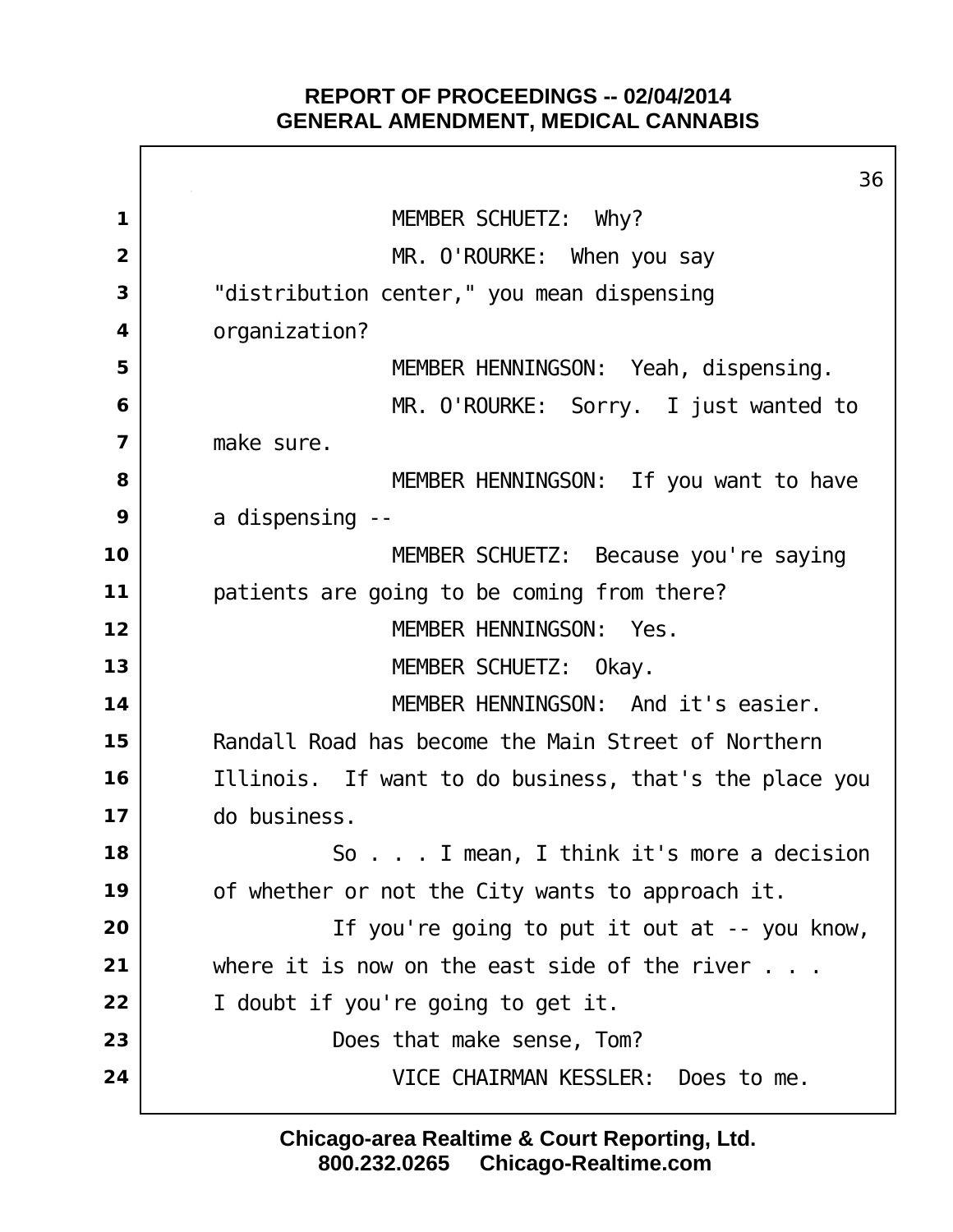Г

|                | 37                                                     |
|----------------|--------------------------------------------------------|
| 1              | MEMBER SCHUETZ: Has some good thoughts                 |
| $\overline{2}$ | to it, yes.                                            |
| 3              | CHAIRMAN WALLACE: All right. Any other                 |
| 4              | questions?                                             |
| 5              | (No response.)                                         |
| 6              | CHAIRMAN WALLACE: Okay.                                |
| $\overline{7}$ | Any questions from members of the public?              |
| 8              | (No response.)                                         |
| 9              | CHAIRMAN WALLACE: Any other comments?                  |
| 10             | MEMBER DOYLE: Um --                                    |
| 11             | CHAIRMAN WALLACE: Yeah, Brian.                         |
| 12             | MEMBER DOYLE: Well, two comments:<br><b>One</b>        |
| 13             | is I think that the Commission needs to consider       |
| 14             | whether or not we've received enough information       |
| 15             | tonight to close the public hearing, particularly in   |
| 16             | light of the comment that we have from the City        |
| 17             | attorney about other municipalities choosing to wait   |
| 18             | until the regulation -- the complete regulations are   |
| 19             | finalized and published and issued.                    |
| 20             | I've heard Matt say a couple times during the          |
| 21             | question-and-answer that there were things that staff  |
| 22             | is really not sure is going to -- is not -- doesn't    |
| 23             | have clarity yet as far as how this is going to work   |
| 24             | and that the proposal in front of us is based upon the |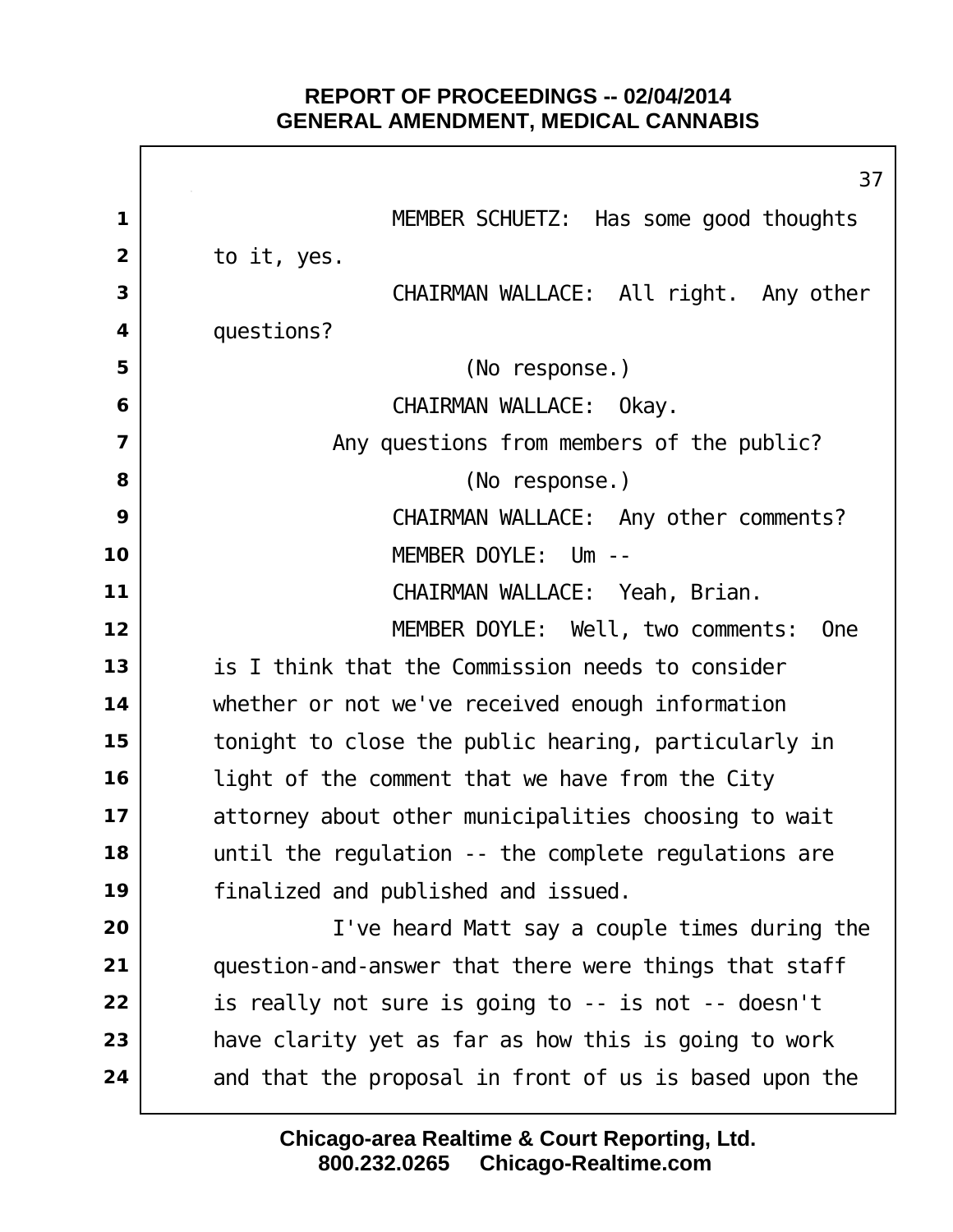fact that there's a lack of clarity about what these regulations are going to be. So I think that's one thing to be considered, is whether or not we need to actually continue this and whether we want to act upon this now in advance of the final regulations being issued.  $\vert$  The other comment I would make, I think that the point that you make, Curt, is interesting in that we have a medical campus on the west side of the river. And medical uses -- I don't think that it's a question of whether the City wants one of these to be placed in St. Charles or not. That's really not up to the City to decide. The question is, does somebody want to open a dispensary in St. Charles and, if they did, where would -- where would make the most likely and Successful Location for that kind of business be?  $\vert$  **And it does make sense to me that it would**  be proximate to doctors' offices and to other office/research uses that are around medical facilities. I have to say I've not heard anything yet or seen anything in the staff packet that compels me to restrict dispensaries to manufacturing. I would need to hear more from either law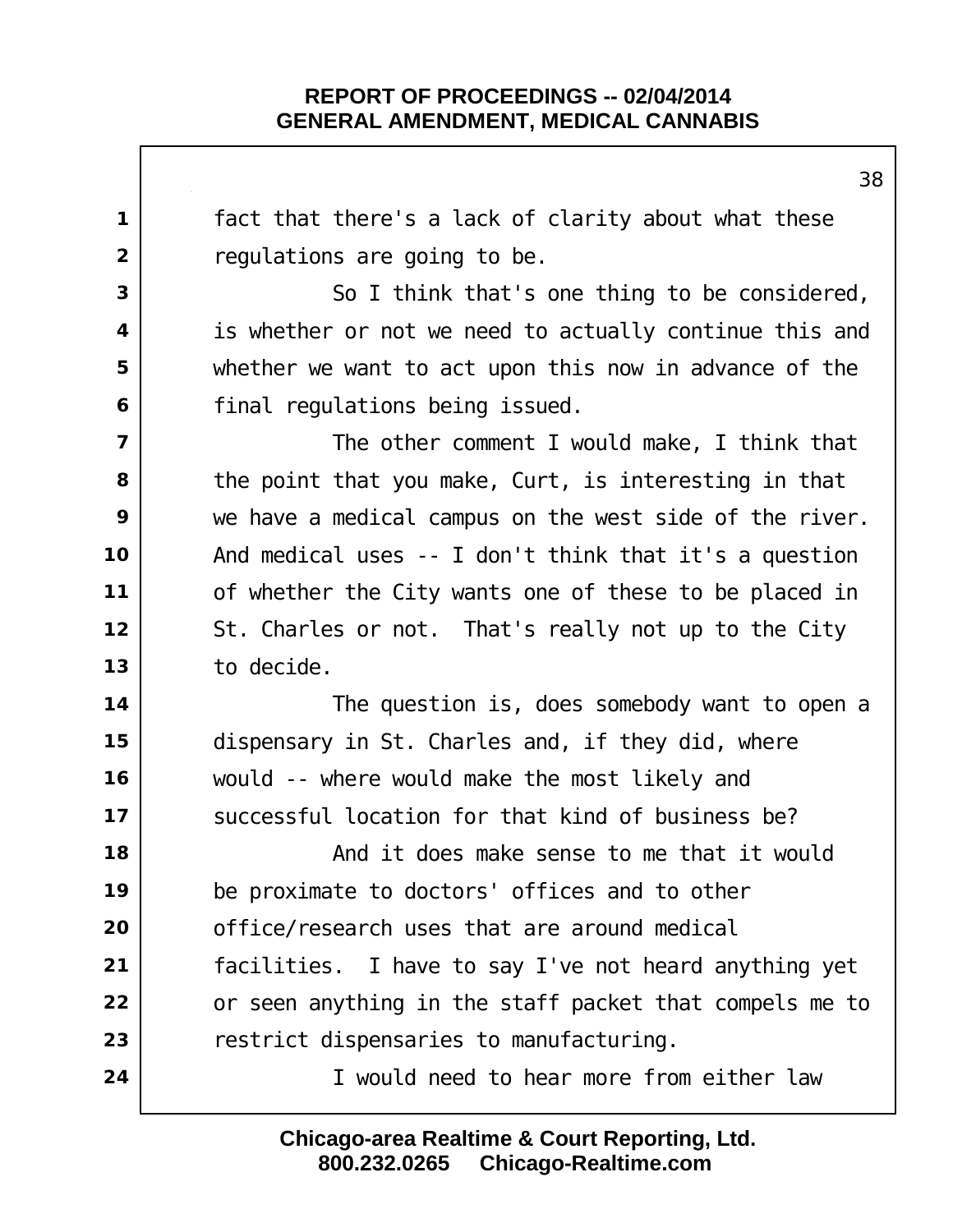|                | 35                                                      |
|----------------|---------------------------------------------------------|
| 1              | enforcement or from staff as to what kind of specific   |
| $\overline{2}$ | threat is being countered by obstructing it,            |
| 3              | particularly such an industry that's going to be so     |
| 4              | highly regulated and so highly licensed. I mean, it's   |
| 5              | just pretty over the top, frankly.                      |
| 6              | And the third thing I want to say is that, as           |
| $\overline{7}$ | far as in a manufacturing district, our comprehensive   |
| 8              | plan -- during the comp plan process we talked about    |
| 9              | protecting our manufacturing district from encroachment |
| 10             | of nonmanufacturing uses, and I don't think a           |
| 11             | dispensary is a manufacturing use. It's a public use.   |
| 12             | And so it doesn't strike me that putting                |
| 13             | dispensaries in a manufacturing district is the right   |
| 14             | place for them to be. The right place for them to be    |
| 15             | is an office/research area, which is designed for       |
| 16             | low-traffic uses that serve the public but serve        |
| 17             | administrative purposes.                                |
| 18             | So if we were to act on this tonight, I would           |
| 19             | be inclined to recommend that the proposal be amended   |
| 20             | to include office/research and that we accept all of    |
| 21             | the other proposals of staff.                           |
| 22             | CHAIRMAN WALLACE: And one question that                 |
| 23             | I have: Now, the way that the ordinance would be        |
| 24             | written, $it's - for example$ , with the map we're      |
|                |                                                         |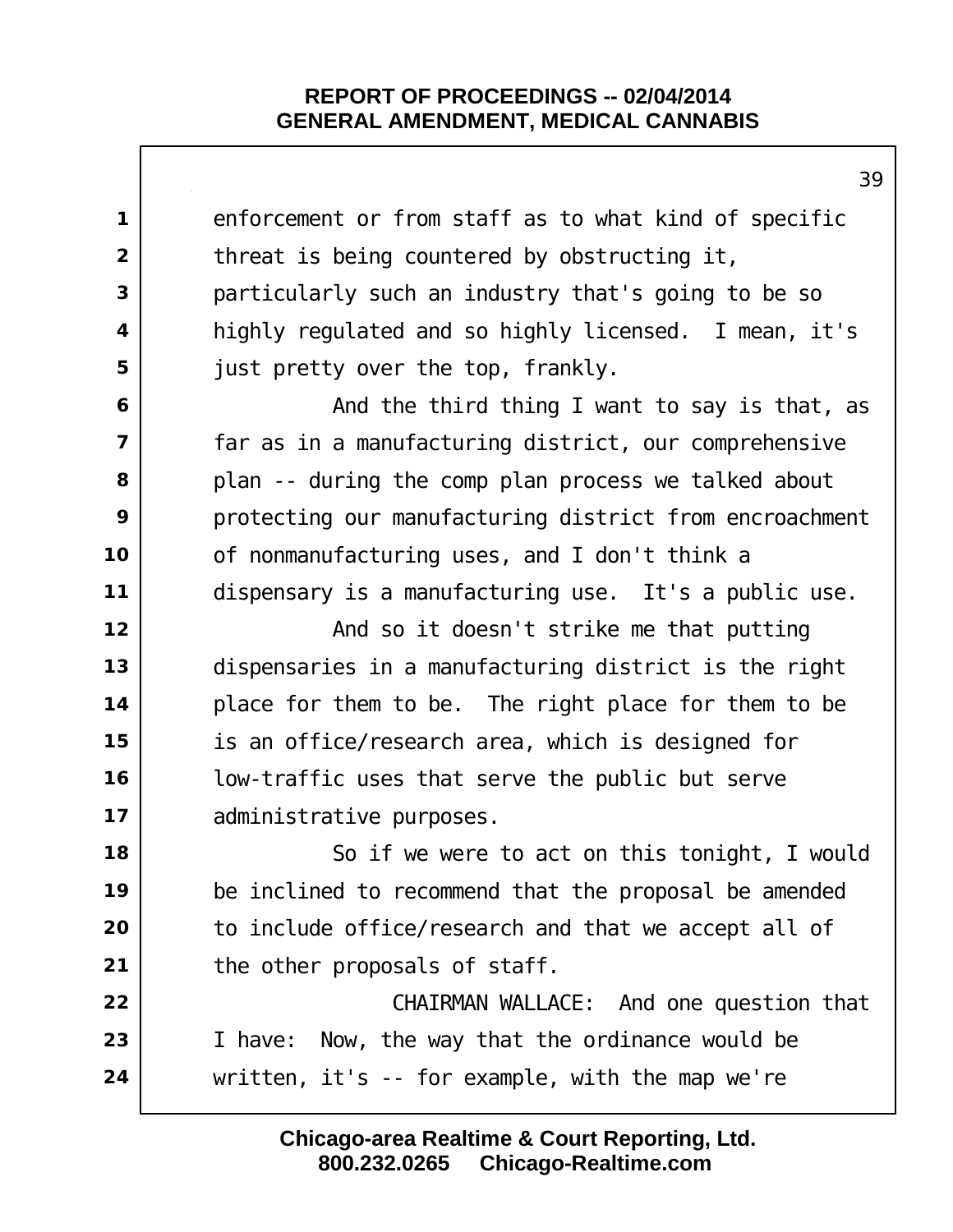|                | 40                                                      |
|----------------|---------------------------------------------------------|
| $\mathbf{1}$   | looking at right up here, the 2500-foot buffer would be |
| $\overline{2}$ | from any residential area; correct?                     |
| 3              | MR. O'ROURKE: Yes. The 2500-foot                        |
| 4              | buffer is any property zoned residential and then all   |
| 5              | the other uses.                                         |
| 6              | CHAIRMAN WALLACE: Any property zoned                    |
| 7              | residential under our Zoning Ordinance?                 |
| 8              | $MR.$ O'ROURKE: I think it's -- if you                  |
| 9              | were to interpret that from the State law perspective,  |
| 10             | it's any property used for residential purposes.        |
| 11             | CHAIRMAN WALLACE: Well, the question                    |
| 12             | that I have is, the two areas that are off of           |
| 13             | Kautz Road over here --                                 |
| 14             | MR. O'ROURKE: Yeah.                                     |
| 15             | CHAIRMAN WALLACE: -- or at least one of                 |
| 16             | them -- well, down here -- these roads are residential; |
| 17             | correct?                                                |
| 18             | MR. O'ROURKE: That's correct.                           |
| 19             | CHAIRMAN WALLACE: So there would                        |
| 20             | actually be 2500 more?                                  |
| 21             | MR. O' ROURKE:<br>Yeah.                                 |
| 22             | Staff, I think, kind of stated that this                |
| 23             | would -- this would be more restricted to almost this   |
| 24             | area.                                                   |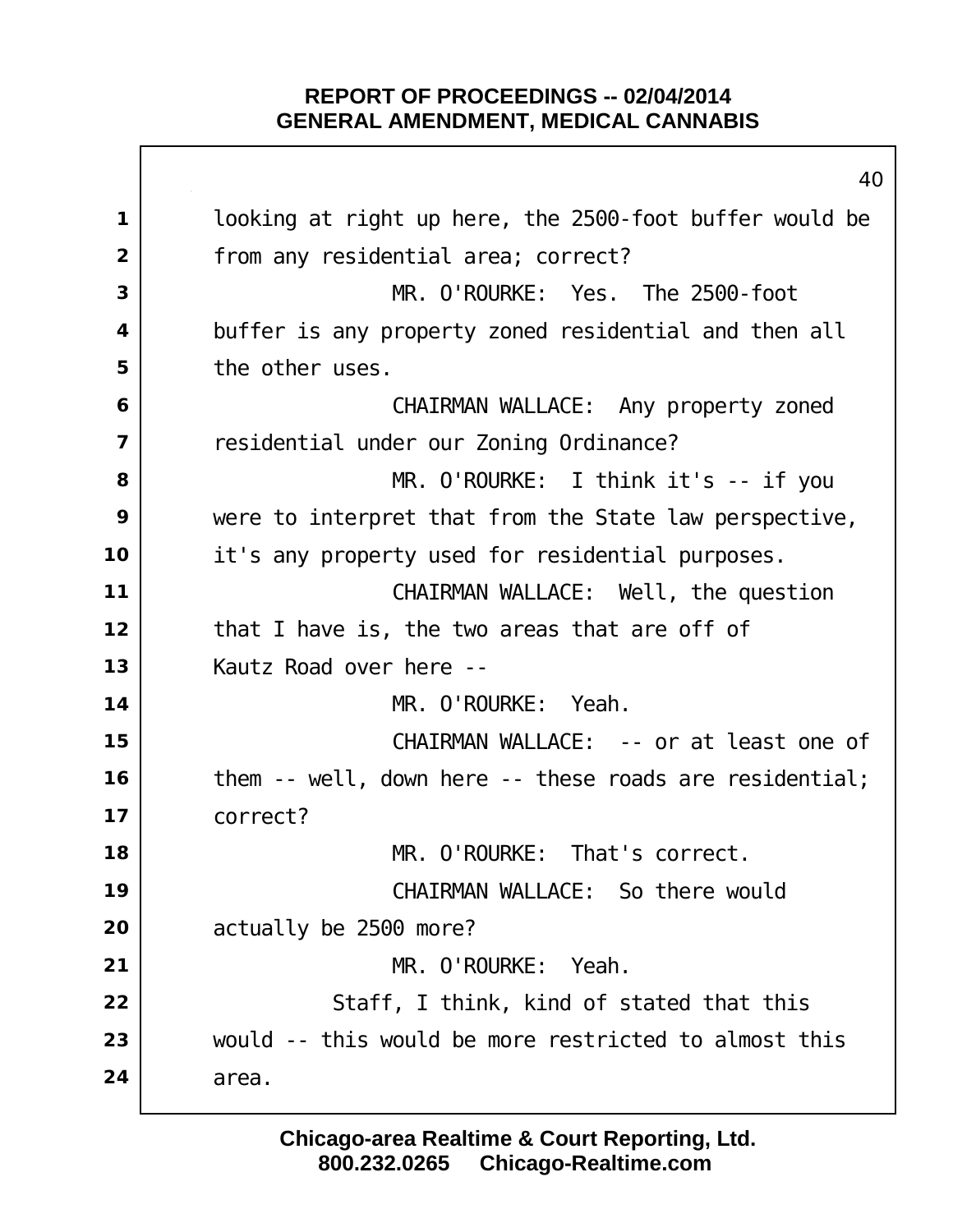It's not shown on this map because our GIS system doesn't have these properties in it. CHAIRMAN WALLACE: Sure. Sure. MR. O'ROURKE: But, yeah, you're right. It would be more like this. CHAIRMAN WALLACE: And the same would go over here? I mean, we aren't talking about business being -- but as far as looking at the 2500-foot buffers -- I mean, there would be a portion of that that would be within 2500 feet of a residential use, as well, right? I **MR. O'ROURKE:** That's correct. There 13 are more residential uses. CHAIRMAN WALLACE: Because of Geneva's residential district. MR. O'ROURKE: That's right. CHAIRMAN WALLACE: All right. I mean -- I have a tendency to agree with Brian. I don't know if -- I don't know if the Plan Commission would want to continue the public hearing to another day or end the public hearing but then put off taking action on this until a future date. What would you propose, Brian? MEMBER DOYLE: Well, if the -- if the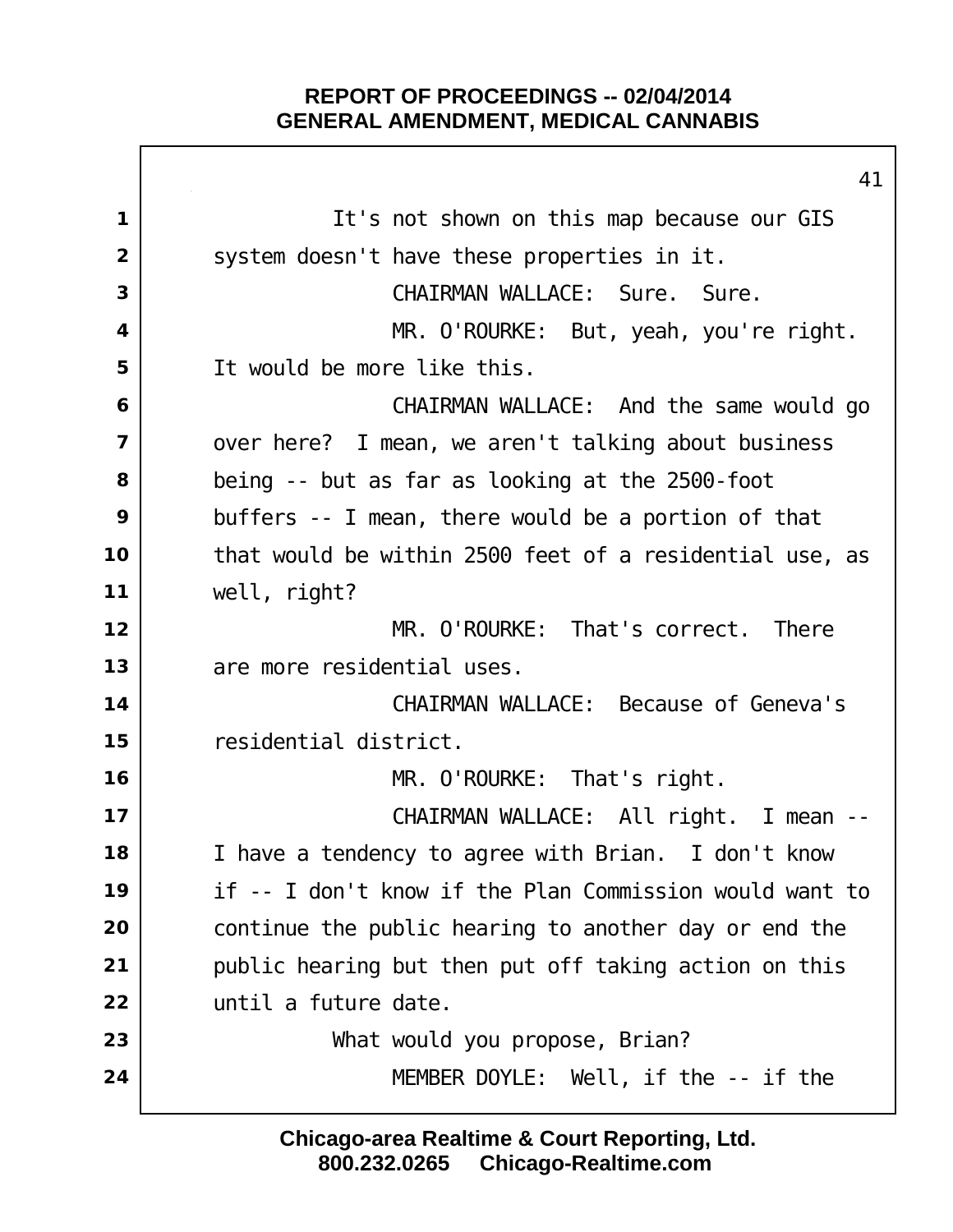recommendation that we are going to make or if the proposal in front of us was to limit dispensaries to office/research and limit cultivation centers to M-2 because it is literally the only place in town where they could be located and we can, you know, comply with State law -- under those circumstances I would say that we received enough information -- I would believe -- I believe that we've received enough information to make an informed recommendation. **but I'm not -- but I don't feel I have enough**  information to make an affirmative recommendation if tonight is restricting dispensaries to manufacturing and in addition to the -- some of the other concerns that I stated about whether that zoning area is really the appropriate zoning area for this type of use. MR. O'ROURKE: Can I just -- you know, as I sit here and think about that, the only thing I would point out is the assisted-living facilities themselves and other senior living are permitted uses in OR. So I would -- I would -- MEMBER DOYLE: In what? MR. O'ROURKE: In OR. So I would be reluctant to say that that's the right place for dispensing organizations if you

> **800.232.0265 Chicago-Realtime.com Chicago-area Realtime & Court Reporting, Ltd.**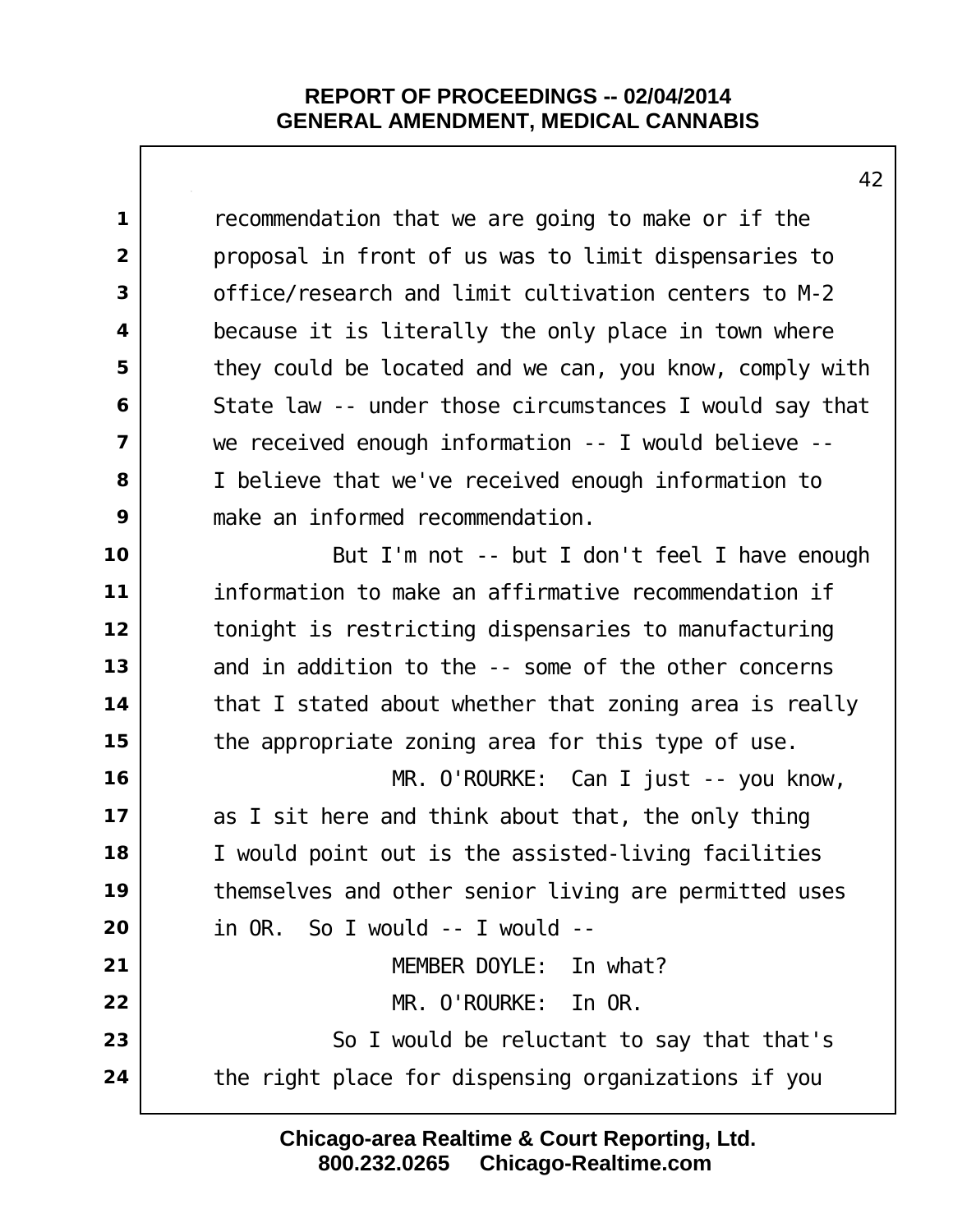|                         | 4                                                      |
|-------------------------|--------------------------------------------------------|
| $\mathbf 1$             | want to expand it beyond M-2. There might be a better  |
| $\overline{2}$          | zoning district, but I'm pretty sure that those are at |
| 3                       | least special uses in that. I'll look that up real     |
| $\overline{\mathbf{4}}$ | quick but --                                           |
| 5                       | MEMBER DOYLE: Are you saying, then, OR,                |
| 6                       | then, is technically residential zoned?                |
| $\overline{\mathbf{z}}$ | MR. O'ROURKE: I think it allows a use                  |
| 8                       | that has to be buffered by a thousand foot from -- per |
| 9                       | the State law for dispensing organizations.            |
| 10                      | I'm going to double-check that real quick              |
| 11                      | while we're standing here, though.                     |
| 12                      | CHAIRMAN WALLACE: Is there any                         |
| 13                      | detriment to continuing the public hearing in order    |
| 14                      | to because I -- I mean, I would feel more              |
| 15                      | comfortable with the recommendation -- staff           |
| 16                      | recommendation specifically regarding OR.              |
| 17                      | MR. O'ROURKE: Yeah, assisted-living                    |
| 18                      | facilities are permitted in OR.                        |
| 19                      | CHAIRMAN WALLACE: Okay.                                |
| 20                      | MR. O'ROURKE: So I think, from staff's                 |
| 21                      | perspective, I would -- I'd be reluctant to -- to say  |
| 22                      | that that's the right district where a dispensing      |
| 23                      | organization should go.                                |
| 24                      | Because -- I mean, you have that                       |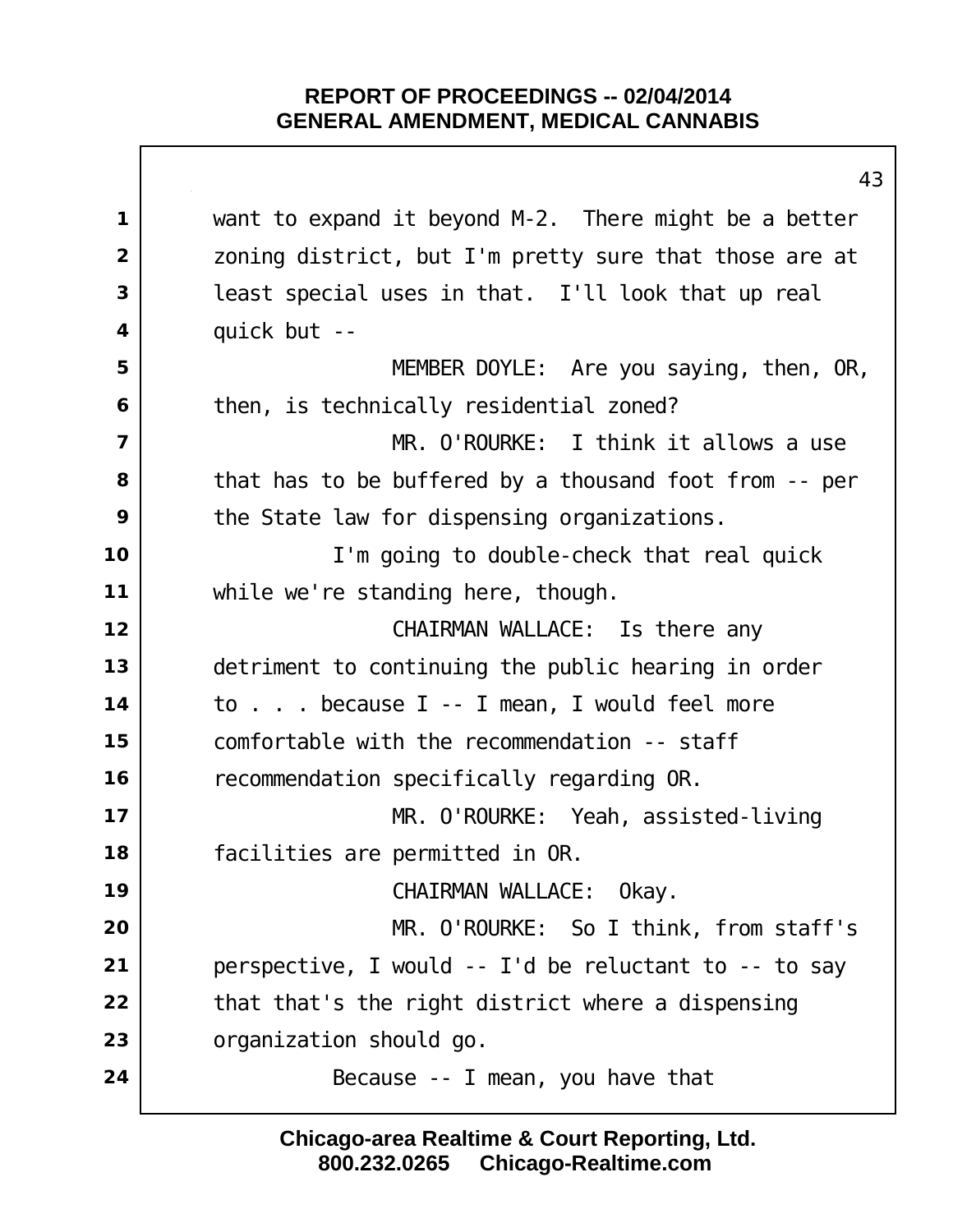|                | 44                                                          |
|----------------|-------------------------------------------------------------|
| $\mathbf 1$    | chicken-and-egg thing, you know, if one goes there          |
| $\overline{2}$ | first, and then it could lead to issues down the road.      |
| 3              | MEMBER DOYLE: So I think in that                            |
| 4              | sense $-$ 1 think, then, in that case, what $\ldots$ what   |
| 5              | we need, then, is some sort of $-$ - what $l$ $-$ - I would |
| 6              | like to see is a statement from legal counsel that          |
| $\overline{7}$ | would substantiate that OR actually, under this State       |
| 8              | law, is properly considered a residential district, and     |
| 9              | therefore, under State law, a dispensing organization       |
| 10             | could not exist in OR zoning. Under State law.              |
| 11             | In which case -- in which case the staff's                  |
| 12             | recommendation is not actually more restrictive. It         |
| 13             | simply is a hundred percent consistent with State law.      |
| 14             | MR. O'ROURKE: We can certainly run that                     |
| 15             | by legal counsel.                                           |
| 16             | I don't know if that determination could be                 |
| 17             | reached --                                                  |
| 18             | MEMBER DOYLE: Yeah.                                         |
| 19             | MR. O'ROURKE: -- in the sense that it                       |
| 20             | could be residential or it could never be. You know,        |
| 21             | the State's not going to look at our Zoning Ordinance       |
| 22             | every time they submit a license and say, "Could            |
| 23             | assisted living be permitted here someday in the            |
| 24             | future?"                                                    |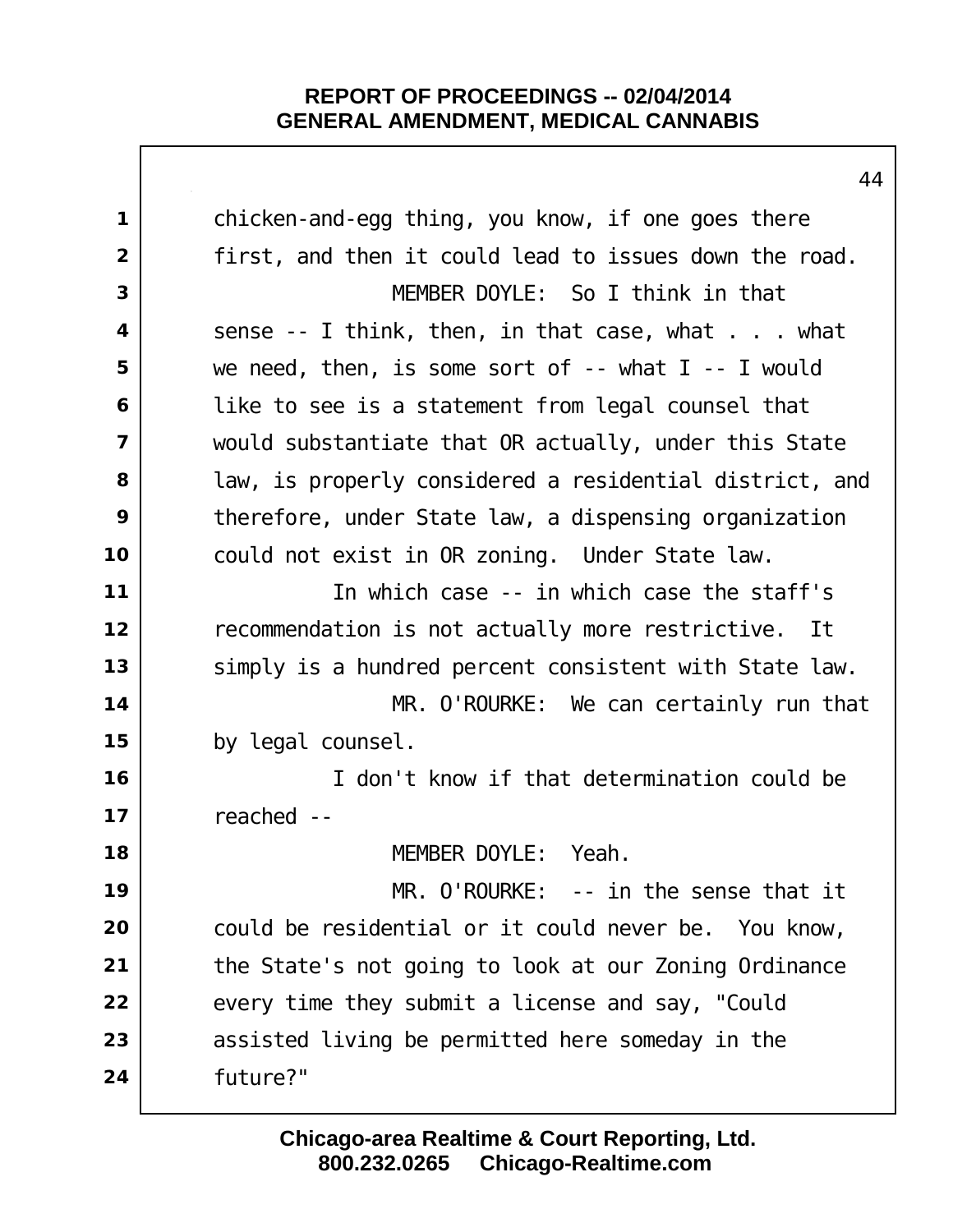$\mathsf{I}$ 

|                         | 45                                                      |
|-------------------------|---------------------------------------------------------|
| 1                       | It would look to see if anything's there now.           |
| $\overline{2}$          | MEMBER DOYLE: But is the law that it                    |
| 3                       | can't be within an area that is zoned residential or an |
| $\overline{\mathbf{4}}$ | area that has residential uses in it?                   |
| 5                       | MR. O'ROURKE: My read is it doesn't                     |
| 6                       | state "zoned residential."                              |
| $\overline{\mathbf{z}}$ | MEMBER DOYLE: Okay.                                     |
| 8                       | MR. O'ROURKE: It just says it cannot be                 |
| 9                       | on a property that has a residential use.               |
| 10                      | VICE CHAIRMAN KESSLER: Or within a                      |
| 11                      | thousand or $2500 - -$                                  |
| 12                      | MR. O'ROURKE: Or within a thousand                      |
| 13                      | foot -- it does say within a thousand foot for the      |
| 14                      | di spensing organi zation.                              |
| 15                      | VICE CHAIRMAN KESSLER: It does; right?                  |
| 16                      | MR. O'ROURKE: A thousand foot from                      |
| 17                      | schools, day care, assisted-living facilities, not      |
| 18                      | residentially zoned property.                           |
| 19                      | VICE CHAIRMAN KESSLER: Okay.                            |
| 20                      | MEMBER DOYLE: Okay. So --                               |
| 21                      | VICE CHAIRMAN KESSLER: Is there a                       |
| 22                      | restriction on distance from residential property for a |
| 23                      | di spensary?                                            |
| 24                      | MR. O'ROURKE: Just that it cannot be on                 |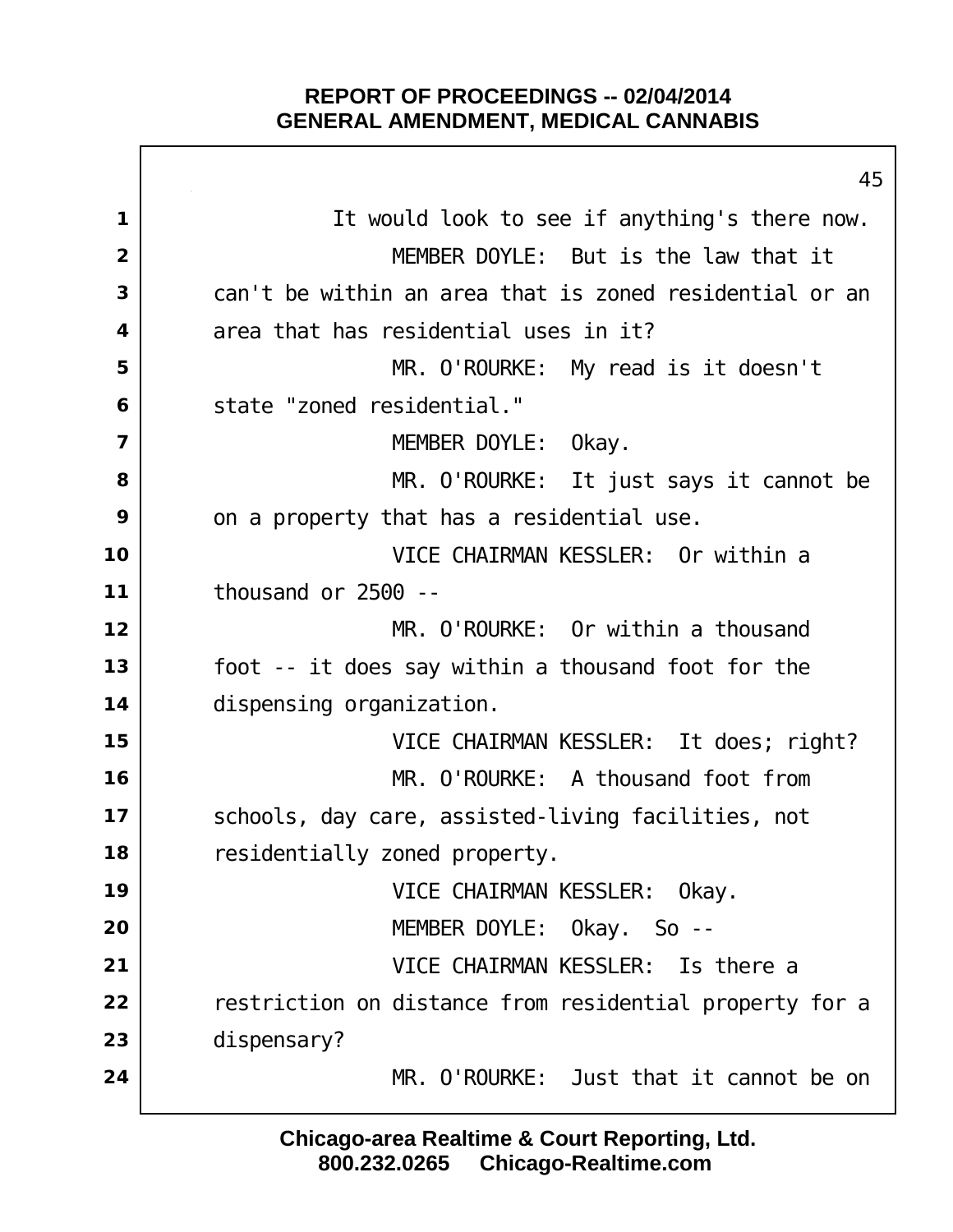|                | 46                                                      |
|----------------|---------------------------------------------------------|
| $\mathbf 1$    | that property for the dispensing organization.          |
| $\overline{2}$ | MEMBER DOYLE: On the parcel.                            |
| 3              | MR. O'ROURKE: On the same parcel if                     |
| 4              | it's used for residential use.                          |
| 5              | MEMBER DOYLE: So if you had -- like,                    |
| 6              | say, CBD. If you had a parcel in the CBD that was       |
| $\overline{7}$ | strictly -- that was not used for -- that didn't        |
| 8              | have -- did not have any residential uses in CBD --     |
| 9              | this is just an office building, not mixed use --       |
| 10             | you could locate a dispensary in that office building?  |
| 11             | MR. O'ROURKE: I think under the                         |
| 12             | provisions of the State law, that might be possible.    |
| 13             | I'd have to check.                                      |
| 14             | VICE CHAIRMAN KESSLER: You could do it                  |
| 15             | downtown.                                               |
| 16             | $MR.$ COLBY: If I could interject, the                  |
| 17             | State act specifically says that the dispensing         |
| 18             | organization may not be located in an area zoned for    |
| 19             | residential use.                                        |
| 20             | So I think the issue is that's open to some             |
| 21             | interpretation, but our opinion is that, if the zoning  |
| 22             | district permits any type of residential use, then that |
| 23             | is an area zoned for residential use, which is why we   |
| 24             | were taking the position that the use was not allowed   |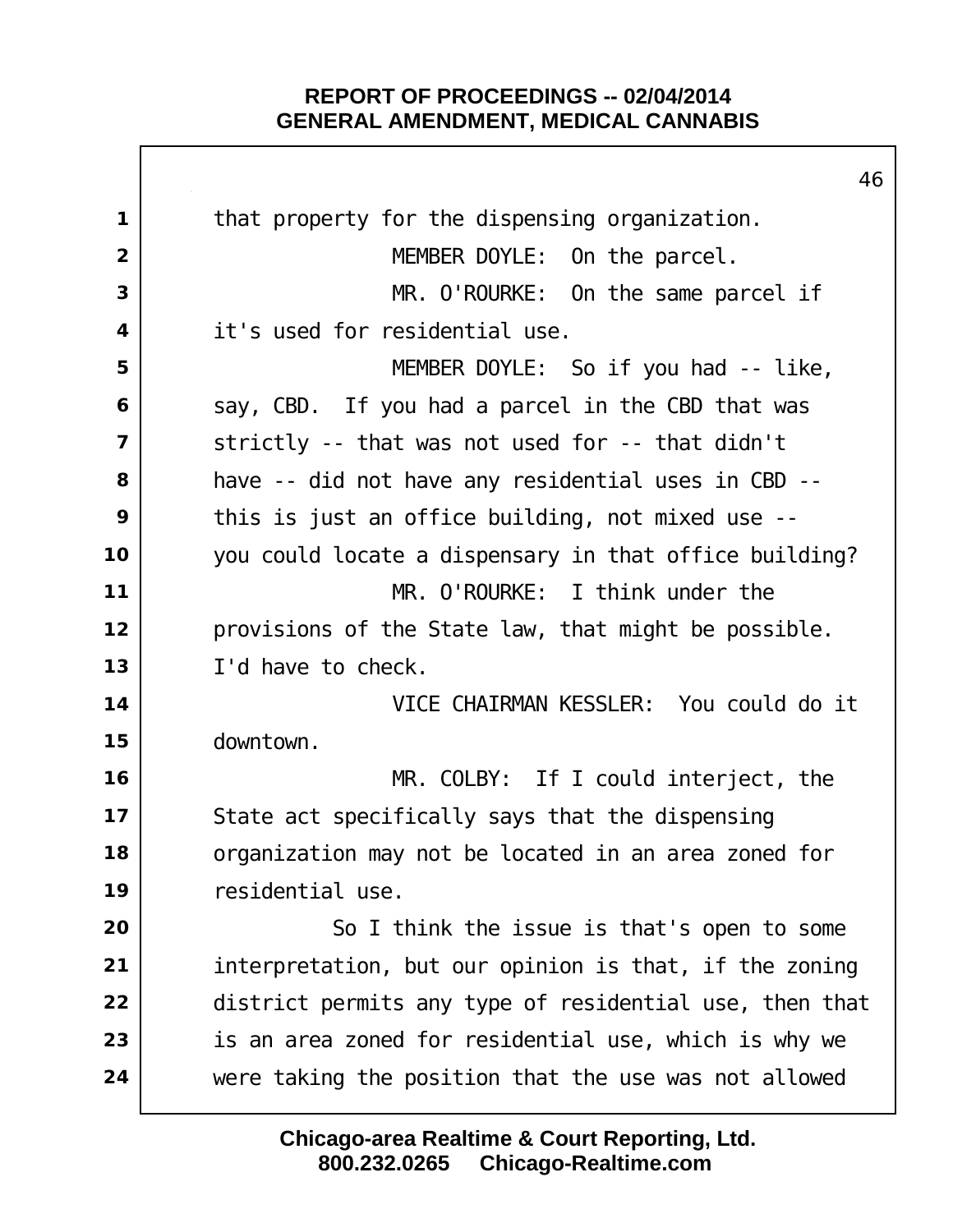in the downtown districts. And then, as Matt pointed out, there's a possibility the OR district may also fall in that category because it permits assisted-living facilities, which are considered under our ordinance a residential type of use, but that's probably a bad interpretation in terms of whether the State act applies to that kind of use. VICE CHAIRMAN KESSLER: I'd just like to make a comment. I'm wondering if we're not being a little premature simply because there is more information coming out. Secondly, I don't suppose that you have anybody that's approached you for a dispensary in St. Charles at this time. MR. O'ROURKE: No. That's not been any requests. VICE CHAIRMAN KESSLER: That's not what's driving this. It's just you -- you are very -- your staff is very -- you and staff are very good at being proactive and doing the research and we appreciate that.  $\vert$  **There is a provision in the statute that**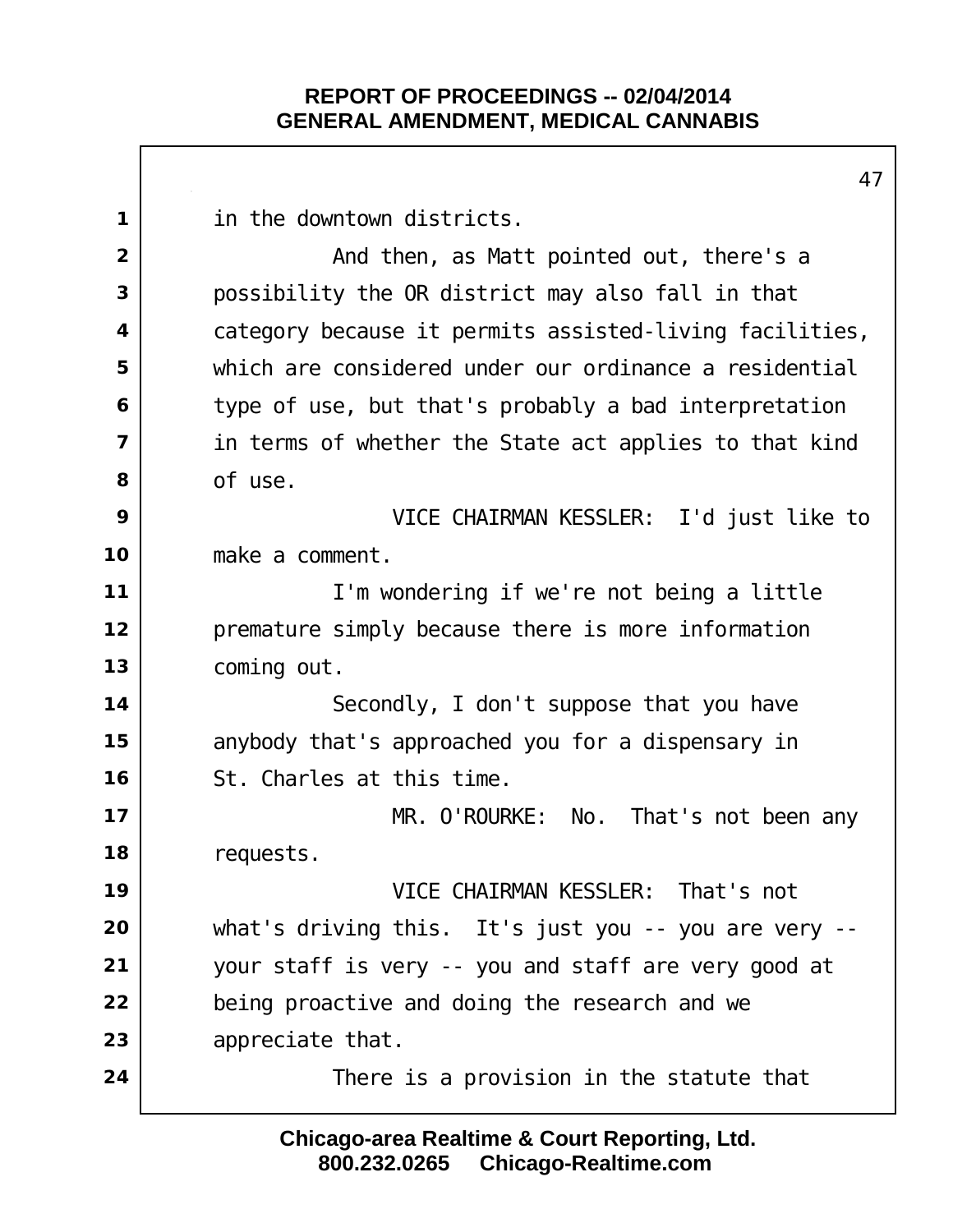|                         | 48                                                       |
|-------------------------|----------------------------------------------------------|
| $\mathbf 1$             | talks about communities not being allowed to use         |
| $\overline{2}$          | restrictive zoning or control the placement of the       |
| 3                       | di spensing units.                                       |
| $\overline{\mathbf{4}}$ | And I'm not so sure that if you got $a - c$ or           |
| 5                       | making our dispensing units be in an industrial park on  |
| 6                       | the east side of St. Charles is not restrictive to       |
| $\overline{7}$          | those people who might have licenses to use it.          |
| 8                       | You know, while it is a highly regulated                 |
| 9                       | business and a highly regulated $-$ you have to $-$ it's |
| 10                      | highly regulated to even get it; it's a lot like a       |
| 11                      | pharmacy or, you know, a doctor's office. And we do      |
| 12                      | allow those types of uses in -- even in our retail       |
| 13                      | districts.                                               |
| 14                      | So I think that -- I'm not real happy with               |
| 15                      | the dispensary restrictions that you put.                |
| 16                      | Somebody has to tell me for sure -- I mean,              |
| 17                      | we could take action on this tonight. But, I mean,       |
| 18                      | we're taking action on what they presented, and that is  |
| 19                      | that we restrict both dispensaries and cultivation       |
| 20                      | facilities to the M-2 district on the east side of       |
| 21                      | town.                                                    |
| 22                      | CHAIRMAN WALLACE: Mr. McGuirk, are you                   |
| 23                      | available for a question?                                |
| 24                      | MR. McGUIRK:<br>Sure, I am.<br>Sure.<br>Do               |
|                         |                                                          |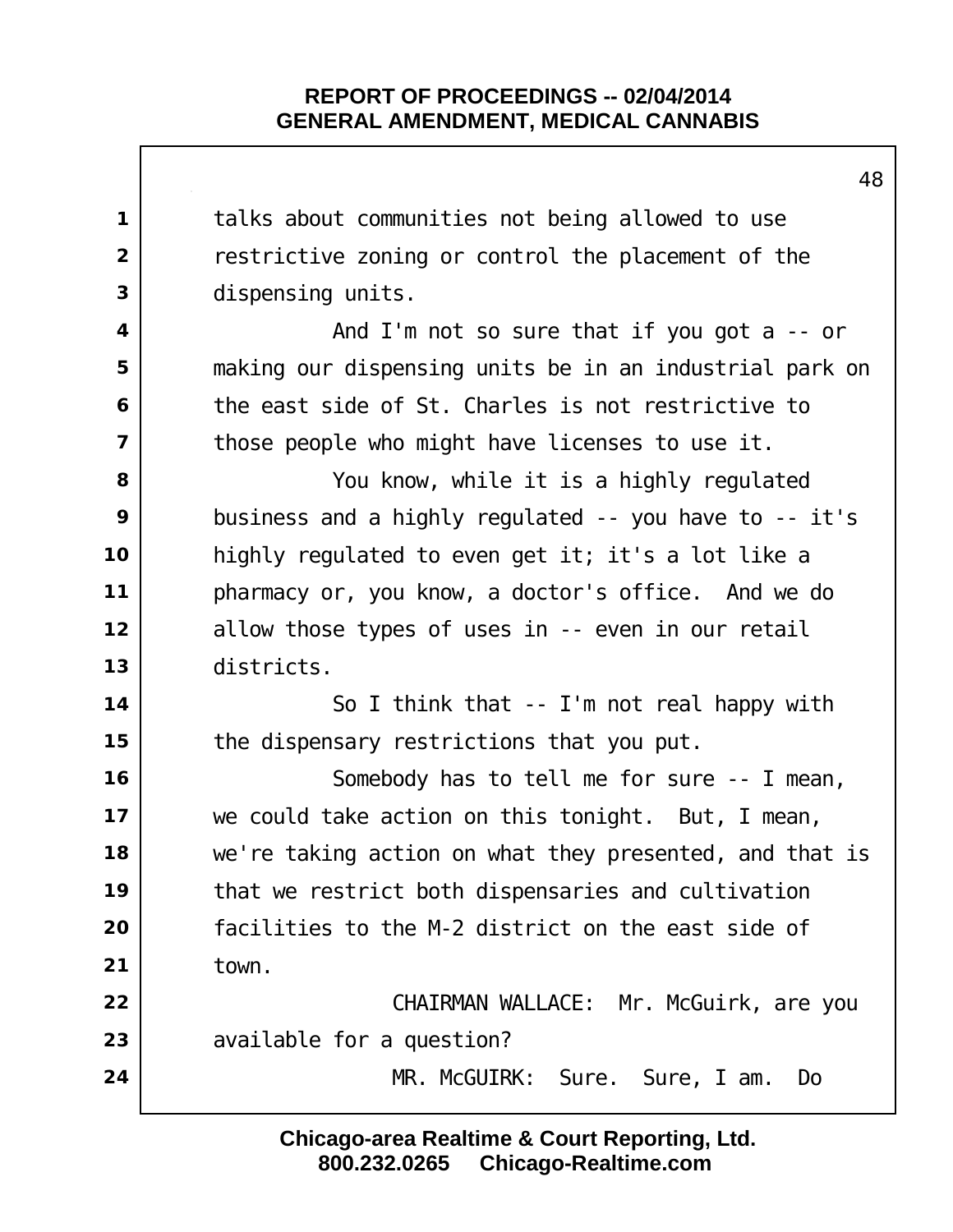|                | 49                                                           |
|----------------|--------------------------------------------------------------|
| $\mathbf{1}$   | I have to identify myself for the record?                    |
| $\overline{2}$ | CHAIRMAN WALLACE: Well, I'll have to                         |
| 3              | swear you in.                                                |
| 4              | MR. McGUIRK: Okay. Go ahead.                                 |
| 5              | (One witness duly sworn.)                                    |
| 6              | CHAIRMAN WALLACE: All right.                                 |
| $\overline{7}$ | Mr. McGuirk is legal counsel for the City,                   |
| 8              | and he did -- he wrote the opinion letter that was           |
| 9              | included in the packet.                                      |
| 10             | And the $-$ - I guess the question that I have               |
| 11             | is -- based on the discussion that we're having here,        |
| 12             | I have -- the first concern that I would have is             |
| 13             | regarding the $\ldots$ what do you call it? -- the $-$ - the |
| 14             | 2500-foot the cultivation.                                   |
| 15             | MR. McGUIRK: Cultivation center? Sure.                       |
| 16             | CHAIRMAN WALLACE: Cultivation center.                        |
| $17$           | If there is even more restriction in the M-2                 |
| 18             | zoning district, are we overly restricting the area in       |
| 19             | contravention of what the State -- of what State law         |
| 20             | allows? I mean, basically, we're giving this little          |
| 21             | diamond of an area for a potential cultivation center        |
| 22             | in St. Charles.                                              |
| 23             | MR. McGUIRK: You know, I -- it's really                      |
| 24             | a question of reasonableness.                                |
|                |                                                              |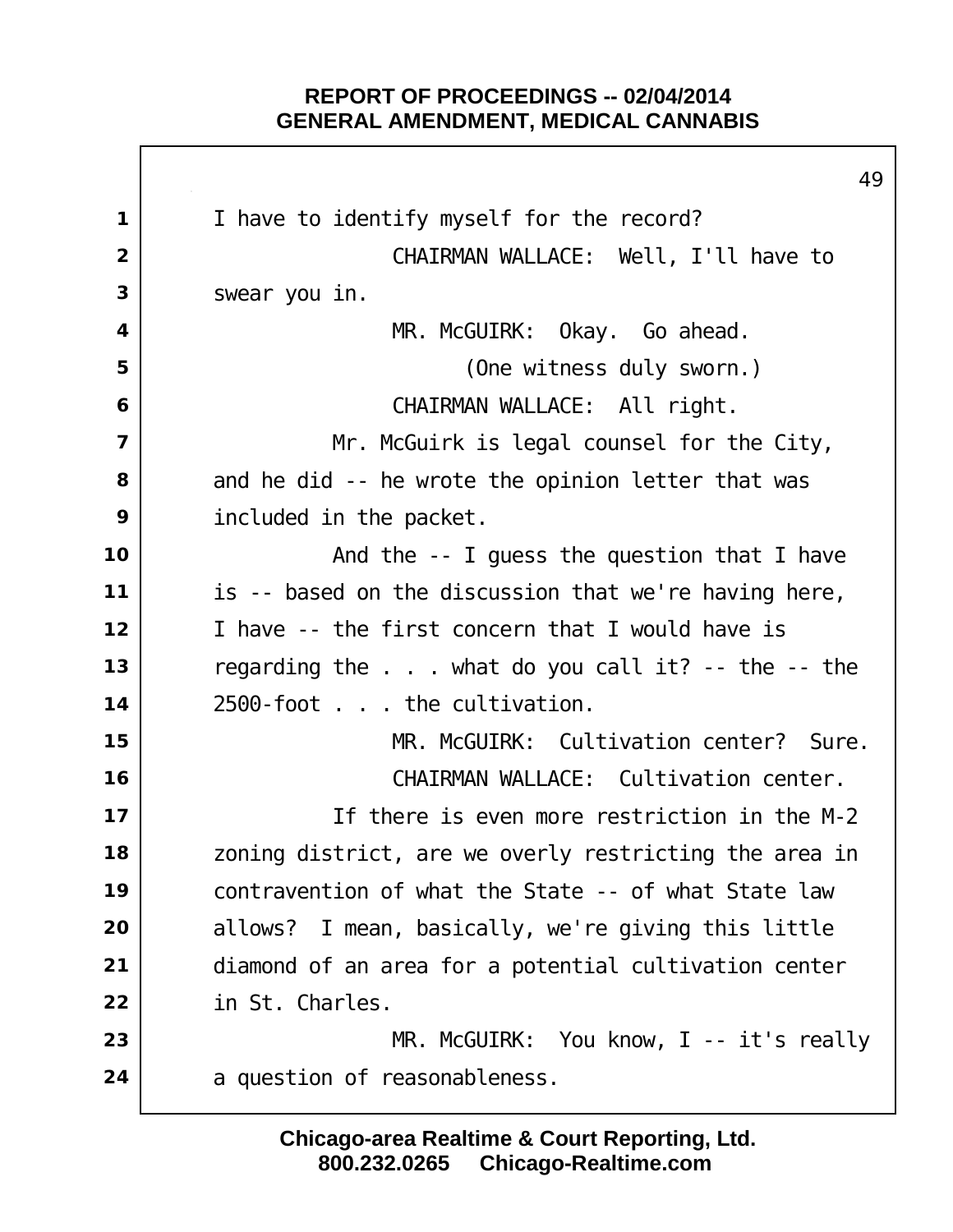Г

|                         | 50                                                      |
|-------------------------|---------------------------------------------------------|
| 1                       | But -- I mean, the chances of us getting a              |
| $\overline{2}$          | cultivation center are pretty remote, given the number  |
| 3                       | that there are going to be.                             |
| 4                       | I guess you just have to look at that and               |
| 5                       | say, "Is that a reasonable location?" I don't           |
| 6                       | think you could really go -- you know, you can          |
| $\overline{\mathbf{z}}$ | overanal yze it.                                        |
| 8                       | CHAIRMAN WALLACE: Okay.                                 |
| 9                       | MR. McGUIRK: And, to me, it seemed                      |
| 10                      | reasonable.                                             |
| 11                      | CHAIRMAN WALLACE: Okay. And then the                    |
| 12                      | second question, regarding the dispensing centers, do   |
| 13                      | you think that we need more information -- you know,    |
| 14                      | more of a legal opinion -- as to whether the            |
| 15                      | OR districts could be included along with the           |
| 16                      | M-2 districts for the dispensaries?                     |
| 17                      | $MR.$ McGUIRK: I think Russ gave the                    |
| 18                      | language out of the statute -- or at least as it's      |
| 19                      | stated now -- and they see do use the term "residential |
| 20                      | use" as opposed to "residential district."              |
| 21                      | Again, you know, whether it's reasonable to             |
| 22                      | limit it to the east side you know, that's just a       |
| 23                      | question of interpretation.                             |
| 24                      | I don't think that the regulations we're                |
|                         |                                                         |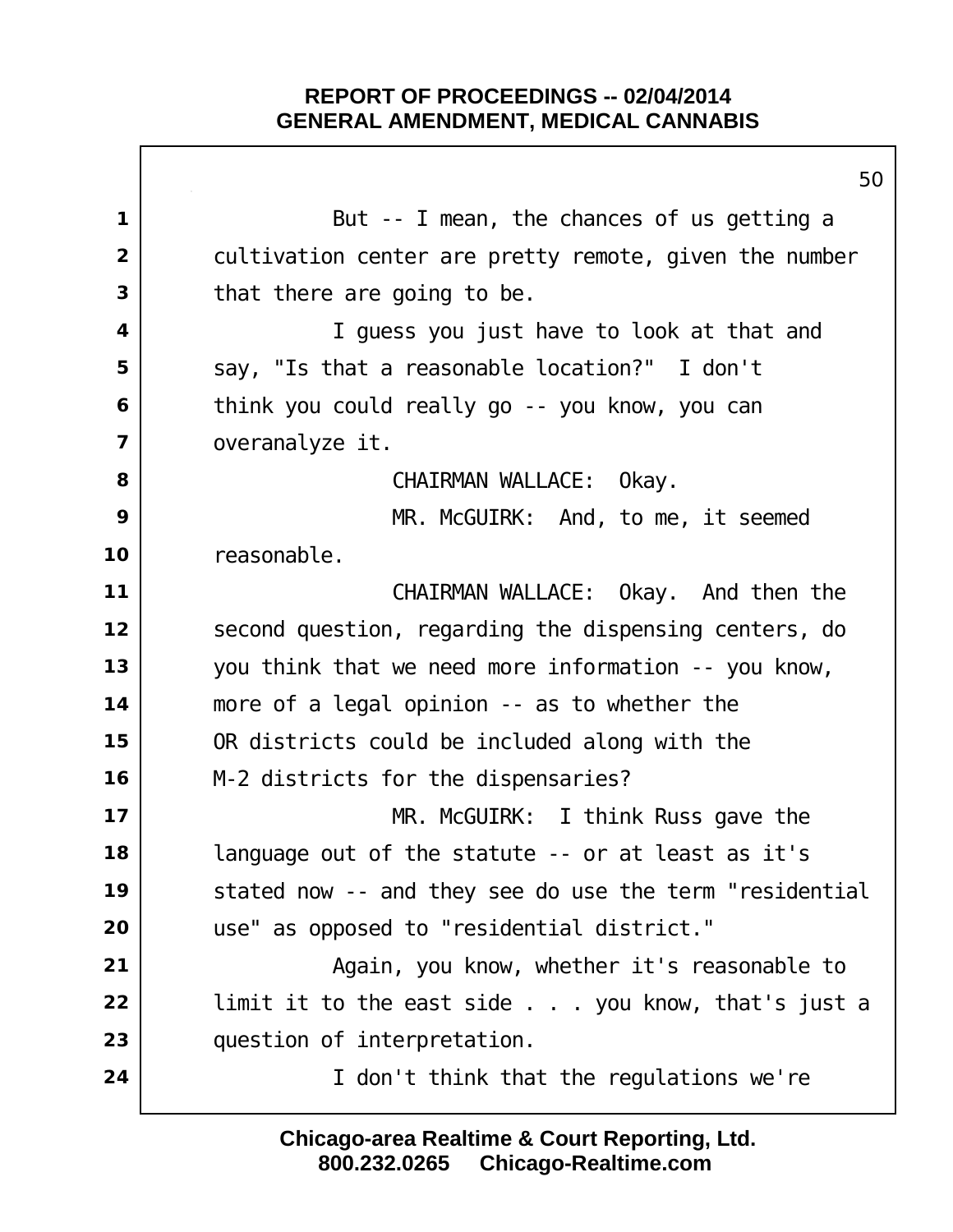|                         | 51                                                      |
|-------------------------|---------------------------------------------------------|
| $\mathbf 1$             | going to get from the various agencies are going to     |
| $\overline{2}$          | impact tremendously on zoning issues. I mean, that --   |
| 3                       | and I did say April in my memo, but indications we're   |
| 4                       | getting is, you know, it could be the end of 2014.      |
| 5                       | So, you know, it will be a long time until              |
| 6                       | those will be available to analyze.                     |
| $\overline{\mathbf{z}}$ | CHAIRMAN WALLACE: You commented that                    |
| 8                       | Naperville -- it seemed like their law is the -- the    |
| 9                       | purpose of it potentially was to push them -- or        |
| 10                      | prevent them from going outside of the manufacturing    |
| 11                      | districts.                                              |
| 12                      | $MR. McGUIRK: I think it's -- it$                       |
| 13                      | seemed -- and, again, I took that from articles, but it |
| 14                      | seemed like they struggled with that, yeah. Yeah.       |
| 15                      | CHAIRMAN WALLACE: Okay. Do you --                       |
| 16                      | $MR.$ McGUIRK: There was some $--$ it                   |
| 17                      | seemed to me there was some emphasis on keeping it away |
| 18                      | from -- for whatever reason -- keeping it from the main |
| 19                      | downtown areas.                                         |
| 20                      | CHAIRMAN WALLACE: Got it.<br>0kay.                      |
| 21                      | All right.                                              |
| 22                      | MEMBER AMATANGELO:<br>agree.<br>$\mathbf{L}$            |
| 23                      | CHAIRMAN WALLACE: Any other questions                   |
| 24                      | or -- go ahead, Brian.                                  |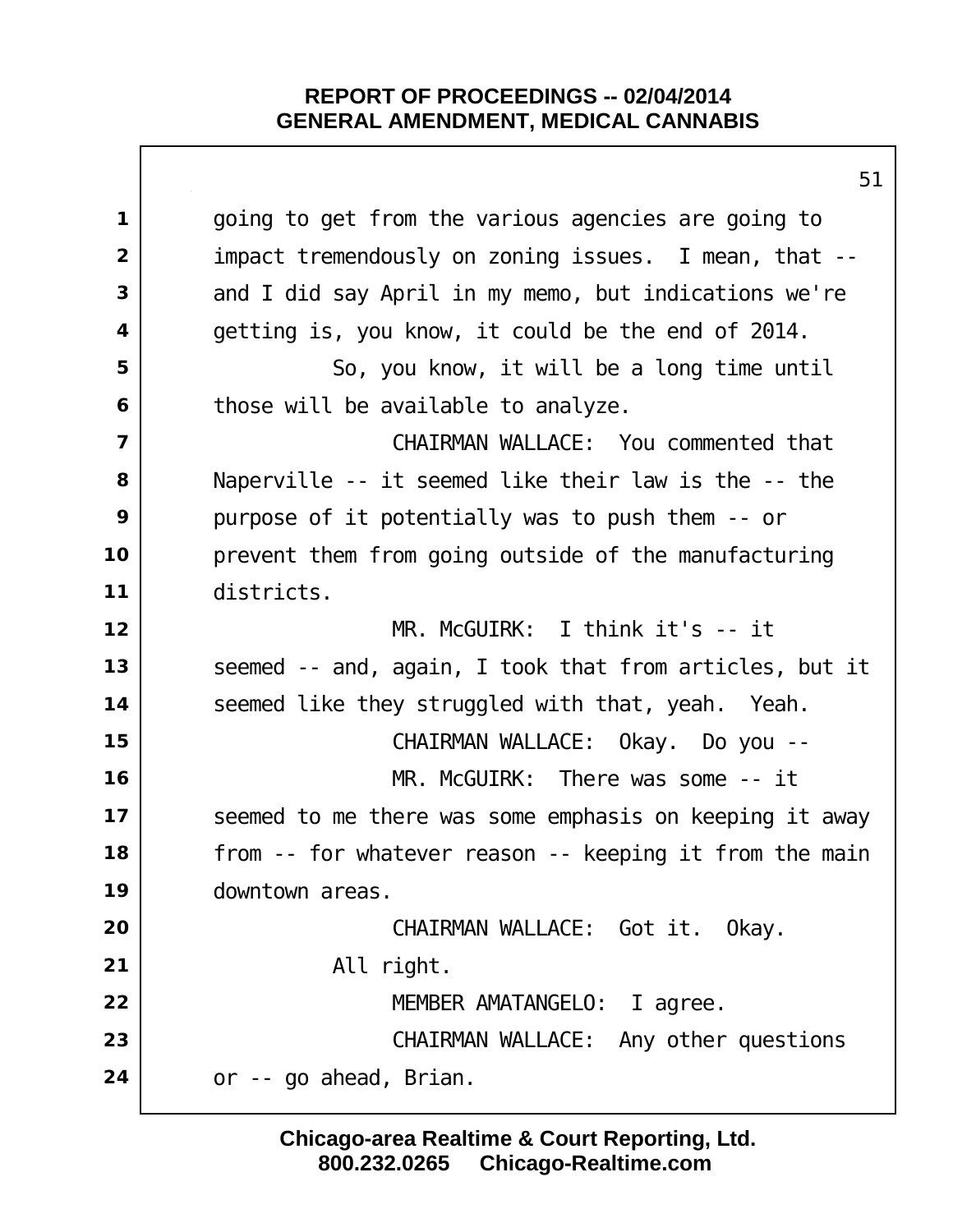$\mathsf{I}$ 

| MEMBER DOYLE: Yeah. I<br>$\mathbf 1$<br>Mr. McGuirk, if you could just clarify for us this<br>$\overline{2}$<br>3<br>question of OR.<br>The staff packet has the language from the<br>4<br>5<br>State law, and the last sentence of the paragraph in<br>question reads, "A registered dispensing organization<br>6<br>$\overline{7}$<br>may not be located in a house, apartment, condominium,<br>8<br>or in an area zoned for residential use." |  |
|--------------------------------------------------------------------------------------------------------------------------------------------------------------------------------------------------------------------------------------------------------------------------------------------------------------------------------------------------------------------------------------------------------------------------------------------------|--|
|                                                                                                                                                                                                                                                                                                                                                                                                                                                  |  |
|                                                                                                                                                                                                                                                                                                                                                                                                                                                  |  |
|                                                                                                                                                                                                                                                                                                                                                                                                                                                  |  |
|                                                                                                                                                                                                                                                                                                                                                                                                                                                  |  |
|                                                                                                                                                                                                                                                                                                                                                                                                                                                  |  |
|                                                                                                                                                                                                                                                                                                                                                                                                                                                  |  |
|                                                                                                                                                                                                                                                                                                                                                                                                                                                  |  |
|                                                                                                                                                                                                                                                                                                                                                                                                                                                  |  |
| 9<br>The staff has suggested that OR, as currently                                                                                                                                                                                                                                                                                                                                                                                               |  |
| 10<br>defined by our City Code, is an area zoned for                                                                                                                                                                                                                                                                                                                                                                                             |  |
| 11<br>residential use.                                                                                                                                                                                                                                                                                                                                                                                                                           |  |
| 12<br>My question for you is, do you think that                                                                                                                                                                                                                                                                                                                                                                                                  |  |
| 13<br>staff would be able to comply with the State law -- and                                                                                                                                                                                                                                                                                                                                                                                    |  |
| 14<br>the City, for that matter -- would be able to comply                                                                                                                                                                                                                                                                                                                                                                                       |  |
| 15<br>with the State law and grant a use for a dispensing                                                                                                                                                                                                                                                                                                                                                                                        |  |
| 16<br>organization in the OR district -- in an OR district --                                                                                                                                                                                                                                                                                                                                                                                    |  |
| 17<br>even if there was no active residential use in that                                                                                                                                                                                                                                                                                                                                                                                        |  |
| 18<br>district?                                                                                                                                                                                                                                                                                                                                                                                                                                  |  |
|                                                                                                                                                                                                                                                                                                                                                                                                                                                  |  |
| 19<br>MR. McGUIRK: Well, I guess I'd have                                                                                                                                                                                                                                                                                                                                                                                                        |  |
| to -- Russ, does there -- the OR allow residential use?<br>20                                                                                                                                                                                                                                                                                                                                                                                    |  |
| 21<br>It's just -- assisted living? Is that --                                                                                                                                                                                                                                                                                                                                                                                                   |  |
| 22<br>MR. COLBY: Yes. Assisted-living                                                                                                                                                                                                                                                                                                                                                                                                            |  |
| 23<br>facility is a permitted use in the OR district.                                                                                                                                                                                                                                                                                                                                                                                            |  |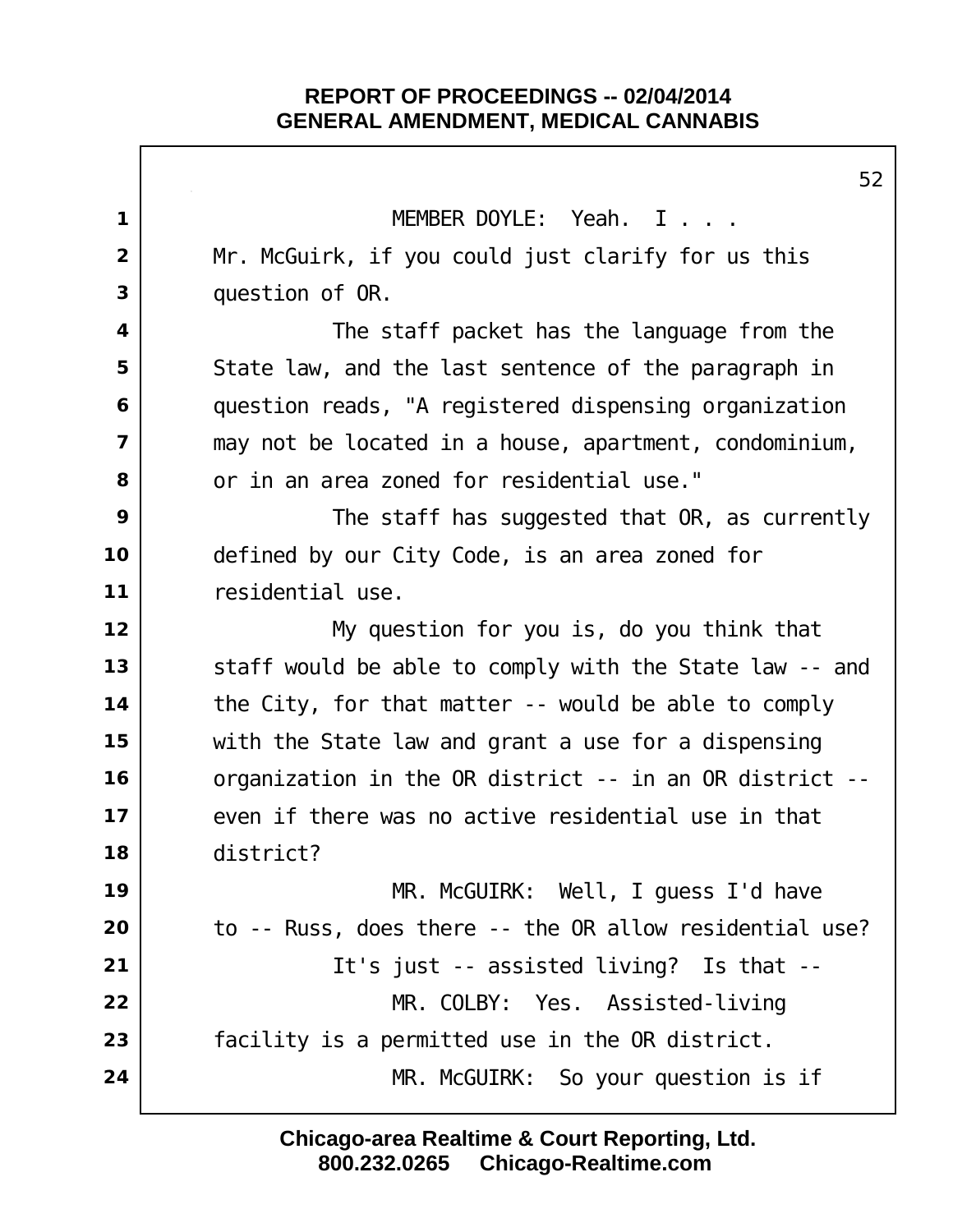there's not a present permitted use in that particular OR district? I MEMBER DOYLE: Well, there is a -- there is a -- right now OR is an area that is zoned for residential use -- MR. McGUIRK: Right. MEMBER DOYLE: -- as Russ has defined it -- as Russ -- staff has presented it. MR. McGUIRK: Right. MEMBER DOYLE: My question is, would the City be in compliance with the State law if they granted the ability -- or would a -- would a dispensing organization be in compliance with State law if it were located in our OR district? Since it is zoned for residential use. MR. McGUIRK: Well, it appears not. It 17 | appears that's zoned for residential use. MEMBER DOYLE: Okay. I MR. McGUIRK: So . . . MEMBER DOYLE: Okay. Thank you. MR. McGUIRK: Okay. CHAIRMAN WALLACE: All right. Thank you. I'm just -- sorry. I'm just looking at our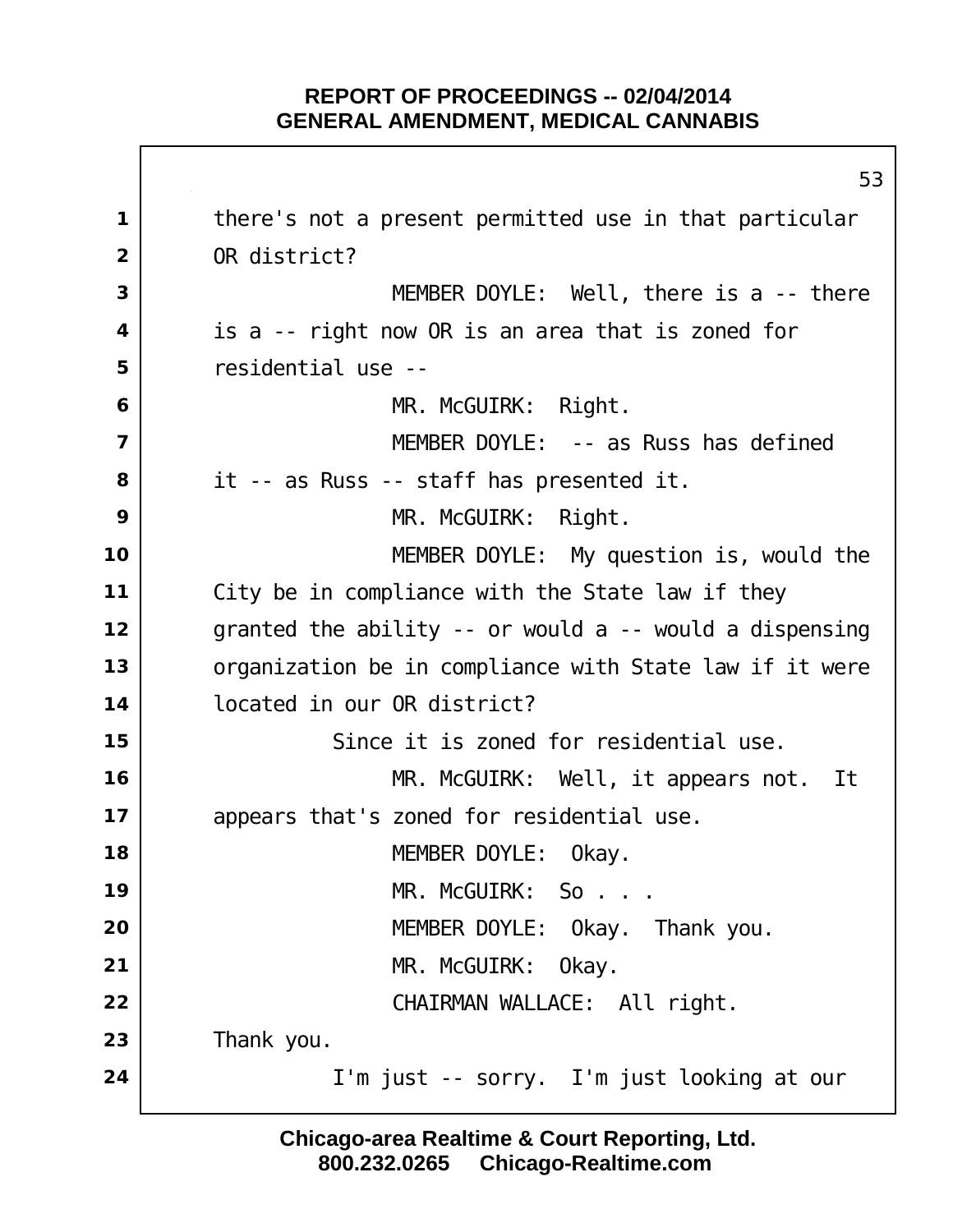Zoning Ordinance.  $\vert$  **An assisted-living facility is a permitted**  use, but OR is actually designed to provide an open landscape appearance along public streets and provide a buffer area between residential uses and other commercial or industrial uses. | Even in our Zoning Ordinance it's not called a residential district. It's called a buffer district. Correct? MR. O'ROURKE: Yeah. It's not -- its true intent is not primarily as a residential -- residentially zoned district, and I think that's what Russ was alluding to, is that interpretation of what "residentially zoned property" means. MEMBER DOYLE: I mean, I wonder how any dispensing organization is going to be able to operate in the state of Illinois with this law written the way it is. CHAIRMAN WALLACE: Well, I think that an assisted-living facility is considered to be an institutional use as opposed to a residential use. At least in our Zoning Ordinance. It's not even under the definition of -- well, it says "residential use," but then even below it says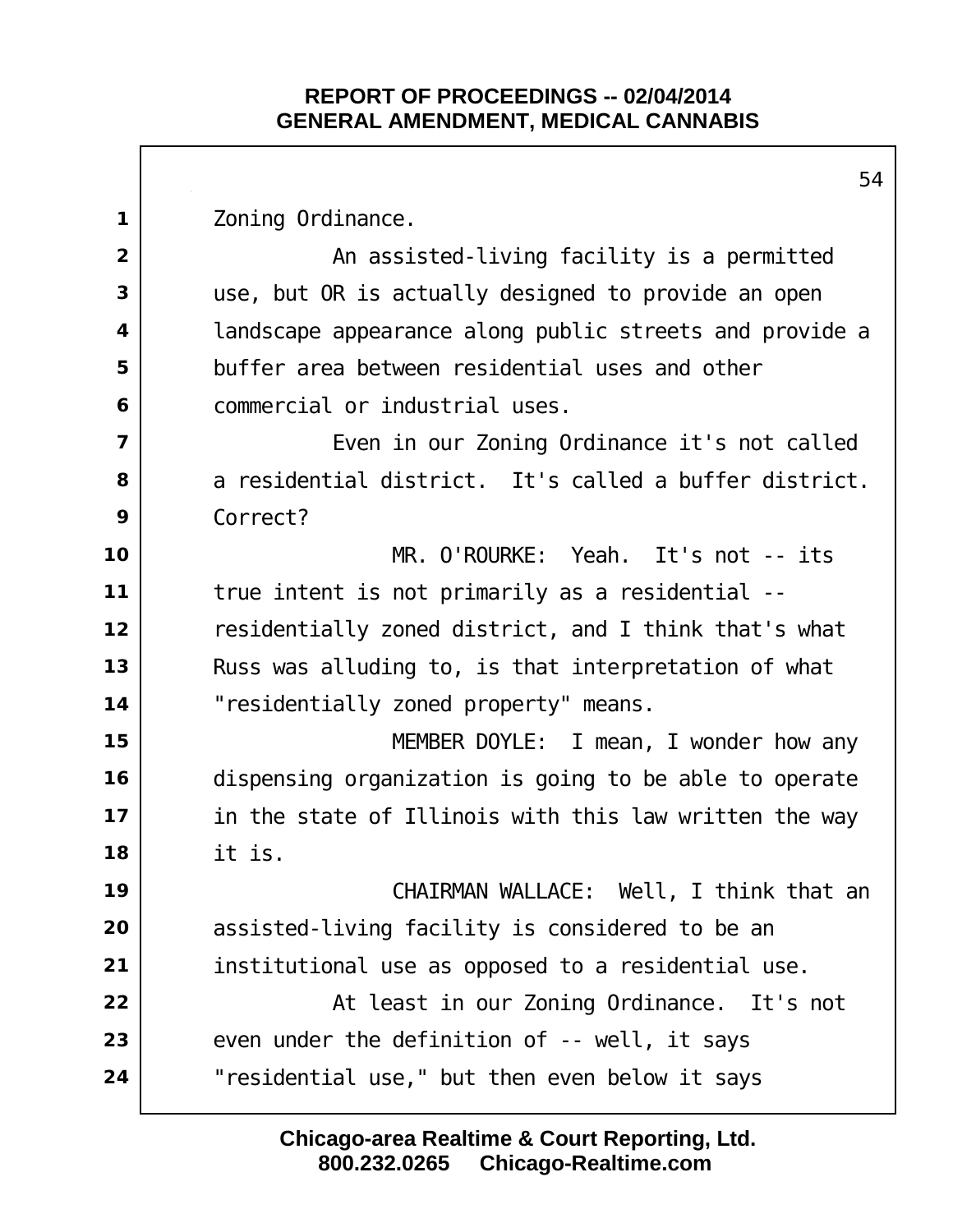"institutional, government" -- well, "government, institutional uses includes hospice and nursing home, as well." And I guess the question would be, what's the set all  $\theta$  difference -- what's the . . . you know, how does our Zoning Ordinance look at a nursing home versus an assisted-living facility? and I'm -- you know, I don't know. Okay. I know that we're kind of mincing words. MR. O'ROURKE: I think if you're going to take it -- as long as you're discussing it, I mean, these similar uses are allowed in most of the commercial districts, as well, upper-level dwelling units in BL, special uses for assisted living in BC. I mean, these all have some variance of this. MEMBER DOYLE: So you could only locate it in an area that is explicitly -- explicitly 19 | proscribed any kind of residential use?  $\vert$  **Does** -- are all residential uses proscribed in the manufacturing district? MR. O'ROURKE: No. There's no residential uses proscribed in manufacturing. MEMBER DOYLE: It's not allowed?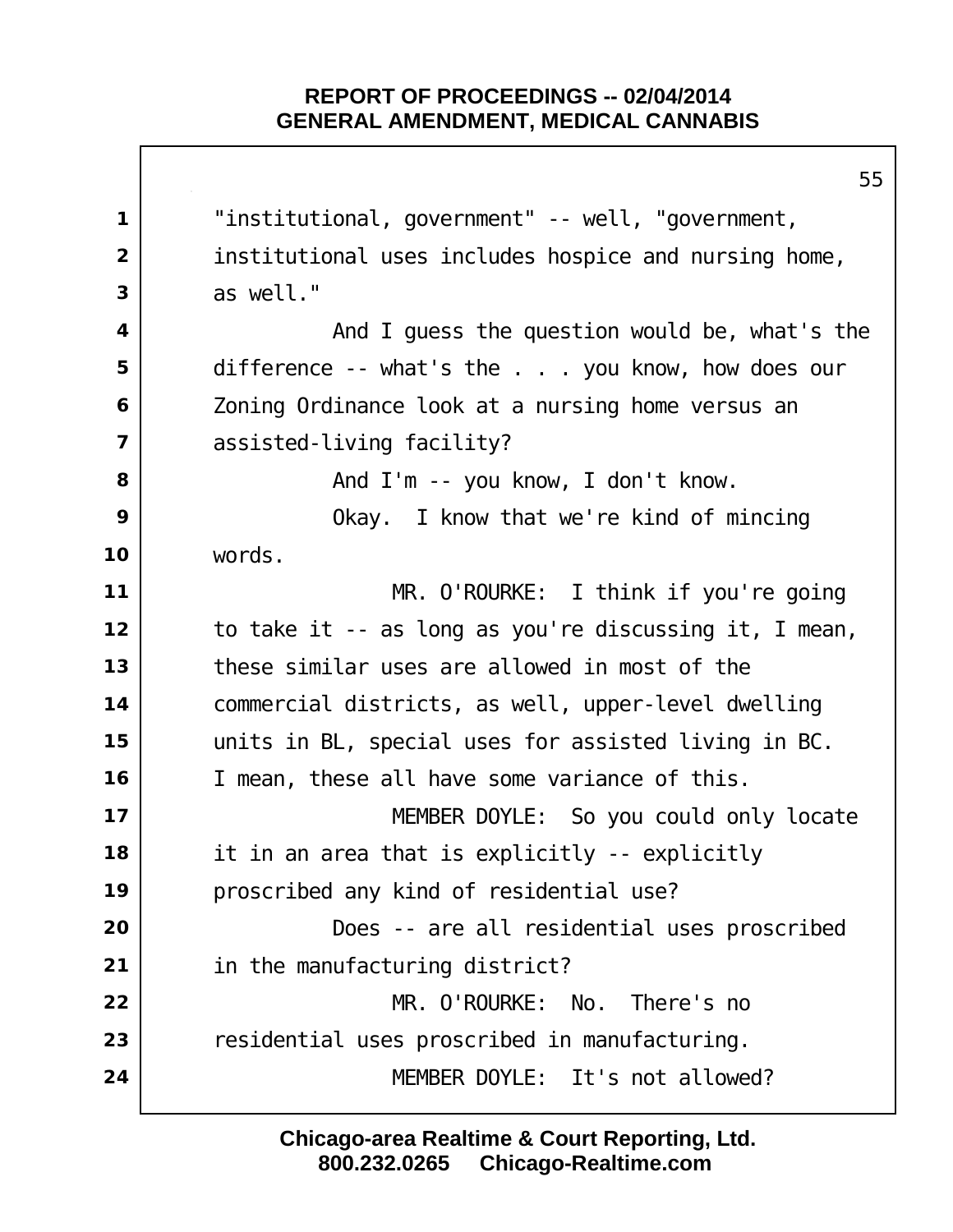$\Gamma$ 

|                         | 56                                                            |
|-------------------------|---------------------------------------------------------------|
| 1                       | MR. O'ROURKE: I'd have to double-check,                       |
| 2                       | but I don't believe so.                                       |
| 3                       | Yeah, there's no permitted residential uses                   |
| $\overline{\mathbf{4}}$ | $in M-2.$                                                     |
| 5                       | MEMBER DOYLE: And that's the -- that's                        |
| 6                       | the only zoning category that explicitly proscribed --        |
| $\overline{7}$          | prohi bi ts?                                                  |
| 8                       | MR. COLBY: No, that's not correct.                            |
| 9                       | Also the BR, the regional business district, does not         |
| 10                      | permit residential use.                                       |
| $11$                    | MR. O'ROURKE: That's the only                                 |
| 12                      | manufacturing district.                                       |
| 13                      | MEMBER DOYLE: BR, business regional?                          |
| 14                      | $MR.$ COLBY: Right. There are no $-$                          |
| 15                      | THE COURT REPORTER: I'm sorry.                                |
| 16                      | I didn't hear what you said. "There are no"                   |
| 17                      | MR. COLBY:<br>There are no uses                               |
| 18                      | categorized as residential in that district.                  |
| 19                      | THE COURT REPORTER: Thank you.                                |
| 20                      | MR. O'ROURKE: Okay.                                           |
| 21                      | MEMBER DOYLE: So looking at this map,                         |
| 22                      | then, are there BR parcels in the City where $-$ - that $-$ - |
| 23                      | that are not within a thousand feet of a school?              |
| 24                      | MR. O'ROURKE: I'd have to scroll down                         |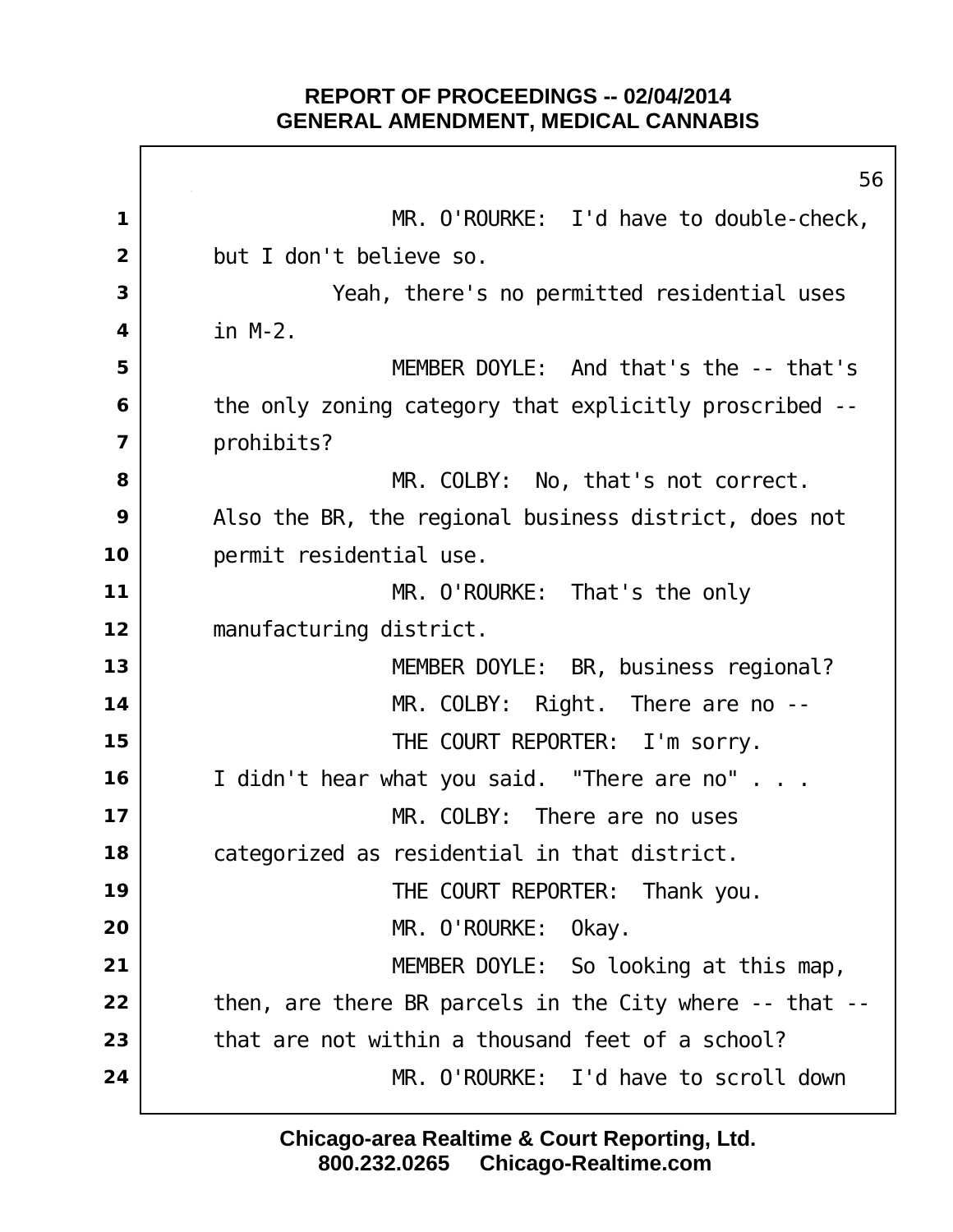|                | 57                                                      |
|----------------|---------------------------------------------------------|
| 1              | to that next map because that's the thousand-foot map.  |
| $\overline{2}$ | It's these dark blue areas.                             |
| 3              | VICE CHAIRMAN KESSLER: A lot of them.                   |
| 4              | CHAIRMAN WALLACE: A lot of them.                        |
| 5              | VICE CHAIRMAN KESSLER: I have to say,                   |
| 6              | you know, you've been focusing on the OR, and that's    |
| $\overline{7}$ | fine. I'm not convinced that we need to confine it --   |
| 8              | confine it to OR. There are a lot of places that a      |
| 9              | dispensing facility could land in St. Charles if        |
| 10             | someone was so inclined to do that.                     |
| 11             | I'm -- I'm not so certain that -- you know,             |
| 12             | I couldn't agree with you more, Mr. McGuirk, when you   |
| 13             | said it's a matter of reasonableness.                   |
| 14             | And reasonableness is not confined to the               |
| 15             | legal opinion. It's also confined to is it reasonable   |
| 16             | for us in our community.                                |
| 17             | And to, you know, have a little                         |
| 18             | diamond-shaped piece of land on the east side of town   |
| 19             | that's going to show -- it's the only place you can     |
| 20             | make it and the only place you can buy it $-$ you know, |
| 21             | it smacks of a subversive society, you know. It's just  |
| 22             | not what we're about here in St. Charles.               |
| 23             | And I think we can put it many places around.           |
| 24             | We have liquor stores on Main Street; we have a tattoo  |
|                |                                                         |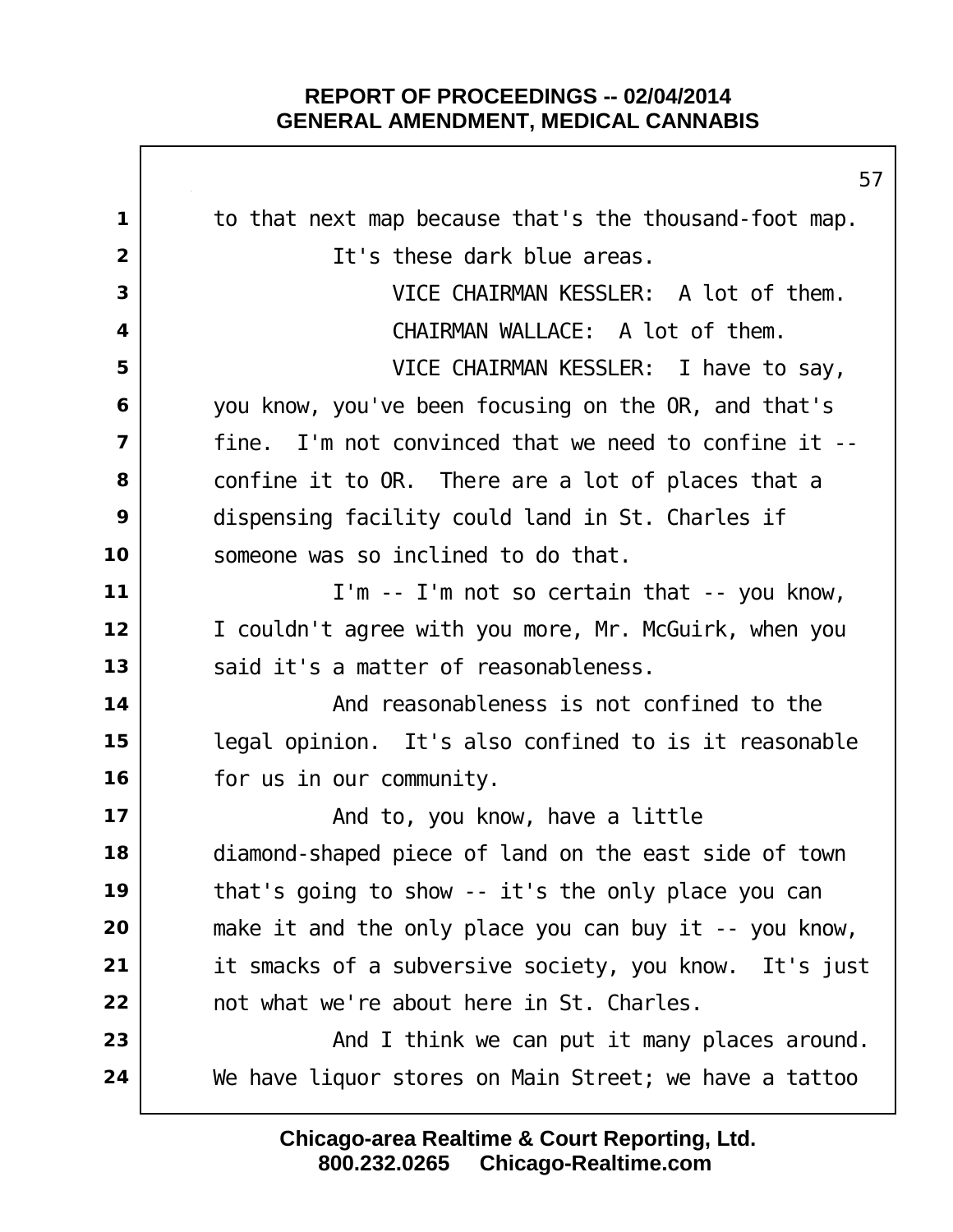|                         | 58                                                      |
|-------------------------|---------------------------------------------------------|
| $\mathbf 1$             | parl or over by the old Dominick's; we have, you know,  |
| $\overline{2}$          | pharmacies all over town. This is not -- it's not this  |
| 3                       | scary thing that I think we need to confine.            |
| $\overline{\mathbf{4}}$ | Now, what I want to clarify is, for us here             |
| 5                       | tonight, we have a proposal in front of us and we're    |
| 6                       | going to go into a meeting.                             |
| $\overline{\mathbf{z}}$ | And in this proposal it's suggesting that we            |
| 8                       | are -- you either restrict it -- both the dispensaries  |
| 9                       | and the cultivation facilities -- to a specific area of |
| 10                      | town or not.                                            |
| 11                      | And I don't think we have an option here of             |
| 12                      | saying, "Well, we'll recommend approval, but we         |
| 13                      | recommend that you change the dispensing, you know,     |
| 14                      | restrictions as you have them."                         |
| 15                      | That's not a choice, to me. I don't know if             |
| 16                      | there's any -- I mean, for me, I can't think of any     |
| 17                      | more information that we need. I think, again, we       |
| 18                      | might be being premature here.                          |
| 19                      | There's nothing I can ask you for that you              |
| 20                      | could do that I -- would cause me to say, "Oh, we need  |
| 21                      | to continue the public hearing." But maybe somebody     |
| 22                      | el se does.                                             |
| 23                      | MEMBER SCHUETZ: May I say something?                    |
| 24                      | CHAIRMAN WALLACE: All right. Yeah.                      |
|                         |                                                         |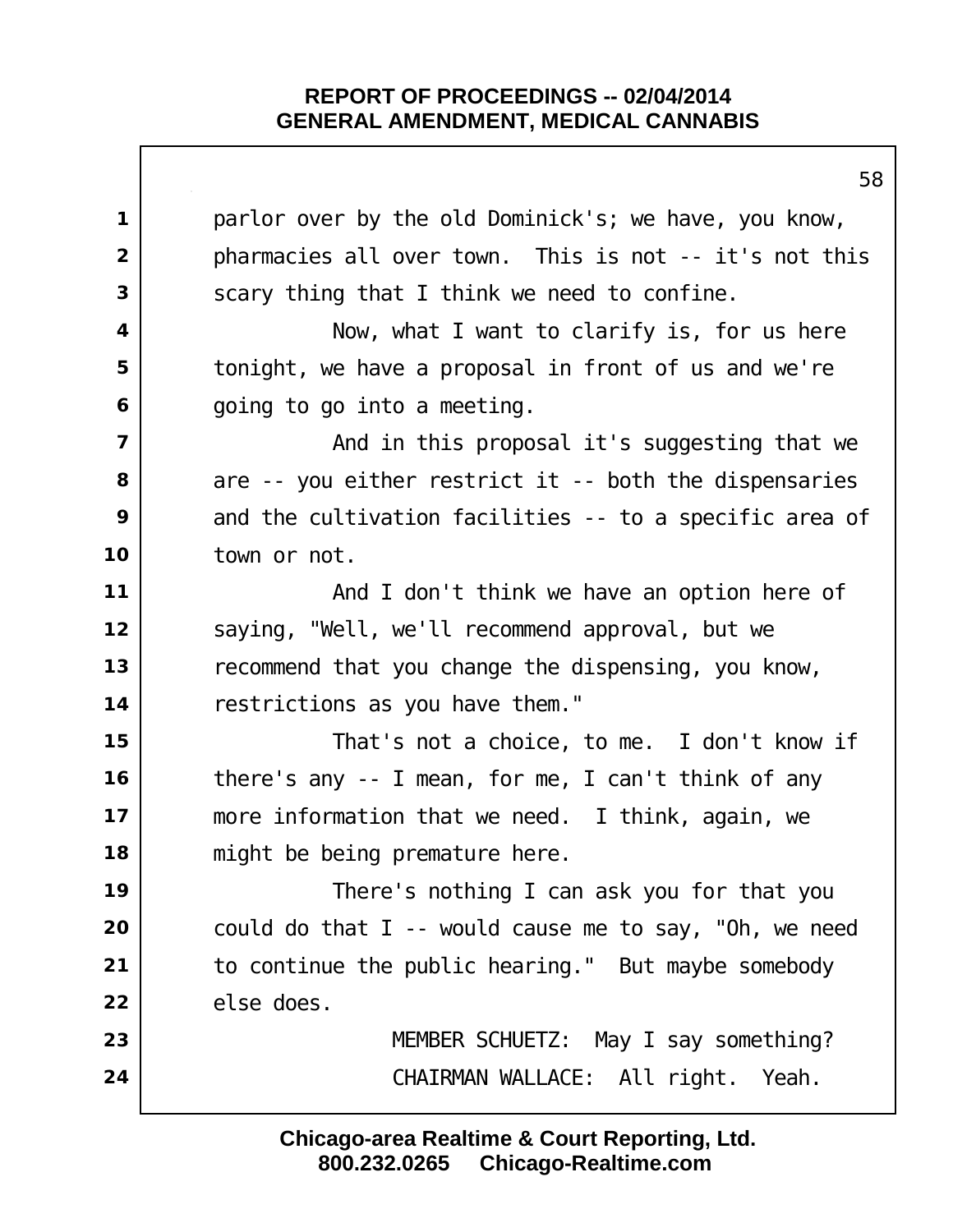|                | 59                                                      |
|----------------|---------------------------------------------------------|
| $\mathbf 1$    | MEMBER SCHUETZ: Tim, I think you bring                  |
| $\overline{2}$ | up a -- a while back you brought up a very good         |
| 3              | example, that, you know, we have pharmacies all over    |
| 4              | town. We want to make it convenient for the customer,   |
| 5              | if you will.                                            |
| 6              | My -- a little bit of my concern as I sit               |
| $\overline{7}$ | here and listen to the manufacturing district, the OR   |
| 8              | district, et cetera, is, if we hide it in an area, is   |
| 9              | it going to be that -- is it going to create some       |
| 10             | i ssues?                                                |
| 11             | Not only that it's inconvenient for                     |
| 12             | everybody, but it's going to be somewhat hidden, and    |
| 13             | I'm thinking, if it's more readily available or a       |
| 14             | higher profile like a pharmacy, that we might have      |
| 15             | potentially less issues that the community might be     |
| 16             | concerned about because it will be more out in the open |
| 17             | and visible and not hidden somewhere, creating          |
| 18             | problems.                                               |
| 19             | VICE CHAIRMAN KESSLER: Good point.                      |
| 20             | MEMBER HENNINGSON: Yeah.                                |
| 21             | MEMBER SCHUETZ: So some -- just                         |
| 22             | something to think about.                               |
| 23             | CHAIRMAN WALLACE: So would you propose                  |
| 24             | differentiating between the cultivation and the         |
|                |                                                         |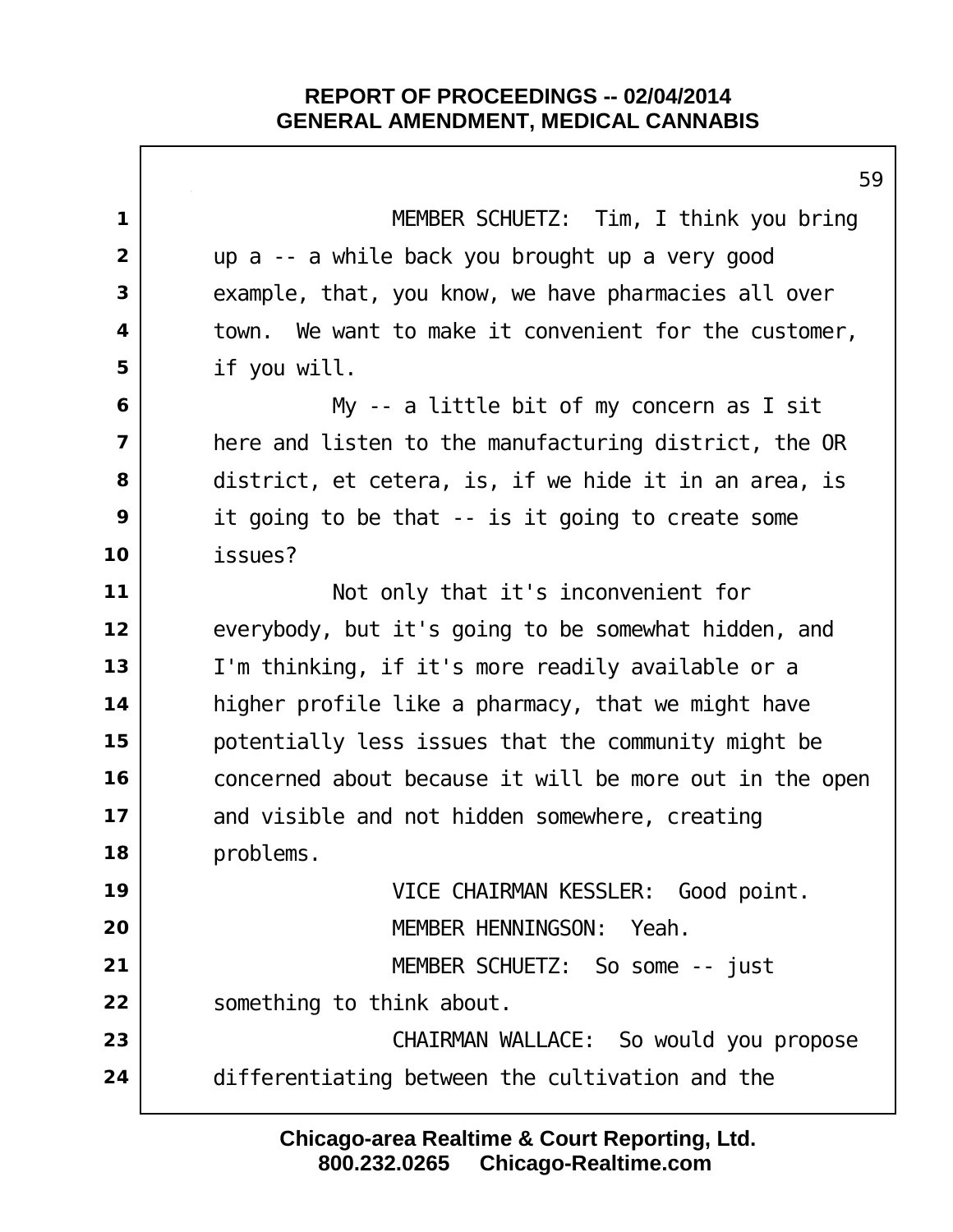$\Gamma$ 

|                         | 60                                                      |
|-------------------------|---------------------------------------------------------|
| $\mathbf 1$             | di spensing --                                          |
| $\overline{2}$          | MEMBER SCHUETZ: Absolutely.                             |
| 3                       | CHAIRMAN WALLACE: -- centers?                           |
| 4                       | I mean, really we're taking them both at                |
| 5                       | one -- kind of as one group.                            |
| 6                       | MEMBER SCHUETZ: I don't think they are                  |
| $\overline{\mathbf{z}}$ | one. It would be like -- I don't know. It's just not    |
| 8                       | the way you grow things. You grow them somewhere and    |
| 9                       | then you sell them somewhere else.                      |
| 10                      | CHAIRMAN WALLACE: And I think the                       |
| 11                      | chance of actually having a cultivation center here --  |
| 12                      | I mean, it seems like it's pretty small but --          |
| 13                      | MEMBER SCHUETZ: And Curt brings up a                    |
| 14                      | good point. You've got the hospital all the way over    |
| 15                      | on Randall and it's an interesting thought.             |
| 16                      | I hadn't thought about it.                              |
| 17                      | CHAIRMAN WALLACE: Brian?                                |
| 18                      | MEMBER DOYLE: If I could just respond                   |
| 19                      | to Tim.                                                 |
| 20                      | I agree with the sentiment that you share.              |
| 21                      | The only thing I would say is that $I - I$ do           |
| 22                      | think that, in terms of clarity, in terms of the staff  |
| 23                      | being able to efficiently respond to an application and |
| 24                      | efficiently provide guidance to an applicant on what is |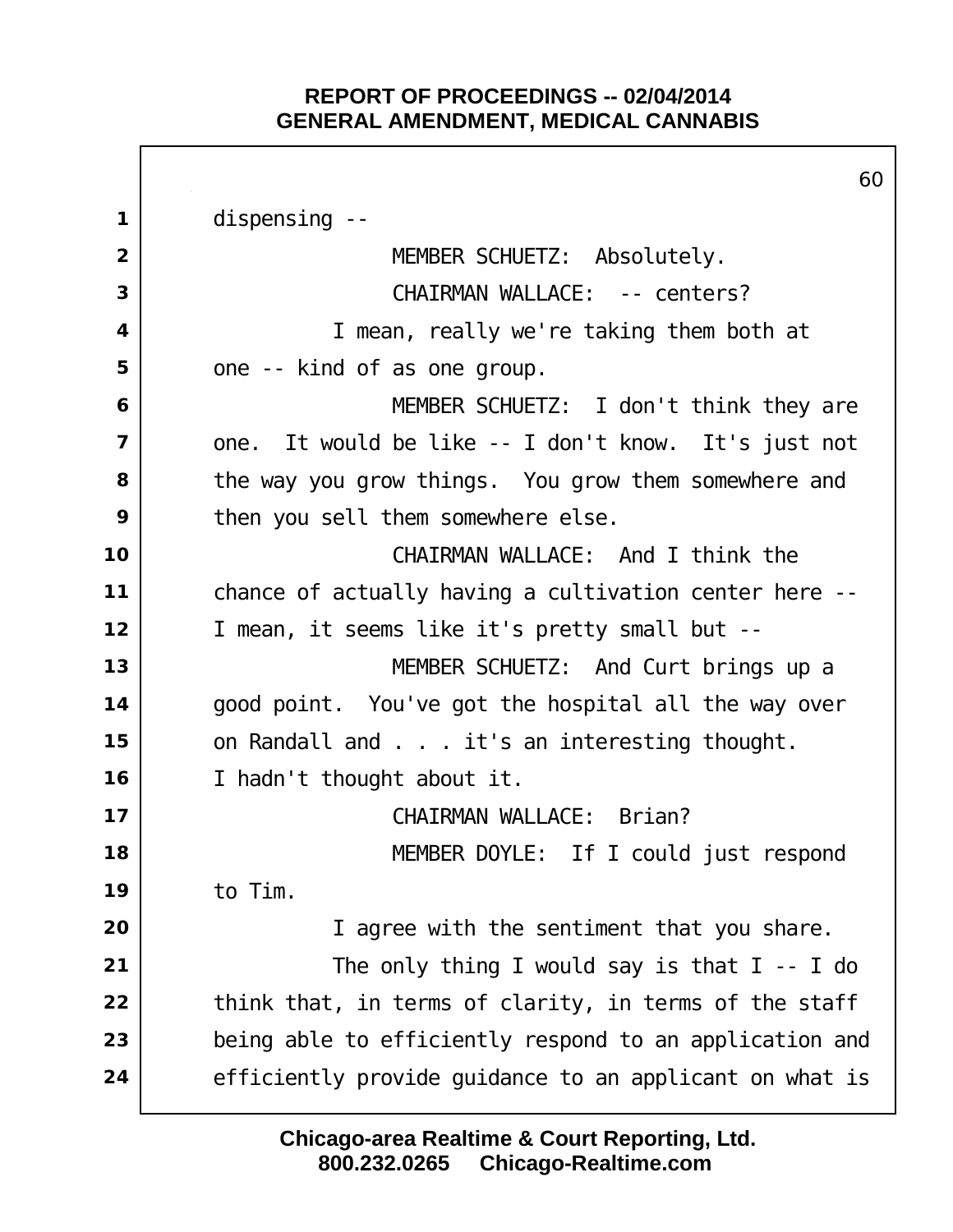compliant with State law and ensure that an application is not going to get derailed along the way because of Some -- I mean . . . staff's done a great service here to, you know, analyze this law to the degree it has and anticipate the kinds of questions that are going to come up, and there are some questions that have come up tonight that I don't think even were anticipated on what came before. So, you know, if -- we heard from Mr. McGuirk that there is a reasonable interpretation that OR would not be compliant with State law, in which case, if I were a business owner looking to establish a dispensing organization, I would want to be absolutely certain that I had every t crossed, every i dotted, and that I was not going to get derailed along the way by 16 Some gotcha. And so if staff -- if we can recommend a regulatory framework that says we've analyzed this and we are confident that these areas are compliant with State law, business regional is going to be compliant with State law, OR might be a problem, and, therefore, it's reasonable for us to do the public a service and say, "You probably don't want to try to open one here because you might get -- you might get caught along

> **800.232.0265 Chicago-Realtime.com Chicago-area Realtime & Court Reporting, Ltd.**

####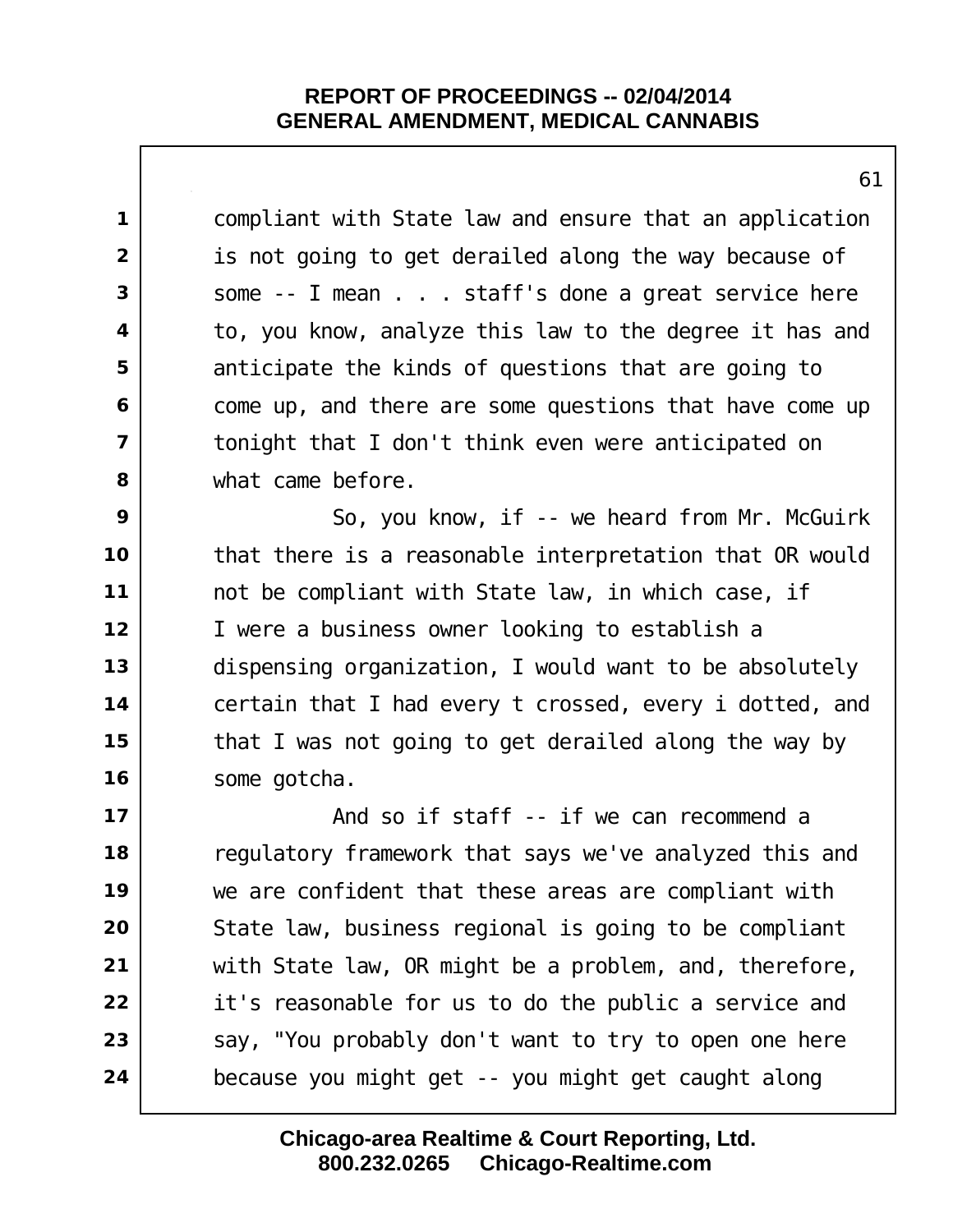the way."

 and it's not because we want to stop it, but, you know, if we're really interested in providing a framework that helps businesses grow within this pilot program, this four-year pilot program -- it's going to Sunset in four years -- I think -- I was focused on OR before because, frankly, I made an incorrect assumption that OR was the only zone that -- I don't know why I focused on it, just felt that was the most logical one. It didn't occur to me that BR was another option. But I think that we should follow the principle staff has proposed, which is to identify those areas that are going to remove any legal barriers, remove any legal confusion, provide clarity to applicants, and, in the process, make staff's work surveying applications reasonably efficient. VICE CHAIRMAN KESSLER: So you are 18 | saying -- well said.  $\vert$  **Are you suggesting that we ask staff to go**  back and do research on the areas that would support, legally, a dispensary? Is that what you're . . . for more information? I mean, we've identified areas where we don't

> **800.232.0265 Chicago-Realtime.com Chicago-area Realtime & Court Reporting, Ltd.**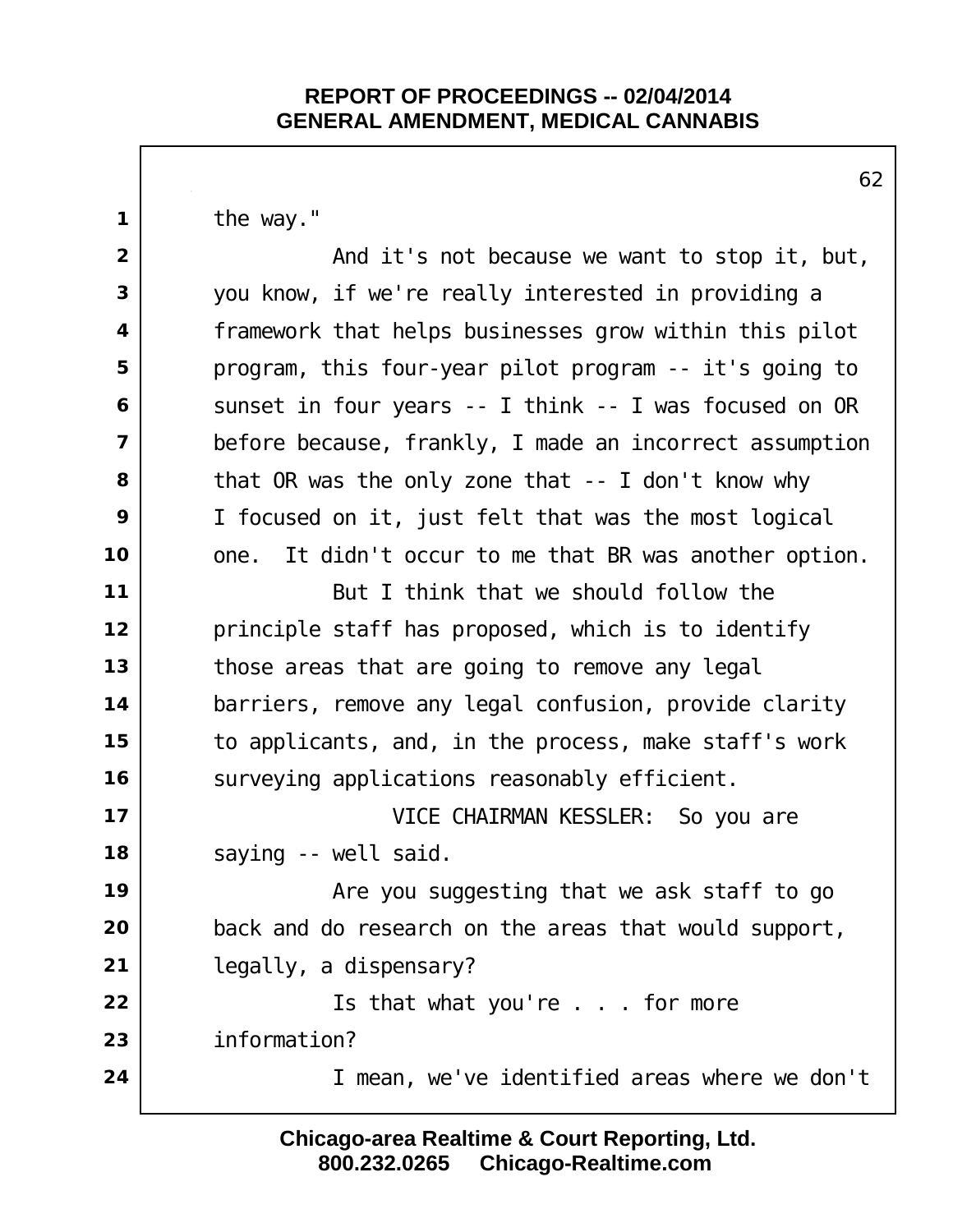|                         | 63                                                     |
|-------------------------|--------------------------------------------------------|
| $\mathbf 1$             | want them, but maybe what we should do is go back and  |
| $\overline{2}$          | identify the areas where they could be. I mean legally |
| 3                       | where they wouldn't have a challenge.                  |
| $\overline{\mathbf{4}}$ | MEMBER DOYLE: Yeah. I think maybe                      |
| 5                       | we've identified at least one.                         |
| 6                       | MR. O'ROURKE: Yeah. I think more --                    |
| $\overline{\mathbf{z}}$ | I don't want to put words in Commissioner Doyle's      |
| 8                       | mouth.                                                 |
| 9                       | Were you anticipating maybe just some sort of          |
| 10                      | conditions that say "and this district" as part of the |
| 11                      | recommendation, or did you -- or are you looking for   |
| 12                      | more information? I guess.                             |
| 13                      | MEMBER DOYLE: You know, we may have the                |
| 14                      | information that -- at our disposal tonight. I mean,   |
| 15                      | I asked Russ earlier what districts, according to our  |
| 16                      | Zoning Ordinance, explicitly prohibit any kind of      |
| 17                      | residential use, and those are manufacturing and BR.   |
| 18                      | Are those the only two?                                |
| 19                      | CHAIRMAN WALLACE: BC.                                  |
| 20                      | MR. O'ROURKE: BC allows assisted living                |
| 21                      | as a special use.                                      |
| 22                      | CHAIRMAN WALLACE: Uh-huh.                              |
| 23                      | VICE CHAIRMAN KESSLER: Doesn't OR allow                |
| 24                      | it as a special use?                                   |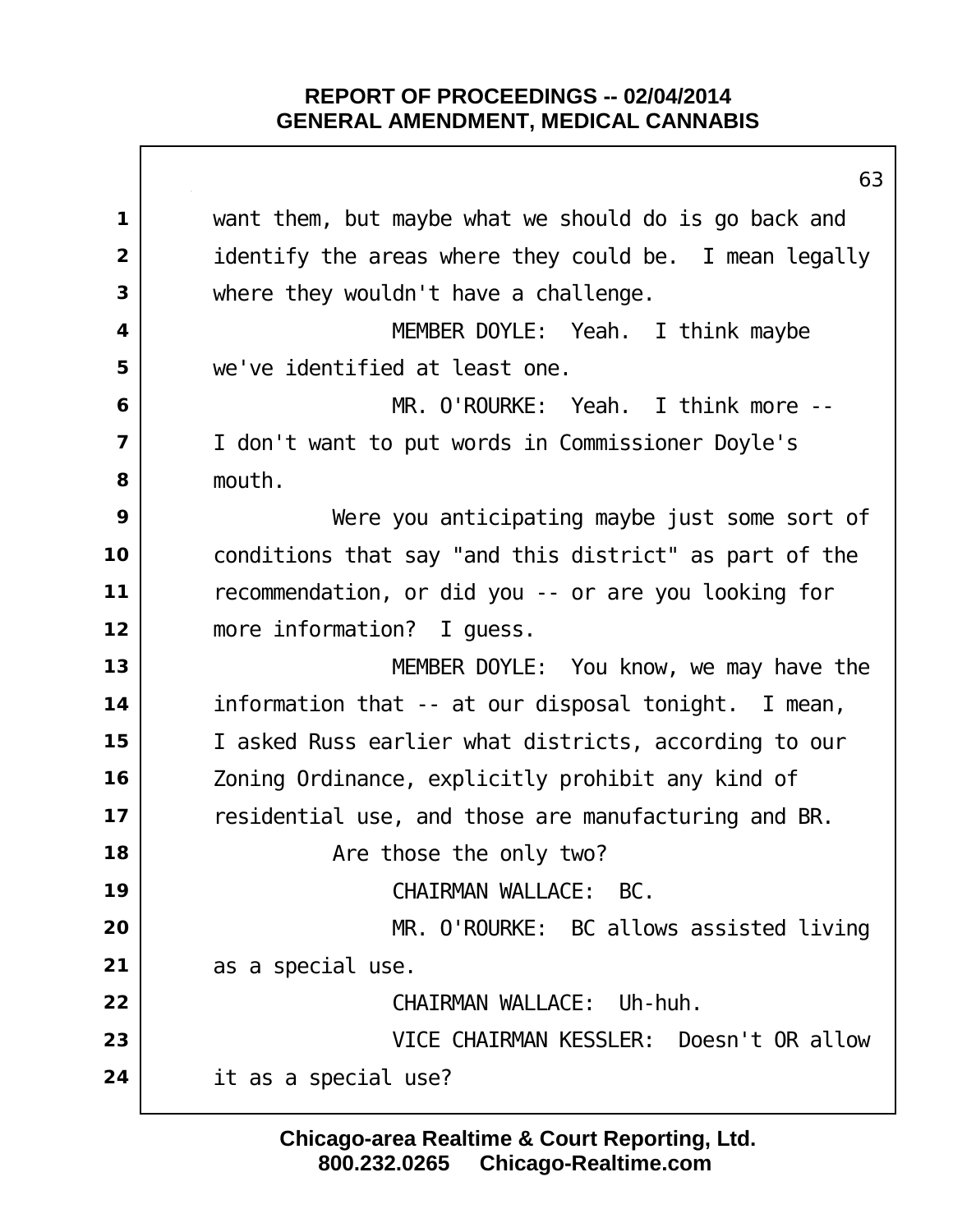$\Gamma$ 

|                | 6                                                      |
|----------------|--------------------------------------------------------|
| $\mathbf 1$    | MR. O'ROURKE: It's a permitted use                     |
| $\overline{2}$ | in OR.                                                 |
| 3              | VICE CHAIRMAN KESSLER: Oh, permitted.                  |
| 4              | 0kay.                                                  |
| 5              | MEMBER DOYLE: So I think it really                     |
| 6              | depends on how confident staff is that the information |
| $\overline{ }$ | that they verbally provided tonight is complete. I'm   |
| 8              | inclined to take staff's word at it because you guys   |
| 9              | know the ordinances better than we do.                 |
| 10             | But if you say that BR is the only other               |
| 11             | zoning district that prohibits residential use and,    |
| 12             | therefore, is assured to be compliant with State law,  |
| 13             | then, to me, the logical way to take this, based on    |
| 14             | everything that we've said -- including Curt's comment |
| 15             | about, you know, the propriety of these on the west    |
| 16             | side near the medical campuses -- would be to request  |
| 17             | that staff come back to us with a revised -- either    |
| 18             | revise it now or have staff come back to us with a     |
| 19             | revised proposal that would restrict dispensing        |
| 20             | organizations to the BR district.                      |
| 21             | VICE CHAIRMAN KESSLER: Just the BR or                  |
| 22             | the additional                                         |
| 23             | MEMBER DOYLE: That's the only --                       |
| 24             | according to what I've heard, it's the only one where  |
|                |                                                        |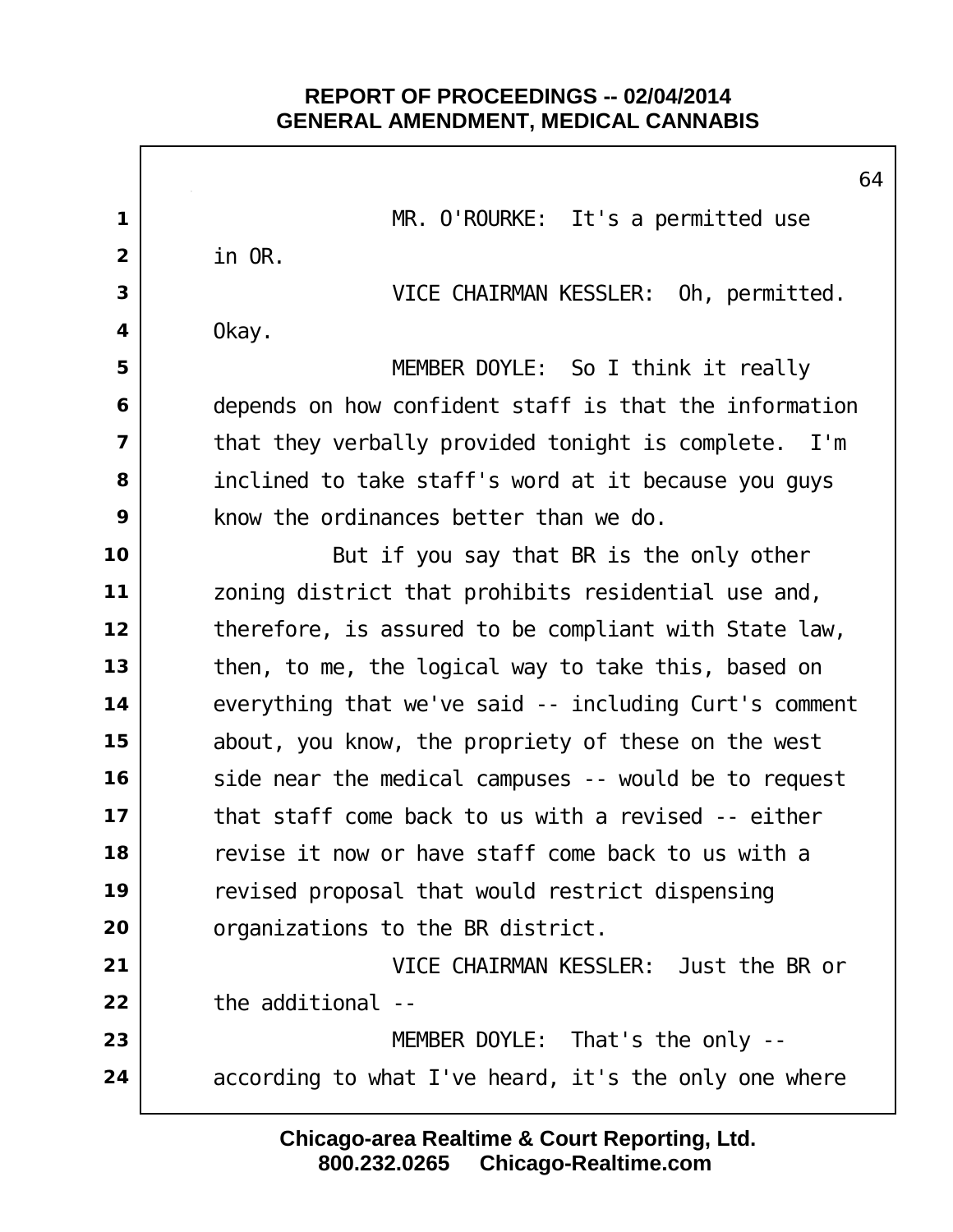it would be absolutely compliant with State law. CHAIRMAN WALLACE: Well, and M-2, as well. VICE CHAIRMAN KESSLER: M-2. MEMBER DOYLE: I don't think manufacturing -- I still don't think that manufacturing is the right place for it. But I -- I'd be happy to leave M-2 in there. If some -- some -- VICE CHAIRMAN KESSLER: I would be more inclined, Brian, to -- for staff to go back and come back to us and tell us where it would be completely legal -- MEMBER SCHUETZ: Allowed, right. VICE CHAIRMAN KESSLER: -- where it wouldn't be -- have a challenge according to our ordinances and State law. MEMBER DOYLE: Yes. And on that basis -- VICE CHAIRMAN KESSLER: Right. | **MEMBER DOYLE:** -- give us a recommendation. VICE CHAIRMAN KESSLER: Right. Right. MEMBER AMATANGELO: Are there opportunities to look at other -- and I know we're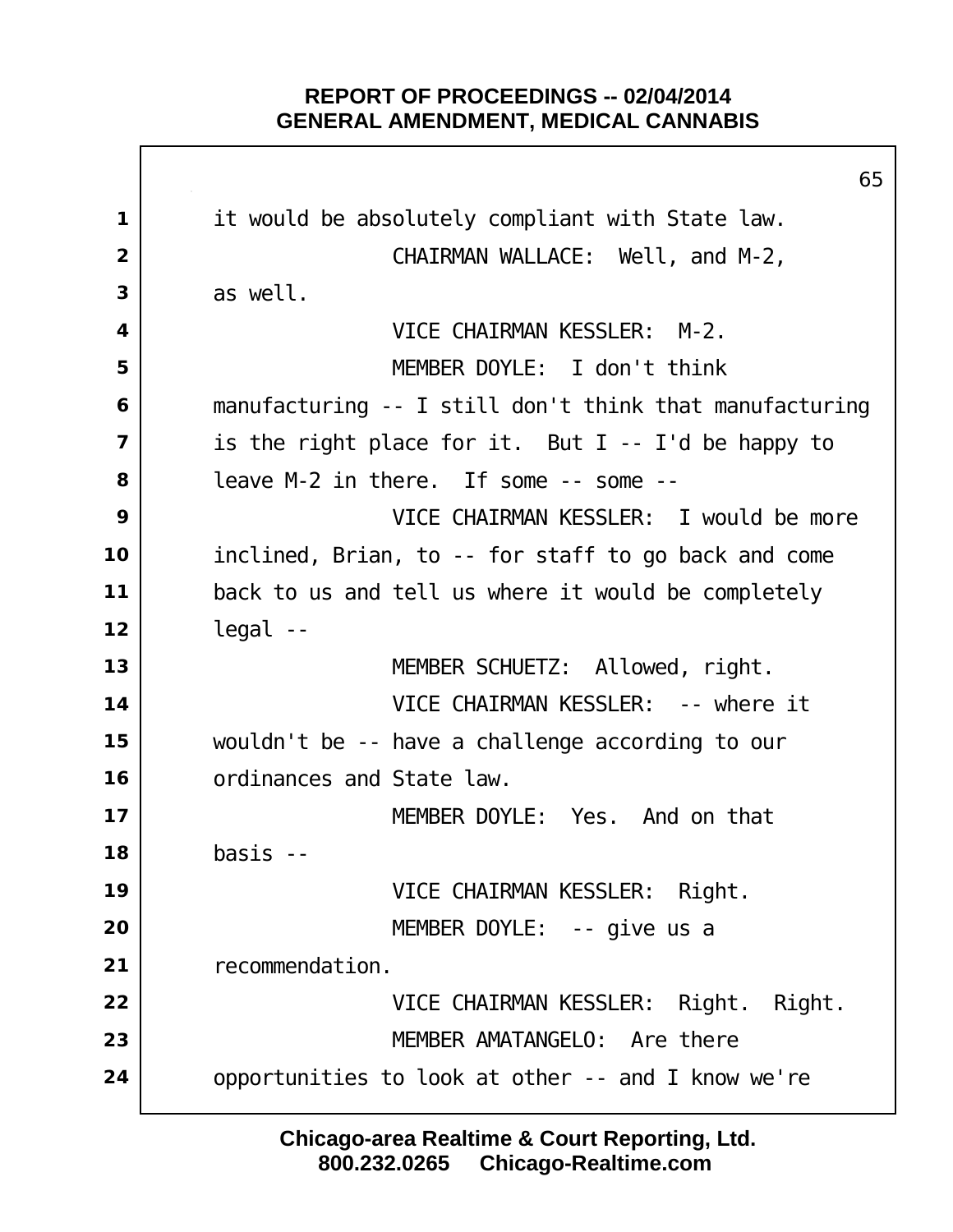|                | Ο                                                       |
|----------------|---------------------------------------------------------|
| 1              | starting -- we're trying to stay within State rules and |
| $\overline{2}$ | regulations, but there are states out there that have   |
| 3              | been doing this for a while.                            |
| 4              | And can we possibly research that and see               |
| 5              | what's working, what isn't working, and maybe get some  |
| 6              | of these questions answered through experience?         |
| $\overline{7}$ | MR. O'ROURKE: Sure. Staff did an                        |
| 8              | extensive review of other states that -- or communities |
| 9              | in other states, really -- that have permitted these    |
| 10             | sorts of things. It's -- a lot of it is what you see    |
| 11             | repeated in the Illinois State law. It's very similar.  |
| 12             | At other communities and other counties                 |
| 13             | across the country, sometimes there's zoning provisions |
| 14             | in place with license provisions, but most of that      |
| 15             | would cover the number that could be permitted in       |
| 16             | one town. The surveillance requirements, a lot of       |
| 17             | things that were encapsulated in the State law is what  |
| 18             | you'll find in other communities.                       |
| 19             | We probably looked at 14 to 15 ordinances               |
| 20             | from 5 or 6 states. I mean, we did a very exhaustive    |
| 21             | analysis when this was all coming out.                  |
| 22             | And then when the State law finally came out,           |
| 23             | we looked at it and said, "Oh, this is very similar to  |
| 24             | the research that we looked at."                        |
|                |                                                         |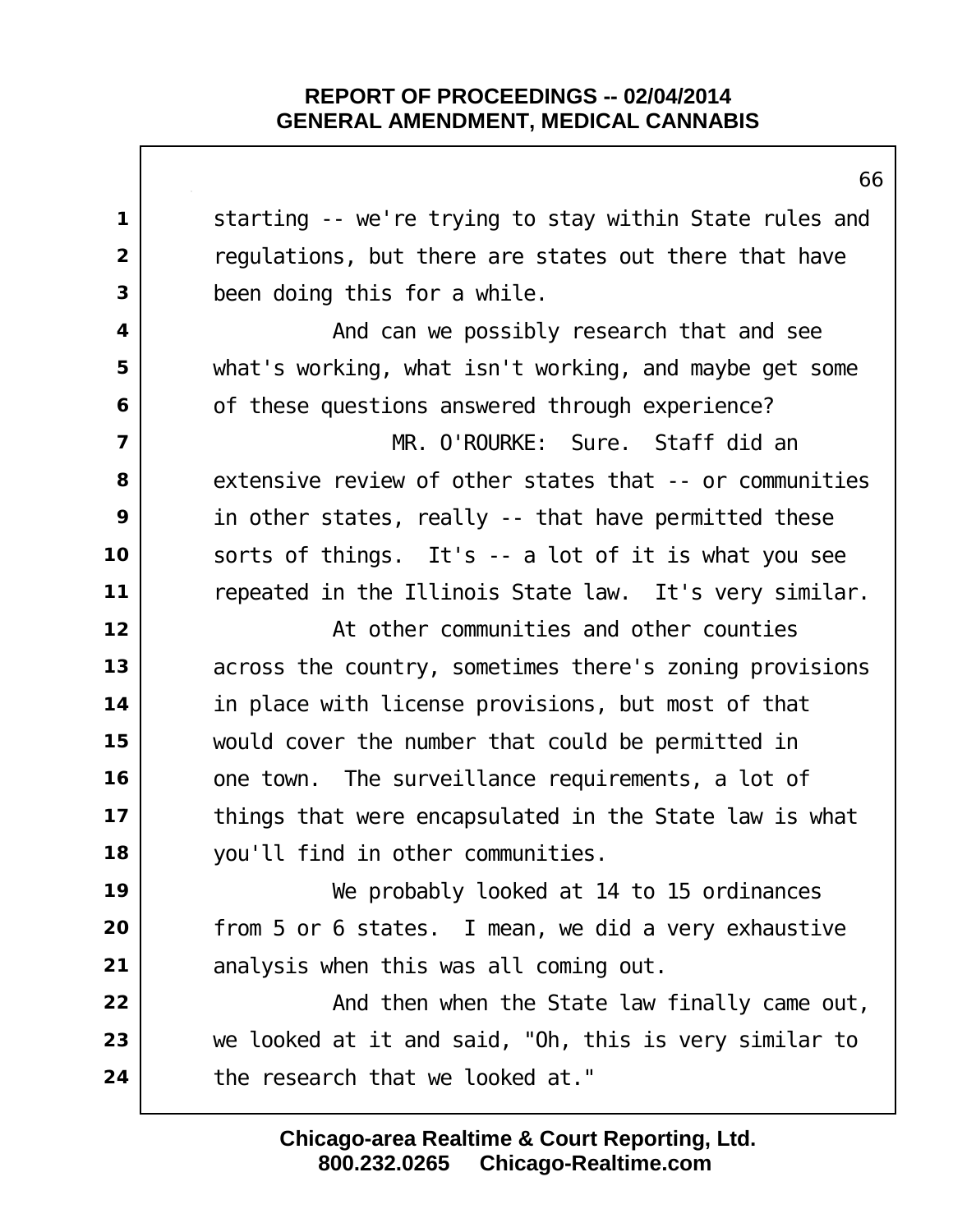$\mathbf{I}$ 

|                         | 67                                                     |
|-------------------------|--------------------------------------------------------|
| $\mathbf 1$             | MEMBER AMATANGELO: And since this is so                |
| $\overline{2}$          | new to us here in Illinois, is there a way that we can |
| 3                       | see what exactly a dispensary would look like, a       |
| 4                       | typical dispensary would look like or a typical        |
| 5                       | cultivation center would look like since --            |
| 6                       | VICE CHAIRMAN KESSLER: No, it doesn't                  |
| $\overline{\mathbf{z}}$ | have a Lexus.                                          |
| 8                       | MEMBER AMATANGELO: I would --                          |
| 9                       | MR. O'ROURKE: Aside from a Google                      |
| 10                      | search, I don't know what else -- I don't think we can |
| 11                      | set up a field trip to one, if that's where we're      |
| 12                      | I eani ng.                                             |
| 13                      | VICE CHAIRMAN KESSLER:<br>0h.                          |
| 14                      | MEMBER AMATANGELO: Thank you.                          |
| 15                      | CHAIRMAN WALLACE: All right. I think                   |
| 16                      | it -- any other questions before I entertain a motion? |
| 17                      | (No response.)                                         |
| 18                      | CHAIRMAN WALLACE: All right. Brian, do                 |
| 19                      | you want to make the motion?                           |
| 20                      | Would you like to continue the public                  |
| 21                      | hearing?                                               |
| 22                      | MEMBER DOYLE: I do. I move to continue                 |
| 23                      | the public hearing.                                    |
| 24                      | Second.<br>VICE CHAIRMAN KESSLER:                      |
|                         |                                                        |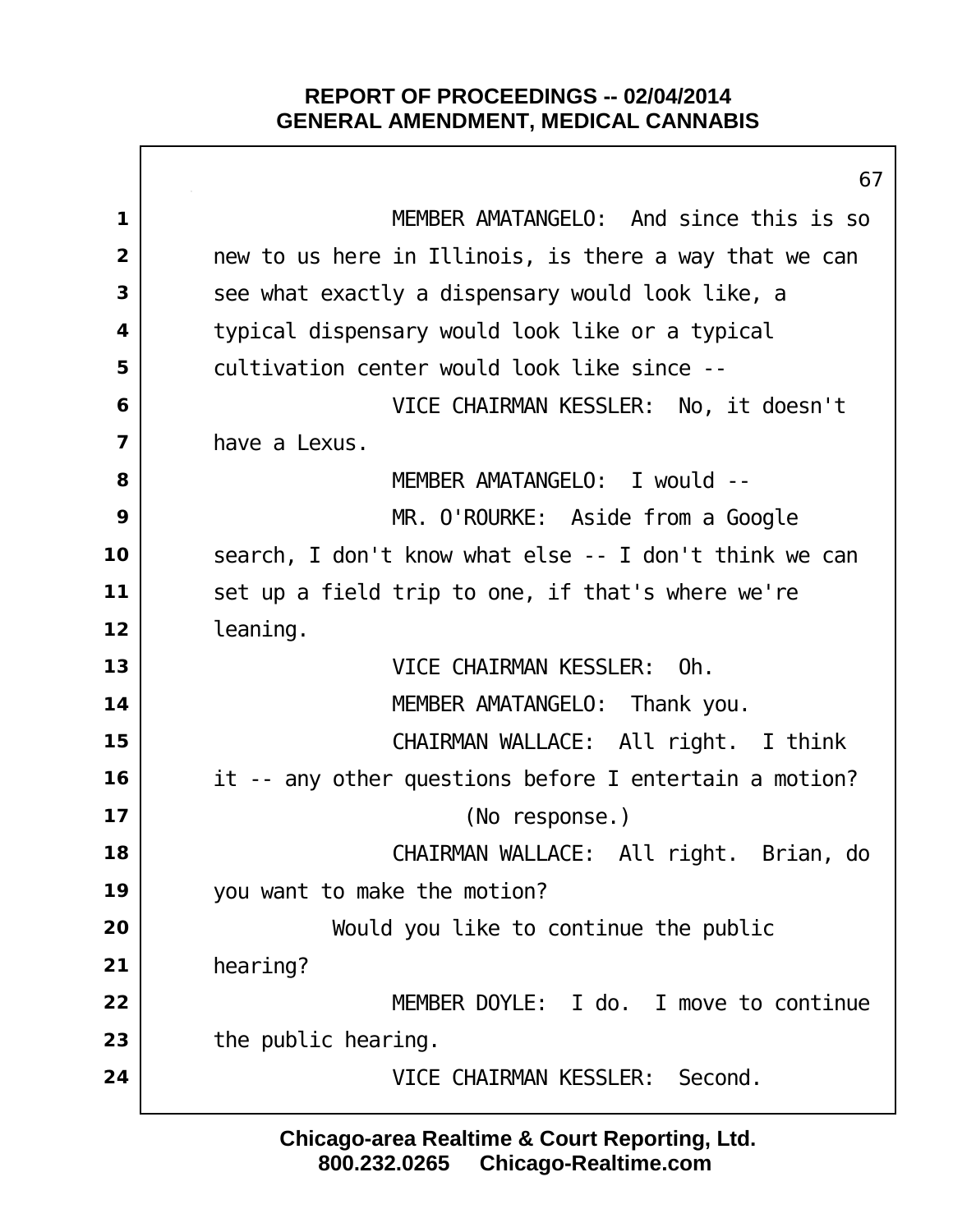CHAIRMAN WALLACE: Okay. And we would have to continue it to a date certain. Would it be the next -- MR. O'ROURKE: The next meeting is February 18th, which would be at Century Station, just -- you know, sometimes, if there's public interest, that can be problematic. I didn't know -- so if you don't want to continue it to that date in particular, you could also move it to March 4th. VICE CHAIRMAN KESSLER: That would be good, March. CHAIRMAN WALLACE: Why don't we give it a March day? So the motion is to continue the public hearing to March 4th, 7:00 p.m.? MEMBER DOYLE: Yes. CHAIRMAN WALLACE: Okay. and that was the second? VICE CHAIRMAN KESSLER: That was the second. CHAIRMAN WALLACE: All right. Any discussion on the motion? MR. O'ROURKE: I just -- a point of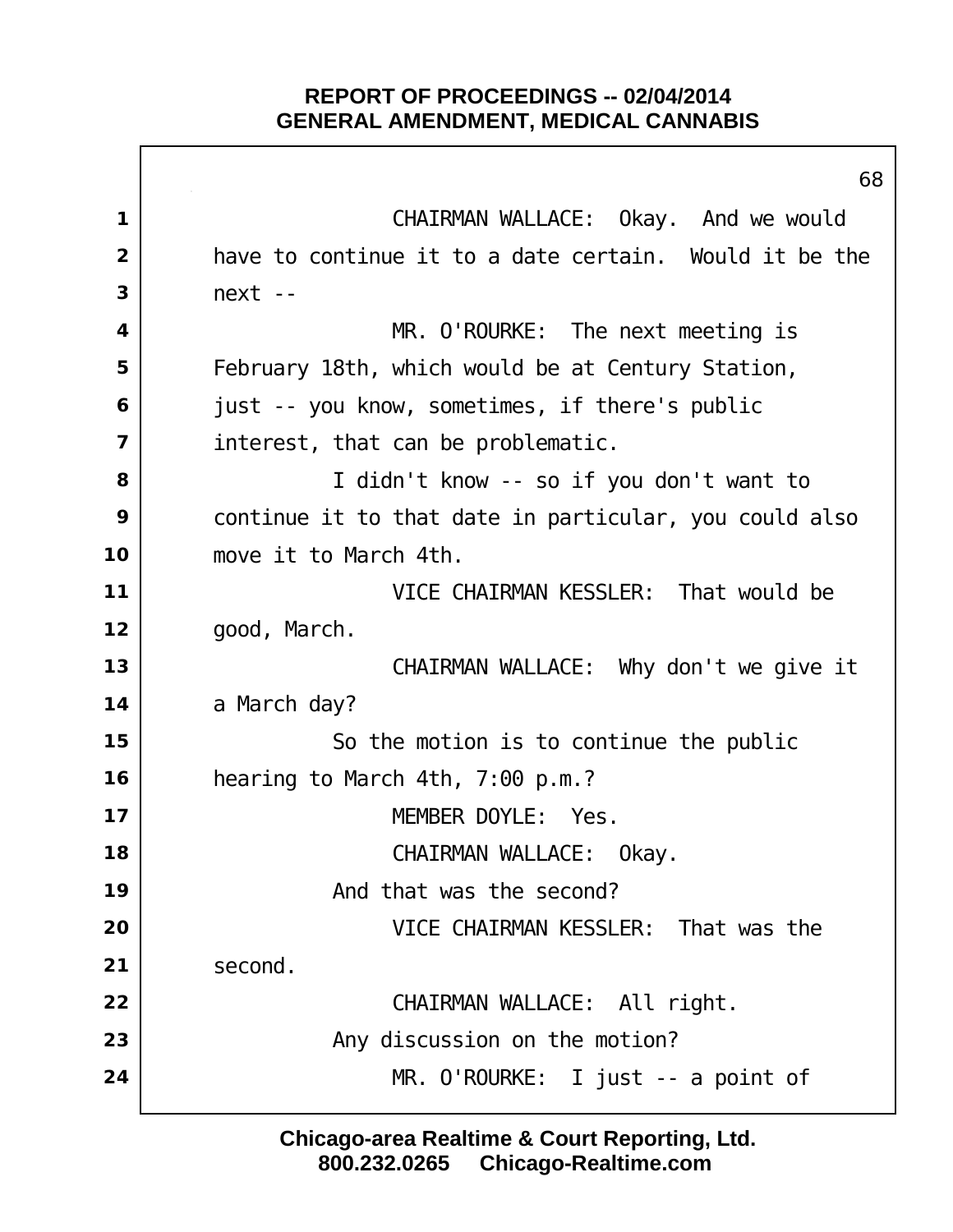clarity. You were looking for staff to come back with just an analysis of BR. Would -- if the other zoning districts in town -- MEMBER DOYLE: So I don't know if this is a motion as much as it's a request of staff. and  $\overline{a}$  and  $\overline{a}$  and  $\overline{a}$  and  $\overline{a}$  as  $\overline{a}$  - I think what Tim's recommend  $\overline{a}$  - you | know -- suggestion is right, which is to come back with an analysis of all zoning districts in the city that are -- MEMBER SCHUETZ: Allowed. MEMBER DOYLE: -- that are compliant with State law and that would ensure that an 14 application and/or a dispensary would not run afoul of the law, whether that's BR or OR or any other. CHAIRMAN WALLACE: All right?  $\vert$  **All right.** And that's all the information Plan Commission thinks that they need in order to close the public hearing at that time? (No response.) CHAIRMAN WALLACE: All right. Roll call. VICE CHAIRMAN KESSLER: Holderfield. MEMBER HOLDERFIELD: Aye.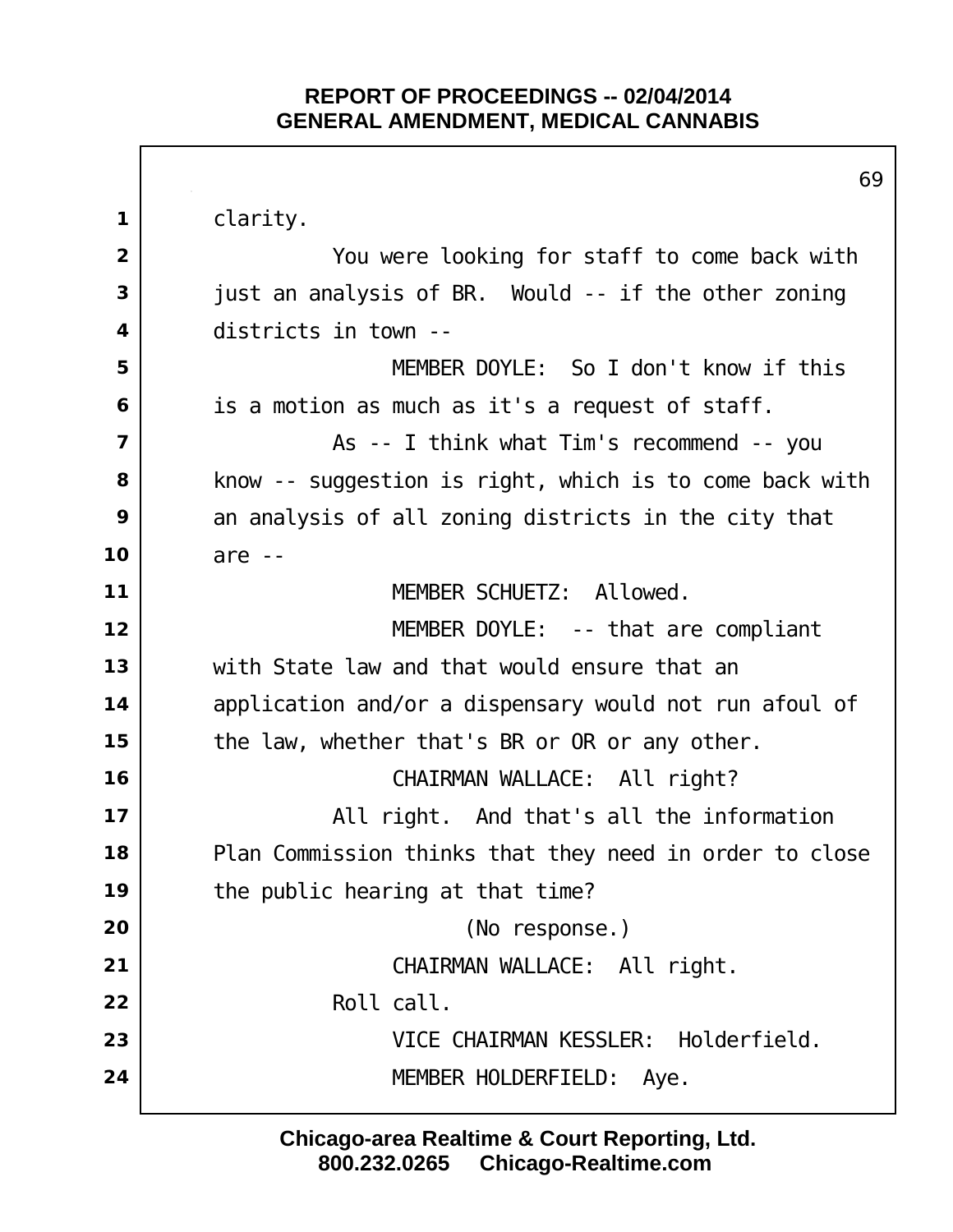Г

|                | 70                                                   |
|----------------|------------------------------------------------------|
| 1              | VICE CHAIRMAN KESSLER: Amatangelo.                   |
| $\overline{2}$ | MEMBER AMATANGELO: Yes.                              |
| 3              | VICE CHAIRMAN KESSLER: Schuetz.                      |
| 4              | MEMBER SCHUETZ: Yes.                                 |
| 5              | VICE CHAIRMAN KESSLER: Doyle.                        |
| 6              | MEMBER DOYLE: Yes.                                   |
| $\overline{7}$ | VICE CHAIRMAN KESSLER: Gaugel.                       |
| 8              | MEMBER GAUGEL: Yes.                                  |
| 9              | VICE CHAIRMAN KESSLER: Henningson.                   |
| 10             | MEMBER HENNINGSON:<br>Yes.                           |
| 11             | VICE CHAIRMAN KESSLER: Wallace.                      |
| 12             | CHAIRMAN WALLACE: Yes.                               |
| 13             | VICE CHAIRMAN KESSLER: Kessler, yes.                 |
| 14             | CHAIRMAN WALLACE: All right. That                    |
| 15             | motion passes unanimously, and the public hearing is |
| 16             | continued to that date.                              |
| 17             | Next $-$ and that $-$ we're done with public         |
| 18             | hearings. Next is the meeting portion.               |
| 19             | I tem 5 is the general amendment, City of            |
| 20             | St. Charles. Do we need to take action to continue   |
| 21             | thi s?                                               |
| 22             | MR. COLBY: No, you don't need to take                |
| 23             | any action.                                          |
| 24             | CHAIRMAN WALLACE: All right. So we                   |
|                |                                                      |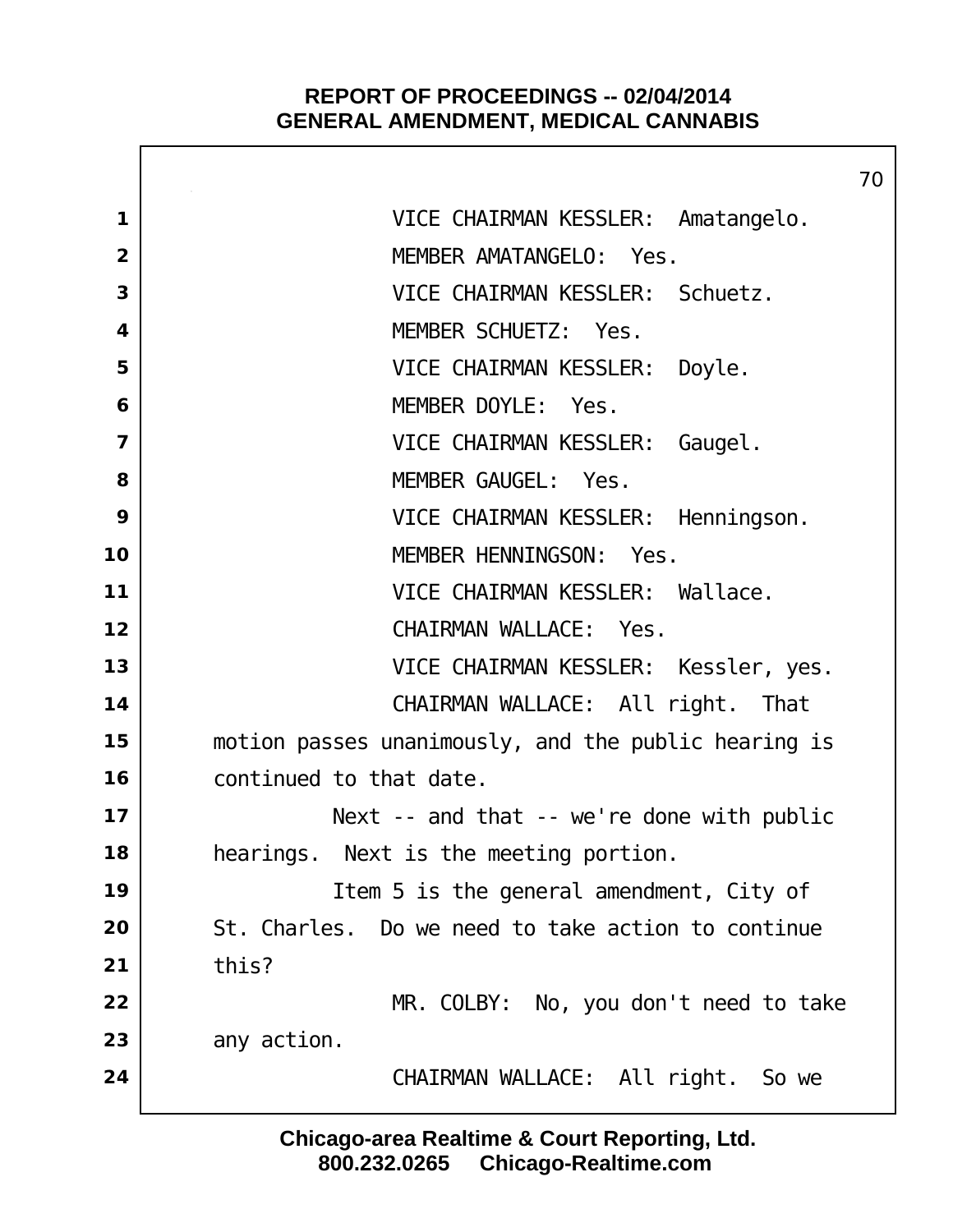will -- we're not going to take any action on that item | tonight, obviously. Item 6, 2701 East Main Street, drive-through Stacking reduction request, Kolbrook Design. Stuart's Crossing PUD, proposed Dunkin' Donuts. And, Matt, is this yours, as well? MR. O'ROURKE: This is mine. CHAIRMAN WALLACE: Tell me how you want to -- how you want to handle this. MR. O'ROURKE: I think we'll follow some similar -- I think -- it's not a public hearing, as stated. This is a unique request, in that typically when there's a parking -- or excuse me -- a stacking Space reduction request, it's usually involved with a Special use request or application for a drive-through. In this particular case, the drive-through is permitted by a right through the provisions of the PUD, so -- but the Zoning Ordinance still has a clause in there that states that somebody can request a reduction 22 in the required number of stacking spaces by **Performal and Studies** 23 **recommendation of the Plan Commission and the City** Council.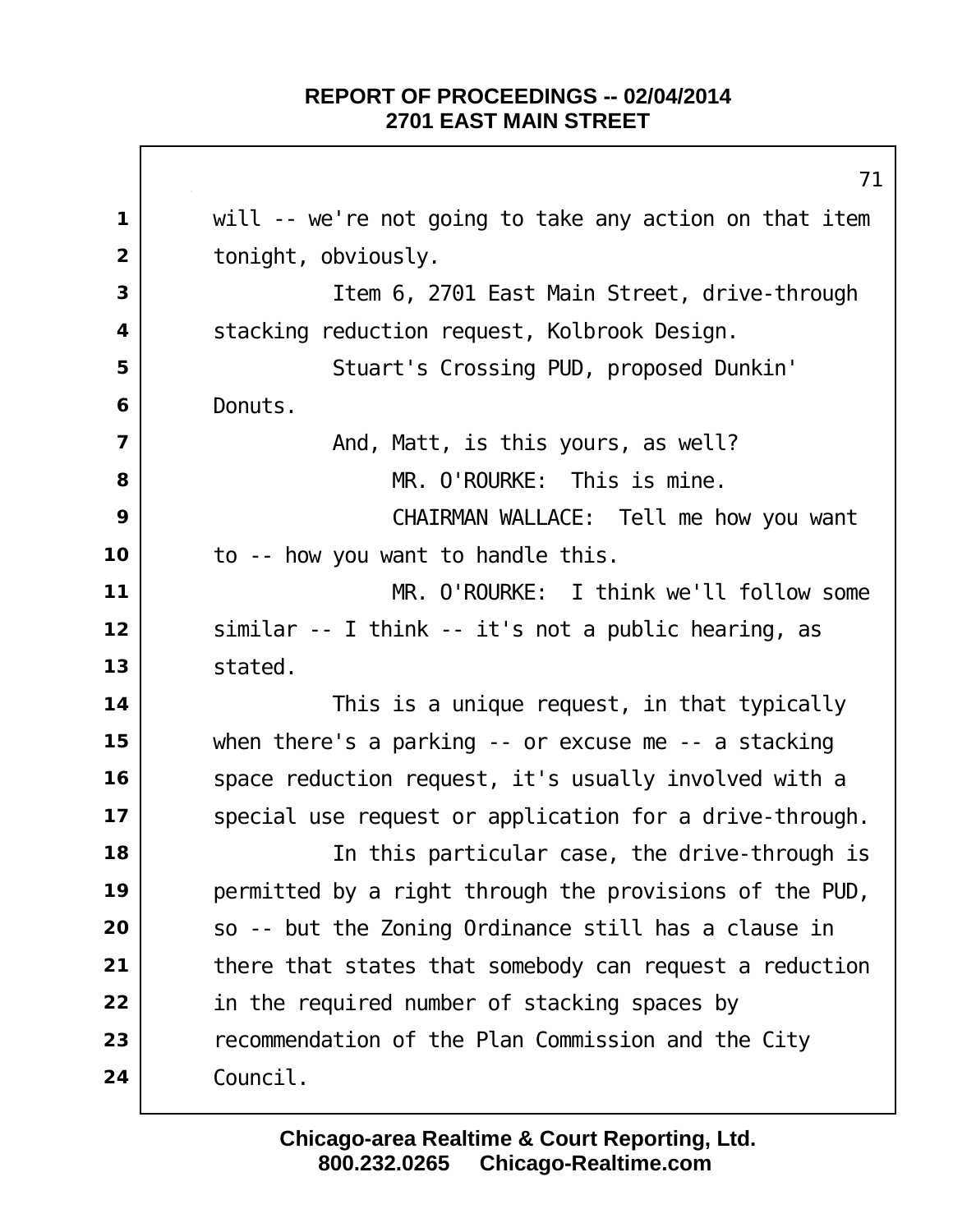|                         | 7 <sup>2</sup>                                          |
|-------------------------|---------------------------------------------------------|
| $\mathbf 1$             | So, essentially, what's being considered here           |
| $\overline{2}$          | tonight is a stacking space reduction request and, you  |
| 3                       | know, anything related to that particular matter.       |
| $\overline{\mathbf{4}}$ | So with that, I think that staff's, you know,           |
| 5                       | kind of prefaced the whole thing, and then we can have  |
| 6                       | the Applicant come up and describe the site plan and    |
| $\overline{7}$          | what it is that they're proposing to do.                |
| 8                       | CHAIRMAN WALLACE: And I know that you                   |
| 9                       | said it in the staff memo, but the standards that we're |
| 10                      | looking at in considering this change -- first of all,  |
| 11                      | you tell us about what constitutes minor change         |
| 12                      | under the Zoning Ordinance.                             |
| 13                      | $MR.$ O'ROURKE: Basically, the way the                  |
| 14                      | Zoning Ordinance reads is it's anything that's not      |
| 15                      | considered a major change or an administrative change,  |
| 16                      | and there are very -- there are very specific           |
| 17                      | provisions for what is a major change and what's an     |
| 18                      | administrative change.                                  |
| 19                      | So anything in between the two, that's that.            |
| 20                      | Since $-$ I mean, they're proposing something           |
| 21                      | that's permitted by right. They're not increasing the   |
| 22                      | square footage of the commercial use itself, those      |
| 23                      | types of things. That's why it's not considered a       |
| 24                      | major change. There's different provisions in the       |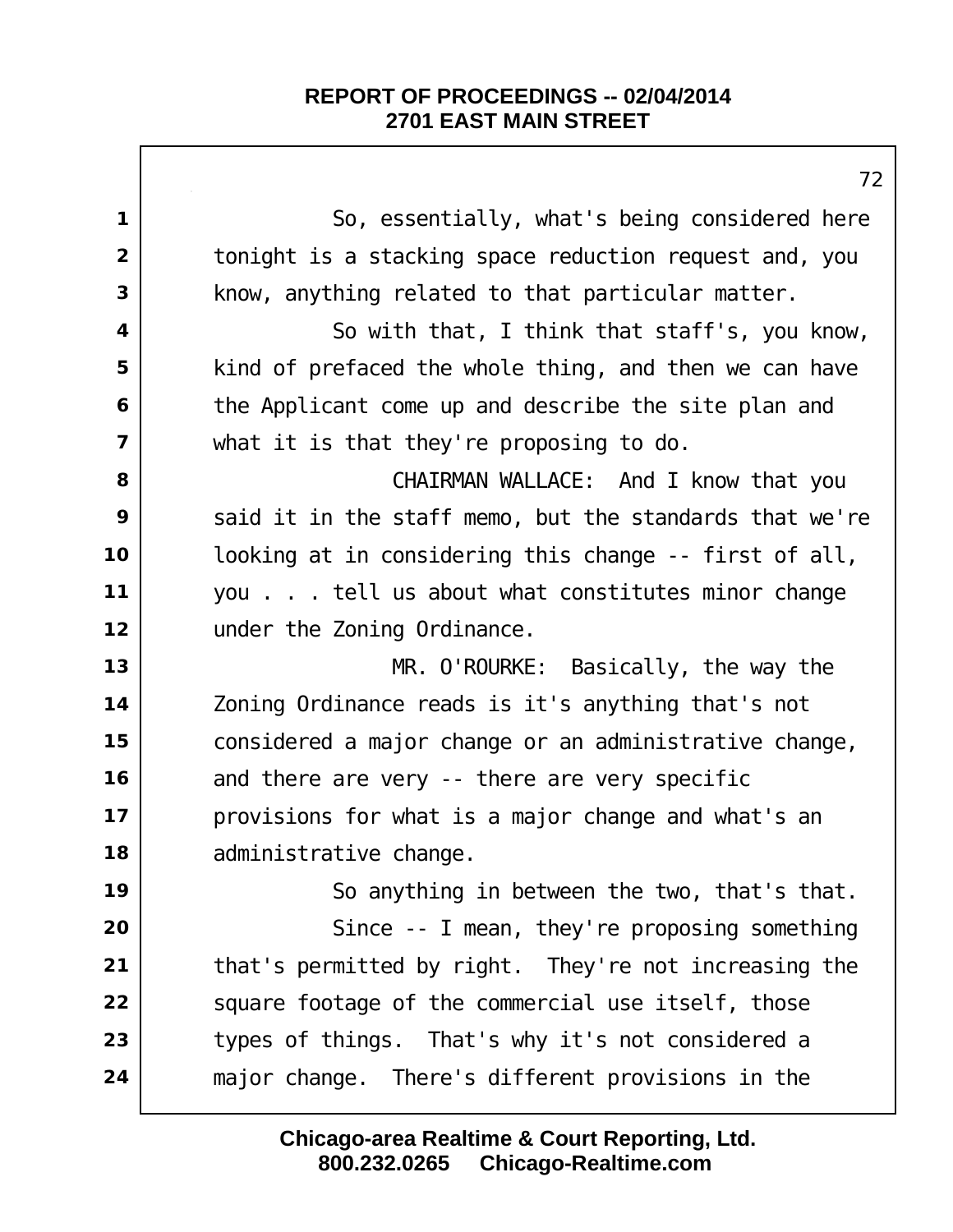$\mathbf{I}$ 

|                | 73                                                      |
|----------------|---------------------------------------------------------|
| $\mathbf 1$    | Zoning Ordinance that establish that.                   |
| $\overline{2}$ | CHAIRMAN WALLACE: Okay.                                 |
| 3              | MR. O'ROURKE: And then administrative                   |
| 4              | changes, just for clarification, are related to very    |
| 5              | small things, like if you need to shift a plant a       |
| 6              | couple of feet -- meaning a literal landscape plant --  |
| $\overline{7}$ | or, you know, changes to awning color, that sort of     |
| 8              | thi ng.                                                 |
| 9              | CHAIRMAN WALLACE: Okay.                                 |
| 10             | And then in order -- I was looking at                   |
| 11             | 17.24.100-C in the Zoning Ordinance.                    |
| 12             | The City Council may reduce the required                |
| 13             | stacking spaces "after receiving a recommendation from  |
| 14             | the Plan Commission if the petitioner presents a study  |
| 15             | with quantifiable evidence based on comparable          |
| 16             | facilities and demonstrates that the number of stacking |
| 17             | spaces may be reduced without affecting the ability of  |
| 18             | the proposed facility to meet the applicable            |
| 19             | requirements. The approval of a reduced number of       |
| 20             | stacking spaces shall apply only to the specific        |
| 21             | business for which the study was conducted."            |
| 22             | So if we do reduce the number of stacking               |
| 23             | spaces -- or not "we," if the City Council does -- and  |
| 24             | Dunkin' Donuts is there for a year and then becomes a   |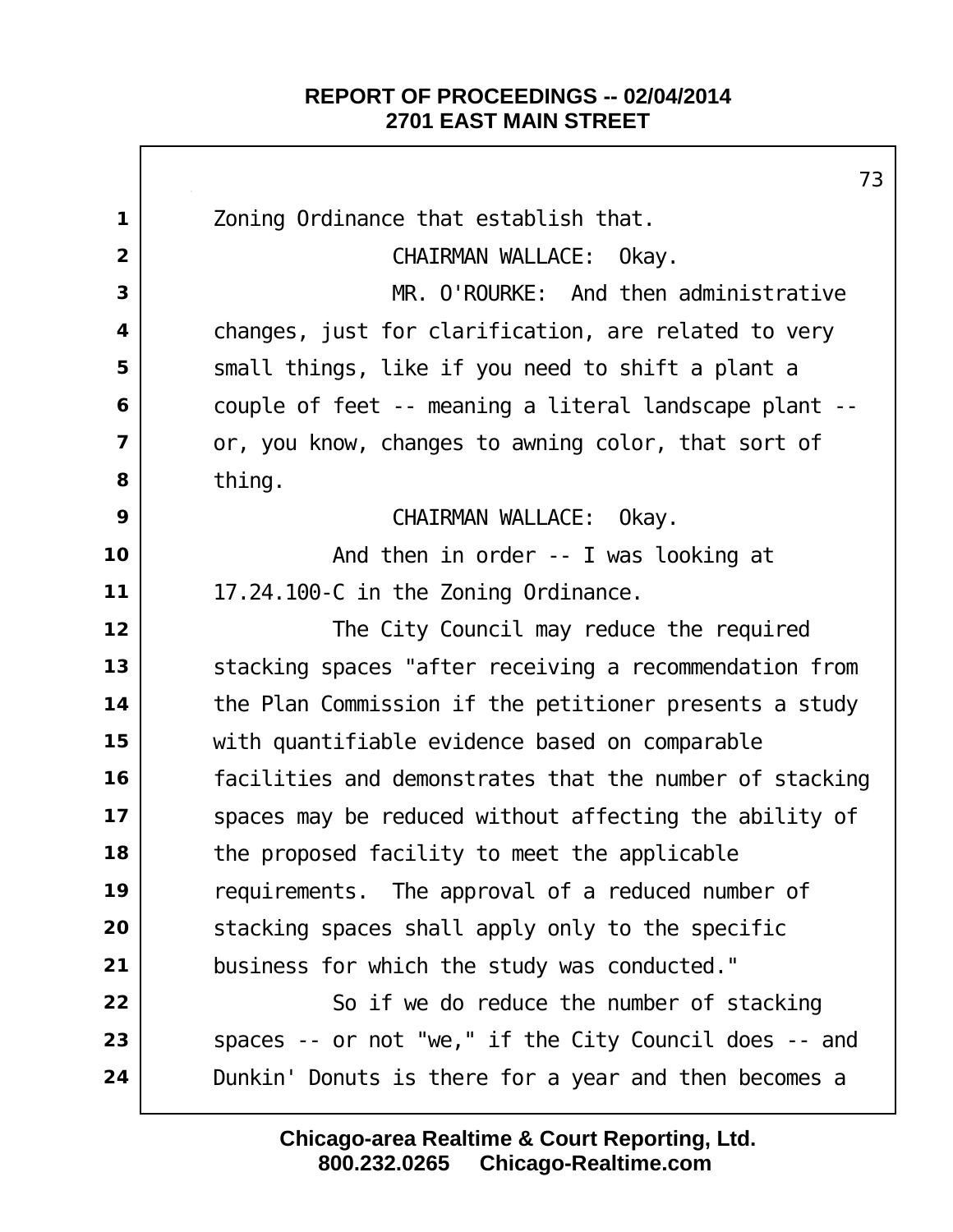| 74                                                      |
|---------------------------------------------------------|
| Starbucks or something like that, they would have to go |
| back through the same process in order to be able to    |
| utilize that drive-through facility?                    |
| MR. O'ROURKE: Based on the way this                     |
| reads, I would -- that would be accurate.               |
| CHAIRMAN WALLACE: Okay. So a "specific                  |
| business" actually means the specific Dunkin' Donuts,   |
| not that particular building.                           |
| MR. O'ROURKE: That's correct.                           |
| CHAIRMAN WALLACE: All right. Well,                      |
| then, in that case, shall we go on with the Applicant?  |
| MR. O'ROURKE: Yeah. I would say at                      |
| this point it would be best to have the Applicant.      |
| CHAIRMAN WALLACE: Okay. Is the                          |
| Applicant here?                                         |
| All right. Come on up.                                  |
| It isn't a public hearing, so I'm not going             |
| to swear you in, but I would appreciate it if you'd     |
| just introduce yourself, state your name and -- and     |
| address -- the court reporter's still here, so it's     |
| still a matter of public record.                        |
| MR. KOLBER: Certainly. My name is                       |
| Steven Kolber with Kolbrook Design. We're the           |
| architects for the franchisee -- Dunkin' franchisee     |
|                                                         |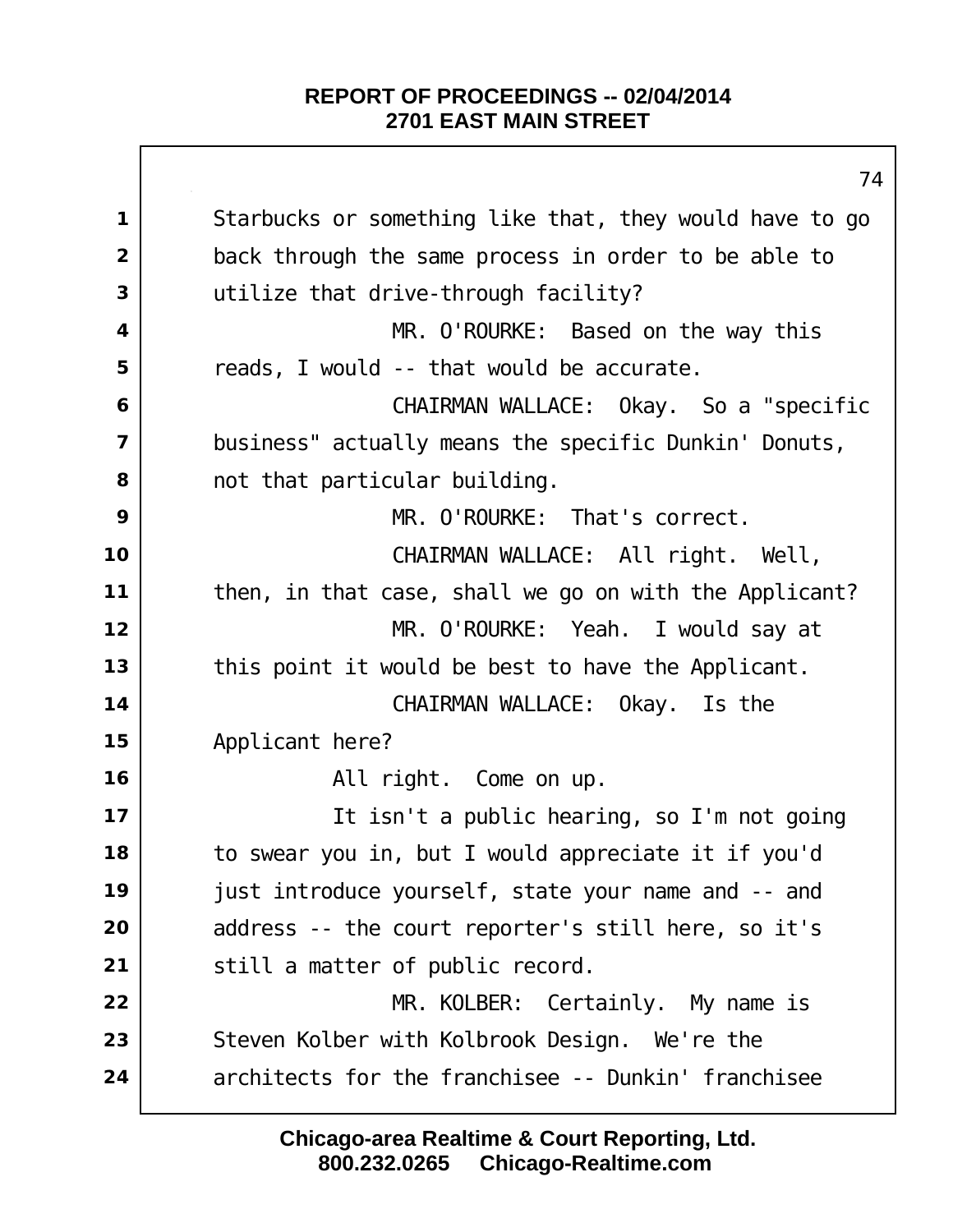that's looking to go to this location -- and our office is in Evanston, Illinois. CHAIRMAN WALLACE: Okay. All right. If you want to just tell us what we're looking at here. MR. KOLBER: Well, simply, you are familiar with the site, which was formerly a Qdoba erestaurant which has been closed for a few years now. The franchisee that we work with worked with Dunkin' corporate and identified this as a good area for them. He's actually looking at a few other sites in St. Charles, as well.  $\vert$  **And to make this work, Dunkin' was looking at**  a drive-through component. and you have in front of you as part of the packet a study done by a traffic consultant that the franchisee uses often to look at his locations to verify that. The stacking load for what his business is is roughly around six cars, and it's -- you know, he's -- the franchisee owns over 40 locations in the northern Illinois area, so it's pretty consistent. One of the -- a bit of information that's not in the report here is that his average wait time from 24 drive-through menu to the window is only 80 seconds.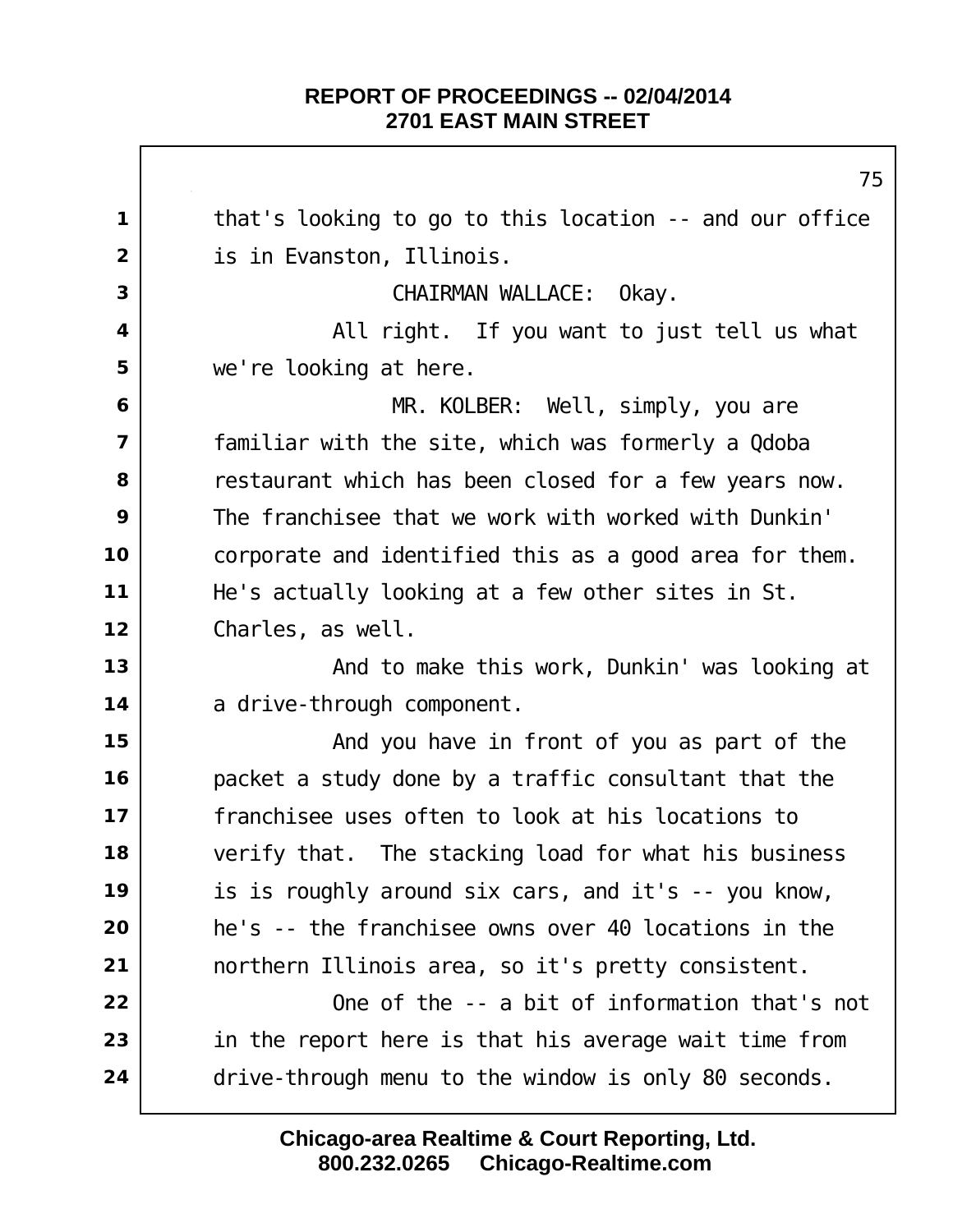So it moves quickly. So there's not a long lead time of people waiting. It moves very rapidly. And as the report says, the bulk of the drive-through time is before 10:00 a.m., so it's morning time only. That's the real rush at Dunkin', and then after that it's pretty light traffic. Nhat you see in the site plan here is -- what we're doing is we're moving nine parking spots that are on the west side of the building currently. On your packet you have the original surveys that show that, where -- the nine spots that we're taking out to divide this drive-through lane. And in doing it we've put back into the layout a large swath of additional **landscaping to, you know, obviously provide more**  aesthetics to the site and, you know, comply with the | landscape requirements.  $\vert$  **And we're pushing the drive-through window,**  as you see in the plan, to the far south to allow for the six cars. This is something that we feel, you | know, that will satisfy our needs here. And one thing that -- as the staff puts in their report, the upside is that, you know, in the rare case that it exceeds six -- which is usually not the case -- we're still well with -- we're not on the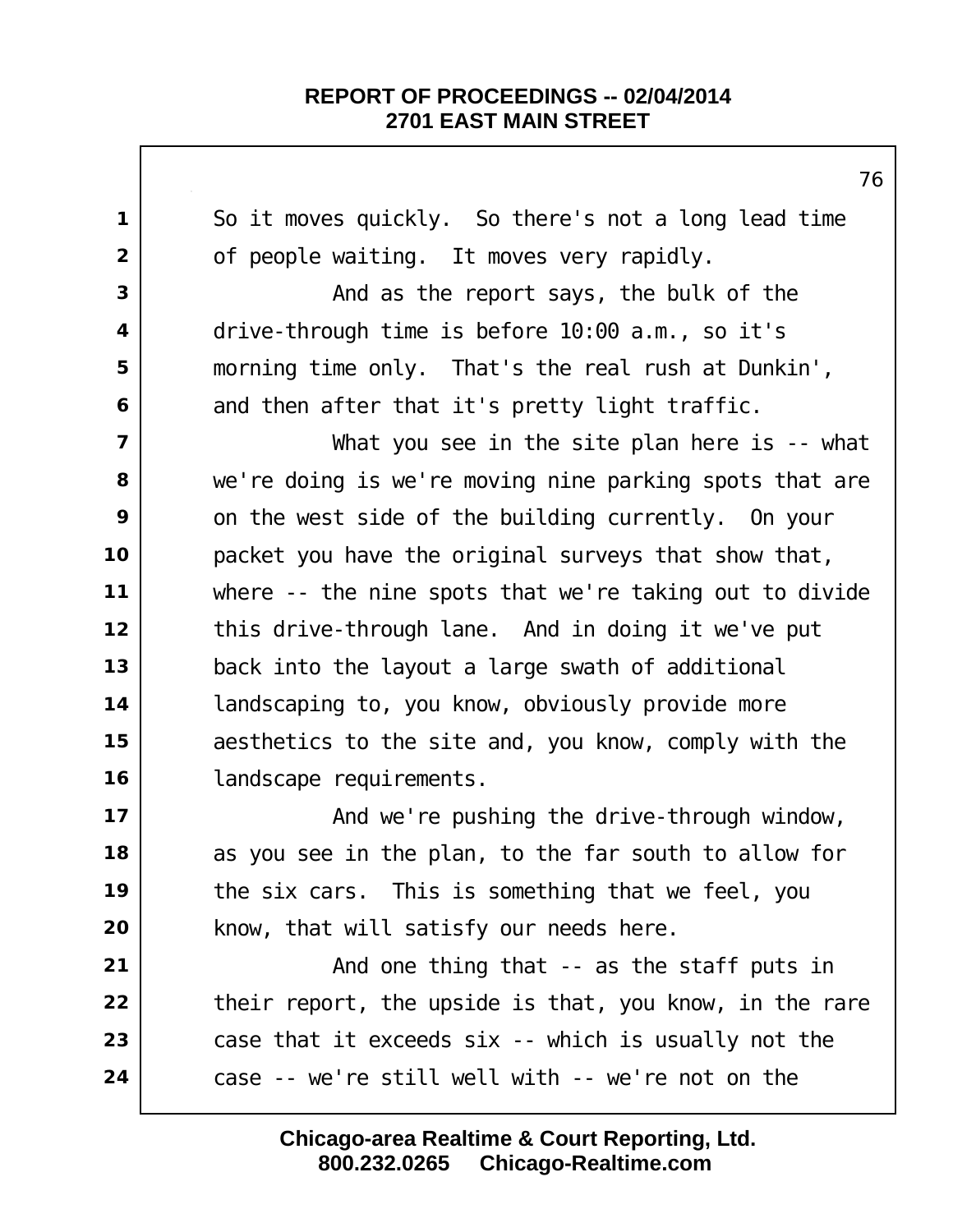public street. We're within our own parking lot, so the additional car or two will not be a hazard to other traffic. Also, you have in the packet what we're doing -- proposing at this point for exterior modifications to the building itself. So to just give you a feel for what we're going to do for the building to accommodate the drive-through itself and to bring it up to the Dunkin' standard and the new branding that they started just recently, earlier in 2013, when the new Dunkin' model came out, where it's really a coffee shop look with soft seating and all that kind of -- all those elements are now being put into each and every location nationwide. CHAIRMAN WALLACE: Well -- okay. First of all, the crosswalk -- sorry. There's one stacking space that is right in the middle of the crosswalk. I know that this came up when the McDonald's recently was before us. MR. O'ROURKE: Right. CHAIRMAN WALLACE: What's the issue with the stacking space on the crosswalk?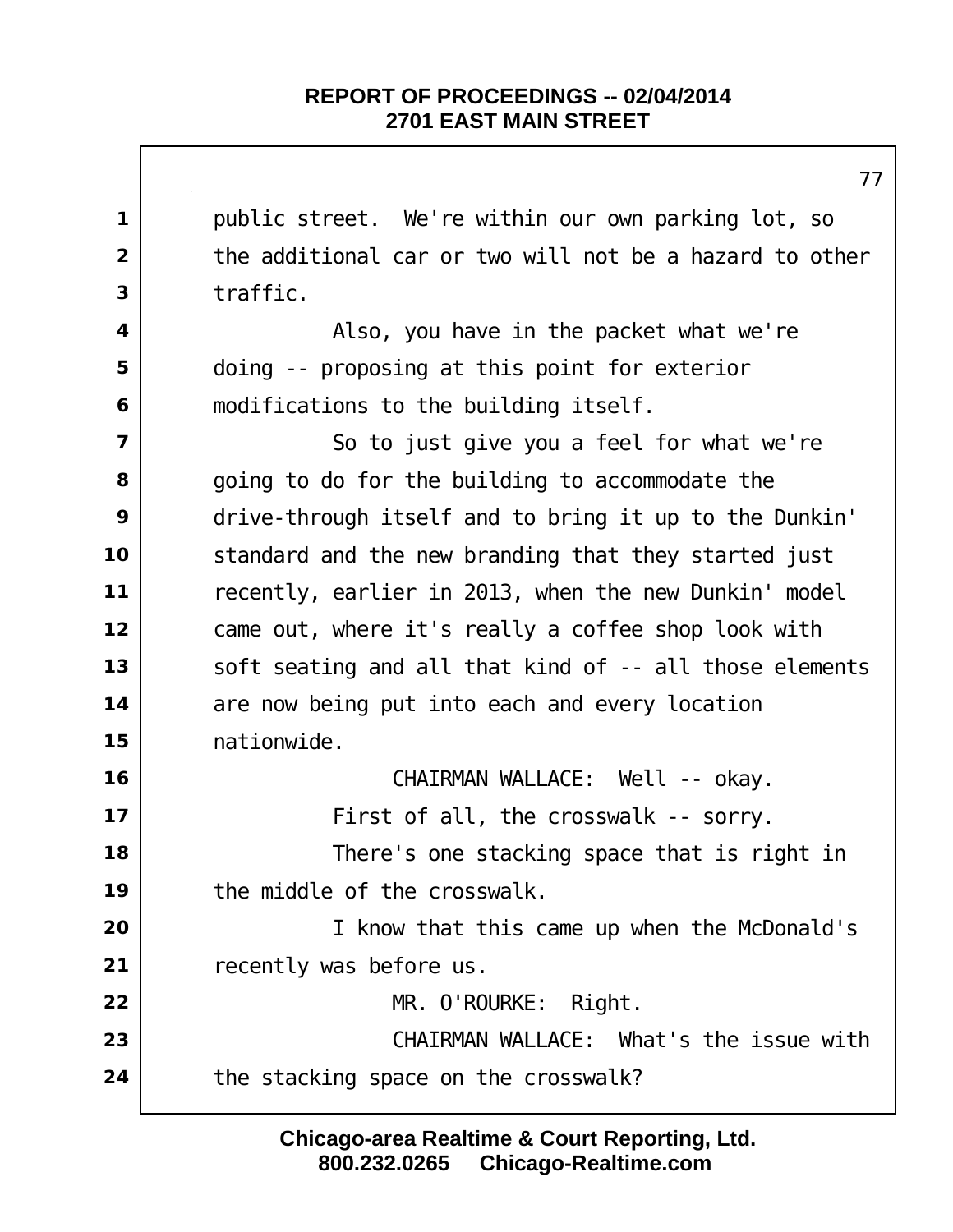Г

|             | 78                                                      |
|-------------|---------------------------------------------------------|
| $\mathbf 1$ | Is that allowed?                                        |
| 2           | MR. O'ROURKE: Yeah. There's nothing in                  |
| 3           | the code that would prohibit that.                      |
| 4           | CHAIRMAN WALLACE: Okay.                                 |
| 5           | MR. O'ROURKE: It was more of $-$ - I think              |
| 6           | it was a suggestion that there be some sort of way for  |
| 7           | pedestrians to get from those spaces -- in the case of  |
| 8           | McDonald's -- from those -- there's a lot of parking on |
| 9           | the west and then the front door. And I think -- and    |
| 10          | this was actually a staff suggestion, that there be a   |
| 11          | sidewalk that basically gets folks from the -- kind of  |
| 12          | the southwestern corner of the site up through the      |
| 13          | drive-through to the front door.                        |
| 14          | CHAIRMAN WALLACE: Do either of the                      |
| 15          | two doors on the south side of the building allow for   |
| 16          | customer access, or are those just --                   |
| 17          | MR. KOLBER: Strictly for service.                       |
| 18          | CHAIRMAN WALLACE: -- just for service?                  |
| 19          | MR. KOLBER: And it should be known that                 |
| 20          | in the Dunkin' layout, which we're still working on for |
| 21          | the interior, is a complete gut and remodel of the      |
| 22          | entire space. So patrons will only be coming from the   |
| 23          | north end of the building.                              |
| 24          | CHAIRMAN WALLACE: Only from the north?                  |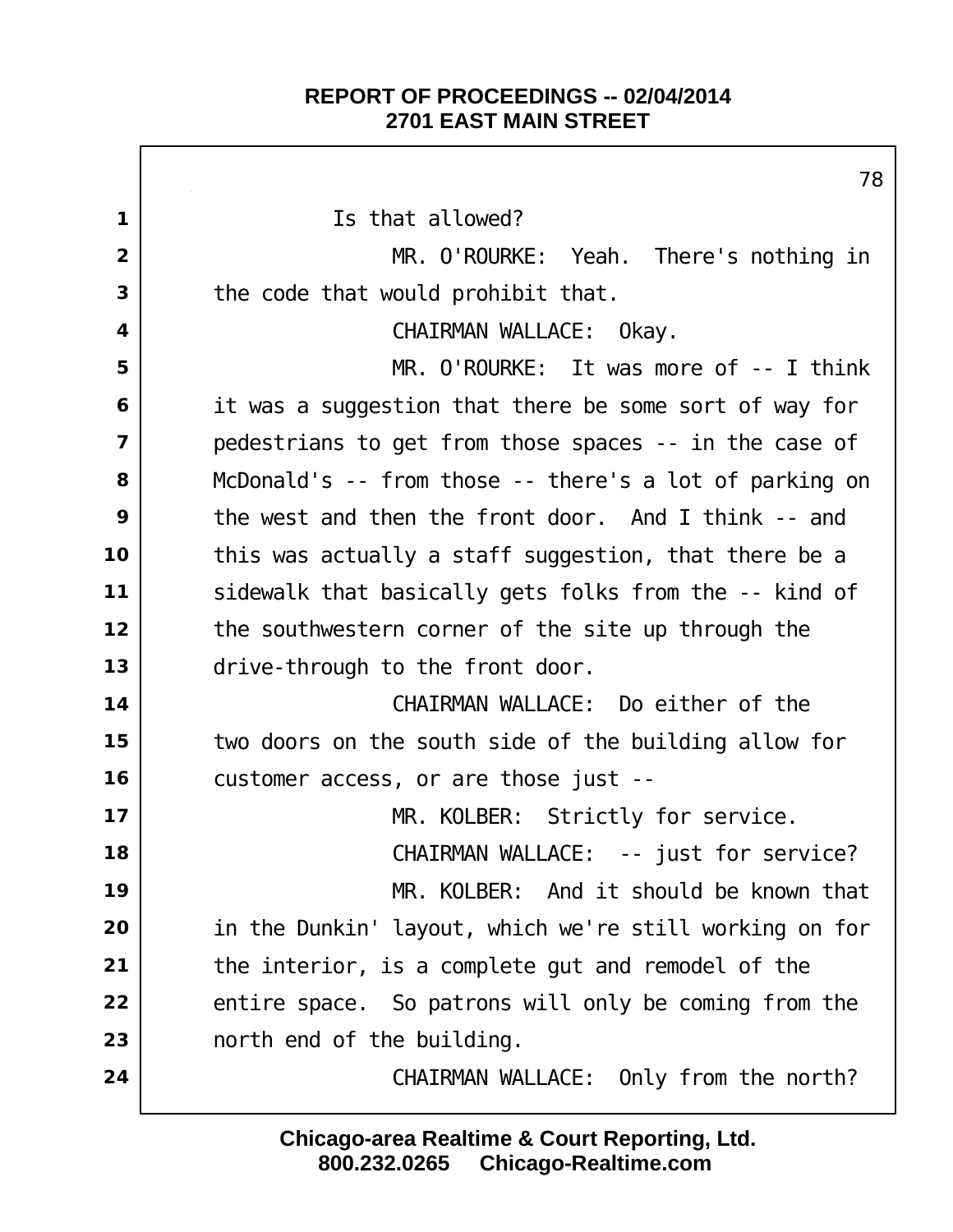MR. KOLBER: They'll only enter at the north of the building. CHAIRMAN WALLACE: Not the west? MR. KOLBER: Not the west. There is a door there that's existing, but if you can imagine -- because of where the drive-through is, what was Qdoba where their whole service line is on that interior wall, we're moving everything to that west wall. So that's all a service line for Dunkin', so there's no access to that west door. CHAIRMAN WALLACE: Okay. MR. KOLBER: That would -- if that door remains -- we're finalizing plans -- that would be only for staff. CHAIRMAN WALLACE: So the only access for pedestrians -- if somebody were to park in those spaces at the southwest or on the south side of the building, they would have to go around the building to the north entrance -- MR. KOLBER: Yes. | CHAIRMAN WALLACE: -- to get in the building; correct? MR. KOLBER: As it is now. Because right now all the south doors are service doorways for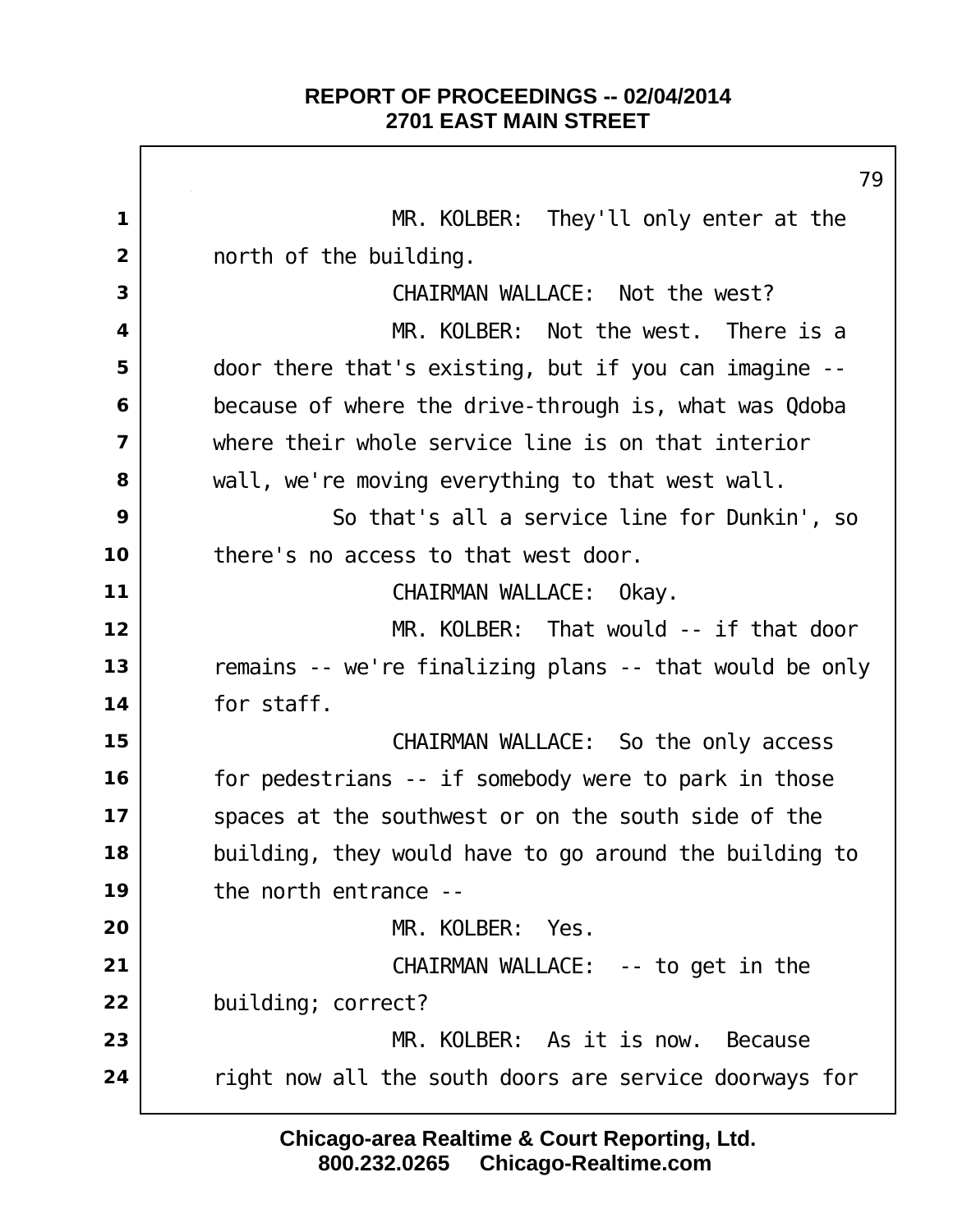the space. CHAIRMAN WALLACE: Now, from a site circulation standpoint, is there a cross-access agreement with the property owner to the east? MR. KOLBER: I believe so. As you can see, that's the Walgreens piece there. And those -- the entire building has -- from what -- our understanding is that there is cross-easement access so that the circulation can go around the building into the drive-through. And that's what we're proposing, appropriate drive-through signage, directional signs to direct the traffic around that -- CHAIRMAN WALLACE: Okay. MR. KOLBER: -- naturally. VICE CHAIRMAN KESSLER: Is it going to go all the way around the Walgreens? Is that what I'm understanding? I understand you can come in and go all the way around the Walgreens -- MR. KOLBER: No, no. There's room between -- where the Walgreens drive-through is, there's another access. What you see on this drawing right here, on the very edge, that's an island for the drive-through for Walgreens.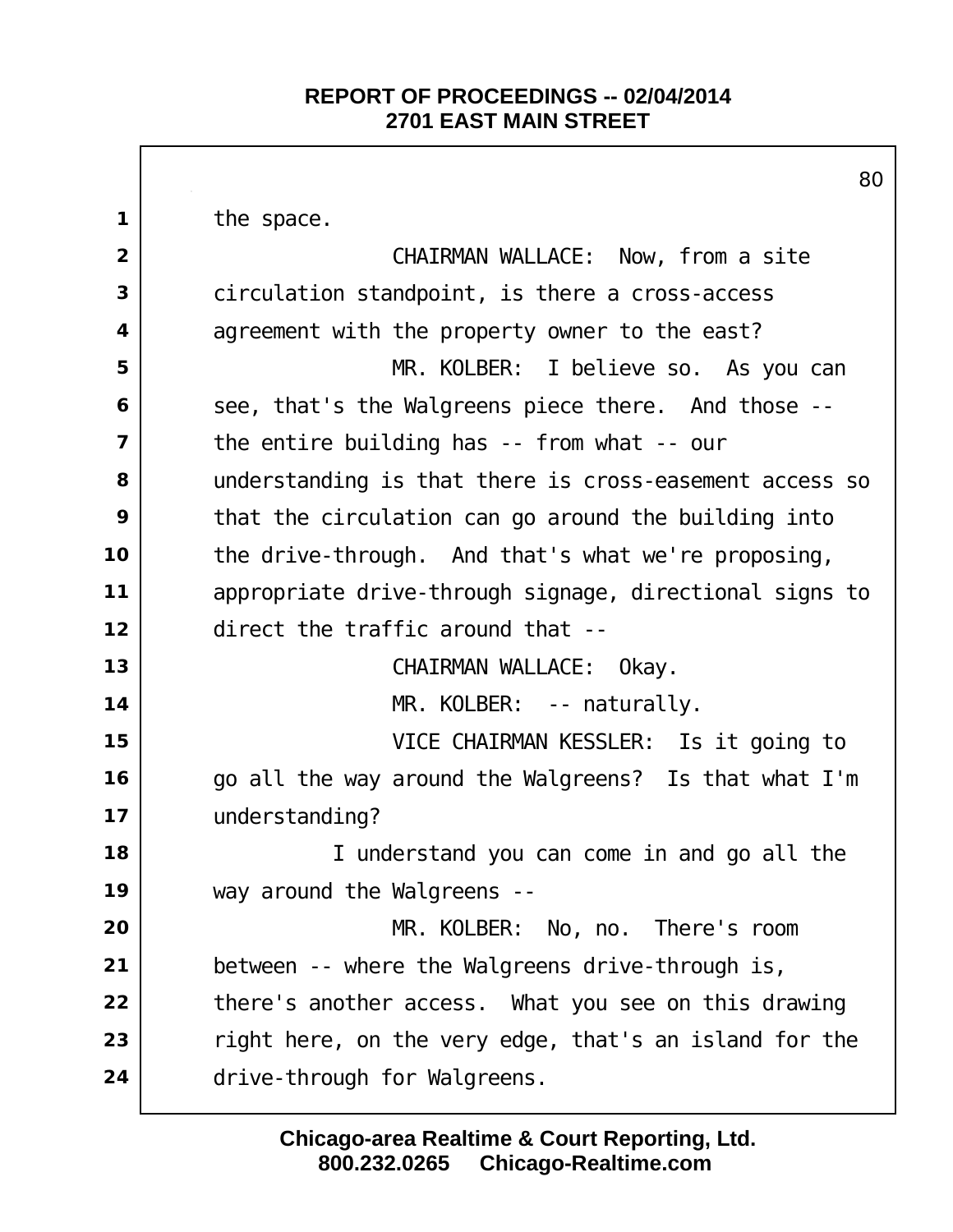|                         | 8 <sup>1</sup>                                          |
|-------------------------|---------------------------------------------------------|
| $\mathbf 1$             | Between that drive-through and what is the              |
| $\overline{2}$          | landscape barrier or the -- on the T-Mobile side is     |
| 3                       | access where we can drive around the lot of the         |
| $\overline{\mathbf{4}}$ | building itself.                                        |
| 5                       | CHAIRMAN WALLACE: I'm just -- I'm                       |
| 6                       | having trouble -- maybe you can help me out.            |
| $\overline{7}$          | I don't know if other Plan Commissioners are            |
| 8                       | having this same difficulty, but I'm trying to imagine, |
| 9                       | if somebody's coming from Route 64, how they get in     |
| 10                      | here, how they get into the drive-through.              |
| 11                      | MR. KOLBER: Well, we're imagining that                  |
| 12                      | the bulk of the traffic will come in from the west for  |
| 13                      | the drive-through.                                      |
| 14                      | CHAIRMAN WALLACE: Okay. And --                          |
| 15                      | MEMBER HENNINGSON: Just a minute.                       |
| 16                      | MR. KOLBER: As they come in from the                    |
| 17                      | west -- actually, we can do this. So as -- coming in    |
| 18                      | this direction here, directional signage will bring     |
| 19                      | them around to this portion here, to the drive-through  |
| 20                      | here.                                                   |
| 21                      | So around the building -- the block that is             |
| 22                      | the building -- into the drive-through here.            |
| 23                      | CHAIRMAN WALLACE: Okay. Would there be                  |
| 24                      | anything to prevent them, when they turn in there, to   |
|                         |                                                         |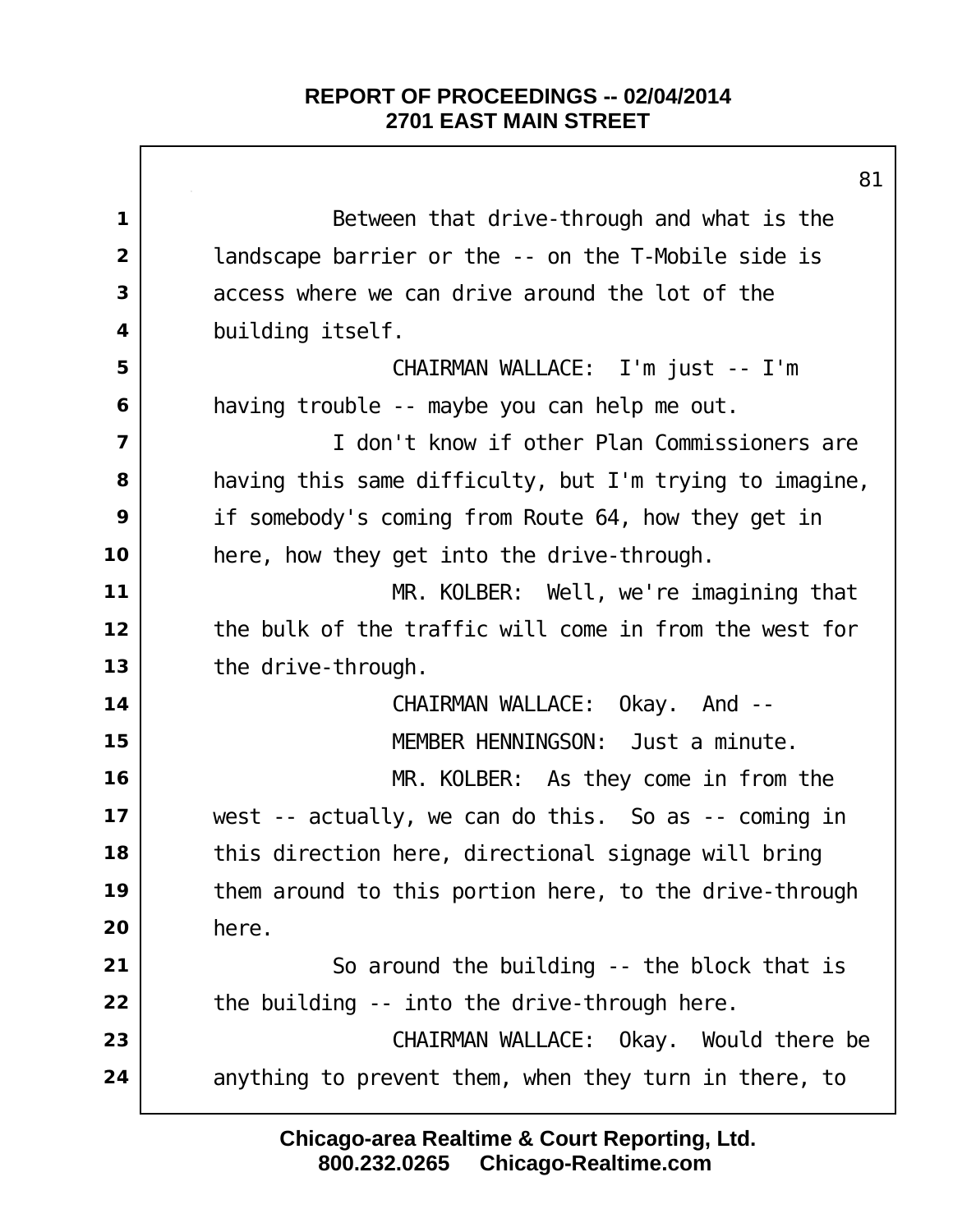$\Box$ 

|                         | 82                                                      |
|-------------------------|---------------------------------------------------------|
| 1                       | turn to the left and then to the right into that area?  |
| $\overline{2}$          | MR. KOLBER: Normally what we have at                    |
| 3                       | the beginning of the drive-through in those type of     |
| 4                       | instances is another directional, right at the          |
| 5                       | drive-through, promoting the access in the correct      |
| 6                       | di rection.                                             |
| $\overline{\mathbf{z}}$ | CHAIRMAN WALLACE:<br>Okay.                              |
| 8                       | MR. KOLBER: I suppose there could be,                   |
| 9                       | you know, the rogue that gets in there, but the turn    |
| 10                      | radius is difficult for somebody to pull that off. So   |
| 11                      | I -- it's going to be encouraged, through signage, to   |
| 12                      | bring everybody around the building.                    |
| 13                      | VICE CHAIRMAN KESSLER: And then the                     |
| 14                      | exit out -- show us the exit out.                       |
| 15                      | MR. KOLBER: Exit out would be out this                  |
| 16                      | direction or they'd have the option to go back here or, |
| 17                      | if they want, out this way.                             |
| 18                      | As they come out here, the driver will have             |
| 19                      | the option to go either direction.                      |
| 20                      | MR. O'ROURKE: I just want to point out,                 |
| 21                      | too, the actual menu board and order station,           |
| 22                      | I believe, is before you would make that turn into the  |
| 23                      | drive-through.                                          |
| 24                      | MR. KOLBER: That's correct. We're                       |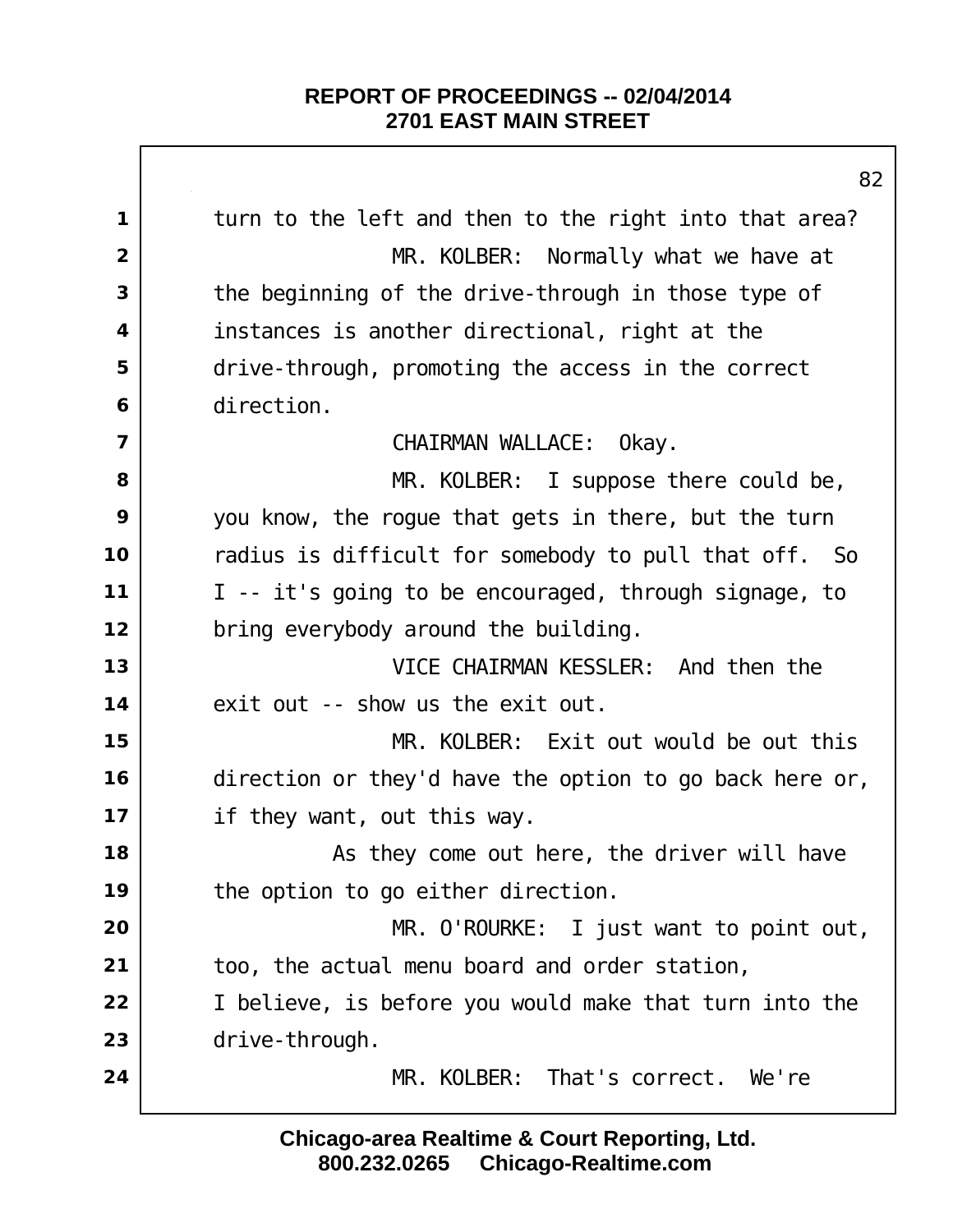|                         | 83                                                      |
|-------------------------|---------------------------------------------------------|
| 1                       | showing a menu board that's right here.                 |
| $\overline{2}$          | MR. O'ROURKE: I don't know if you'd                     |
| 3                       | have a patron want to take that move because they'd be  |
| $\overline{\mathbf{4}}$ | basically jumping in line before they could -- after    |
| 5                       | they could order something.                             |
| 6                       | CHAIRMAN WALLACE: So when a vehicle is                  |
| $\overline{7}$          | at the ordering station, there is no structural --      |
| 8                       | there's no curb? There's nothing that separates them    |
| 9                       | from traffic moving in the opposite direction right     |
| 10                      | next to them; correct?                                  |
| 11                      | MR. KOLBER: As it stands now, yes.                      |
| 12                      | CHAIRMAN WALLACE: Okay. And if there                    |
| 13                      | was a seventh car -- I know that we're saying here that |
| 14                      | there's only -- that there are six stacking spaces that |
| 15                      | are proposed, but if there was a seventh, where would   |
| 16                      | they be?                                                |
| 17                      | MR. KOLBER: Well, in this particular                    |
| 18                      | instance, the seventh car -- I can move this down.      |
| 19                      | If, in fact, there was a seventh car, that              |
| 20                      | seventh car would be here waiting for that opening.     |
| 21                      | CHAIRMAN WALLACE: Okay. If they did                     |
| 22                      | turn behind the sixth car, then they effectively would  |
| 23                      | be blocking traffic?                                    |
| 24                      | MR. KOLBER: If there was a seventh car                  |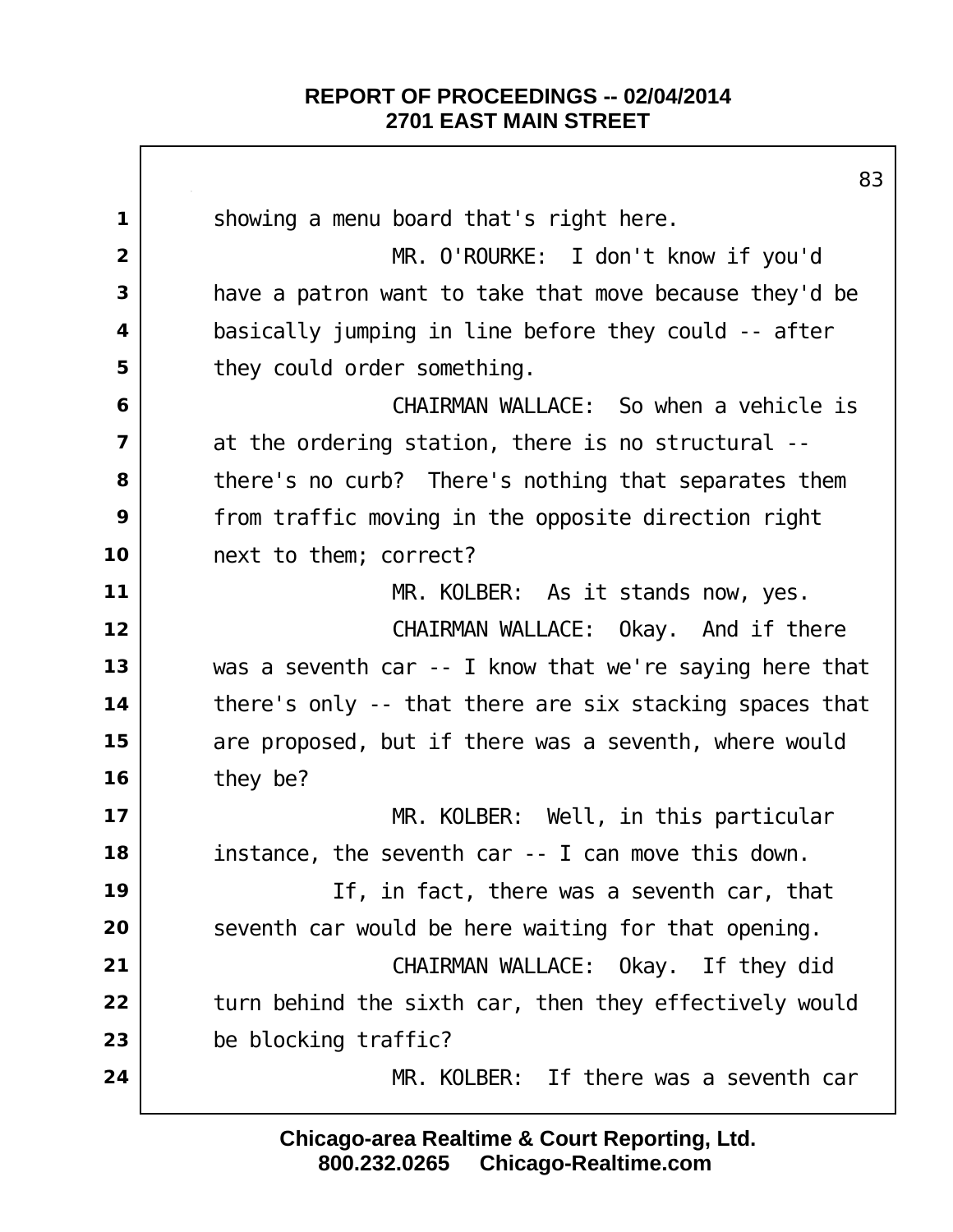and they decided to turn, there would be a blockage there, yes. | CHAIRMAN WALLACE: Okay. And then has there been any turning template from the exit to see what type of -- because, effectively, vehicles are going to be making U-turns when they come out of there. They're going to be heading south coming out. They're going to have to go north; correct? MR. KOLBER: Yeah. If they're heading back out the side entrance again, yes. CHAIRMAN WALLACE: What if they want to go over to the Walgreens? They're then going to go north. They're going to have to make a right turn in conflict with the car that is coming at the menu board; correct? MR. KOLBER: Right. But there will -- you know, again, this -- this -- you know, there's directional signage and stop signs here as you're coming out to -- to, you know, be mindful of traffic from both directions. CHAIRMAN WALLACE: Okay. MR. KOLBER: Because there's a whole rail of directions that are at our fingertips to direct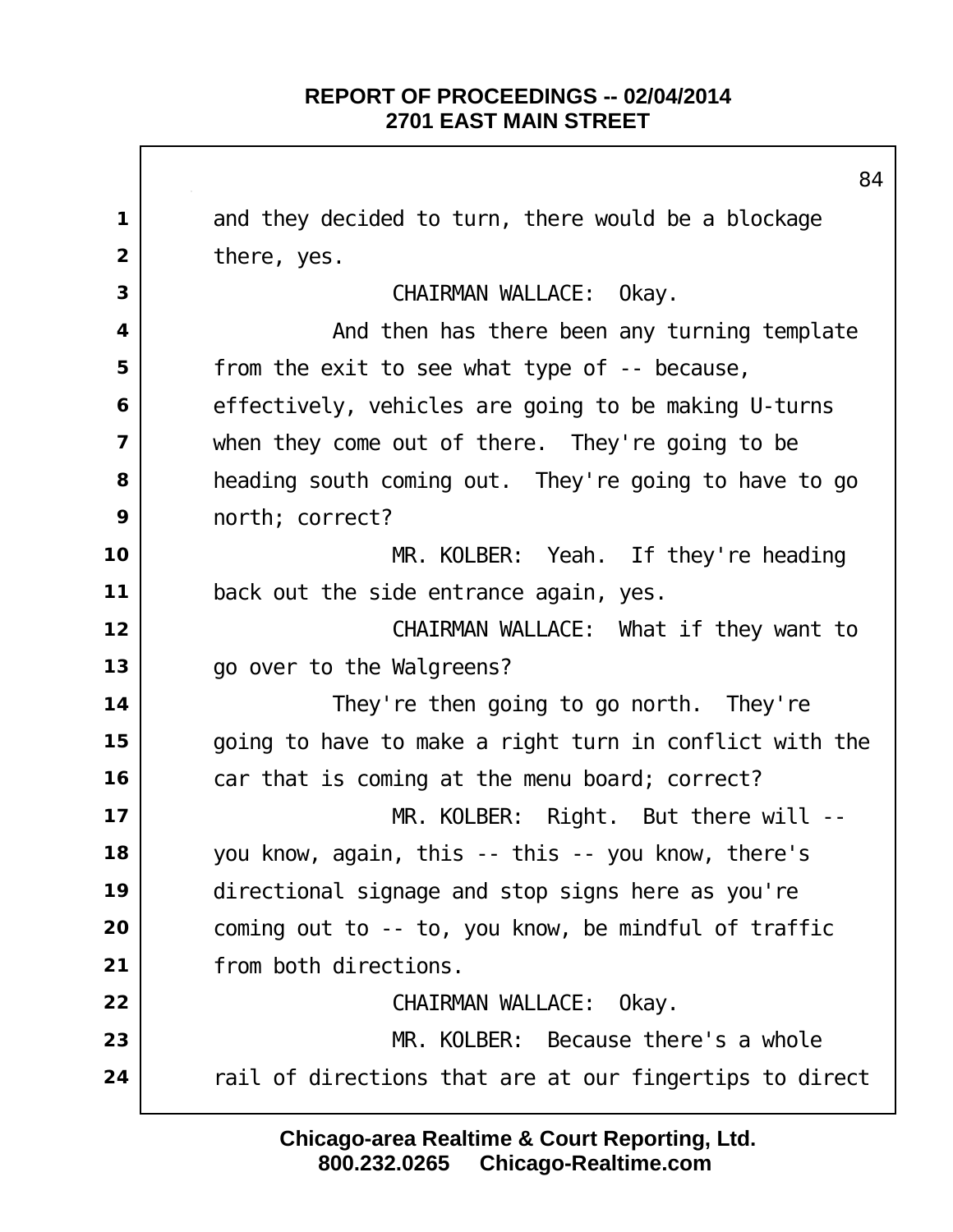$\Gamma$ 

|                         | 85                                                      |
|-------------------------|---------------------------------------------------------|
| 1                       | traffic orienting.                                      |
| $\overline{2}$          | MEMBER SCHUETZ: Can I --                                |
| 3                       | CHAIRMAN WALLACE: Hold on just a                        |
| 4                       | second. Let me just ask another question.               |
| 5                       | The -- now, I know that you compared this to            |
| 6                       | other Dunkin' Donuts that are located elsewhere in      |
| $\overline{\mathbf{z}}$ | Chicagoland, but was there ever any even informal study |
| 8                       | done with the other Dunkin' Donuts located in           |
| 9                       | St. Charles?                                            |
| 10                      | MR. KOLBER: The studies were done at                    |
| 11                      | our franchisee's locations --                           |
| 12                      | CHAIRMAN WALLACE: Okay.                                 |
| 13                      | MR. KOLBER: -- because he'll be                         |
| 14                      | operating the store. So no. At the one that was here    |
| 15                      | locally, no, that was not.                              |
| 16                      | CHAIRMAN WALLACE: Do you have any                       |
| 17                      | information as to how many cars stack at the Dunkin'    |
| 18                      | Donuts, even informally at the Dunkin' Donuts in        |
| 19                      | St. Charles, let's say, at 8:00 in the morning?         |
| 20                      | MR. KOLBER: I do not have that                          |
| 21                      | information.                                            |
| 22                      | CHAIRMAN WALLACE: Have you ever heard                   |
| 23                      | about difficulties with cars being maybe 16, 17 deep    |
| 24                      | going out onto Route 64 in the morning at Dunkin'       |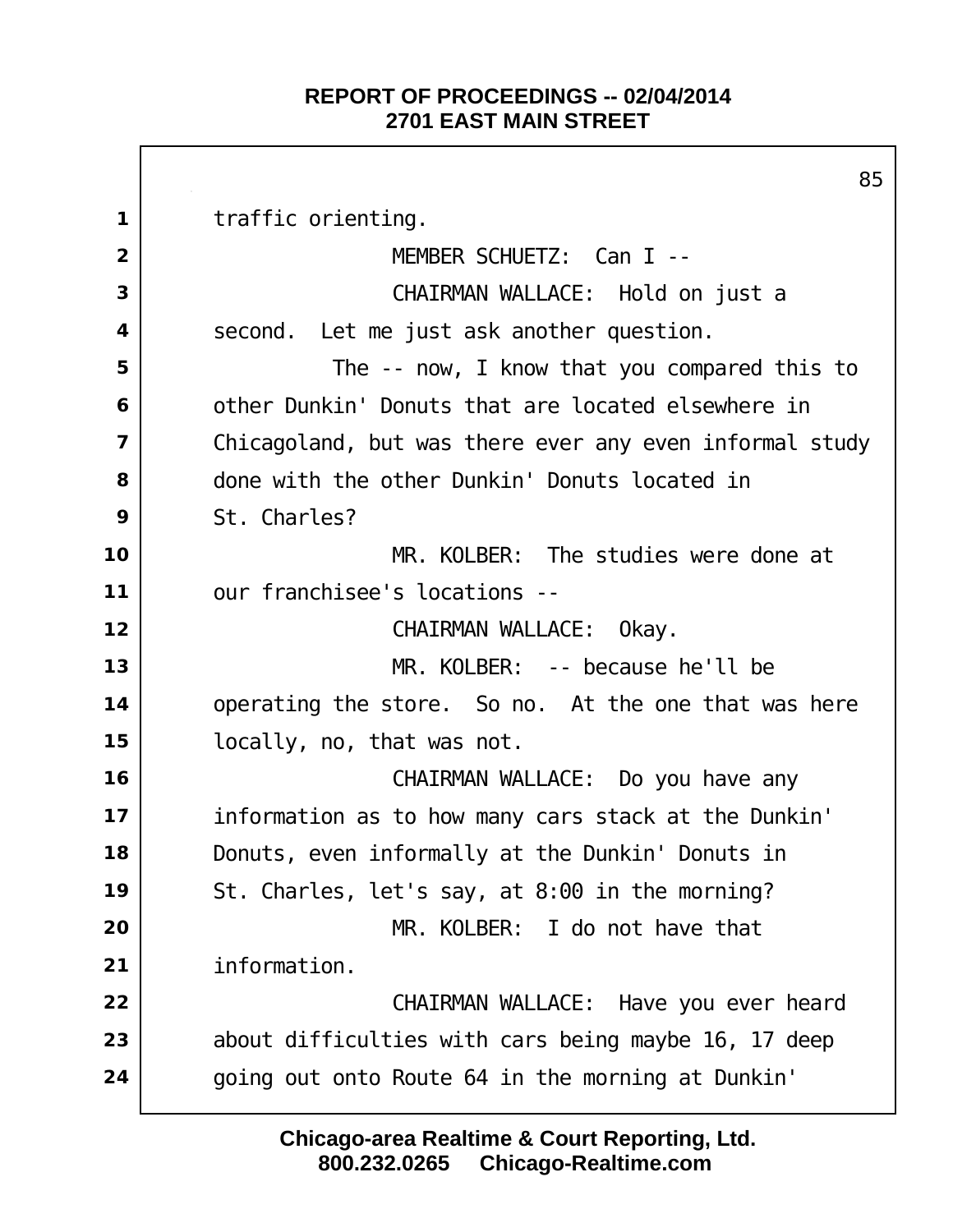$\Gamma$ 

|                         | 86                                                     |
|-------------------------|--------------------------------------------------------|
| 1                       | Donuts in St. Charles?                                 |
| $\overline{2}$          | MR. KOLBER: No, I have not heard that                  |
| 3                       | about the St. Charles location. Again, we're just      |
| 4                       | going on the information from the 40 stores that our   |
| 5                       | franchisee has and what his track record has been at   |
| 6                       | his locations.                                         |
| $\overline{\mathbf{z}}$ | CHAIRMAN WALLACE:<br>0kay.                             |
| 8                       | (Discussion off the record.)                           |
| 9                       | VICE CHAIRMAN KESSLER: I said he'll do                 |
| 10                      | quite well in St. Charles, but it's a problem.         |
| 11                      | CHAIRMAN WALLACE:<br>Yes.                              |
| 12                      | MEMBER HENNINGSON: Todd, I want to                     |
| 13                      | address the question you asked earlier, and that's, if |
| 14                      | you're coming from the west on Route 64, going east,   |
| 15                      | how do you access this site.                           |
| 16                      | The first access point would be a road which           |
| 17                      | is between -- which enters -- which actually goes into |
| 18                      | the Toyota deal ership.                                |
| 19                      | Is that a public or a private street?                  |
| 20                      | MR. O'ROURKE: As far as -- I believe                   |
| 21                      | it's a private street.                                 |
| 22                      | MR. COLBY: It's private.                               |
| 23                      | MEMBER HENNINGSON: And it's owned                      |
| 24                      | by who?                                                |
|                         |                                                        |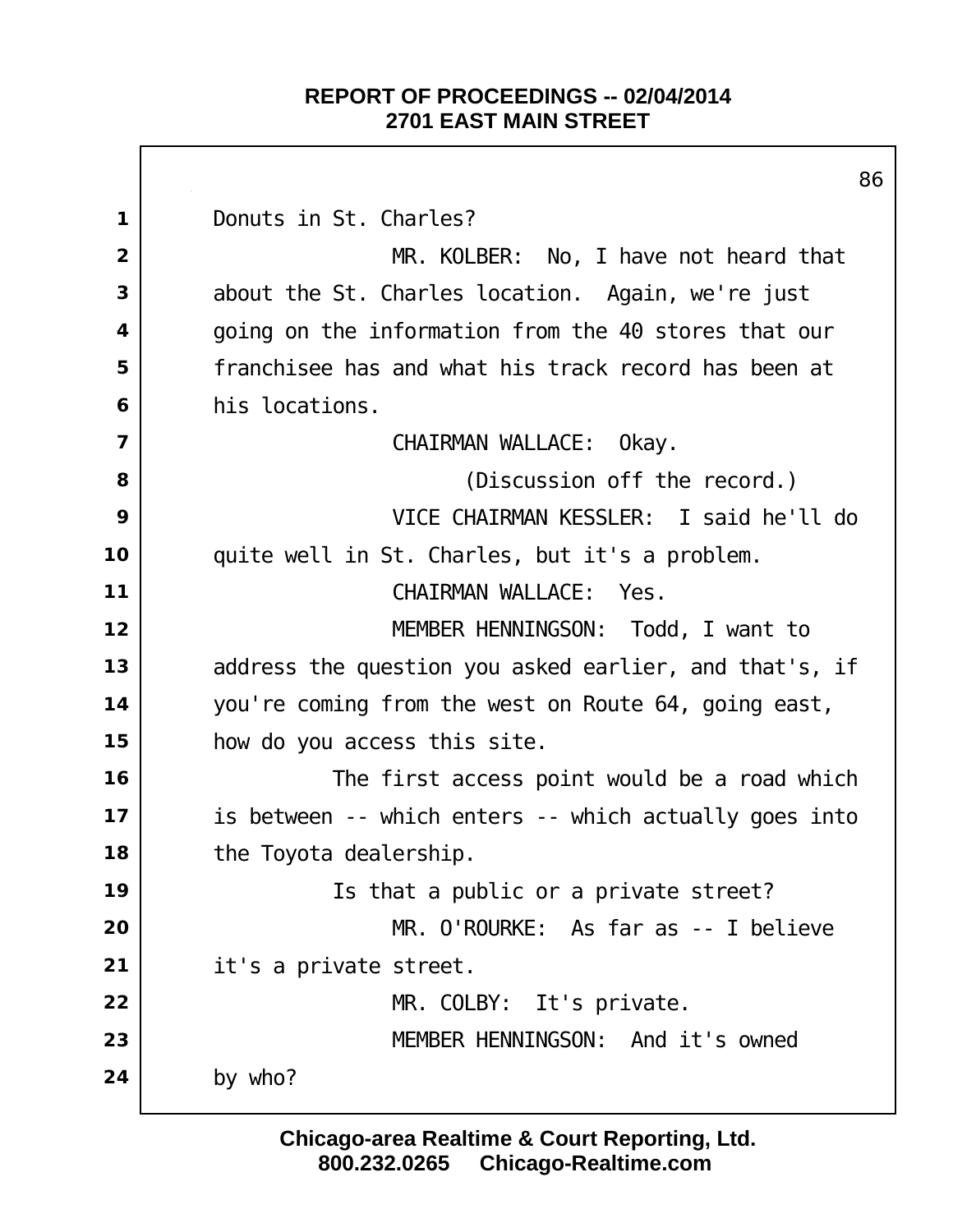$\Gamma$ 

|                | 87                                                     |
|----------------|--------------------------------------------------------|
| 1              | MR. COLBY: I believe it's on the                       |
| $\overline{2}$ | property of the Toyota dealership.                     |
| 3              | MEMBER HENNINGSON: And have we gotten a                |
| 4              | reaction from them?                                    |
| 5              | MR. O'ROURKE: (Mr. O'Rourke shook his                  |
| 6              | head from side to side.)                               |
| $\overline{7}$ | MEMBER HENNINGSON: Okay. So --                         |
| 8              | CHAIRMAN WALLACE: I think that there is                |
| 9              | an easement. There has to be an access easement.       |
| 10             | MEMBER HENNINGSON: I'm sure there's a                  |
| 11             | cross-easement, Todd. But here's -- I spent an hour    |
| 12             | out there this afternoon.                              |
| 13             | You pull in that drive -- it's a very narrow           |
| 14             | drive. And then you come into the subject site where   |
| 15             | we see it here, and that's your one -- that's one of   |
| 16             | the ways you can get onto this site, and you can exit  |
| 17             | that way, as well.                                     |
| 18             | That -- yeah. That street that goes to the             |
| 19             | Toyota dealership ends very shortly after the entrance |
| 20             | to this site, and then there's a sign saying it's      |
| 21             | private property.                                      |
| 22             | The other way to get in is to go around to             |
| 23             | Lakeside Drive, which is the Walgreens, and then you   |
| 24             | can pull into the Walgreens lot all the way around and |
|                |                                                        |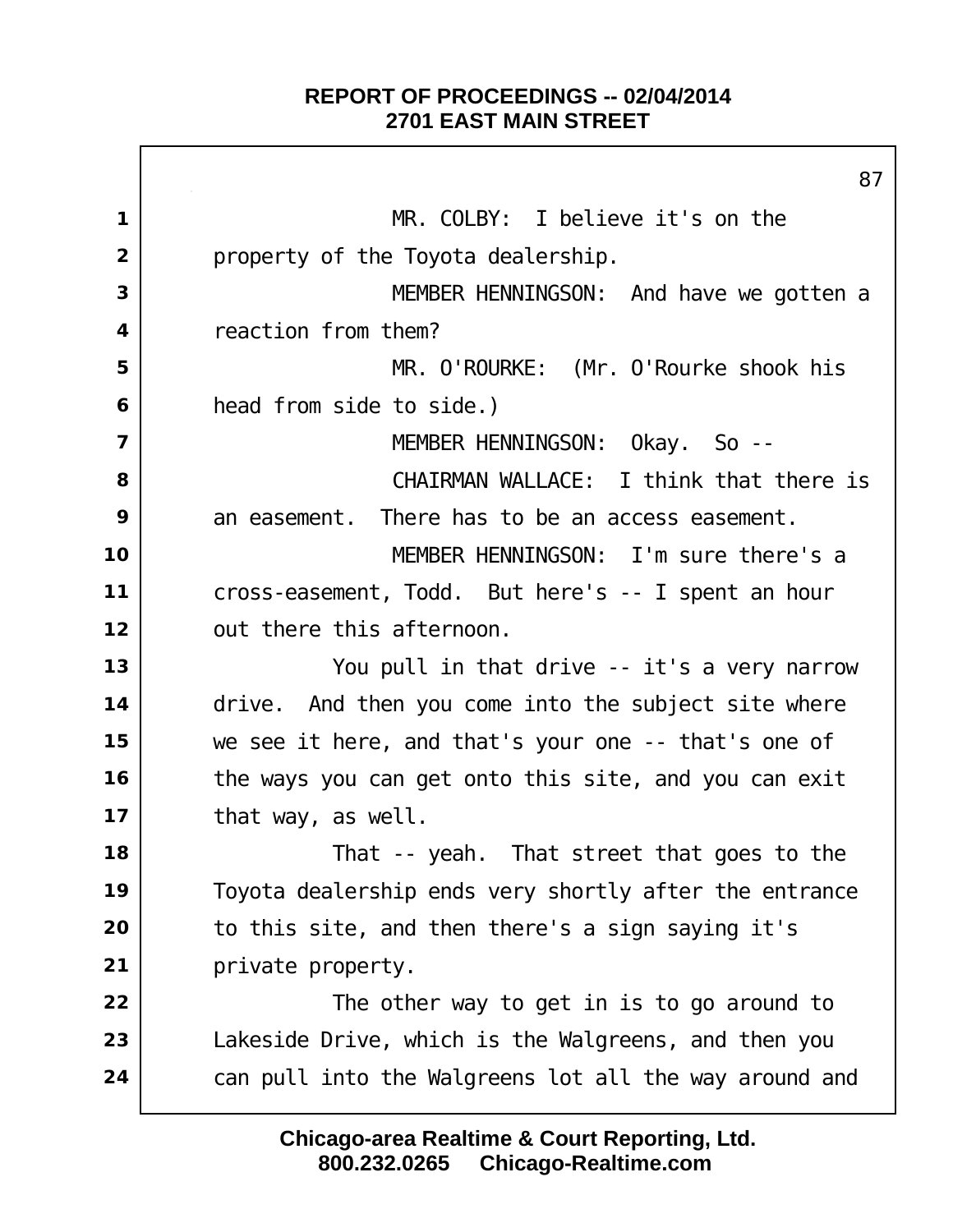get to the building, or you can go behind the Walgreens building, as well; pretty narrow behind the building. It's a very difficult site for a drive-through -- for a drive-through window. My understanding -- are they automatically granted a drive-through? MR. O'ROURKE: The use is permitted by the PUD, the drive-through use itself as a drive-in restaurant. CHAIRMAN WALLACE: But they are asking for a reduction in the stacking spaces, and I don't see how, with this site, they get the number of stacking 13 spaces they're required to have, which is -- MEMBER HENNINGSON: 15. MR. O'ROURKE: 15. | CHAIRMAN WALLACE: -- 15. MR. O'ROURKE: Right. If they could provide a plan that had 15 stacking spaces, they wouldn't be here tonight. So it's that -- it's that -- so -- MEMBER HENNINGSON: I understand. Now, when -- now -- I'm sorry. What was your name again? 24 MR. KOLBER: Steve Kolber.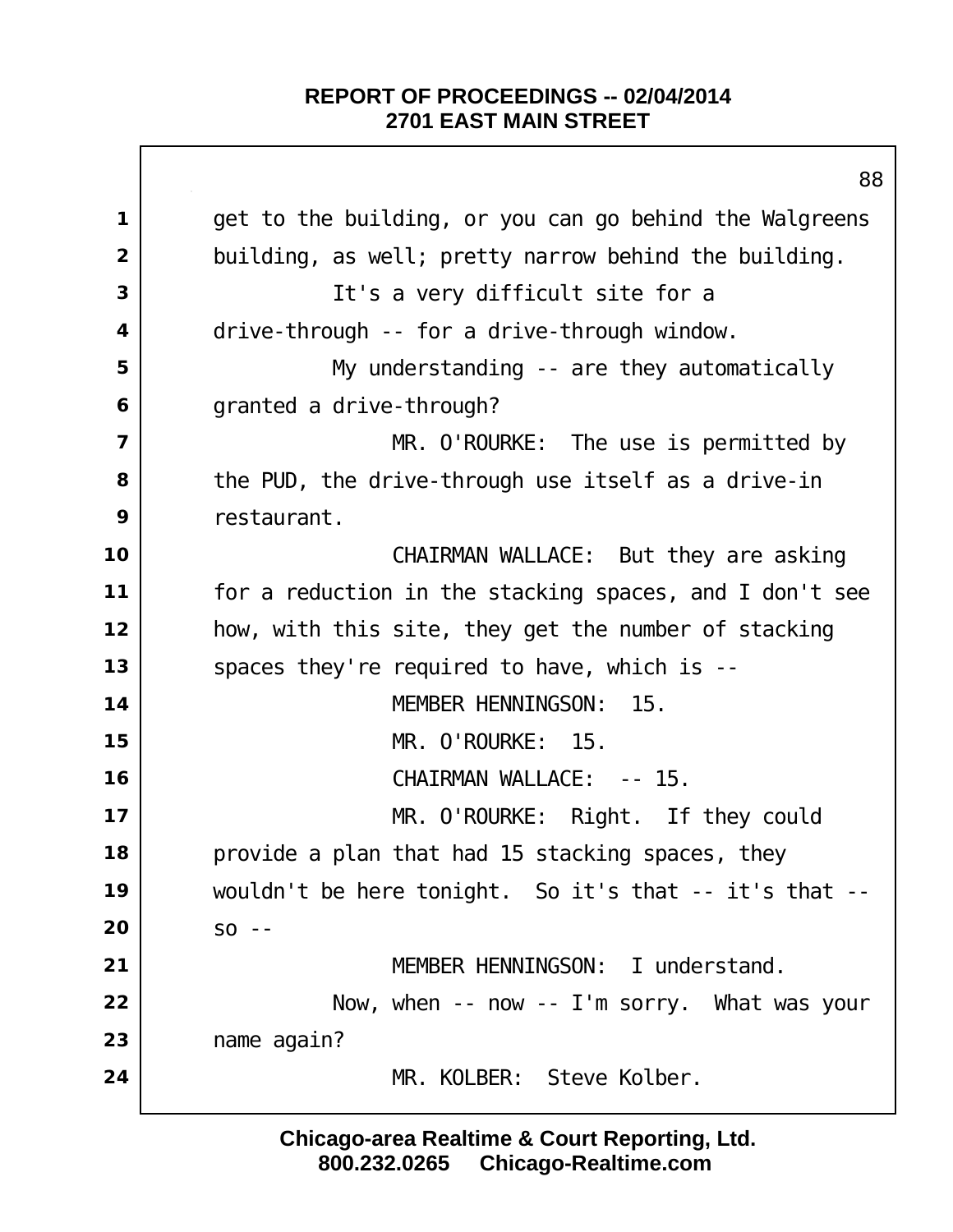|                         | 89                                                       |
|-------------------------|----------------------------------------------------------|
| $\mathbf 1$             | MEMBER HENNINGSON: Steve, when you                       |
| $\overline{2}$          | enter the drive-through lane from the north and you go   |
| 3                       | south, then, if you were going to exit out and go to     |
| $\overline{\mathbf{4}}$ | that road next to the Toyota dealership, it would be     |
| 5                       | very difficult to do that.                               |
| 6                       | If you wanted to go behind the building and              |
| $\overline{7}$          | towards Walgreens, it's my recollection -- I'd have to   |
| 8                       | take another look out there, but it's my recollection    |
| 9                       | that both of those lanes coming from -- both of those    |
| 10                      | I anes between Walgreens and this site are drive-through |
| 11                      | lanes going from north to south. I don't think you've    |
| 12                      | got room to go around that building.                     |
| 13                      | I think -- you've got double drive-throughs              |
| 14                      | at Walgreens.                                            |
| 15                      | KOLBER: Yes. And I believe we --<br>MR.                  |
| 16                      | here's the thing: Here's the island that makes the       |
| 17                      | edge of the drive-through for Walgreens, right here.     |
| 18                      | This space is what we're counting on to allow for the    |
| 19                      | traffic to come around.                                  |
| 20                      | MEMBER HENNINGSON: Is that property for                  |
| 21                      | that building, or is it property for Walgreens?          |
| 22                      | MR. KOLBER: I believe it's a property                    |
| 23                      | that they have an easement to use this for this          |
| 24                      | building here.                                           |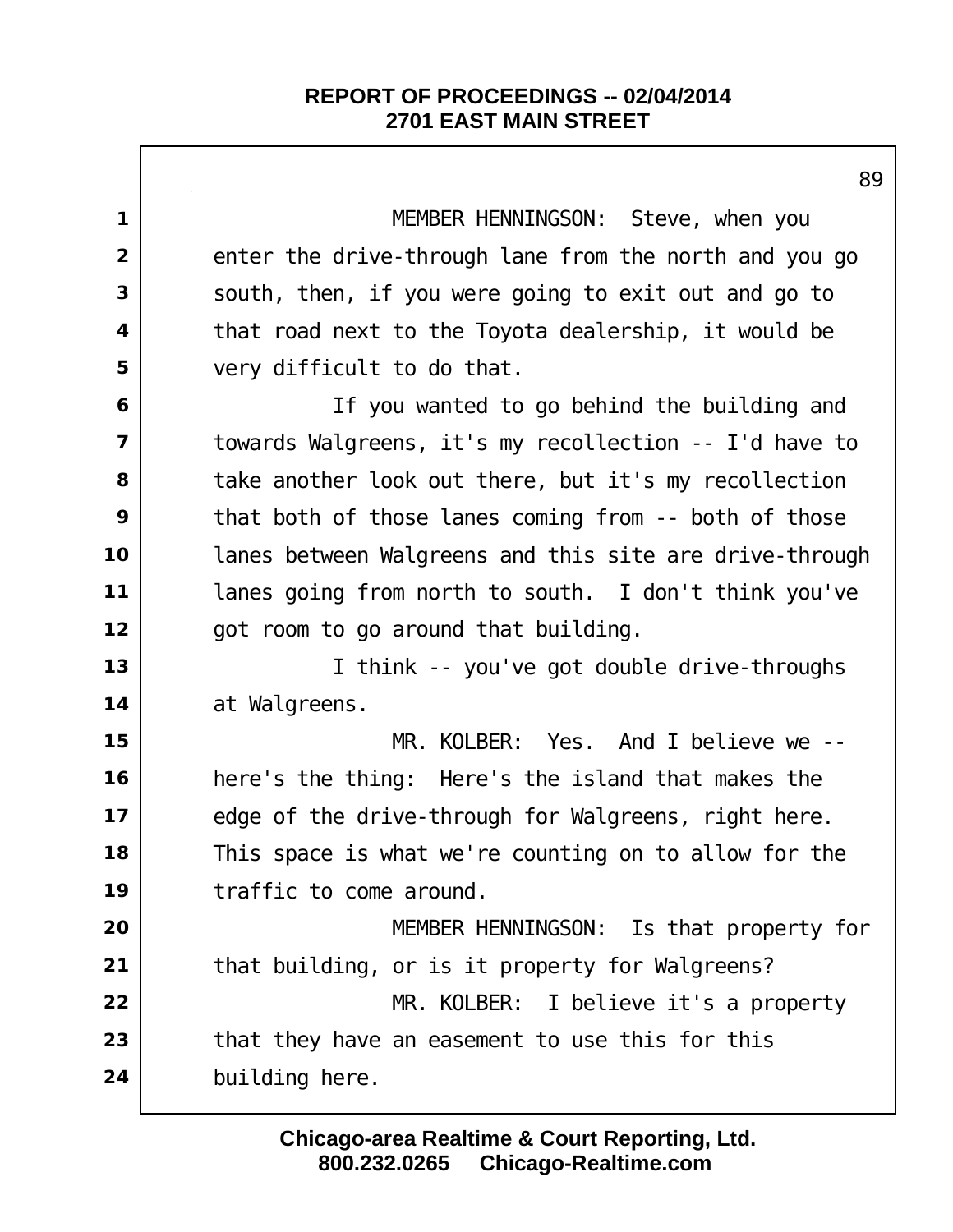Г

|                         | 90                                                         |
|-------------------------|------------------------------------------------------------|
| 1                       | MEMBER HENNINGSON: Well, if you go back                    |
| $\overline{2}$          | to the aerial $\ldots$ I'm not -- on the aerial I'm seeing |
| 3                       | two drive-through lanes for Walgreens and that's it.       |
| $\overline{\mathbf{4}}$ | CHAIRMAN WALLACE: Up a little more.                        |
| 5                       | See here, the two drive-through lanes here?                |
| 6                       | And this is the road here.                                 |
| $\overline{7}$          | MR. KOLBER: I'll go down. Sorry.                           |
| 8                       | MR. O'ROURKE: No, I think it's                             |
| 9                       | further up.                                                |
| 10                      | VICE CHAIRMAN KESSLER: It's on page 3                      |
| 11                      | of this.                                                   |
| 12                      | MR. O'ROURKE: You're going the                             |
| 13                      | wrong way.                                                 |
| 14                      | VICE CHAIRMAN KESSLER: You're going the                    |
| 15                      | wrong way. See, you're on 14. Go to page 3.                |
| 16                      | Keep going -- there you go.                                |
| 17                      | MR. KOLBER: So here's the canopy for                       |
| 18                      | the Walgreens.                                             |
| 19                      | MEMBER HENNINGSON: Is that canopy                          |
| 20                      | typical for both lanes?                                    |
| 21                      | MR. KOLBER: Yes, it does. That covers                      |
| 22                      | the drive-through lanes for Walgreens, and this island     |
| 23                      | is what you see on the drawing that we provided.           |
| 24                      | This is the end of that paved island, so this              |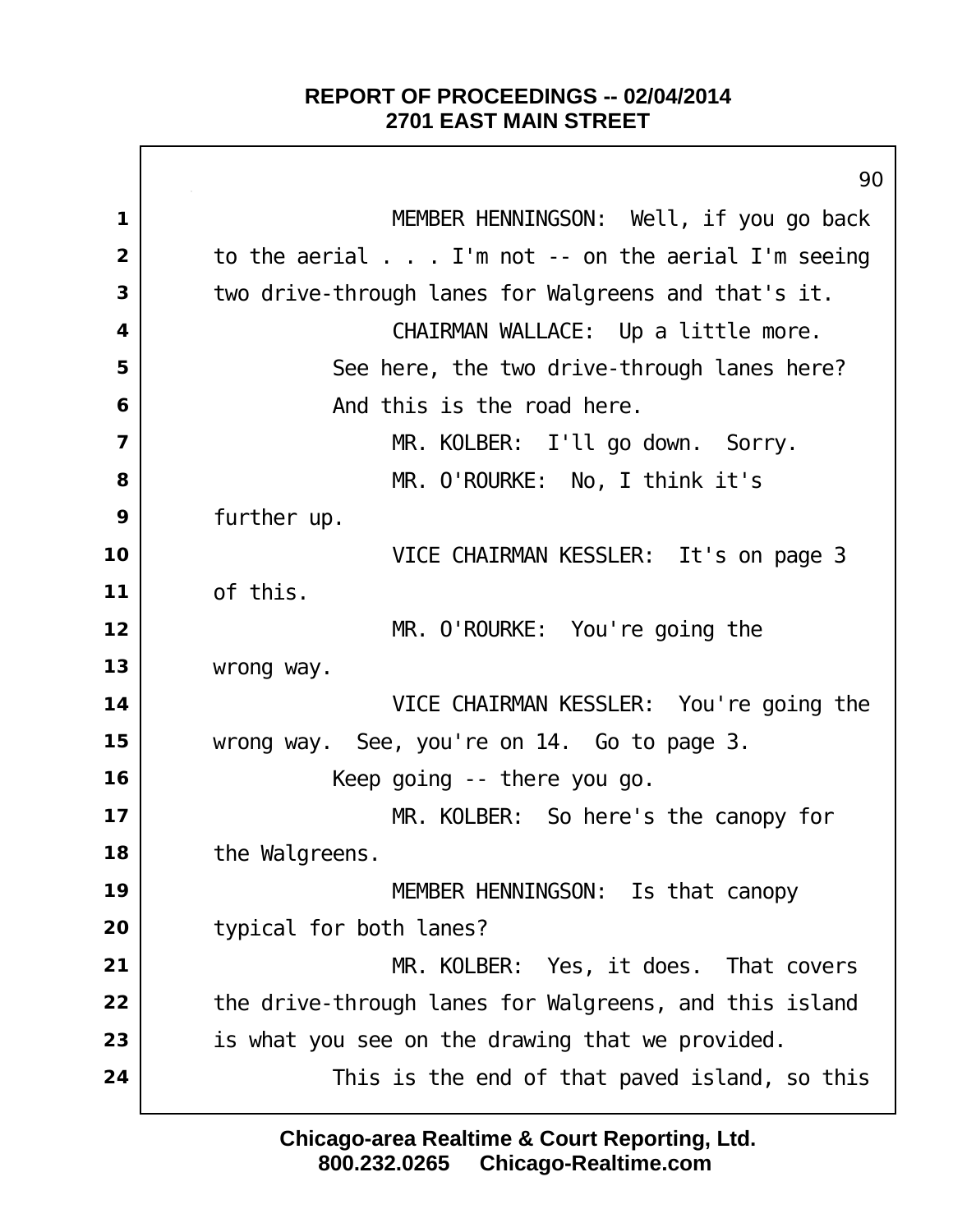is the drive-through for Walgreens. This is the access that we feel that we have adequate, you know, traffic pattern to bring clients -- patrons through to our driveway. VICE CHAIRMAN KESSLER: You're not sure whose property that is, though? MR. KOLBER: We're not a hundred percent certain, but in our initial research we were told by the owners of the building that -- my client is looking to purchase the building as part of this -- that there is a cross-easement there that we will need to do. VICE CHAIRMAN KESSLER: What about the parking? I'm sure you've -- I mean, do you -- can you do anything with the parking? Where are we at? I don't see anything here that tells us. MR. KOLBER: The parking as it stands right now, even with what's taken out of the nine spots, it meets the code for required parking even if both units were restaurants. Right now it's a retail, a T-Mobile, and what we have on our site is the drive-in restaurant. VICE CHAIRMAN KESSLER: You have 23 overparking. MR. KOLBER: There is adequate parking.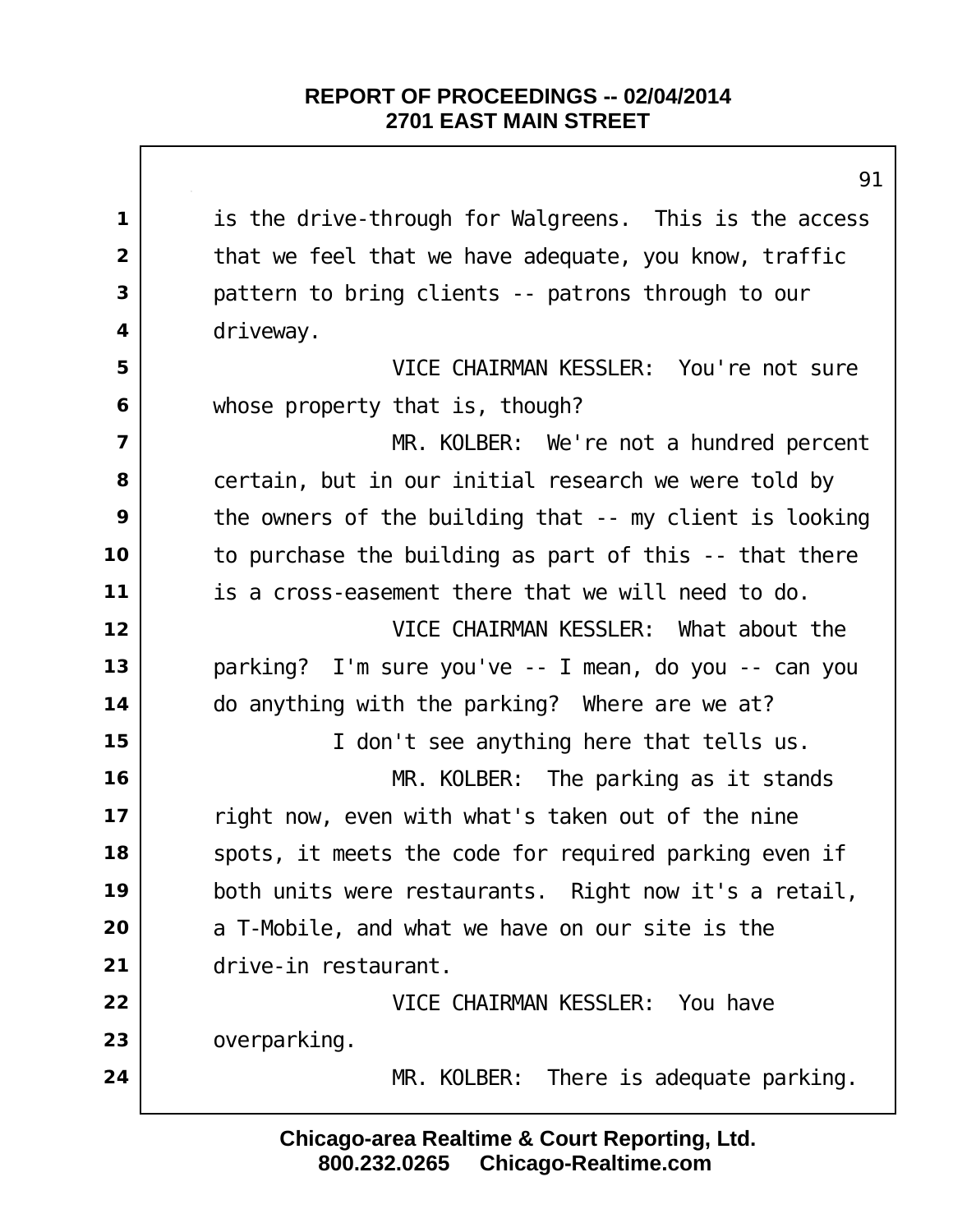Г

|                         | 92                                                      |
|-------------------------|---------------------------------------------------------|
| $\mathbf 1$             | And Matt actually helped us out with that.              |
| 2                       | MEMBER HENNINGSON: How many do you have                 |
| 3                       | there?                                                  |
| 4                       | MR. O'ROURKE: It depends on which                       |
| 5                       | The T-Mobile store is 4 spaces per thousand,<br>si des. |
| 6                       | and this would be 10 spaces, and those requirements     |
| $\overline{\mathbf{z}}$ | were identified and called out on page 4 of the staff   |
| 8                       | report where it says "Parking stalls, both units."      |
| 9                       | VICE CHAIRMAN KESSLER: Well, the reason                 |
| 10                      | I bring that up is because I'm just wondering -- and    |
| 11                      | can't -- they haven't identified it. If we are          |
| 12                      | overparked right now, is there something we can do with |
| 13                      | the parking to make it easier?                          |
| 14                      | I didn't see it as a big problem.                       |
| 15                      | I'm telling you, our anecdotal evidence of              |
| 16                      | the Dunkin' Donuts, it's -- it's extremely popular.     |
| 17                      | And 64 is a -- you know, we don't want to back it up.   |
| 18                      | I'm not so sure we would back it up here, but           |
| 19                      | you all are making a public safety issue by trying to   |
| 20                      | stack that many cars in that area. Where are they       |
| 21                      | going to go? I mean, where are you going to put them?   |
| 22                      | MEMBER AMATANGELO: The other thing that                 |
| 23                      | bothers me about the cars stacking into this area right |
| 24                      | here, this island piece that comes out there, there is  |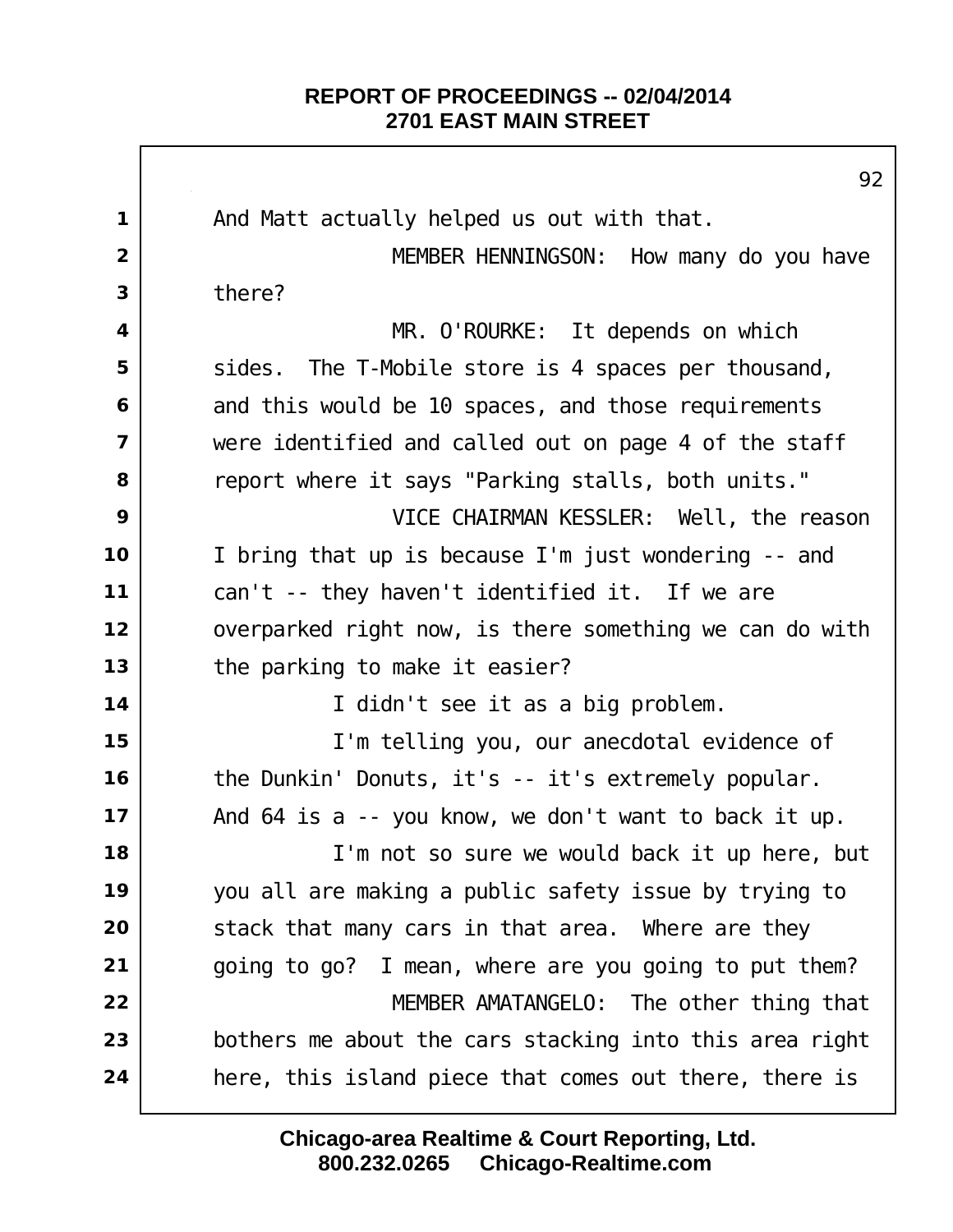|                          | 93                                                      |
|--------------------------|---------------------------------------------------------|
| 1                        | a -- right at the edge there, you actually have the     |
| $\overline{2}$           | potential for traffic going in three different          |
| 3                        | directions --                                           |
| 4                        | VICE CHAIRMAN KESSLER: Right. That's                    |
| 5                        | $a$ -- right.                                           |
| 6                        | MEMBER AMATANGELO: -- and that is                       |
| $\overline{\phantom{a}}$ | really concerning.                                      |
| 8                        | I -- is there a way that you could take out             |
| 9                        | this piece right here and bring the traffic in this way |
| 10                       | so that you're not getting into that kind of a conflict |
| 11                       | there?                                                  |
| 12                       | I'm sure you did it that way because that               |
| 13                       | extends the number of stacking that you have there.     |
| 14                       | However --                                              |
| 15                       | MR. KOLBER: And, also, we wanted to                     |
| 16                       | maintain -- you know, we were -- we wanted to maintain  |
| 17                       | the degree of landscaping, as well.                     |
| 18                       | Right now there is a whole seated area out              |
| 19                       | there, and we didn't want to just wipe it out.<br>We    |
| 20                       | wanted to try to be sensitive to the amount of work     |
| 21                       | that went into maintaining the landscaping the first    |
| 22                       | time and the seating area that's out there.             |
| 23                       | MEMBER AMATANGELO:<br>Sure.                             |
| 24                       | MR. KOLBER: But the answer to your                      |
|                          |                                                         |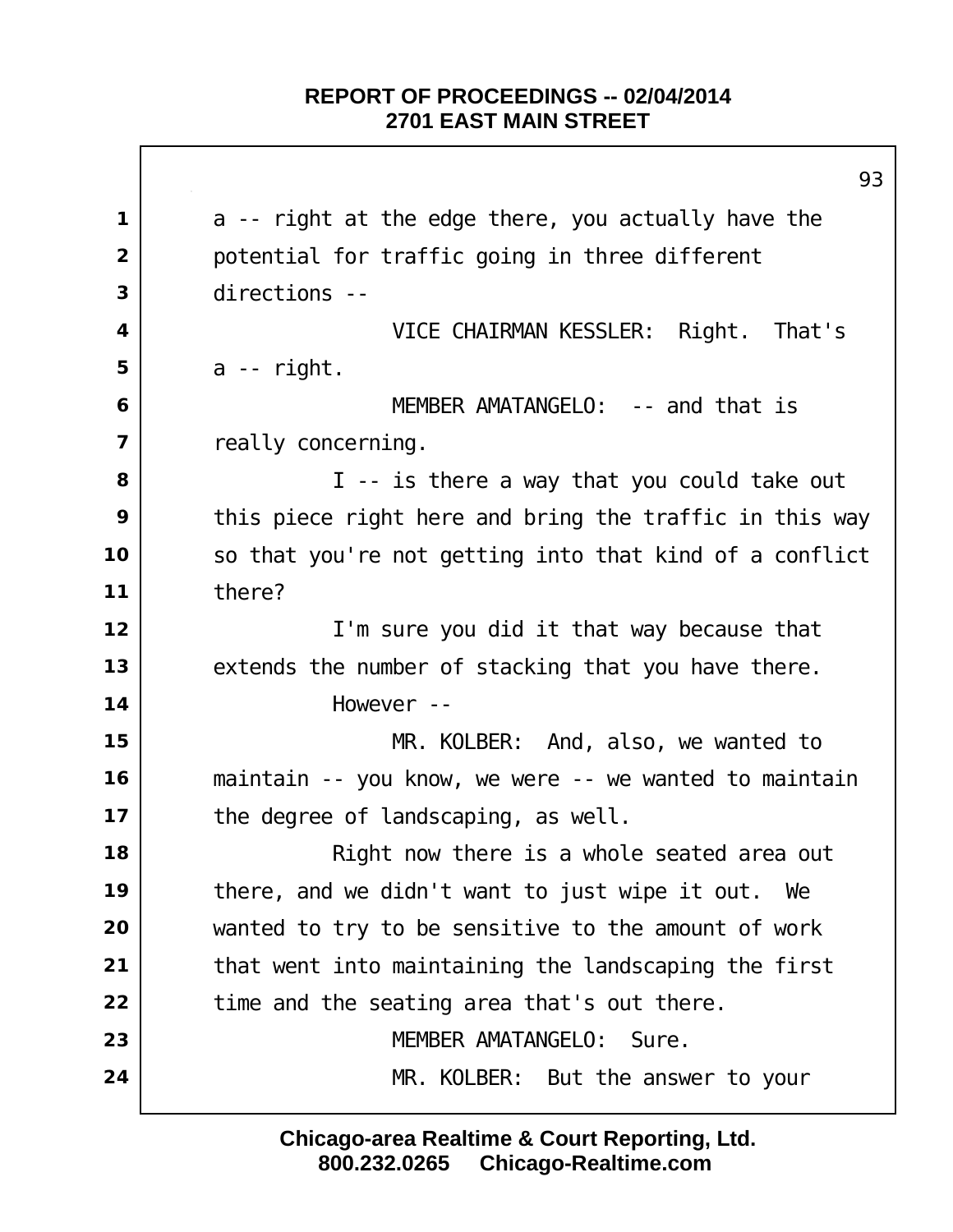question, no. I mean, there is nothing to keep us from making that turn a little bit tighter. | **And also, in all honesty, if -- you know**, we just tried to keep what was here in terms of the curbing and the existing parking areas. But if it's a concern of the Commission, there's nothing to say | that -- that, you know, that this access here that goes **for** -- to the Dumpsters, that it's not directed Straight out the back, and then it's a little bit clearer as to which way they go and not turning back in. MEMBER AMATANGELO: Right. Plus the other thing, too, is, if you're concerned about landscaping, you can actually extend that island on the left side and then landscape that and just have the -- that makes it a definite separation between the traffic going in two ways plus -- two directions -- plus your one lane coming through the drive-through. MR. KOLBER: Absolutely. Again, we were just trying to maintain what was there, but we're not -- if it's the Commission's recommendation, we're certainly open to that. MEMBER HOLDERFIELD: I would like to see what you would respond to if we just directed traffic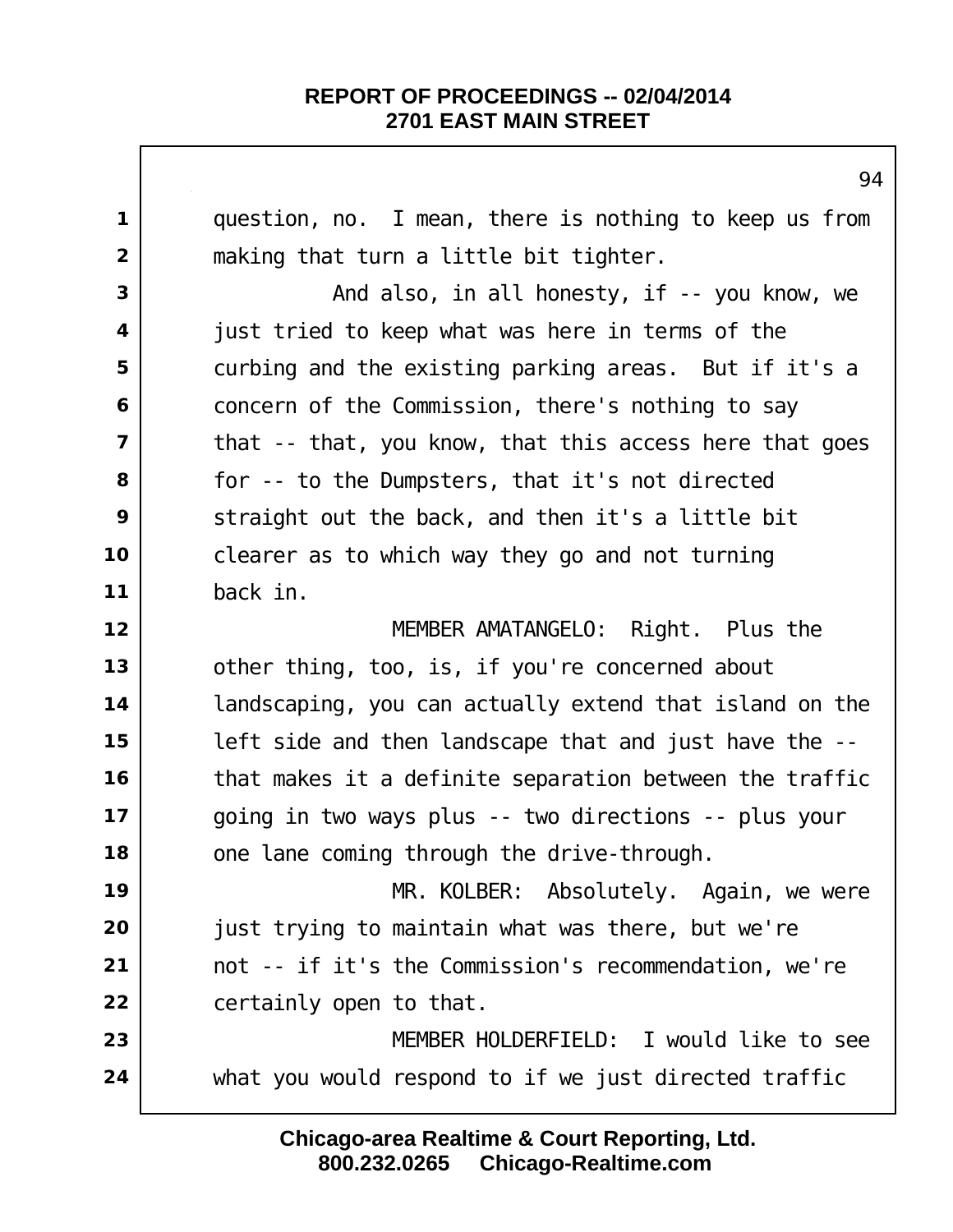in one direction. In other words, on the entrance there, have a Y come out, a curbing that directs the flow of the traffic, you can only go to the right. MR. KOLBER: Right. MEMBER HOLDERFIELD: And you've got it going both directions here but it can't be. It all flows in a counterclockwise movement around the building, all the way up the backside and back, and then you come in. As opposed to having it helter-skelter, so to speak. | But I'm most fearful that -- I mean, if we had a curbing there at the front to actually direct the flow, we'd be less apt to have people turning to the left. MR. KOLBER: Uh-huh. MEMBER HOLDERFIELD: If you have just signage there, there's going to be people just -- "I'm going to go that direction," and if we can direct the flow . . . VICE CHAIRMAN KESSLER: Could I ask you a question?  $\vert$  That's a good suggestion. So you would come in and it would direct you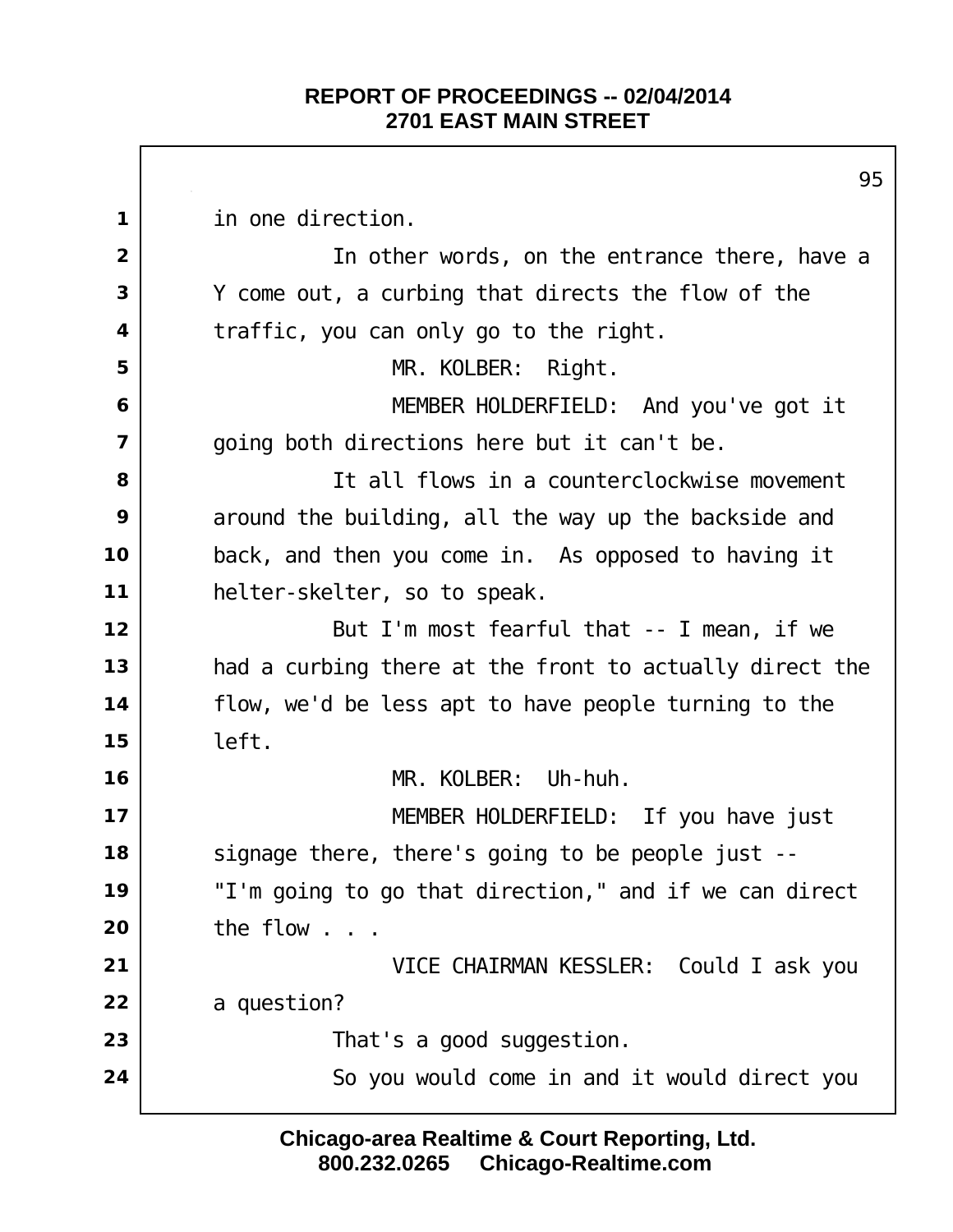|                         | 96                                                      |
|-------------------------|---------------------------------------------------------|
| $\mathbf{1}$            | in a counterclockwise direction.                        |
| $\overline{2}$          | MEMBER HOLDERFIELD: Right. You're                       |
| 3                       | going to go to the right. You go around, come back in.  |
| $\overline{\mathbf{4}}$ | VICE CHAIRMAN KESSLER: But what happens                 |
| 5                       | when you -- oh, you could -- you could continue         |
| 6                       | straight, but you could also go out? That would be it?  |
| $\overline{7}$          | MEMBER HOLDERFIELD: Yeah.                               |
| 8                       | VICE CHAIRMAN KESSLER: Okay.                            |
| 9                       | MEMBER SCHUETZ: Then what if you were                   |
| 10                      | to consider the one-way and then have all the parking   |
| 11                      | angled?                                                 |
| 12                      | MR. KOLBER: We would have to see how                    |
| 13                      | that affects the flow of --                             |
| 14                      | MEMBER SCHUETZ: It would probably                       |
| 15                      | affect the parking. However, maybe you could do         |
| 16                      | something about it. But if it went in one direction     |
| 17                      | like Tim was saying, you'd have to obviously -- I would |
| 18                      | suggest -- angle the parking, and that would tell the   |
| 19                      | people as soon as they come in they've got to go to the |
| 20                      | right.                                                  |
| 21                      | I mean, if everybody knows the parking's in             |
| 22                      | the wrong direction, they're not going to go that way.  |
| 23                      | MR. KOLBER: Certainly. Again, we're                     |
| 24                      | certainly open to modifying -- obviously, we're doing   |
|                         |                                                         |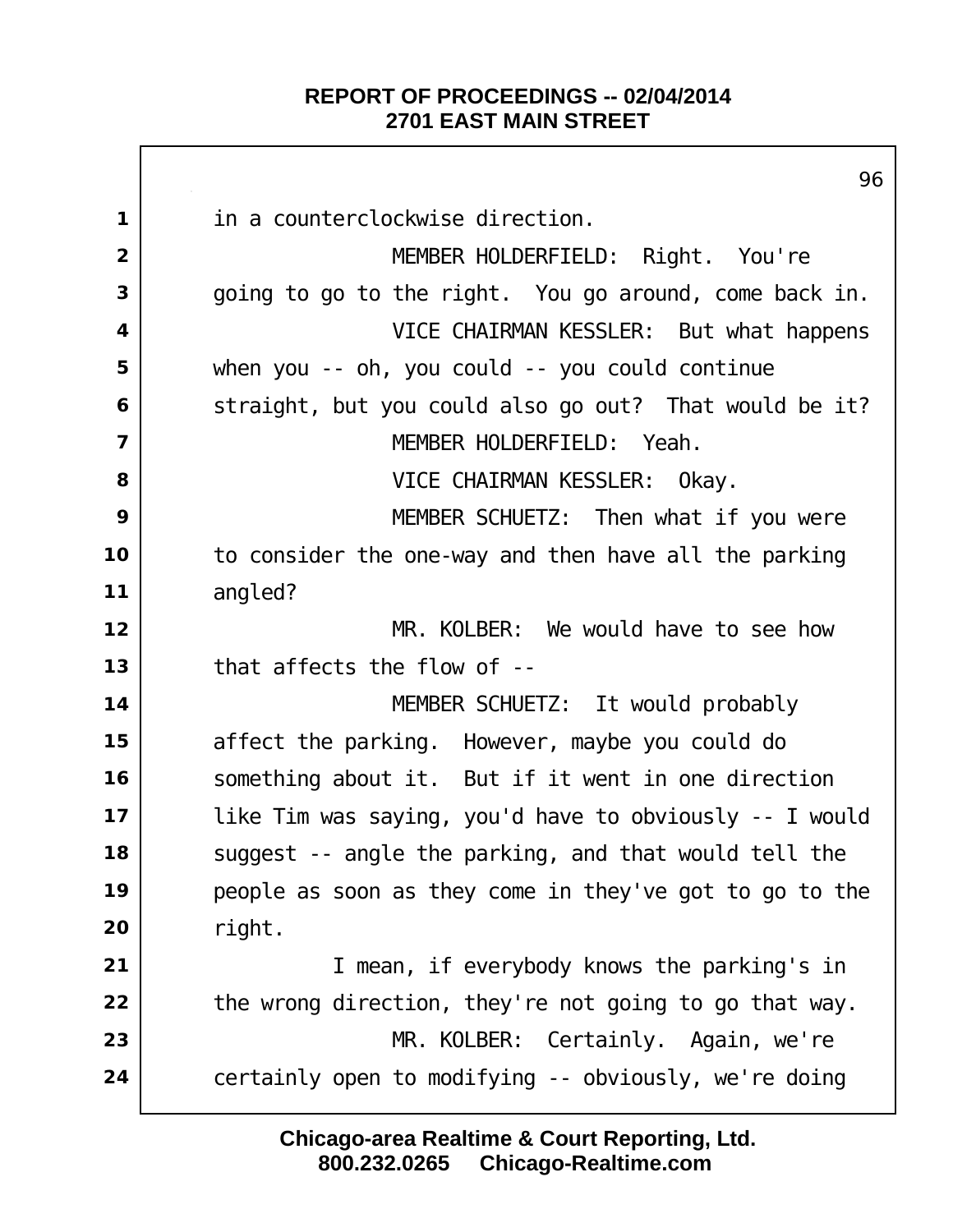|                         | 97                                                      |
|-------------------------|---------------------------------------------------------|
| $\mathbf 1$             | some extensive modification as it is to the site to get |
| $\overline{2}$          | the queul ng to work.                                   |
| 3                       | If it's a little bit more manipulating to               |
| $\overline{\mathbf{4}}$ | allow a better traffic flow to keep that -- so that     |
| 5                       | queue can stay at six to allow for this to exist, my -- |
| 6                       | I'm certain it's something that we would be happy       |
| $\overline{7}$          | to do.                                                  |
| 8                       | MEMBER SCHUETZ: If you did the one-way                  |
| 9                       | and the angled parking, it also might allow for a       |
| 10                      | little more stacking inside the parking lot.            |
| 11                      | VICE CHAIRMAN KESSLER: Well, that's                     |
| 12                      | what I'm thinking.                                      |
| 13                      | If it is -- with that suggestion that you               |
| 14                      | made right off the bat, you're eliminating the traffic  |
| 15                      | jamming.                                                |
| 16                      | But I still go back to you're overparked in             |
| 17                      | there, so there are parking -- there is parking that    |
| 18                      | can be possibly used for a double stack.                |
| 19                      | I think you're going to need all the stacking           |
| 20                      | spaces at certain times of the day. I really do. And    |
| 21                      | all you're going to do is you're just going to cause a  |
| 22                      | problem in that lot.                                    |
| 23                      | Now, I don't know necessarily see it backing            |
| 24                      | out on 64. It could but it -- I don't think so.         |
|                         |                                                         |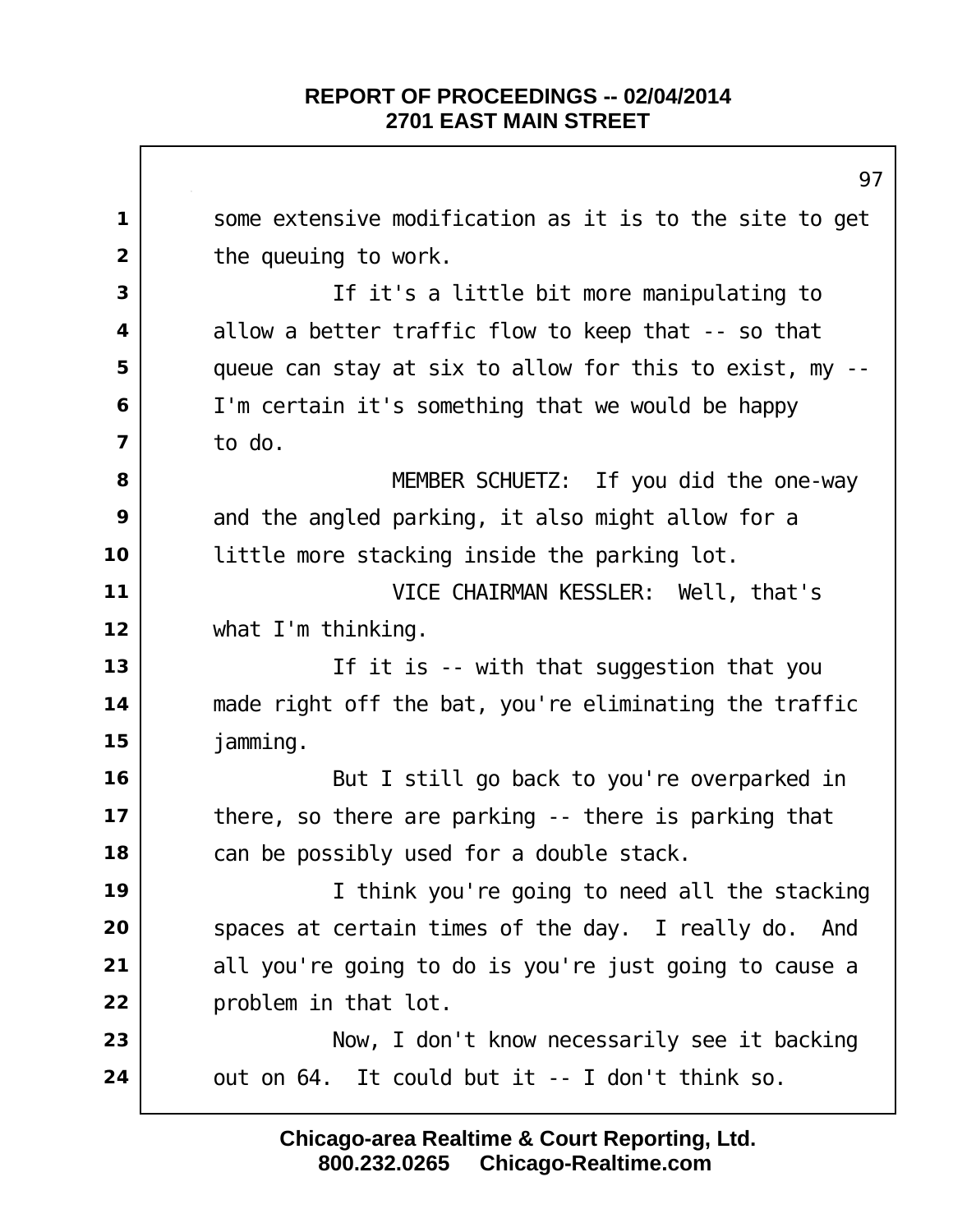|                | 98                                                      |
|----------------|---------------------------------------------------------|
| 1              | I think the big problem's going to be in the lot.       |
| $\overline{2}$ | And with only five stacking spaces, I don't             |
| 3              | care how you're directing the traffic. It's going to    |
| 4              | stop.                                                   |
| 5              | And even coming in, they're going to pull               |
| 6              | in the entrance and they're going to stop and wait      |
| 7              | 85 seconds and 85 seconds and 85 seconds until they get |
| 8              | around, and I'm concerned that that is a safety hazard. |
| 9              | MR. KOLBER: Well, again, I can only                     |
| 10             | state that, per the study that you have and based on    |
| 11             | the information that are at my client's stores -- and   |
| 12             | they're all operated a little bit differently -- and he |
| 13             | has over 40 locations -- you know, his average is       |
| 14             | roughly in the neighborhood of six cars and an          |
| 15             | 80-second wait from drive-through to leaving.           |
| 16             | So it's -- it's a pretty quick turnaround.              |
| 17             | And it's only -- as you know, before 10:00 a.m. is      |
| 18             | where the bulk of it is.                                |
| 19             | VICE CHAIRMAN KESSLER: Right. It's                      |
| 20             | really -- I mean, it takes a long time. The time is     |
| 21             | not the problem.                                        |
| 22             | MR. KOLBER: And because his, you know,                  |
| 23             | traffic is good at what he does is why this site was    |
| 24             | even feasible to him. He said, "We can do this here.    |
|                |                                                         |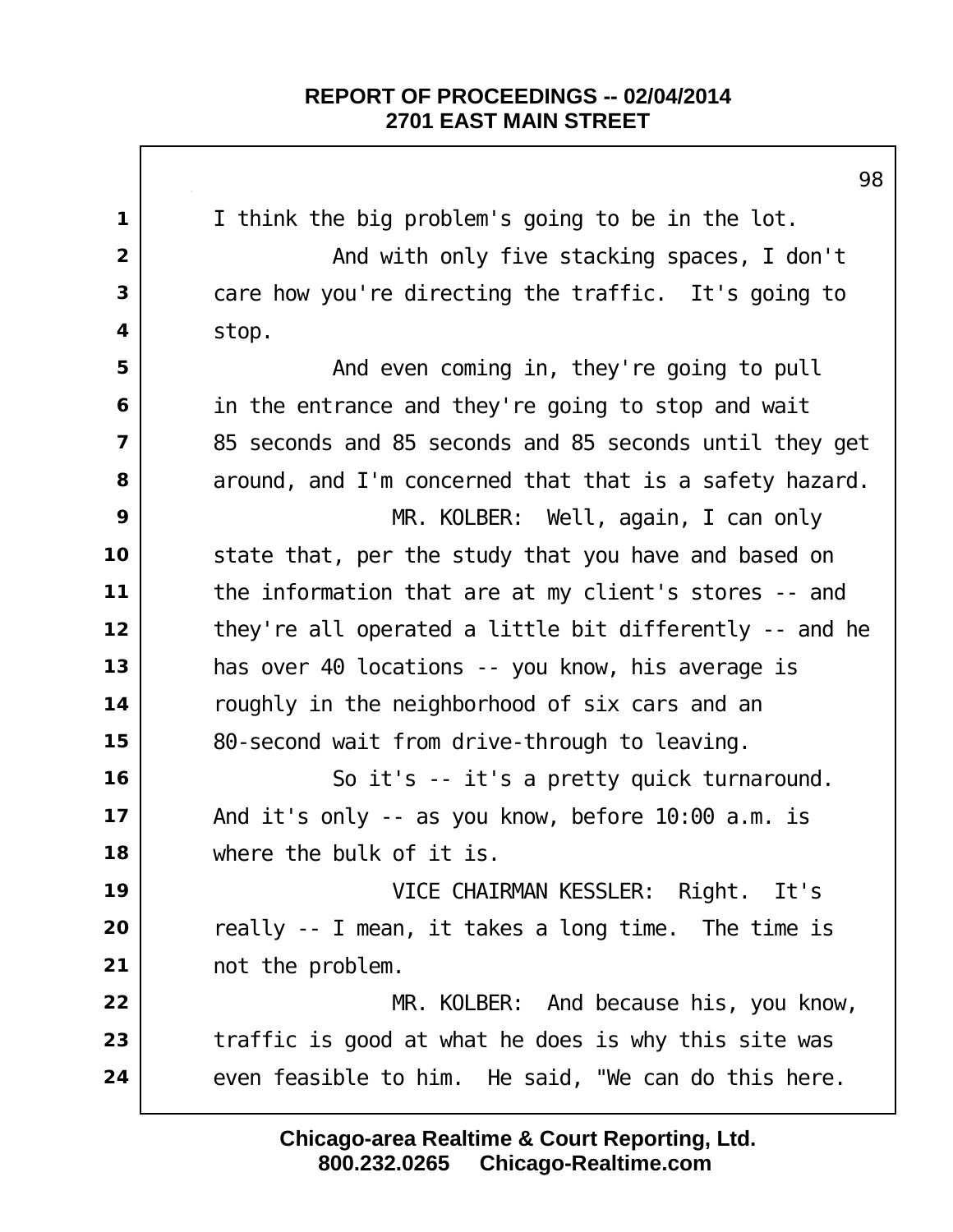$\Gamma$ 

|                         | 99                                                      |
|-------------------------|---------------------------------------------------------|
| $\mathbf 1$             | We can make this work here."                            |
| $\overline{2}$          | And that's why -- our request to see if we              |
| 3                       | can reduce the stacking for this location so that he    |
| 4                       | can come to this area, this spot.                       |
| 5                       | VICE CHAIRMAN KESSLER: So what are you                  |
| 6                       | doing differently that doesn't cause cars to stack?     |
| $\overline{\mathbf{z}}$ | I mean, that's -- you know, I know what I see.          |
| 8                       | MR. KOLBER: I know. I understand.                       |
| 9                       | I just know that the locations on -- we've done several |
| 10                      | for him, and every one that we've been at, it's been -- |
| 11                      | I don't know what they do differently, but they         |
| 12                      | certainly do it very efficiently.                       |
| 13                      | VICE CHAIRMAN KESSLER: Okay.                            |
| 14                      | MEMBER SCHUETZ: Have you gone in to                     |
| 15                      | order, possibly, at the other -- let's call it a        |
| 16                      | competitor -- Dunkin' Donuts to see what their          |
| 17                      | turnaround time is? Is it 85 seconds?                   |
| 18                      | MR. KOLBER: I've not gone to $-$ -                      |
| 19                      | MEMBER SCHUETZ: Maybe there's --                        |
| 20                      | I don't know. I've never been there. But maybe it's a   |
| 21                      | hundred and sixty. You know, I'm just guessing. Maybe   |
| 22                      | their turnaround time is less than what yours is.       |
| 23                      | MR. KOLBER: It could be. Again, we                      |
| 24                      | based our design and our thought process on the average |
|                         |                                                         |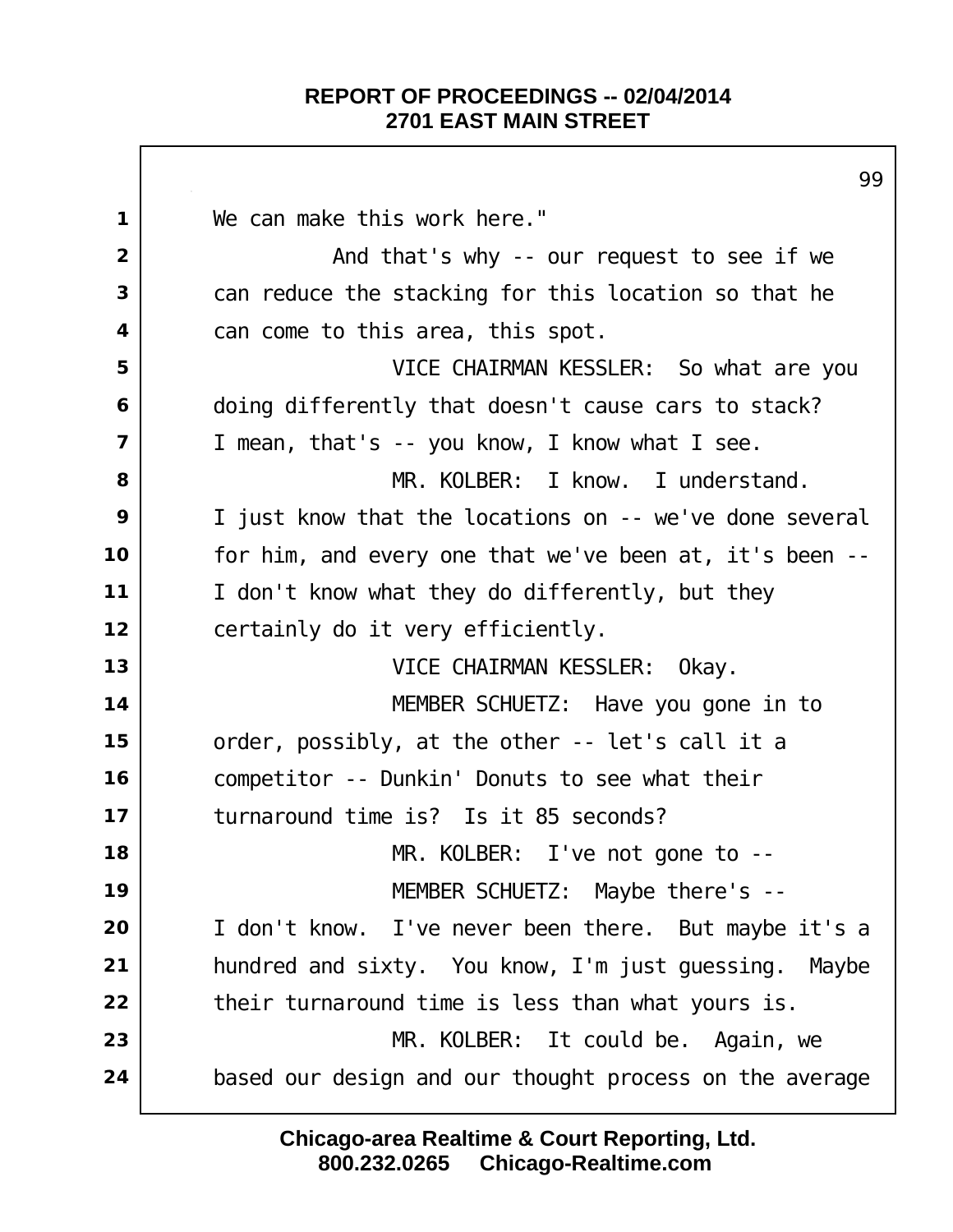of our franchisee. I mean, look at MEMBER SCHUETZ: I mean, look at Portillo's. My God, they get hundreds of people through there in minutes, you know, because they're good at it. That's my point, is maybe you guys are better at it than the other ones. I don't know. I've never been there. MR. KOLBER: He does have 40 locations, so he's got some good practice. MEMBER AMATANGELO: And reducing this to stack to the back of the building is not -- you know, it -- you have the additional parking space back here. You know, rather than -- MR. KOLBER: You have to be -- then you're on the wrong side of the car. 17 | MEMBER AMATANGELO: You're on the wrong side. MR. KOLBER: And we're limited -- you know, if we had the T-Mobile side, it would be a whole different story. We'd be doing a whole different | layout. Because of the Qdoba side, you want to be on the driver's side, it's just -- you know, it's the deck 24 | of cards you have to work with.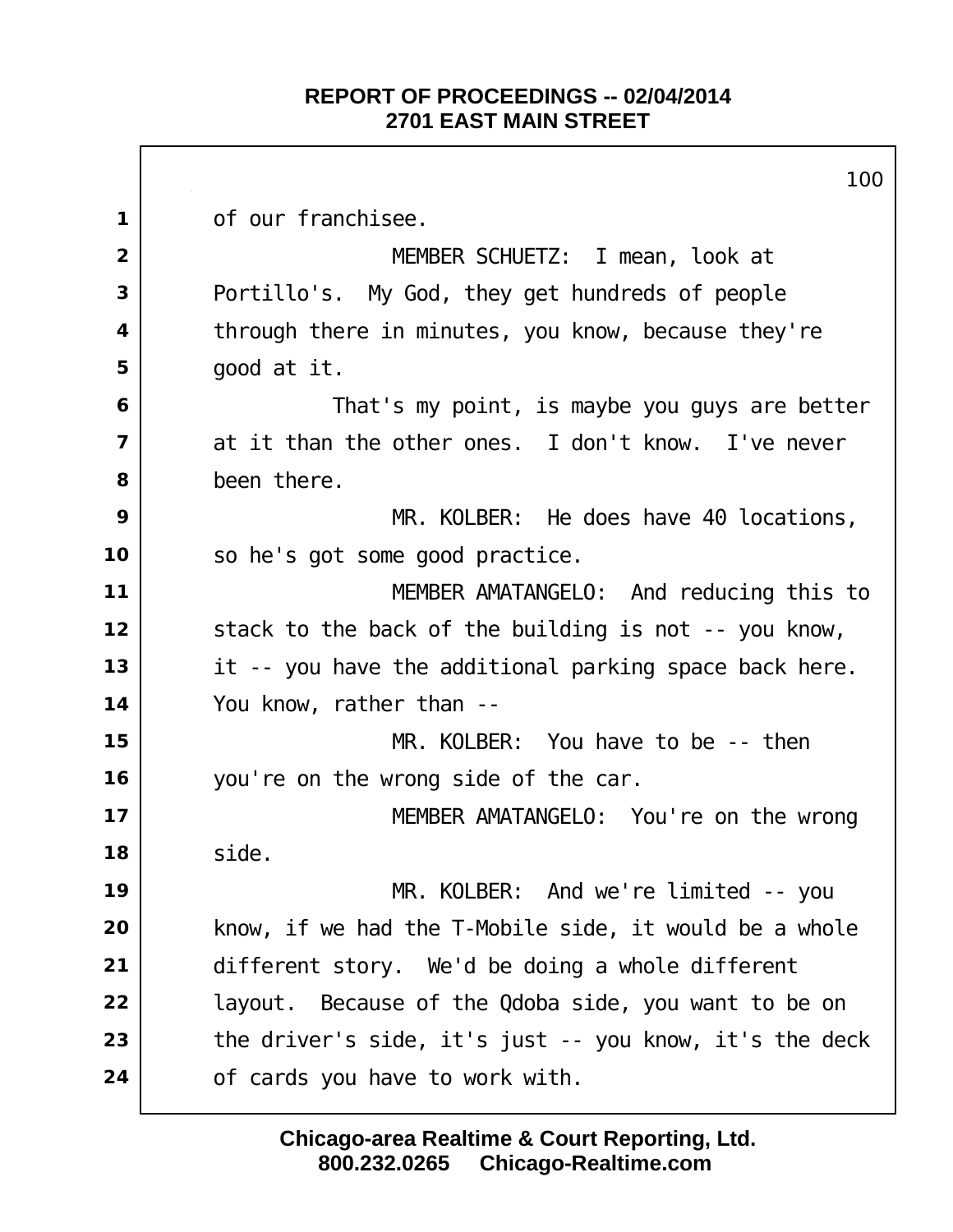$\Gamma$ 

|                | 101                                                     |
|----------------|---------------------------------------------------------|
| 1              | MEMBER AMATANGELO: Yeah. That makes                     |
| $\overline{2}$ | sense, yeah.                                            |
| 3              | MR. KOLBER: Yeah. We talked about                       |
| 4              | that, believe me, but                                   |
| 5              | MEMBER AMATANGELO: Sure. Sure. I kind                   |
| 6              | of like the recommendation of both of my fellow         |
| $\overline{7}$ | commissioners here of the combination of making it a    |
| 8              | one-way and the angled parking.                         |
| 9              | And if you go to any Sonic burger, it works             |
| 10             | so well, you know; you don't see people going the wrong |
| 11             | way, and it's because you pull in and everything's      |
| 12             | angled at a certain direction. And they have plenty of  |
| 13             | room, but everyone goes the right way. It's like        |
| 14             | we're -- we're all told to do so and we do.             |
| 15             | MR. KOLBER: Again, we'd have to go back                 |
| 16             | to see how it affects the overall parking layout.       |
| 17             | But would we be willing to explore that?                |
| 18             | Absolutely.                                             |
| 19             | MEMBER HENNINGSON: I'd like to touch                    |
| 20             | back on something I said a minute ago.                  |
| 21             | That entrance to the site, general site, that           |
| 22             | is on the west side of the site between Toyota and this |
| 23             | property, I'd like to get a little better understanding |
| 24             | on who controls that, who takes care of it, the width   |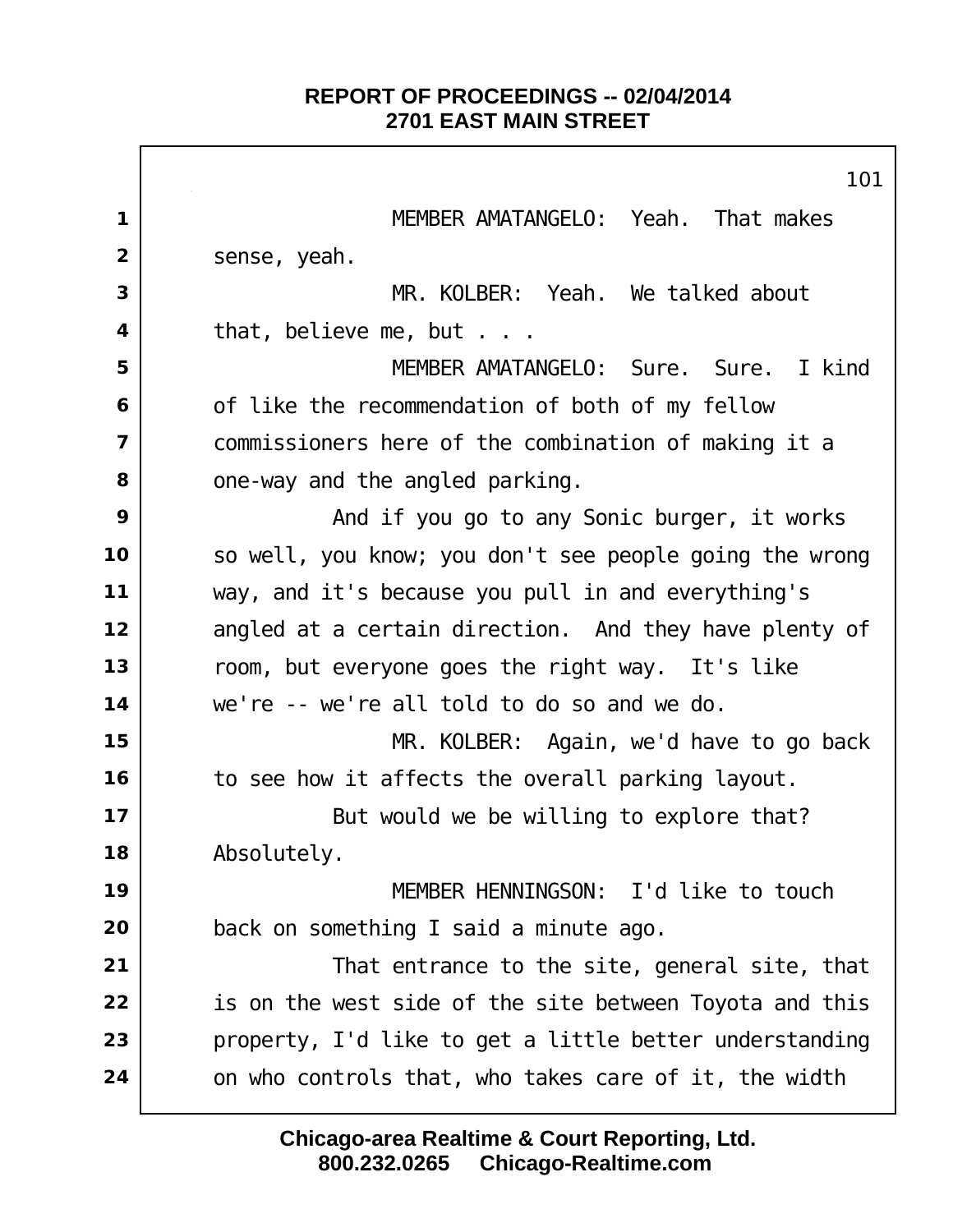of that. Because when I've gone in to Toyota, I can't remember ever having a car come at me. It seems like it's more of a one-way entrance into Toyota. And maybe cross-access easement with this other property is an afterthought. And if you're going to be running a bunch of traffic through that, boy, I think it's real problematic. I think the staff needs to research that one, figure out who owns that, if it's public, if it's private, what the width is. If you're going to be driving that much traffic through it, you need to have some answers. CHAIRMAN WALLACE: Okay. All right. MEMBER DOYLE: Well, one of the questions I had -- there are two questions I had. Maybe you've already answered one of them. The location of the drive on the west side into this parcel on that private road and the configuration of that western side of the parcel, is that fixed? Is it modifiable? If -- you know, would it be possible, for instance, to move the ingress lane farther south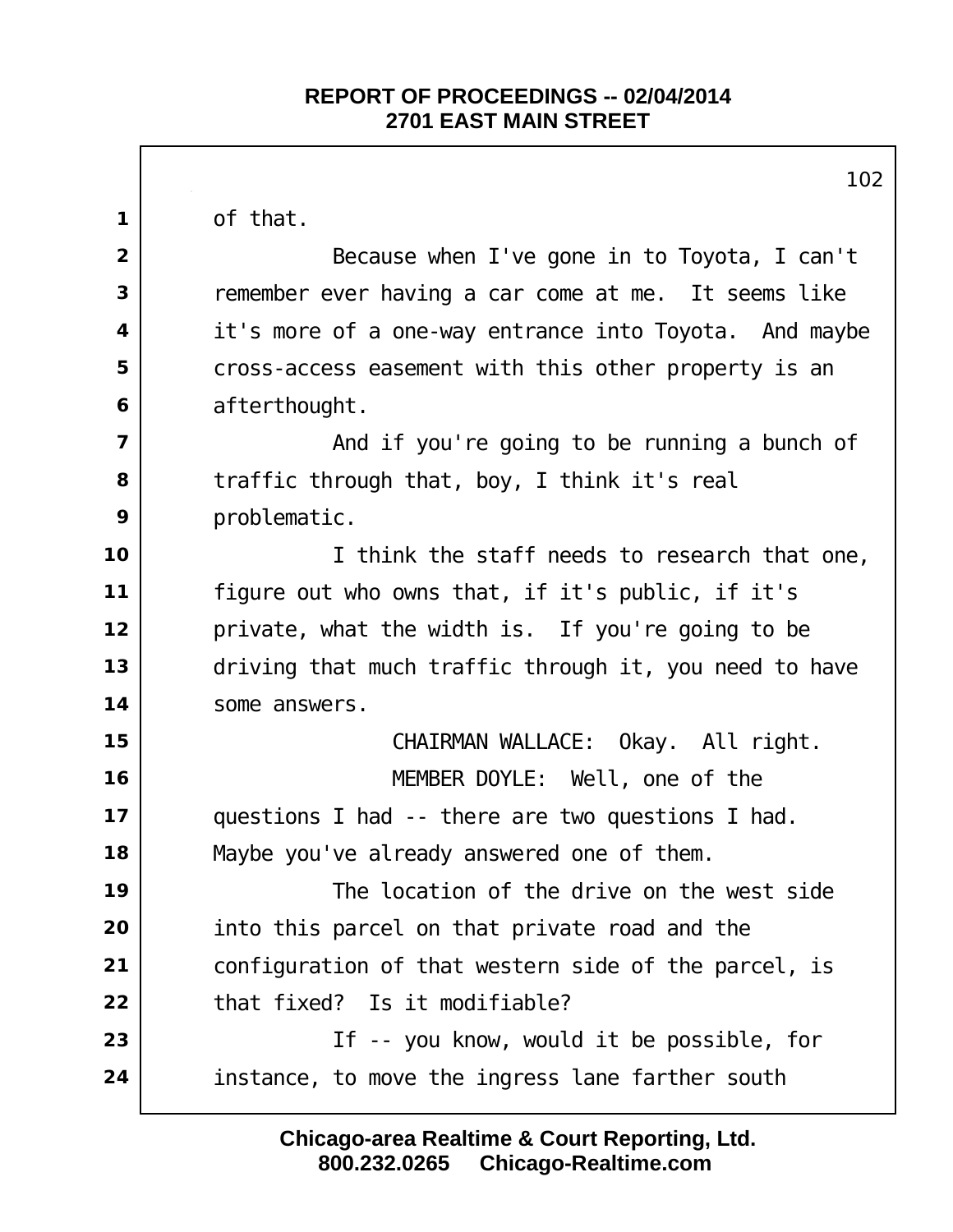Г

|                         | 103                                                     |
|-------------------------|---------------------------------------------------------|
| $\mathbf 1$             | towards the back of the parcel?                         |
| $\overline{2}$          | That -- you know, or is $it$ -- is that not             |
| 3                       | within the purview of the owner?                        |
| 4                       | MR. COLBY: I think that would take some                 |
| 5                       | further research.                                       |
| 6                       | MEMBER DOYLE: Okay. Second -- so that                   |
| $\overline{\mathbf{z}}$ | was one reason -- the reason why I was thinking that    |
| 8                       | was you already mentioned -- I was wondering if -- if   |
| 9                       | there are businesses that have found a way to do a      |
| 10                      | drive-through where, you know, the -- the window is on  |
| 11                      | the passenger side of the car. Because I was thinking,  |
| 12                      | if the lane -- if you had -- if you could imagine this  |
| 13                      | parcel, if you came all the way to the south end of the |
| 14                      | site -- right?                                          |
| 15                      | And you turned left into it and if you went             |
| 16                      | right up into the drive-through lane and then, as you   |
| 17                      | come out, you have a little lane right there to get out |
| 18                      | and just go right out onto North Avenue, you could --   |
| 19                      | you would have more space for longer stacking.          |
| 20                      | MR. KOLBER: Certainly.                                  |
| 21                      | MEMBER DOYLE: And you might simplify                    |
| 22                      | the circulation, but then -- I mean, I don't know what  |
| 23                      | the possibilities are in terms of a drive-through.      |
| 24                      | MR. KOLBER: Well, it's certainly                        |
|                         |                                                         |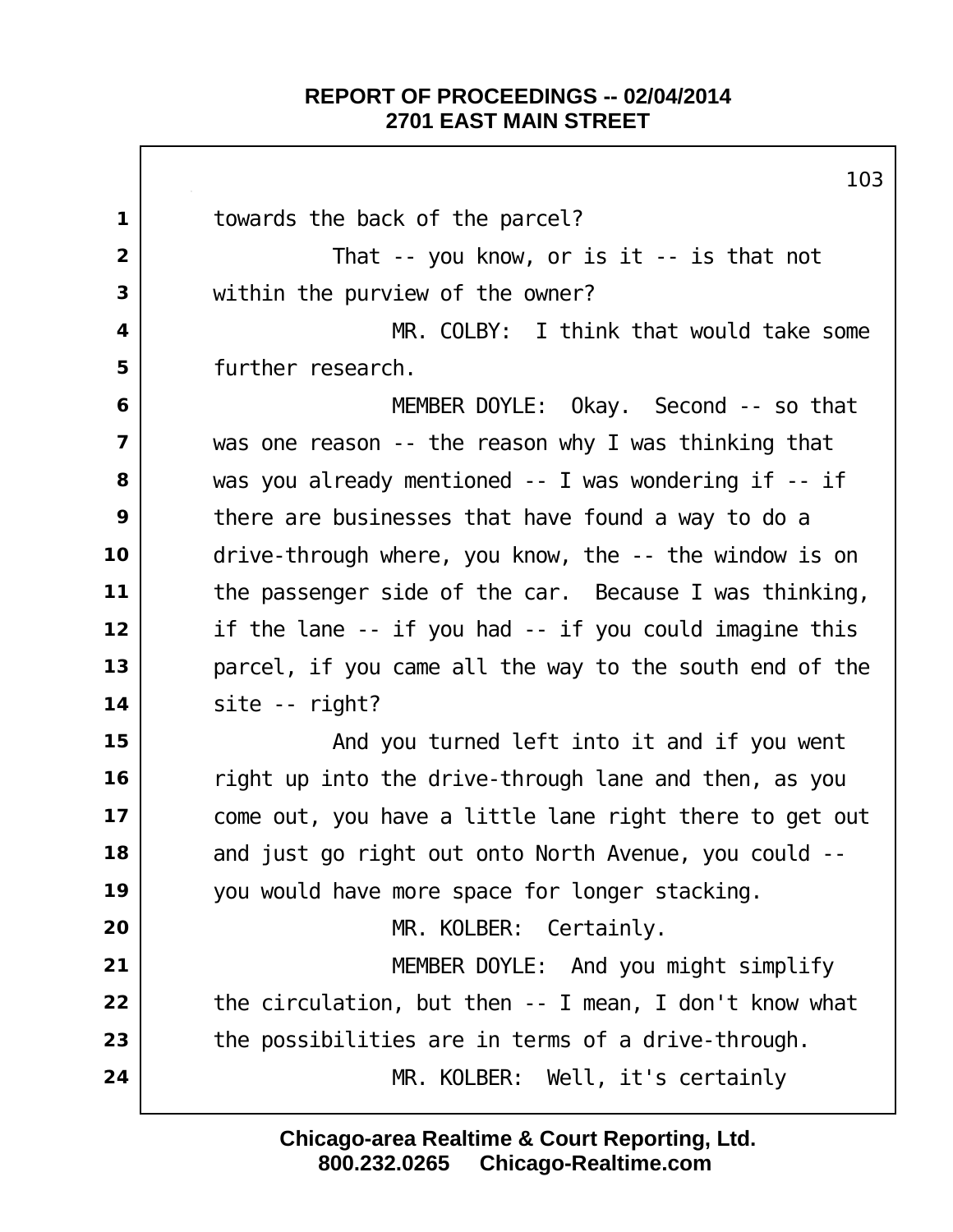| 1 <sup>U</sup>                                        |
|-------------------------------------------------------|
| possible, but it doesn't work in the model for --     |
| 80 seconds get longer now because in that -- and that |
| multiplies and it's an inconvenience, and it's not    |
| something that my franchisee is interested in.        |
| We talked about it but, you know, he went             |
| through the whole process of -- in our timing package |
| and how we do it and how we turn the cars around, it  |
| relies on reaching and going and reaching and going.  |
| When you pull on the other side, there's a            |
| whole other dynamic that's involved, especially when  |
| you're handing -- as you see, 70 percent of their     |
| business is the hot beverage. So when you're handing  |
| some hot coffee over to somebody, there's some        |
| potential for some real disasters.                    |
| MEMBER DOYLE: Yeah. You don't do the                  |
| pneumatic tube delivery systems for the coffee?       |
| MR. KOLBER: Wouldn't it be nice?                      |
| Wouldn't it be nice?                                  |
| VICE CHAIRMAN KESSLER: Doughnut tubes.                |
| MR. KOLBER: Send a doughnut through the               |
| tube.                                                 |
| MEMBER DOYLE: Well, I guess then my                   |
| only comment is the suggestion -- suggestions made    |
| earlier about the -- limiting the circulation into a  |
|                                                       |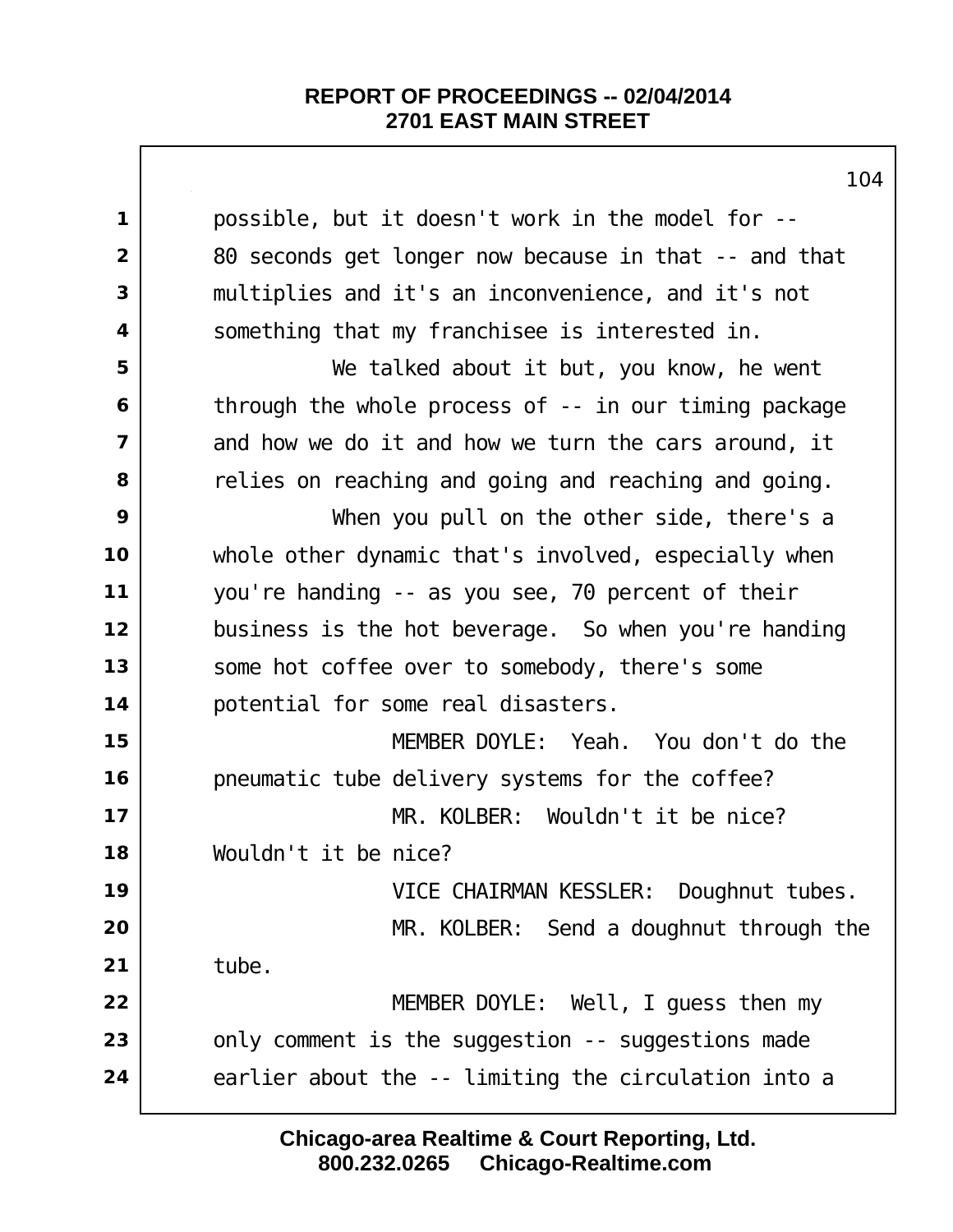counterclockwise direction. The other thing I would say about that is, if you eliminate traffic moving in a clockwise direction, you can then curve your stacking around that corner through a -- you know, if you have a lane that turns that corner, you could -- MR. KOLBER: We need to be mindful of the handicap parking requirements up front. MEMBER DOYLE: Absolutely. But you might be able to get one more car before it -- before you get to the handicap. I don't know if that's going to resolve some of the other concerns that have been raised, but I definitely feel that that would be a -- an improvement that -- that I would want to see before -- MR. KOLBER: Uh-huh. 17 | MEMBER HENNINGSON: And I would suggest that all the Planning Commission members drive through that site, take a good look at it. I was shocked. MEMBER DOYLE: I've been to that site when it was Qdoba, but . . . but as far as the way it's been reconfigured now, I -- I've not driven around back of it. MEMBER HENNINGSON: I'd drive around the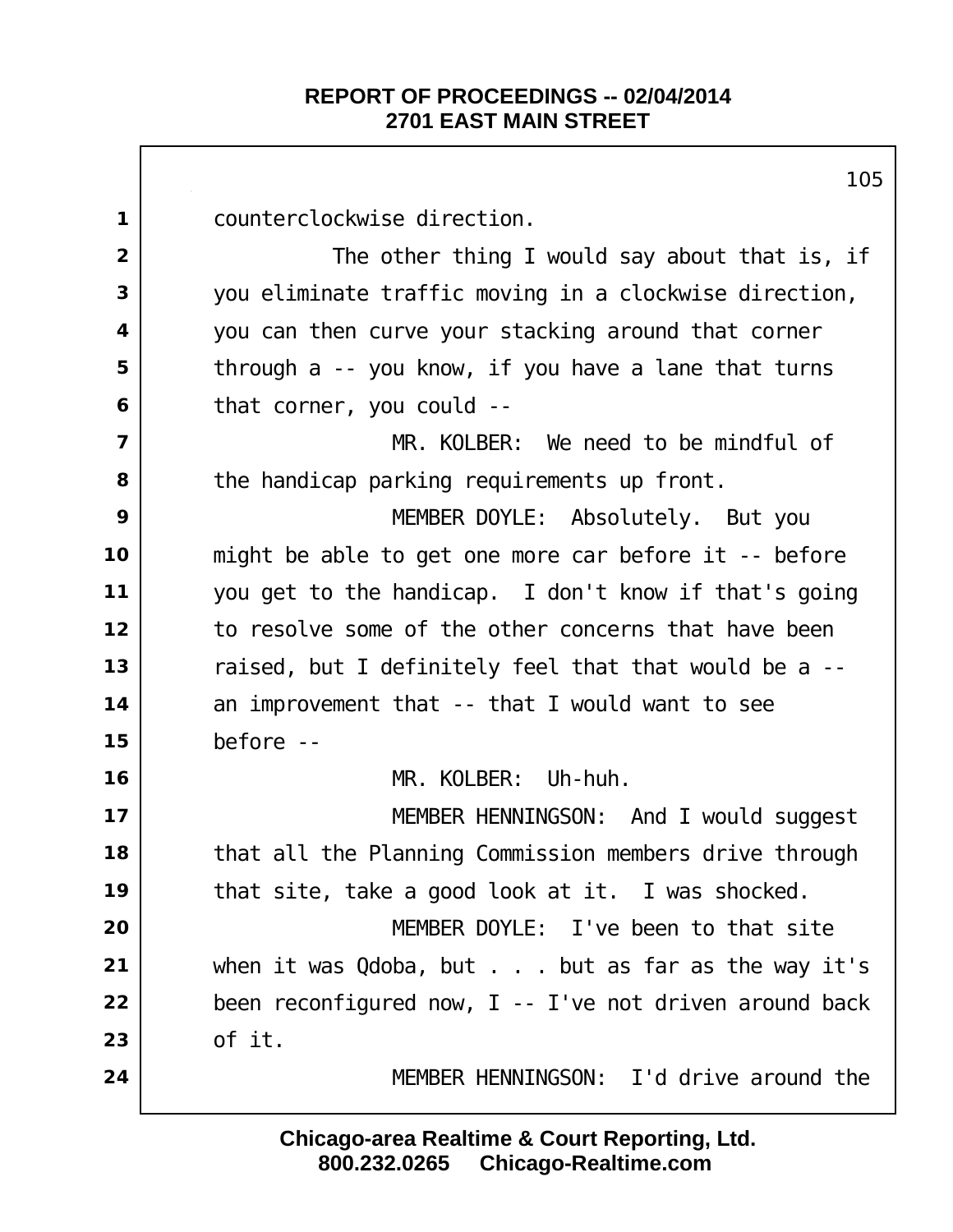back and drive around the back of Walgreens, as well. Very tight site. CHAIRMAN WALLACE: All right.  $\vert$  **Well**, this -- I guess let's -- do we have any further comments -- I'll try to figure out what to do. MEMBER GAUGEL: In the ordinance, the part that I'm having trouble with is this "quantifiable evidence based on comparable facilities." I think what anybody up here is using as a comparable facility is the facility on the west side, and we know the volume that goes through there. We know that on Saturday at 9:00 it's backed up onto Route 64. There are probably 14 to 15 cars deep at any time. So if this is tabled or if it moves on, what I would like to see is how your facility would compare to the Dunkin' that is on the west side and how that will affect -- you know, maybe their -- maybe their wait time is longer, but we don't know that. I think for everybody, as Curt had mentioned, drive through the site and also drive through the other Dunkin' Donuts so we can get a good, you know, cross-section of both facilities, and then you -- you tell us how it compares to that facility. Maybe it's a totally different concept or a totally different way to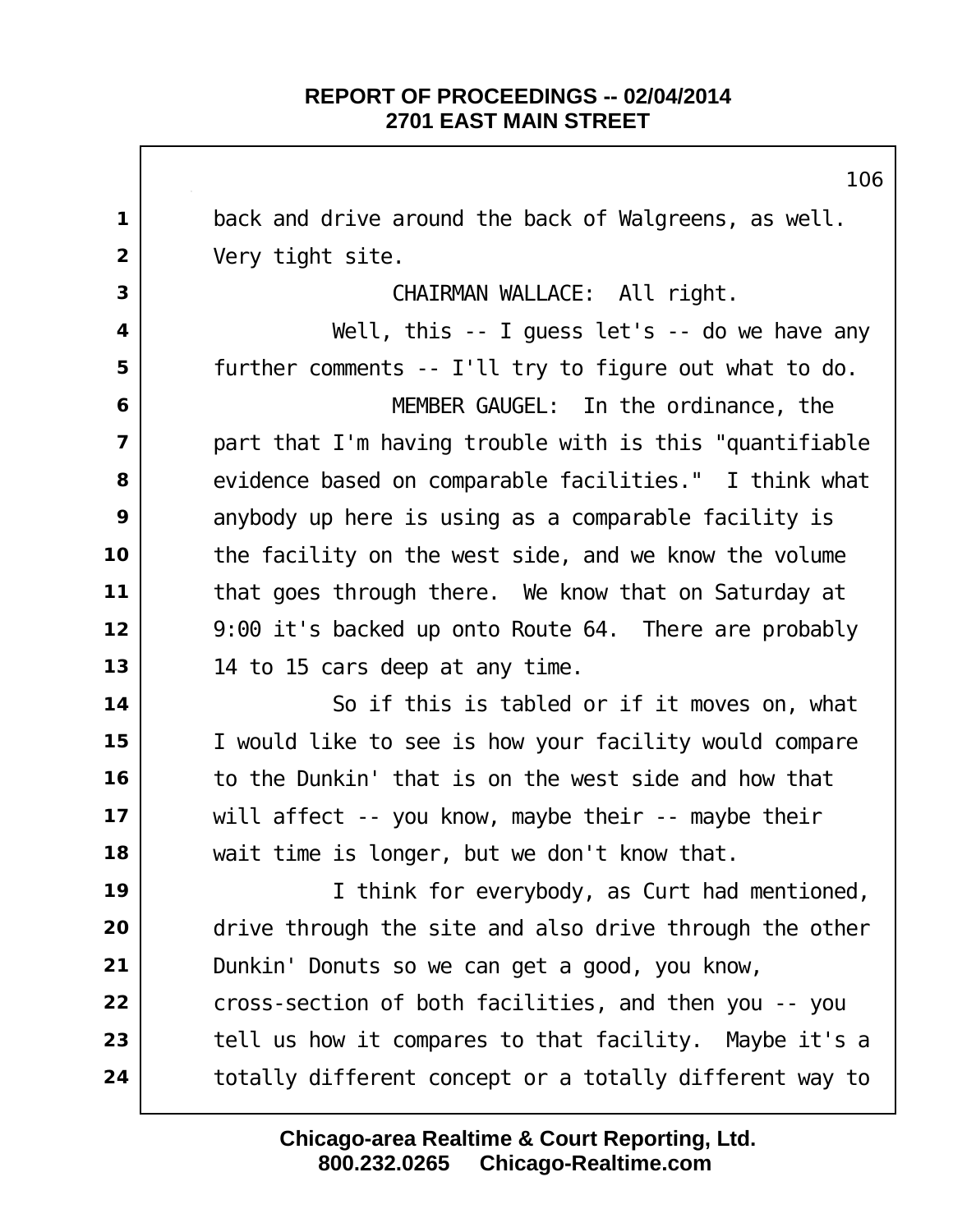run a business. But the two examples you gave, which were -- one being Rolling Meadows, the other being in Elgin -- both July 5th, over a year and a half ago, and both on a Thursday, the -- the -- Saturday is one of -- I think one of the biggest and busiest times there. And if that's the case for this facility, I think that T-Mobile just might be run out of there, too, to have cars wrapped around the whole facility. MR. KOLBER: Again, there -- as it says, the peak times end at 10:00 when the T-Mobile is probably opening. MEMBER GAUGEL: Sure. MR. KOLBER: And it's almost barren from 10:00 to 3:00, and it's the after-hours when you get a little more, but that early rush -- and some of these are open as early as 4:00. And it's that early rush, and that's why we feel there's not -- we don't feel we will be hindering the neighboring business because of all the stacking that will be there. and we feel that, because of my franchisee's track record and his history of what he does, that the stacking won't exceed six at peak times. CHAIRMAN WALLACE: Do you have any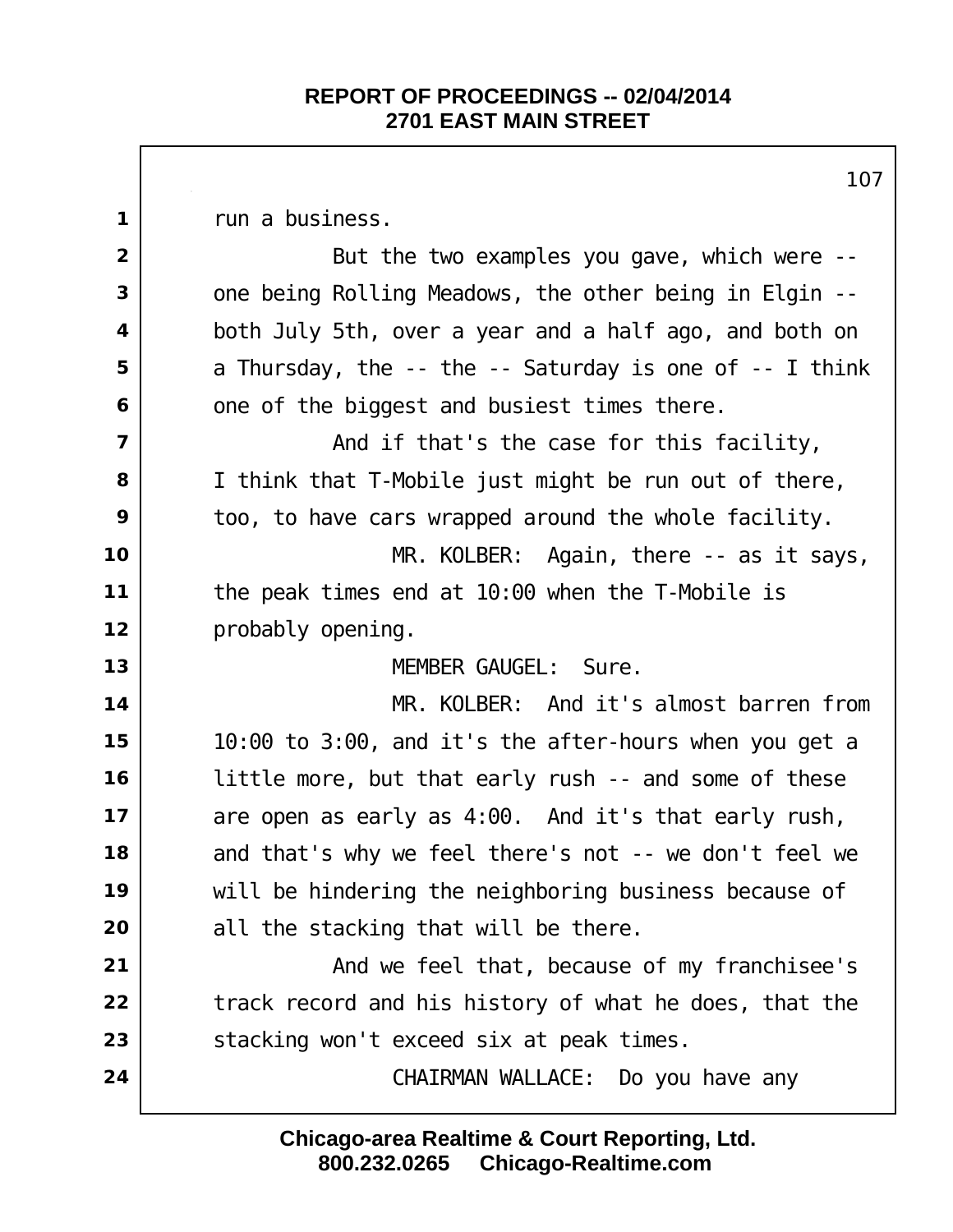schematic drawings of the two comparables that you list here? MR. KOLBER: I don't but I can get those. CHAIRMAN WALLACE: Because if -- am I correct in saying -- in thinking that they both have gas stations and convenience stores as a part of the Dunkin' Donuts? MR. KOLBER: They both are -- yes, they're both part of a gas station convenience store. I CHAIRMAN WALLACE: How are those comparable, then? MR. KOLBER: Because the drive-through business is actually more at those locations. CHAIRMAN WALLACE: Okay. How can you quantify -- I mean, what's the evidence for that? Just the drive-through is -- MR. KOLBER: Just because of the amount of business they do in the morning on their coffee -- their coffee runs, their peak hours. Those are two of their busier locations. **CHAIRMAN WALLACE:** But the drive-through business is more at those locations than what? Than a regular Dunkin' Donuts? Or --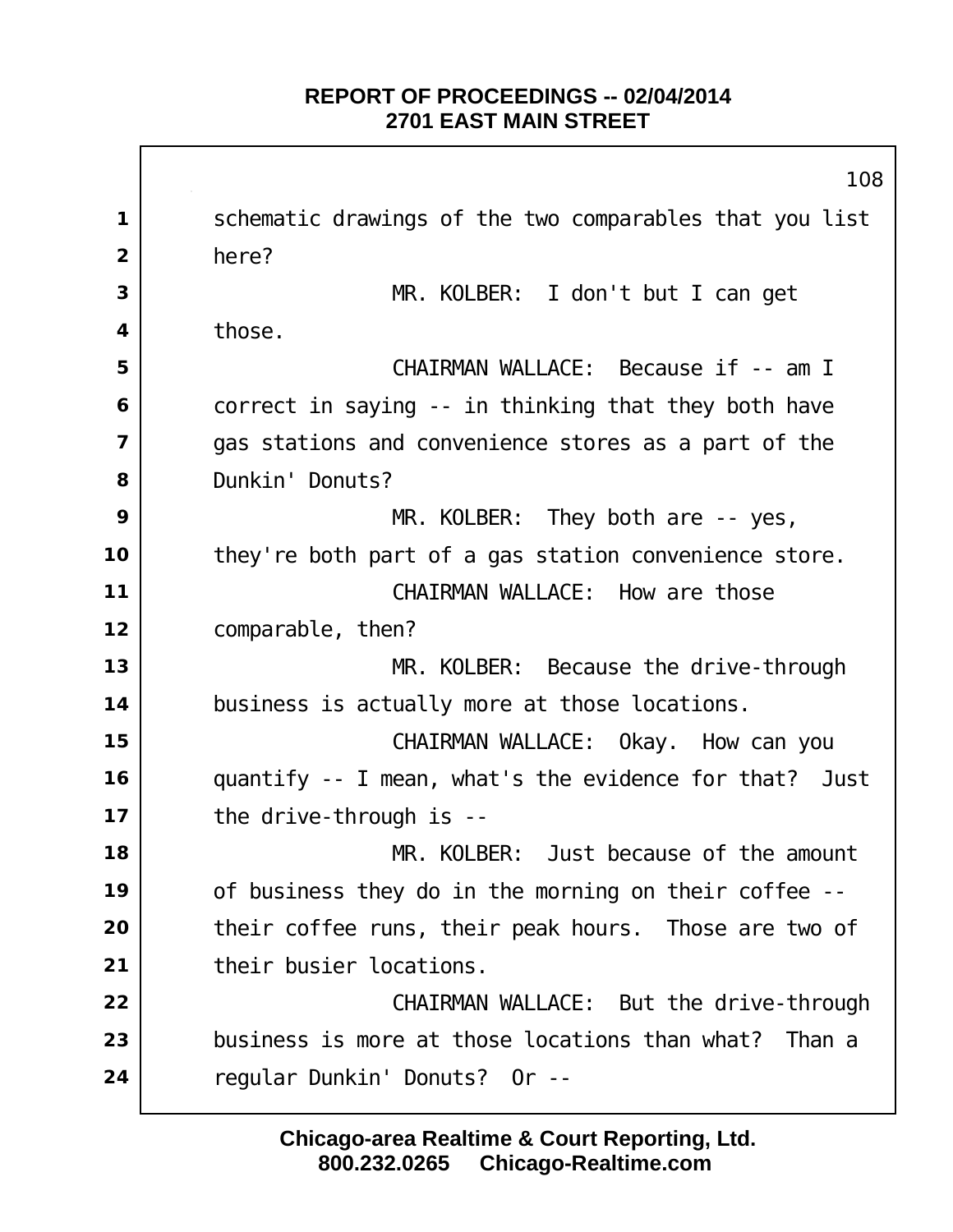MR. KOLBER: No. They're -- those are two of their busy ones, but their drive-through is pretty steady through -- where they have drive-through locations. Not every single one is a drive-through. CHAIRMAN WALLACE: Wouldn't it make more sense that, if people are there getting gas and going into the convenience store, then they're not going to drive through? So the drive-through business would actually be less at those locations? MR. KOLBER: Surprisingly, the business -- and we just did -- we just finished one in Lincolnshire; it's just opening up with a gas station -- that the amount of business that is going to the Dunkin' is drive through. It's -- very little of it is people going into the gas station, very -- very little. I mean, most people that go to the gas 17 | stations don't go in the convenience stores. CHAIRMAN WALLACE: Does anyone else have an issue with these two properties actually being comparable to what they're proposing? MEMBER HENNINGSON: Yes. VICE CHAIRMAN KESSLER: Yes. But my issue is simply that I don't think this site is Suitable for five stacking the way this is laid out.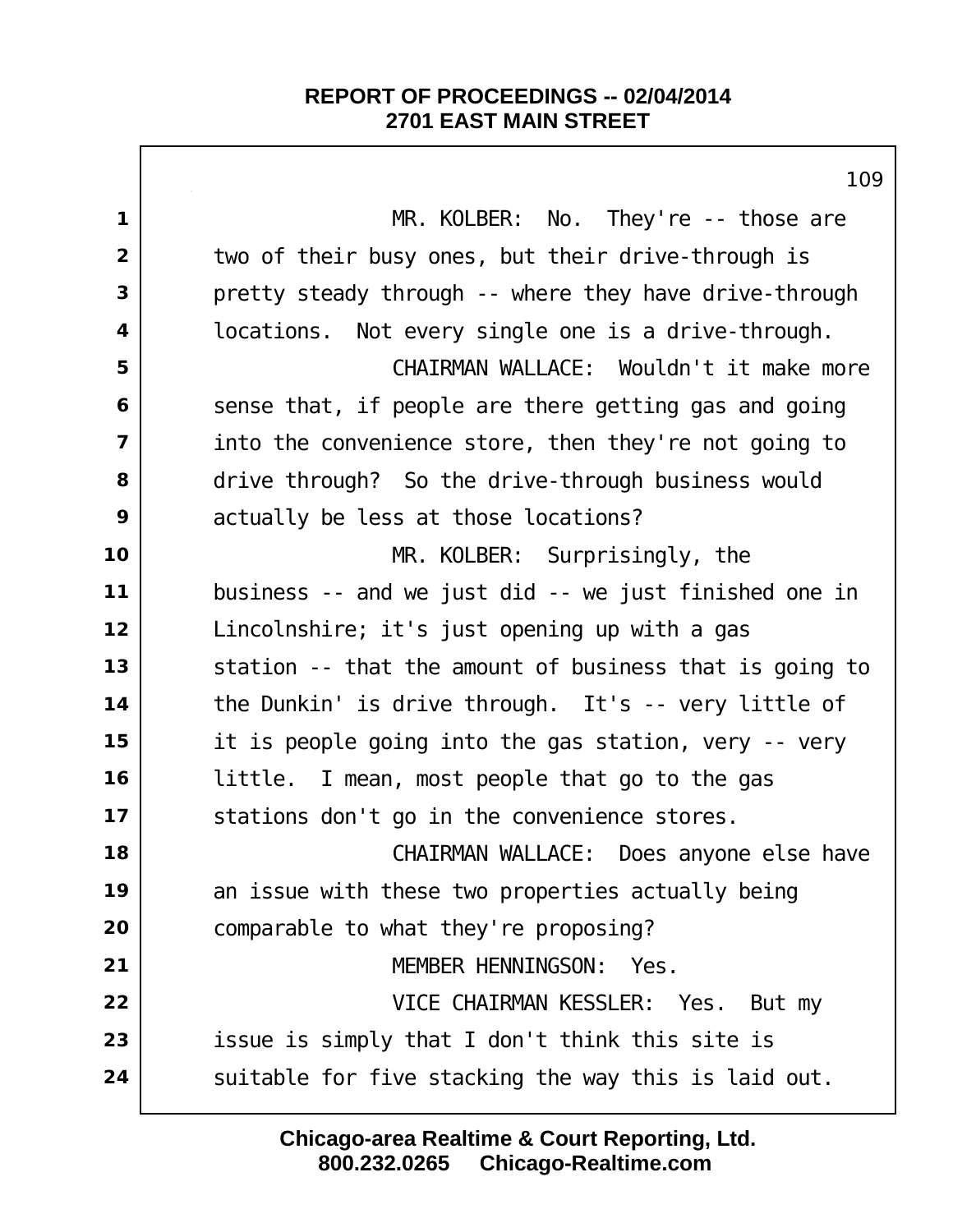|                         | 1 I G                                                    |
|-------------------------|----------------------------------------------------------|
| $\mathbf{1}$            | I think that there are things you could                  |
| $\overline{2}$          | possibly do. You're -- you know that there are other     |
| 3                       | al ternatives, things that you probably even thought of, |
| $\overline{\mathbf{4}}$ | but I understand you're trying to do it the most         |
| 5                       | efficient way possible.                                  |
| 6                       | I frankly feel that you're going to need more            |
| $\overline{\mathbf{z}}$ | stacking than that because it's an unsafe lot if you     |
| 8                       | don't, and that's my biggest concern right there.        |
| 9                       | I don't have an opinion -- you know, we keep             |
| 10                      | talking about the east side of town and go look at it    |
| $11$                    | if you like. But regardless of that, the type of         |
| 12                      | business that this is going to do at those peak          |
| 13                      | hours I just -- no matter what these studies that        |
| 14                      | you have show, I would have to see something a little    |
| 15                      | more convincing to tell me that you won't have more      |
| 16                      | than six cars at a peak hour on a Saturday or a Sunday   |
| 17                      | morning, even a Friday morning, because we know -- we    |
| 18                      | see differently.                                         |
| 19                      | And there's a reason we have stacking                    |
| 20                      | requirements like we do, and -- because of these types   |
| 21                      | of things.                                               |
| 22                      | MEMBER SCHUETZ: I think the Commission                   |
| 23                      | would be -- I think you're getting the message but --    |
| 24                      | would be happier or more than comfortable not comparing  |
|                         |                                                          |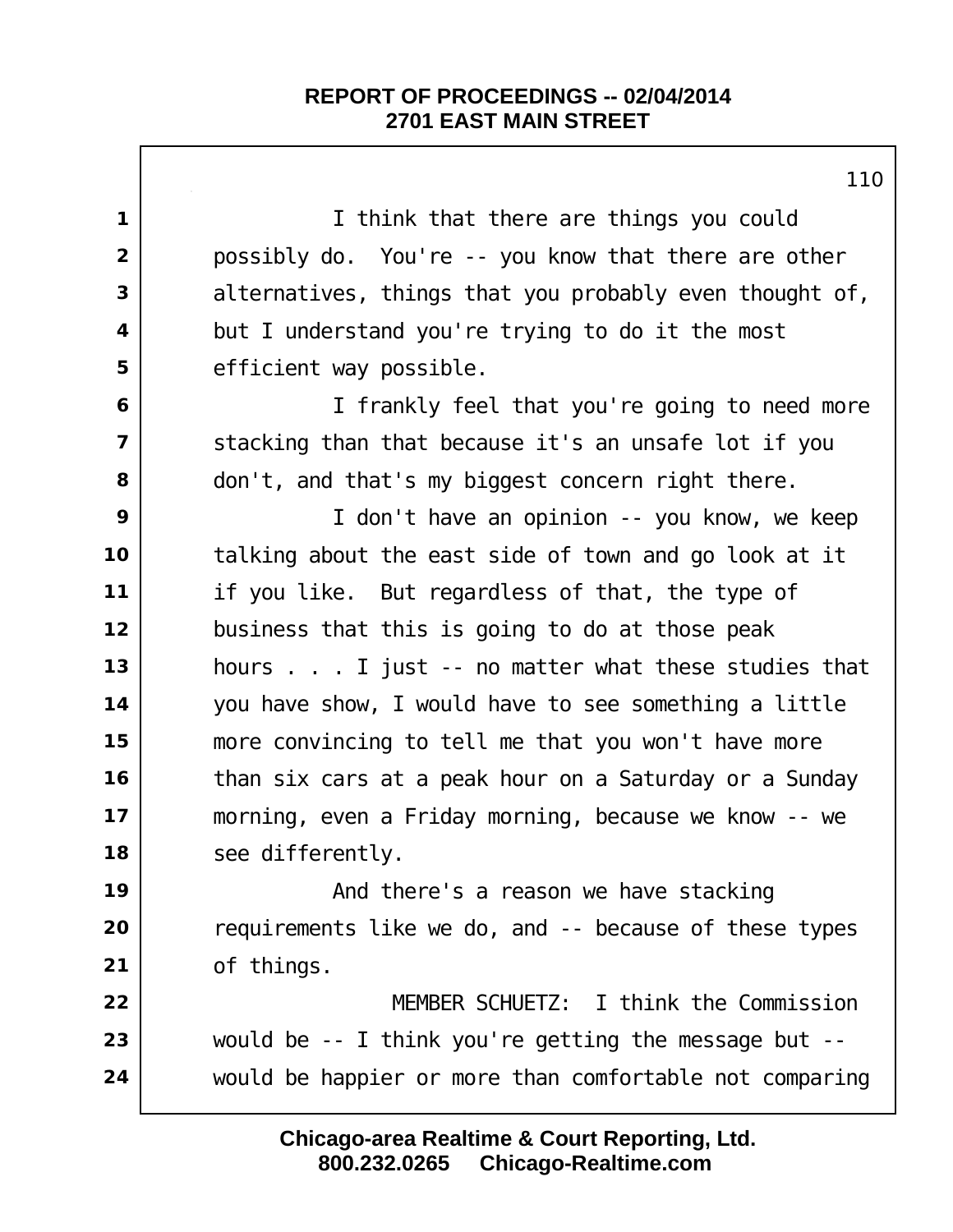it to the other sites but more what's here, and that is the other one. And if the turnaround time is less than -- or excuse me -- more than what you're saying yours is, significantly more, that might make some sense, like you were saying, Steve. MR. KOLBER: Understood. It's just hard to do a parking study, a traffic study of a | competitor's location. MEMBER SCHUETZ: Well, send your buddies in there. VICE CHAIRMAN KESSLER: But more importantly, I think that there are alternatives to the site that, you know, you could do. MR. KOLBER: Well, the problem is with the orientation of this particular site -- like where that drive-through window is is as far south as it's | going to get. Because just south of that is the mechanical room of the building. So we pushed it as far -- the south corner -- as far as we could. VICE CHAIRMAN KESSLER: Why couldn't you put the handicapped on the east side of the building and do a double stack so they come around that corner, eliminate that big island over there -- I know you're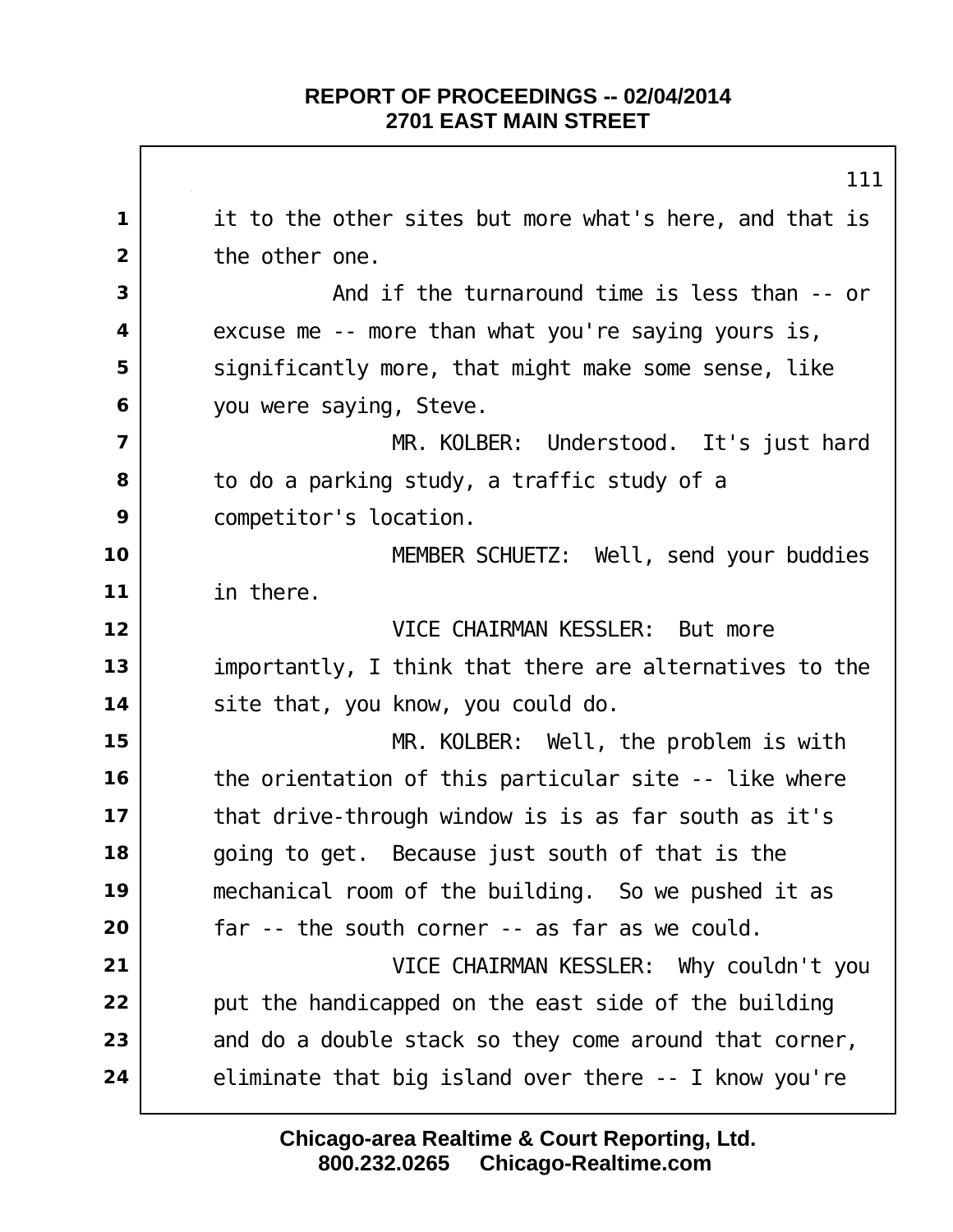trying to keep the landscaping but -- move the landscaping somewhere else? MR. KOLBER: Because we don't have enough room for the drive-through -- that's actually -- if you read the traffic study, what was done, they recommended that, but we didn't have enough room for the drive-through lane and parking and then the 24 -- and then the required drive before the next round of parking. It was too squeezed. That's why we opted for the landscape buffer. MEMBER SCHUETZ: Would it be less, though, if it's a one-way? MR. KOLBER: If it was one-way, it would be less, then we're reconfiguring the entire lot. and **15** Again, I'd be happy to look at that. I have to look at the economics of that with the franchisee, too. But that might, you know, push him away from the site. VICE CHAIRMAN KESSLER: Right. But I think that those -- those are the considerations they have to make before they take the site. If it's going to be feasible, you know, if -- "Can we do what we need to do it and is it affordable?" MR. KOLBER: Certainly. As I said,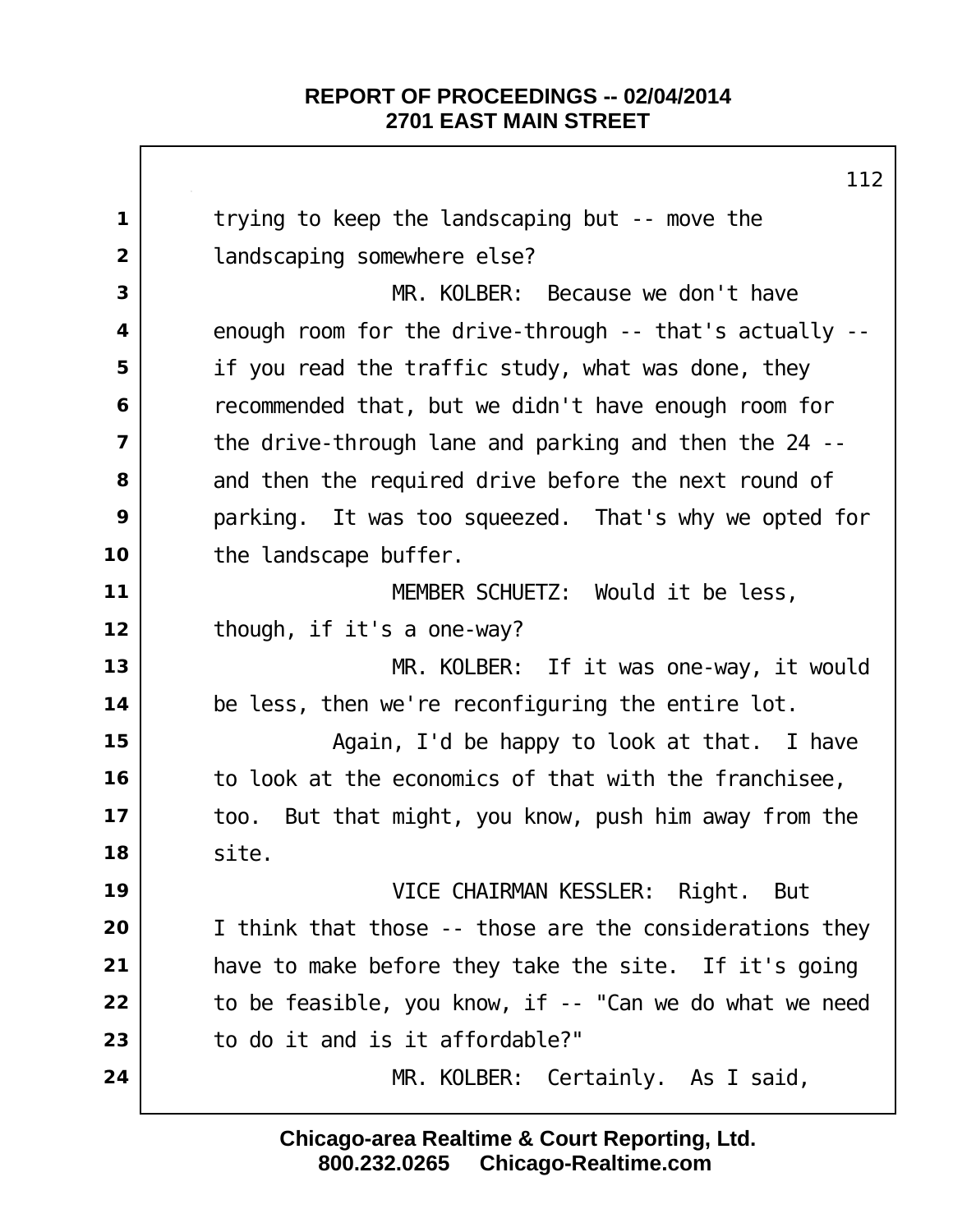|                | 113                                                      |
|----------------|----------------------------------------------------------|
| $\mathbf 1$    | as -- the study that we presented based on his           |
| $\overline{2}$ | operations, what he's done with over 40 locations, they  |
| 3              | feel very comfortable with this stacking. I mean,        |
| 4              | that's their track record and what they do. That's the   |
| 5              | only reason why they like this location, because they    |
| 6              | have done it and they feel comfortable doing it.         |
| $\overline{7}$ | And if it's getting more studies of more of              |
| 8              | his locations, we can do that all day long to show that  |
| 9              | across the board, sit-down restaurants as well as        |
| 10             | convenience store drive-throughs.                        |
| 11             | VICE CHAIRMAN KESSLER: I'd rather see                    |
| 12             | different configurations. I'd rather see you show        |
| 13             | different configurations than do more studies because    |
| 14             | I'm not convinced that we should reduce the number of    |
| 15             | stacking spaces.                                         |
| 16             | MR. KOLBER: Okay.                                        |
| 17             | MEMBER AMATANGELO: Mr. Kolber, have you                  |
| 18             | looked at other locations on the east side of            |
| 19             | St. Charles?                                             |
| 20             | MR. KOLBER: Right now my franchisee is                   |
| 21             | entertaining three locations and this being one of       |
| 22             | And -- I mean, building all three of them. He's<br>them. |
| 23             | not looking at all of those; we're working on three      |
| 24             | different locations right now.                           |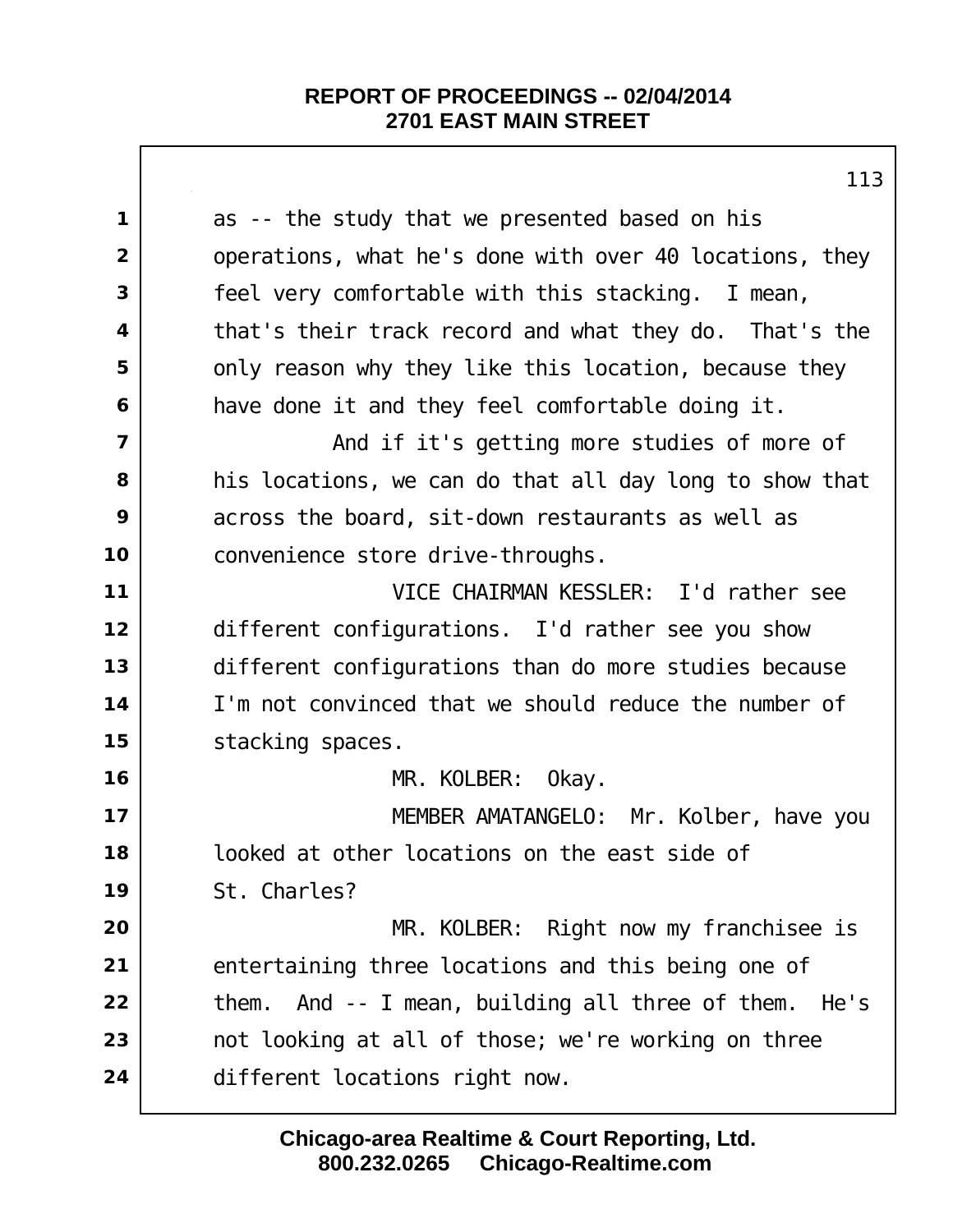$\Gamma$ 

|                         | 114                                                     |
|-------------------------|---------------------------------------------------------|
| 1                       | MEMBER AMATANGELO: So you intend to                     |
| $\overline{2}$          | open three separate locations for --                    |
| 3                       | MR. KOLBER: That is his hope, right.                    |
| $\overline{\mathbf{4}}$ | MEMBER AMATANGELO: Okay. All right.                     |
| 5                       | VICE CHAIRMAN KESSLER: Maybe there                      |
| 6                       | won't be as much stacking.                              |
| $\overline{7}$          | MEMBER SCHUETZ: We're going to have a                   |
| 8                       | lot of fat St. Charles people walking around.           |
| 9                       | MR. KOLBER: There's three locations --                  |
| 10                      | in fact, we've worked with others. There's three other  |
| 11                      | locations that we're -- in process right now. So this   |
| 12                      | is one of three that he's looking at. They're very up   |
| 13                      | on the St. Charles area.                                |
| 14                      | CHAIRMAN WALLACE: Well -- all right.                    |
| 15                      | MEMBER AMATANGELO: We are, too.                         |
| 16                      | MEMBER DOYLE: I have one more question                  |
| 17                      | for the staff.                                          |
| 18                      | CHAIRMAN WALLACE: Sure                                  |
| 19                      | MEMBER DOYLE: We talked tonight about                   |
| 20                      | reconfiguring the lot.                                  |
| 21                      | Are these -- the spaces here -- shared spaces           |
| 22                      | with the other businesses on this side of the building? |
| 23                      | $MR.$ O'ROURKE: For -- particular to this               |
| 24                      | lot? For -- or are you talking about like across the    |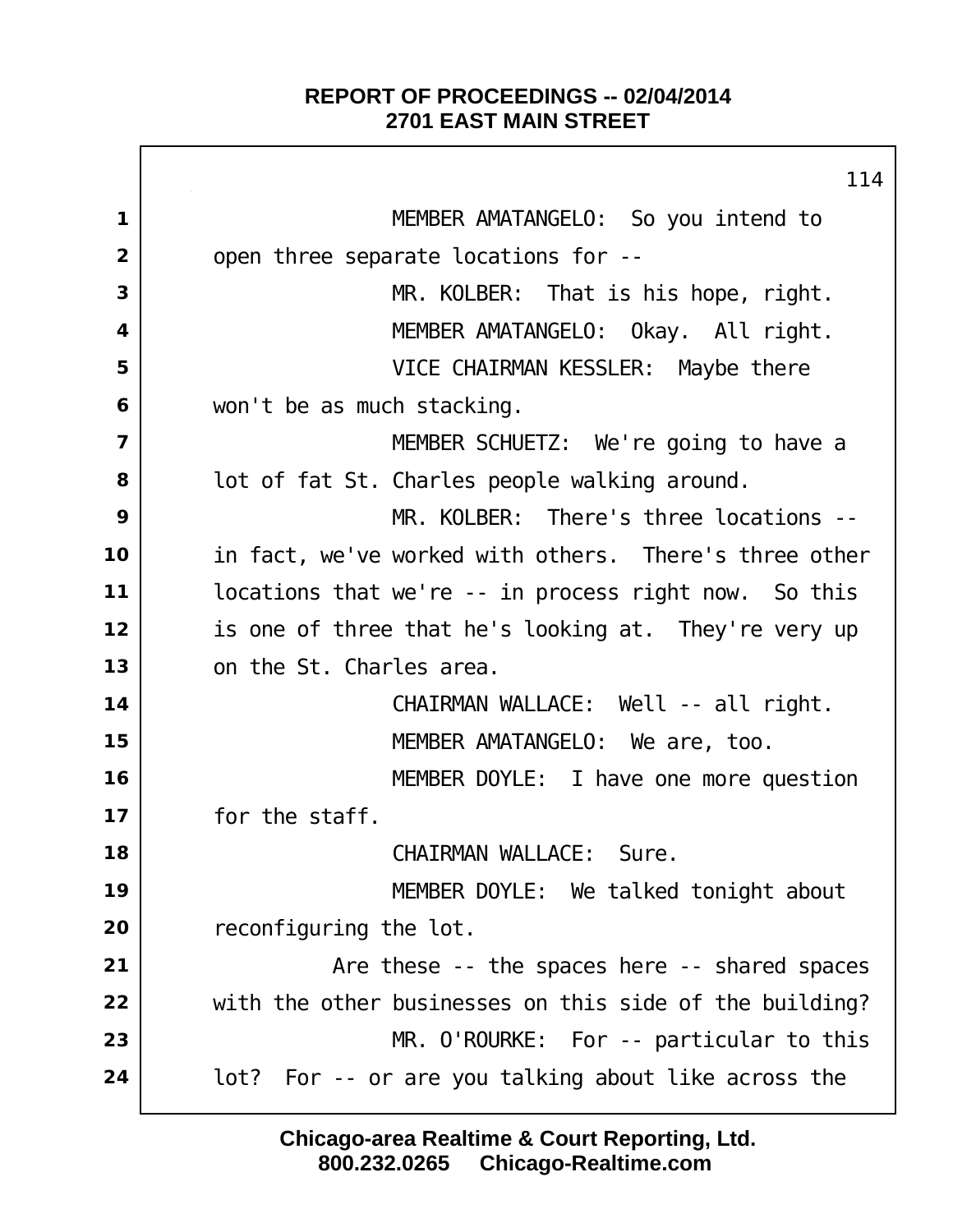$\Gamma$ 

|                         | 115                                                            |
|-------------------------|----------------------------------------------------------------|
| $\mathbf{1}$            | Walgreens and everything?                                      |
| $\overline{2}$          | MEMBER DOYLE: No.<br>Does the T-Mobile                         |
| 3                       | and $--$                                                       |
| $\overline{\mathbf{4}}$ | MR. O'ROURKE: Just these two units?                            |
| 5                       | MEMBER DOYLE: Yes.                                             |
| 6                       | MR. O'ROURKE: Yeah, they'd be                                  |
| $\overline{\mathbf{z}}$ | considered shared parking spaces.                              |
| 8                       | MEMBER DOYLE: Okay.                                            |
| 9                       | So in terms of reconfiguring the circulation                   |
| 10                      | to go in a particular direction and possibly angling           |
| 11                      | the spaces, one or the other -- and/or the other --            |
| 12                      | what impact would that have on the other businesses on         |
| 13                      | the $lot?$ Would it -- I mean, would it in any way --          |
| 14                      | I mean, would we need to hear from those business              |
| 15                      | owners?                                                        |
| 16                      | MR. O'ROURKE: I think the -- and                               |
| 17                      | don't want to speak for the Applicant on this.<br>$\mathbf{L}$ |
| 18                      | I think they -- they don't own the property,                   |
| 19                      | and they're not going to own the property. They're             |
| 20                      | leasing this and reconfiguring it.                             |
| 21                      | Is that correct?                                               |
| 22                      | MR. KOLBER: Well, there's two options,                         |
| 23                      | but I think one of the options is purchase.                    |
| 24                      | MR. O'ROURKE: Okay.                                            |
|                         |                                                                |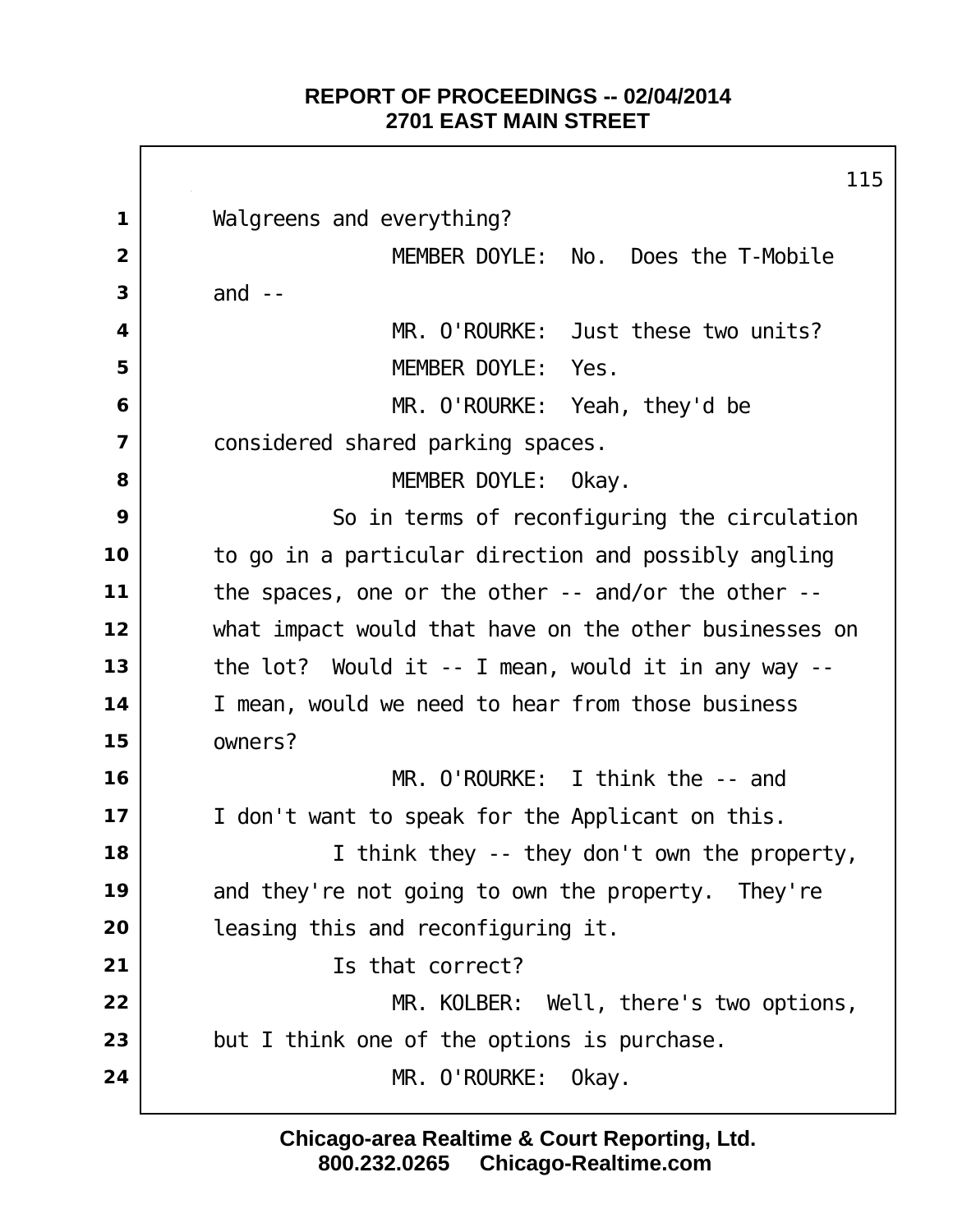MR. KOLBER: I don't know which way -- last I heard was the purchase option. MR. O'ROURKE: Okay. So maybe -- if they were not the owners, they'd certainly have to check with the owner who holds the lease on the other Space for T-Mobile, and I think T-Mobile would have to weigh in, too, and do that. I mean, that -- that would be something, I think, that the property owner would have to sign off on before they just came in with a plan and said, "Hey, you know, we're going to reconfigure the whole thing" and not let the property owner know. If they own the property, it's a different 14 | situation. I'm sorry, Steve. MR. KOLBER: Certainly. Like I said, we'd be certainly happy to entertain alternates, but there's a whole process we'd have to go through to make that happen. MEMBER DOYLE: Yeah. MR. KOLBER: I like the idea of the one-way and trying to redirect the traffic, but we would have to look at, as you say, how it affects the property. If it ends up being a lease situation, is the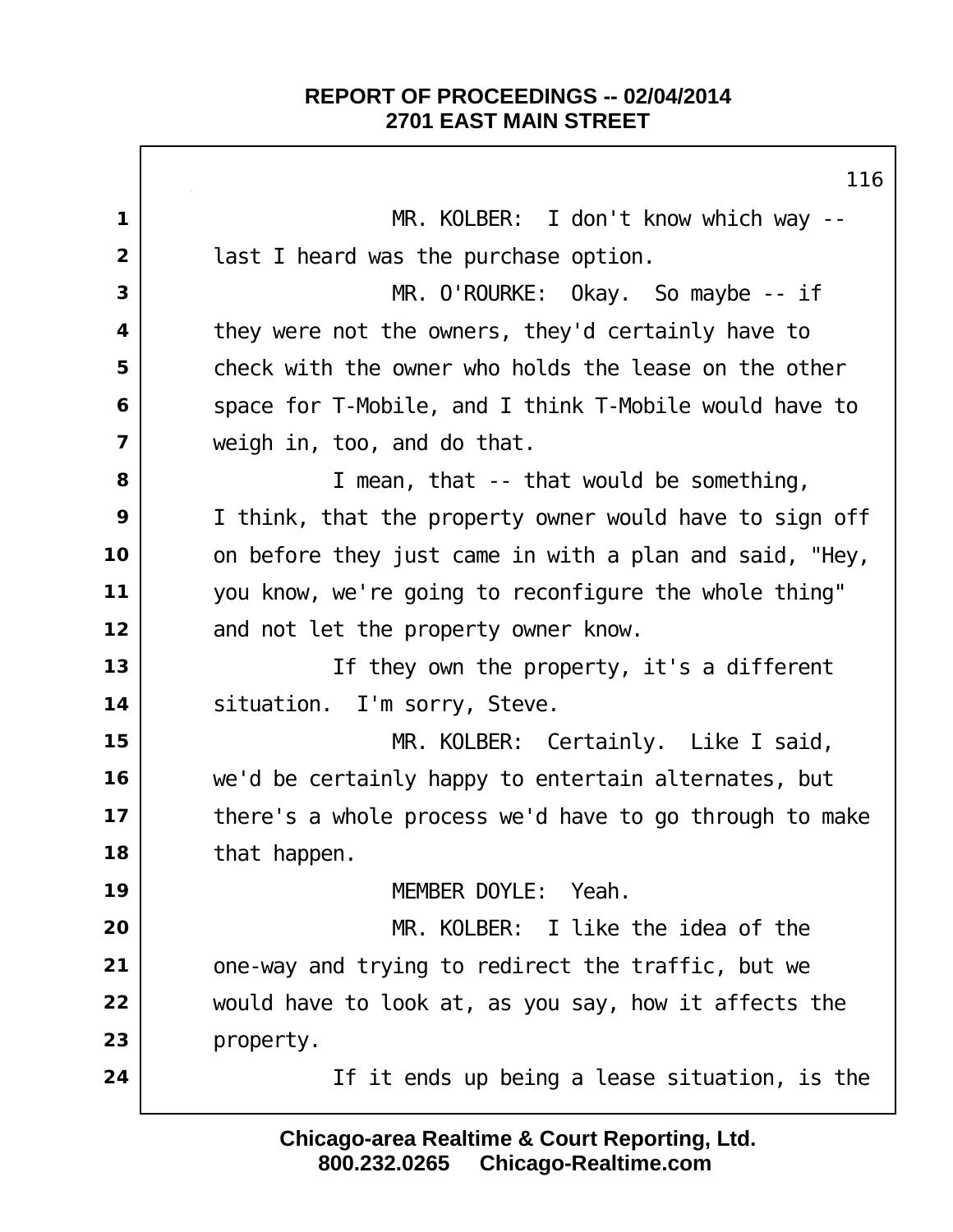|                         | 117                                                     |
|-------------------------|---------------------------------------------------------|
| $\mathbf 1$             | property owner even going to be amicable to that, let   |
| 2                       | alone the tenants next door?                            |
| 3                       | MEMBER DOYLE: I think, you know -- no                   |
| $\overline{\mathbf{4}}$ | one has said this explicitly, but I think one of the    |
| 5                       | things that we're -- maybe some of us are struggling    |
| 6                       | with is a reduction from 15 to 6 is a big reduction $-$ |
| $\overline{7}$          | MR. KOLBER:<br>Uh-huh.                                  |
| 8                       | MEMBER DOYLE: -- and we looked at these                 |
| 9                       | kinds of reductions before, I think, with -- like with  |
| 10                      | the Burger King, we've talked about it at some length.  |
| 11                      | We all have experience of driving up to a               |
| 12                      | business and it being just a constant nightmare and     |
| 13                      | asking "Who approved this?" you know.                   |
| 14                      | MR. KOLBER:<br>Sure. Sure. Understood.                  |
| 15                      | MEMBER DOYLE: And so we're all thinking                 |
| 16                      | about that next person who's saying "Who is the guy who |
| 17                      | did this?" and $\ldots$ so -- that's all I have to say  |
| 18                      | about that.                                             |
| 19                      | CHAIRMAN WALLACE: All right.                            |
| 20                      | So I guess, as far as what the action is                |
| 21                      | tonight, does the Plan Commission -- you know, our      |
| 22                      | choices are either to take action on this tonight or to |
| 23                      | continue it to another meeting.                         |
| 24                      | VICE CHAIRMAN KESSLER: I'd like to                      |
|                         |                                                         |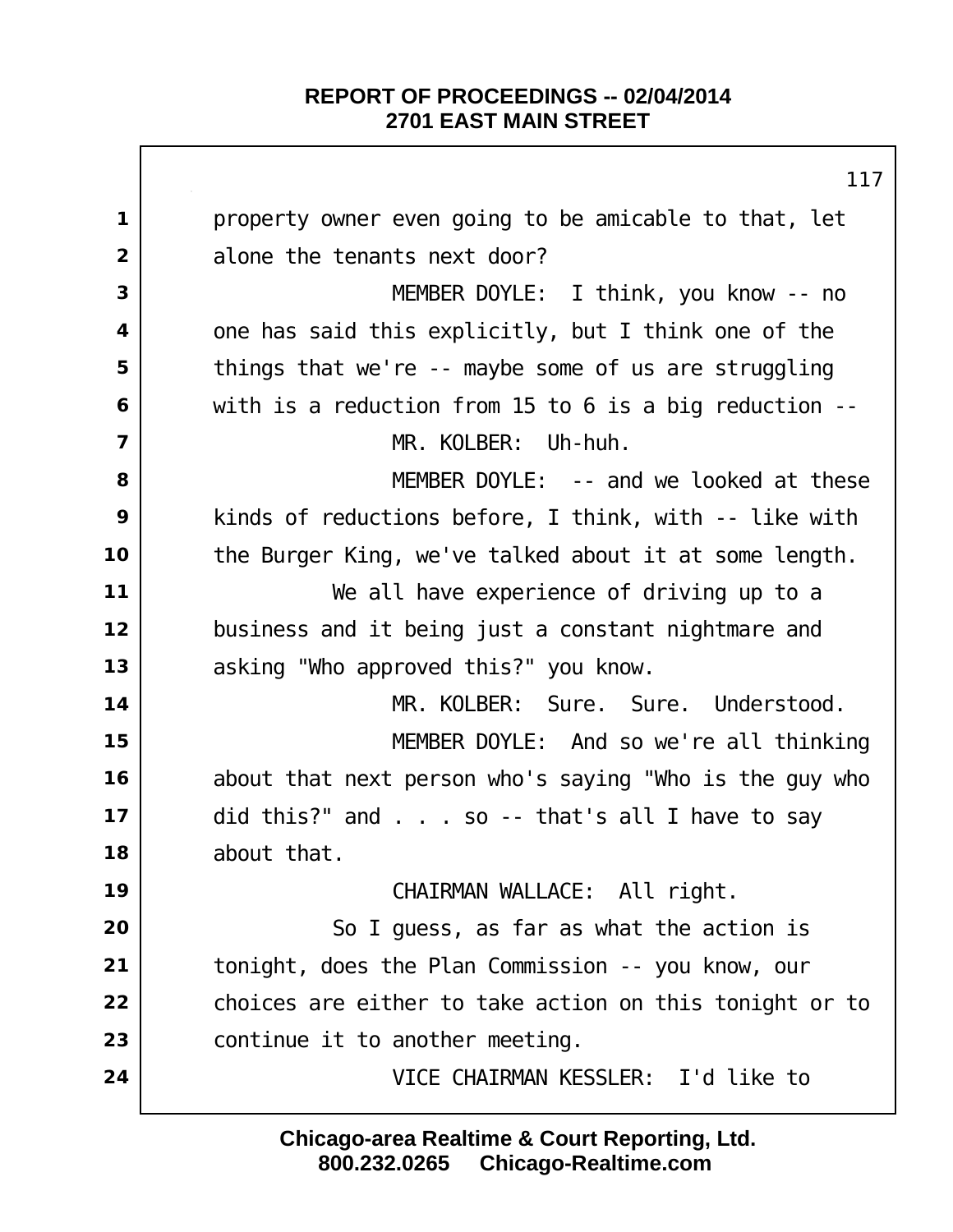offer it to the Applicant. MR. KOLBER: I would certainly -- obviously, you know, if there are -- to satisfy the Commission, I certainly would talk to the franchisee, the property owner, and see what other options we can come up with to satisfy the inquiries and the questions | that have been brought forth tonight. VICE CHAIRMAN KESSLER: So you're willing to table it to another date so you can come back? MR. KOLBER: Oh, I'm certainly willing to table it, you know, because I don't think if I -- we keep it on the table, it's not going to be very favorable for us at this point. And I think there's some -- I think there's Some options that we can explore for taking into consideration the Planning Commission's comments. MR. COLBY: If I can interject because this is a nonhearing item, if the Commission wanted to table it, we wouldn't necessarily need a date specific. We can just specify that it be tabled until the Applicant and staff have an opportunity to respond to the questions that were raised by the Plan Commission and then come back.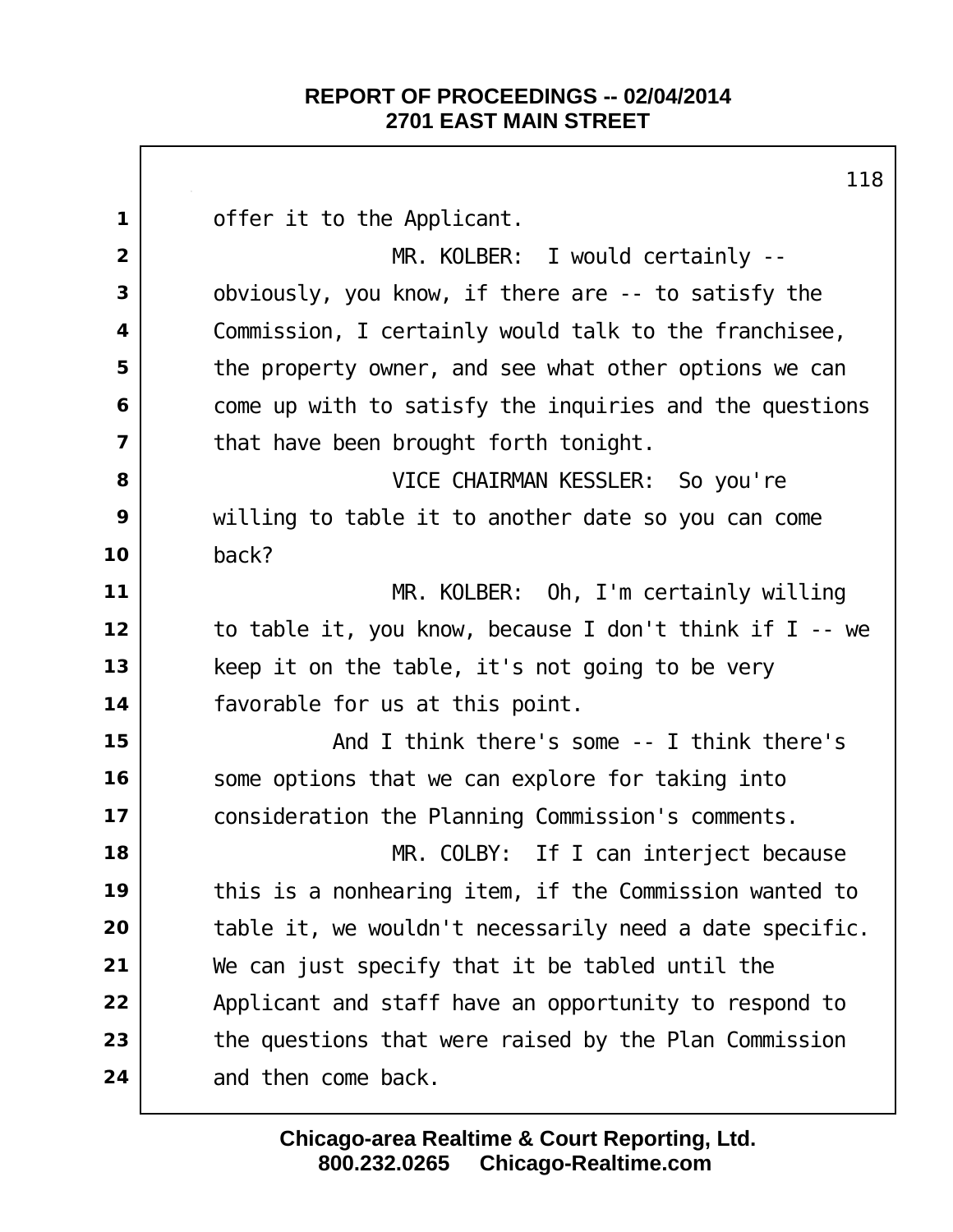$\Gamma$ 

|                         | 119                                                     |
|-------------------------|---------------------------------------------------------|
| 1                       | CHAIRMAN WALLACE: Yeah.                                 |
| $\overline{2}$          | MR. COLBY: Because we're not certain                    |
| 3                       | when we will have our next meeting, so we wouldn't want |
| 4                       | to table it to that date if we were not prepared.       |
| 5                       | CHAIRMAN WALLACE: Okay. All right.                      |
| 6                       | And before we take action, are there any                |
| $\overline{\mathbf{z}}$ | members -- any other members of the public who wish to  |
| 8                       | make any comments or ask questions regarding what's     |
| 9                       | been presented?                                         |
| 10                      | MS. BAYER: Yes.                                         |
| 11                      | CHAIRMAN WALLACE: Ma'am.                                |
| 12                      | MS. BAYER: I'm Carol Bayer, B-a-y-e-r.                  |
| 13                      | I'm a citizen of St. Charles for 30 years.              |
| 14                      | CHAIRMAN WALLACE: What's your address,                  |
| 15                      | Ms. Bayer?                                              |
| 16                      | MS. BAYER: 45 Stirrup Cup Court,                        |
| 17                      | St. Charles.                                            |
| 18                      | CHAIRMAN WALLACE: Okay.                                 |
| 19                      | MS. BAYER: I am a regular customer of                   |
| 20                      | T-Mobile, and going around that area that this          |
| 21                      | gentleman is considering, I find that a real hazardous  |
| 22                      | safety issue there.                                     |
| 23                      | Coming out of T-Mobile and the cars coming              |
| 24                      | around the building, I -- I assume you've all checked   |
|                         |                                                         |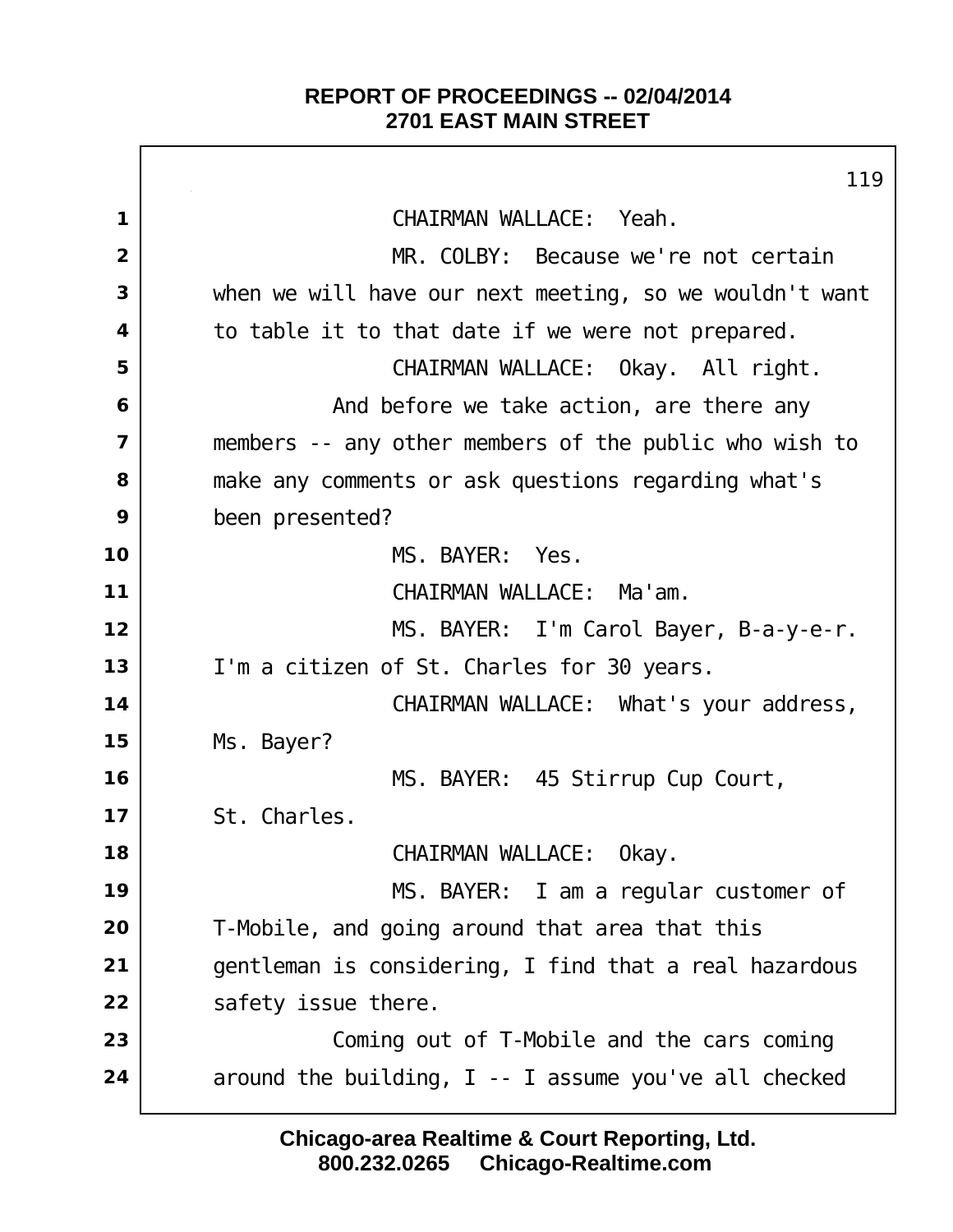|                         | 120                                                       |
|-------------------------|-----------------------------------------------------------|
| 1                       | that very carefully. I'm concerned about that.            |
| $\overline{2}$          | Besides, I'm here on behalf of Mr. and                    |
| 3                       | Mrs. Lee, who are the owners of the doughnut shop         |
| $\overline{\mathbf{4}}$ | called Bosa Donuts, which is a stone's throw across the   |
| 5                       | street.                                                   |
| 6                       | And so when the term "reasonable saturation"              |
| $\overline{7}$          | was used tonight in another matter, I guess that          |
| 8                       | doesn't matter for small businessmen and women who are    |
| 9                       | trying to realize the American dream when Dunkin'         |
| 10                      | Donuts has 23 already operating Dunkin' Donuts within     |
| $11$                    | the area, the 24th one going in on Route 38, and $\ldots$ |
| 12                      | the American dream that these two people have, Mr. and    |
| 13                      | Mrs. Lee -- they lived through the city tearing up the    |
| 14                      | streets for two years. They had one year previous to      |
| 15                      | that that they had a decent year.                         |
| 16                      | They have three children they're raising.                 |
| 17                      | This is their American dream. They've had -- the last     |
| 18                      | two years were awful. They barely made it because of      |
| 19                      | the streets.                                              |
| 20                      | Now, when this gentleman said that this                   |
| 21                      | address was their primary -- how shall I say this? --     |
| 22                      | I'm getting tired -- this was their first choice, I am    |
| 23                      | with the understanding that they attempted to move into   |
| 24                      | the Wendy's building but the owner of Wendy's would not   |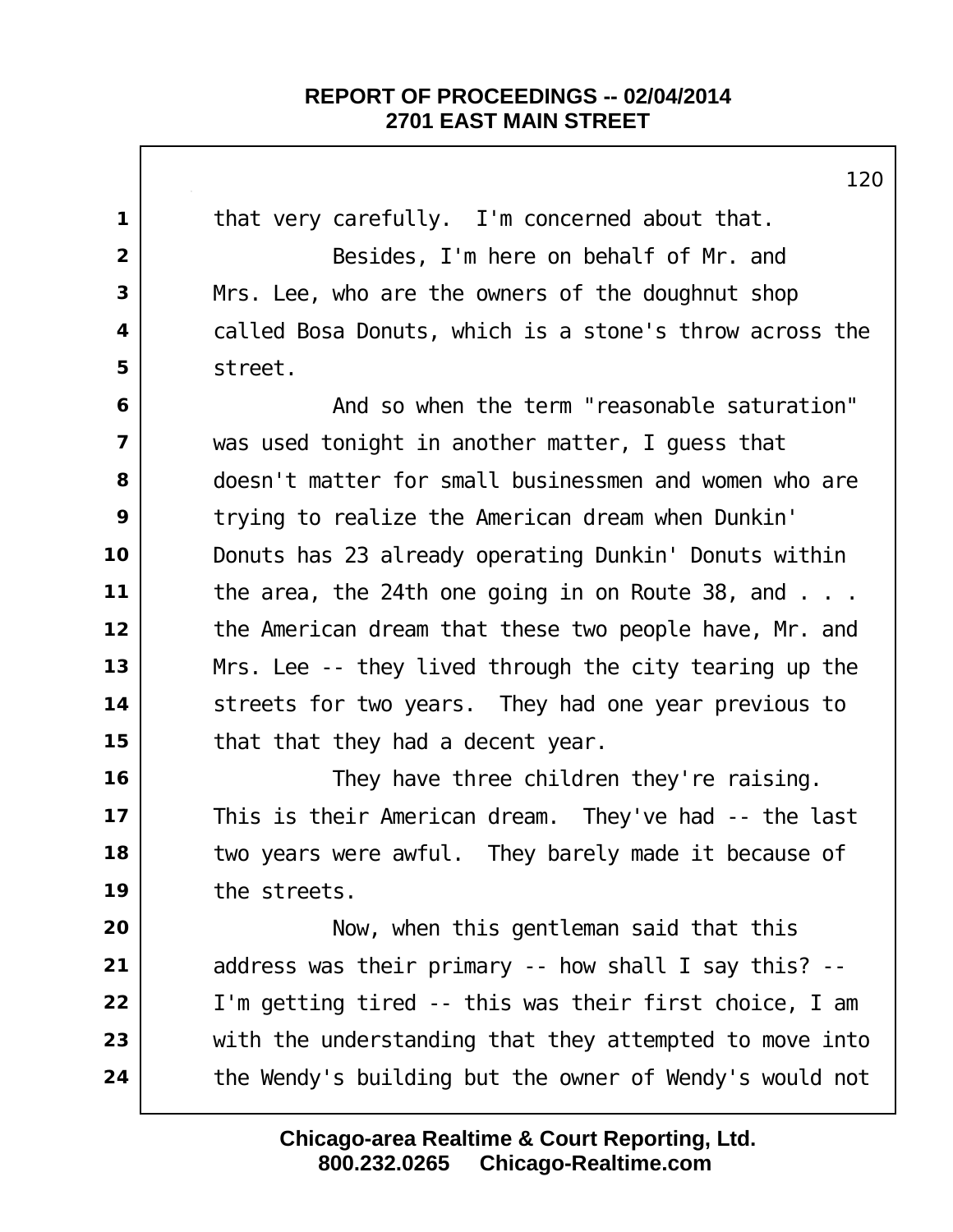|                         | 121                                                    |
|-------------------------|--------------------------------------------------------|
| $\mathbf 1$             | sell to them because it's right next door to the       |
| $\overline{2}$          | Lees' doughnut shop. So there are some people with     |
| 3                       | some sensibility.                                      |
| 4                       | And I hope that the safety issue and the               |
| 5                       | stacking area, the space reduction, will come under    |
| 6                       | minute and total scrutiny.                             |
| $\overline{\mathbf{z}}$ | They would like to have their American dream           |
| 8                       | and pass it on to their three children. And I'm here   |
| 9                       | just to help them. They don't speak real good English. |
| 10                      | I don't, either.                                       |
| 11                      | But this is all I had to say. Thank you very           |
| 12                      | much for your consideration.                           |
| 13                      | CHAIRMAN WALLACE: All right.                           |
| 14                      | Thank you.                                             |
| 15                      | Any other comments or questions?                       |
| 16                      | (No response.)                                         |
| 17                      | CHAIRMAN WALLACE: Okay.                                |
| 18                      | Staff, anything else?                                  |
| 19                      | MR. COLBY: (Mr. Colby shook his head                   |
| 20                      | from side to side.)                                    |
| 21                      | MR. O'ROURKE: (Mr. O'Rourke shook his                  |
| 22                      | head from side to side.)                               |
| 23                      | CHAIRMAN WALLACE: Okay. In that case,                  |
| 24                      | I guess a motion to continue this matter --            |
|                         |                                                        |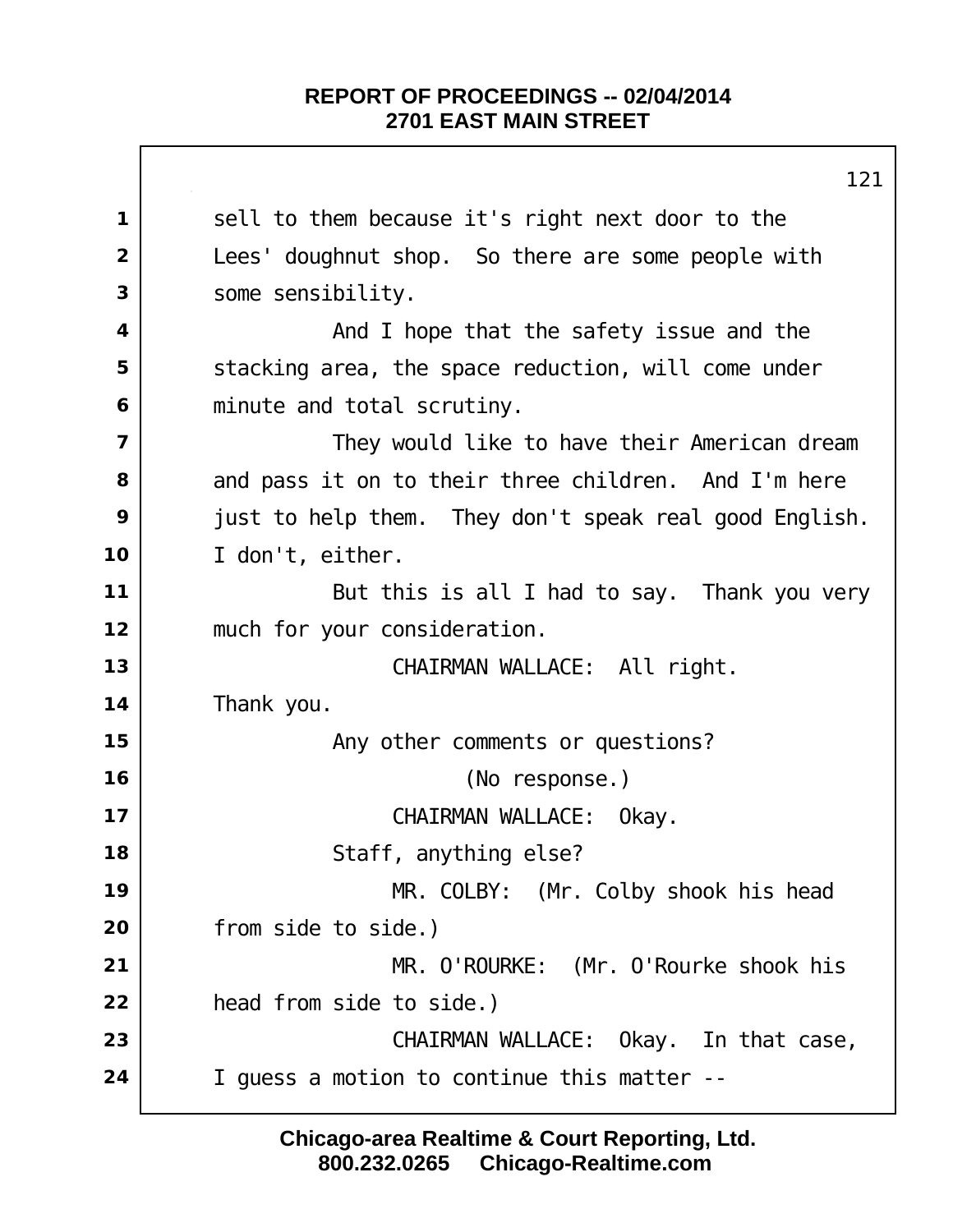$\Gamma$ 

|                | 122                                                    |
|----------------|--------------------------------------------------------|
| $\mathbf 1$    | VICE CHAIRMAN KESSLER: I'd make a                      |
| $\overline{2}$ | motion to continue the 2701 East Main Street           |
| 3              | drive-through stacking reduction request from Kolbrook |
| 4              | Design, doing business as Dunkin' Donuts, to a future  |
| 5              | date when the Applicant and the City determine they're |
| 6              | prepared to readdress this.                            |
| $\overline{7}$ | CHAIRMAN WALLACE: All right.                           |
| 8              | MEMBER SCHUETZ: Second.                                |
| 9              | CHAIRMAN WALLACE: It's been moved and                  |
| 10             | seconded.                                              |
| 11             | Any discussion on the motion?                          |
| 12             | (No response.)                                         |
| 13             | CHAIRMAN WALLACE: Seeing none, Tim.                    |
| 14             | VICE CHAIRMAN KESSLER: Holderfield.                    |
| 15             | MEMBER HOLDERFIELD: Yes.                               |
| 16             | VICE CHAIRMAN KESSLER: Amatangelo.                     |
| 17             | MEMBER AMATANGELO:<br>Yes.                             |
| 18             | VICE CHAIRMAN KESSLER: Schuetz.                        |
| 19             | MEMBER SCHUETZ: Yes.                                   |
| 20             | VICE CHAIRMAN KESSLER:<br>Doyle.                       |
| 21             | MEMBER DOYLE:<br>Yes.                                  |
| 22             | VICE CHAIRMAN KESSLER:<br>Gaugel.                      |
| 23             | MEMBER GAUGEL: Yes.                                    |
| 24             | VICE CHAIRMAN KESSLER:<br>Henni ngson.                 |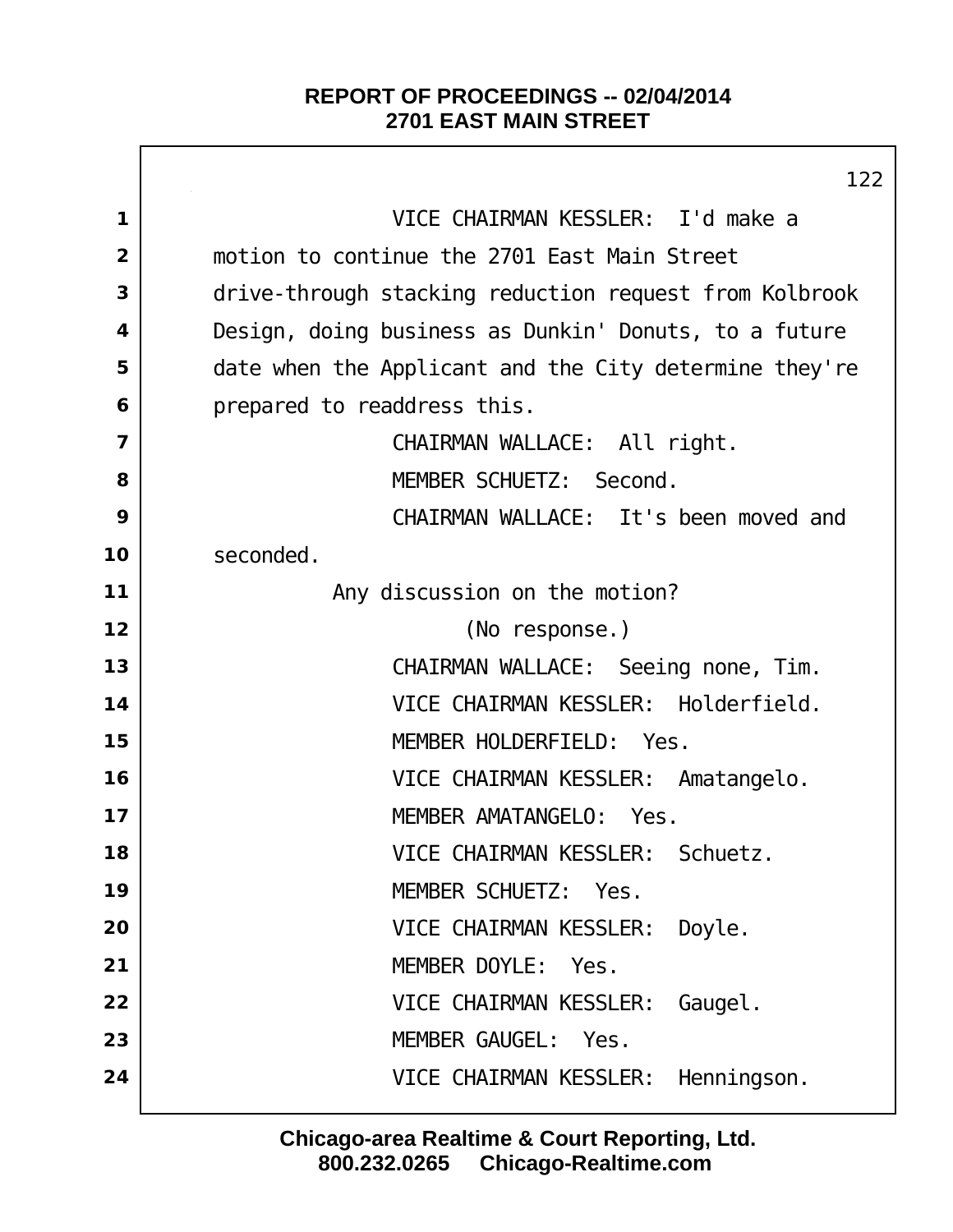Г

|                         | 123                                                      |
|-------------------------|----------------------------------------------------------|
| 1                       | MEMBER HENNINGSON: Yes.                                  |
| $\overline{2}$          | VICE CHAIRMAN KESSLER: Wallace.                          |
| 3                       | CHAIRMAN WALLACE: Yes.                                   |
| $\overline{\mathbf{4}}$ | VICE CHAIRMAN KESSLER: Kessler, yes.                     |
| 5                       | CHAIRMAN WALLACE: All right. That                        |
| 6                       | motion passes unanimously, and that concludes I tem 6 on |
| $\overline{\mathbf{z}}$ | your agenda.                                             |
| 8                       | I tem 7, meeting announcements.                          |
| 9                       | And what is -- do we have something for the              |
| 10                      | February 18th meeting?                                   |
| 11                      | MR. O'ROURKE: It's possible. There's                     |
| 12                      | an application in that might be on the agenda, but I'll  |
| 13                      | have other information.                                  |
| 14                      | CHAIRMAN WALLACE: So maybe, maybe not.                   |
| 15                      | MR. O'ROURKE: Correct.                                   |
| 16                      | CHAIRMAN WALLACE: But that March 4th                     |
| 17                      | definitely is going to continue the public hearing on    |
| 18                      | that date.                                               |
| 19                      | MR. O'ROURKE: Yes. There will be other                   |
| 20                      | public hearings scheduled for that date, too, based on   |
| 21                      | applications we've received in the last week or so.      |
| 22                      | CHAIRMAN WALLACE: All right.                             |
| 23                      | Any additional business from Plan Commission             |
| 24                      | members?                                                 |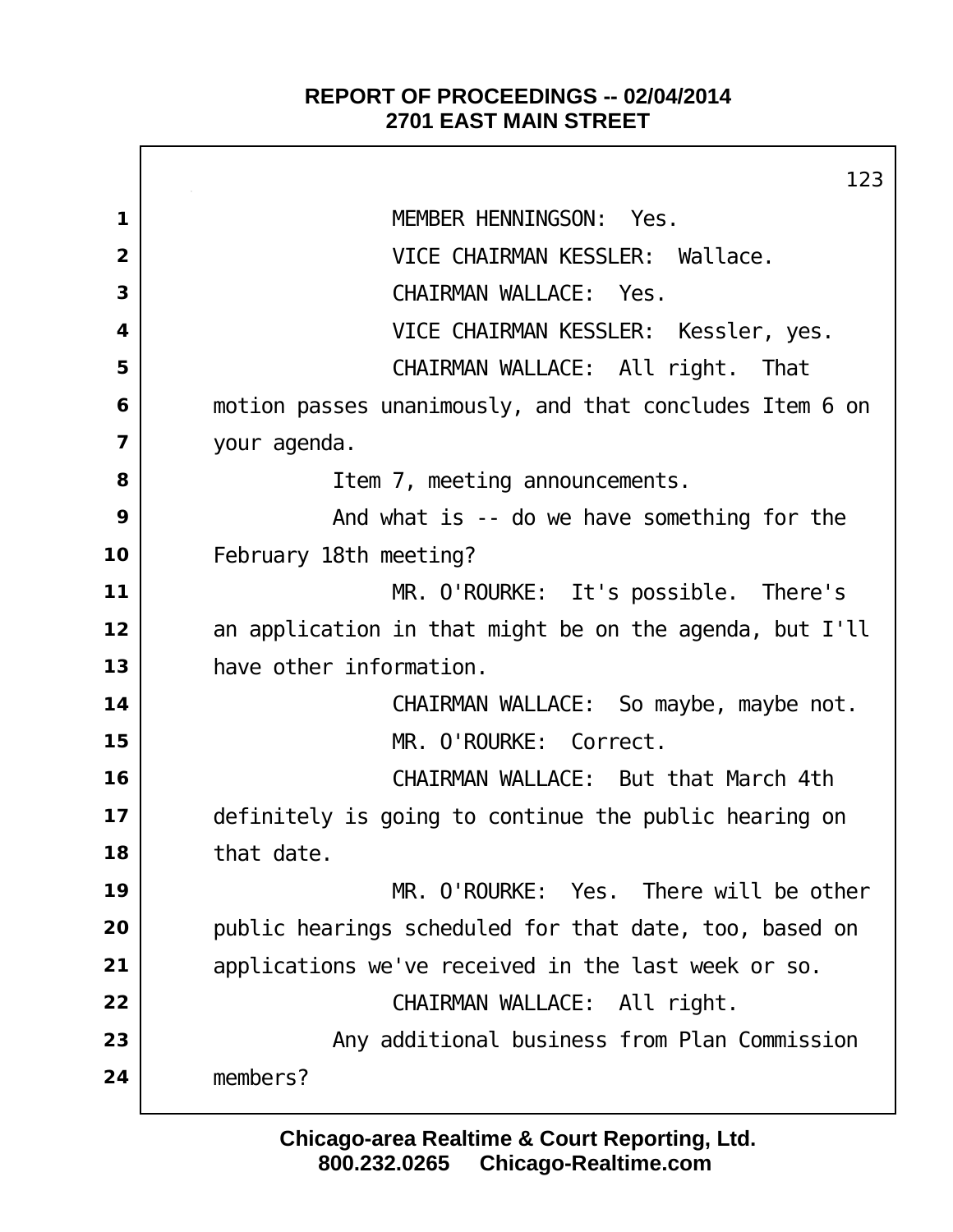## **REPORT OF PROCEEDINGS -- 02/04/2014**

 $\Gamma$ 

|                         | 124                                     |
|-------------------------|-----------------------------------------|
| 1                       | (No response.)                          |
| $\overline{2}$          | MEMBER SCHUETZ: I won't be here,        |
| 3                       | just FYI, on the 18th.                  |
| $\overline{\mathbf{4}}$ | CHAIRMAN WALLACE: Then we'll have to    |
| 5                       | cancel for sure.                        |
| 6                       | MR. O'ROURKE: For both dates or just -- |
| $\overline{7}$          | I'm sorry.                              |
| 8                       | MEMBER SCHUETZ: Just the 18th.          |
| 9                       | MR. O'ROURKE: Okay.                     |
| 10                      | CHAIRMAN WALLACE: All right. Anything   |
| 11                      | el se?                                  |
| 12                      | (No response.)                          |
| 13                      | CHAIRMAN WALLACE: All right. Staff?     |
| 14                      | (No response.)                          |
| 15                      | CHAIRMAN WALLACE: Citizens?             |
| 16                      | (No response.)                          |
| 17                      | VICE CHAIRMAN KESSLER: I'd like to make |
| 18                      | a motion to adjourn.                    |
| 19                      | MEMBER SCHUETZ: Second.                 |
| 20                      | MEMBER DOYLE: Second.                   |
| 21                      | MEMBER AMATANGELO: Second.              |
| 22                      | CHAIRMAN WALLACE: It's been moved and   |
| 23                      | seconded. All those in favor?           |
| 24                      | (Ayes heard.)                           |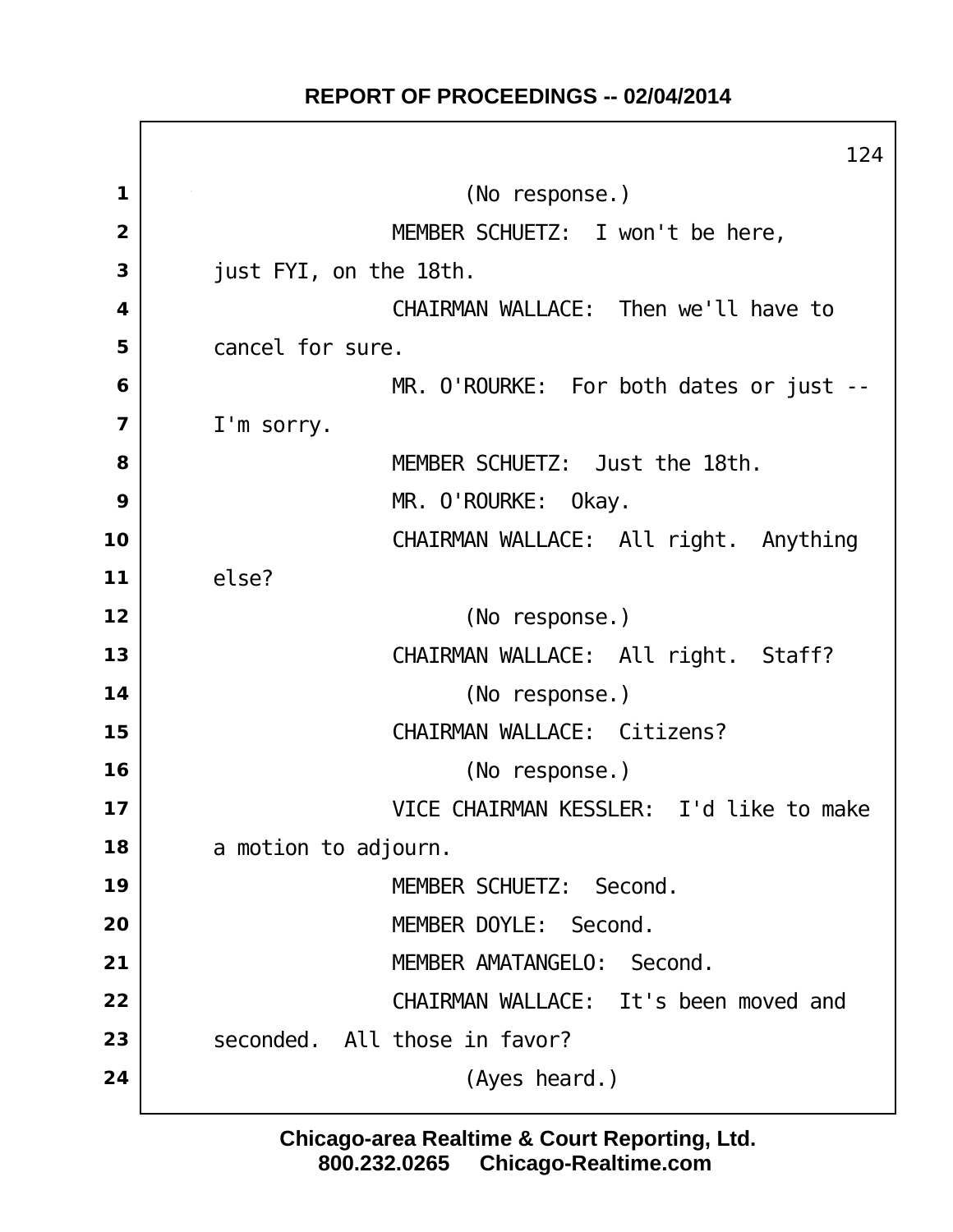# CHAIRMAN WALLACE: Opposed? (No response.) CHAIRMAN WALLACE: The St. Charles Planning Commission is adjourned at nine o'clock p.m. PROCEEDINGS CONCLUDED AT 9:00 P.M.

## **REPORT OF PROCEEDINGS -- 02/04/2014**